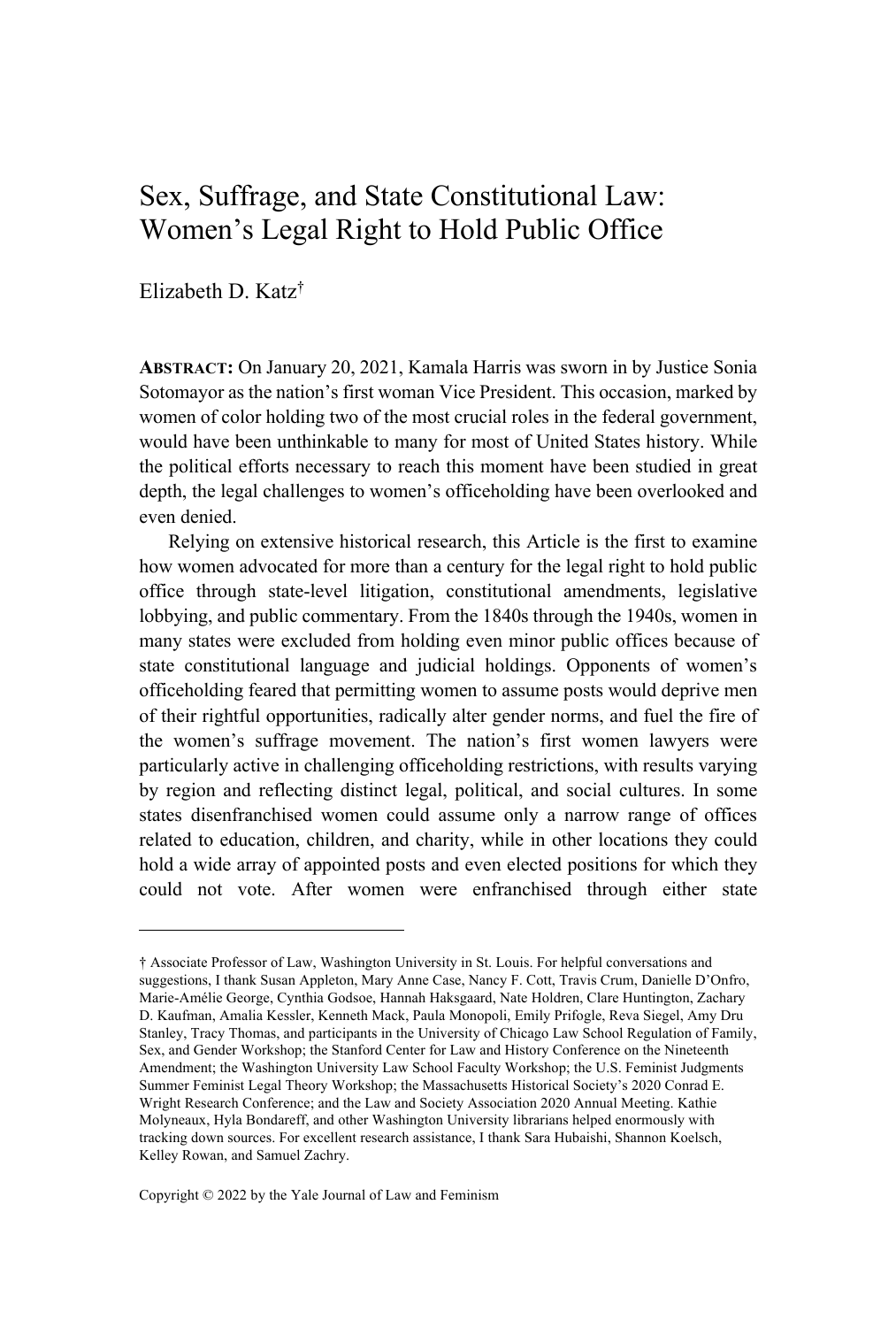constitutional provisions or the Nineteenth Amendment, their officeholding eligibility remained contested in jurisdictions that did not expressly authorize it.

Recovering the history of women's legal right to hold public office challenges three major conventional wisdoms. First, it undermines the commonplace claim in scholarship on women's legal and political history that officeholding was not a meaningful part of women's advocacy or experiences until after ratification of the Nineteenth Amendment in 1920. This Article's account instead shows that proponents of women's rights have long demanded women's access to public posts, and women held positions for more than a half century prior to the federal suffrage amendment. Second, this Article challenges prominent scholarship—mostly focused on interpreting the Reconstruction Amendments—that treats officeholding and suffrage as inevitably paired. Foregrounding women's history and state-level advocacy emphasizes the legal possibility and practical reality of severing these rights. Third, and relatedly, the Article calls for more attention to state constitutional law and regional variation. The women's officeholding story clearly demonstrates how focusing on one geographical area, providing a single national account, or limiting analysis to the federal level obscures essential developments in securing rights.

| L. |                                                | EARLY ADVOCACY FOR WOMEN'S POLITICAL RIGHTS (1840-1874)  121      |  |
|----|------------------------------------------------|-------------------------------------------------------------------|--|
|    |                                                | A. Officeholding in the Nascent Women's Movement 121              |  |
|    | В.                                             | Pursuit of Political Rights in the Aftermath of the Civil War 125 |  |
| П. |                                                | WOMEN'S OFFICEHOLDING RIGHTS BEFORE FULL STATE SUFFRAGE           |  |
|    |                                                |                                                                   |  |
|    |                                                |                                                                   |  |
|    | B.                                             |                                                                   |  |
|    |                                                |                                                                   |  |
|    | D.                                             |                                                                   |  |
|    | Е.                                             |                                                                   |  |
| Ш. |                                                | OFFICEHOLDING EXPANSION AFTER FULL STATE SUFFRAGE (1890-          |  |
|    |                                                |                                                                   |  |
|    |                                                | A. Early Enfranchisement in the Western Mountain States and       |  |
|    |                                                |                                                                   |  |
|    | B.                                             | State Suffrage and Connections to Officeholding in the 1910s  177 |  |
|    | IV. THE NINETEENTH AMENDMENT AND WOMEN'S STATE |                                                                   |  |
|    |                                                |                                                                   |  |
|    |                                                | A. Officeholding in the Susan B. Anthony Amendment Debates182     |  |
|    | $\mathbf{B}$ .                                 | Post-Ratification Uncertainties in the 1920s through 1940s185     |  |
|    |                                                |                                                                   |  |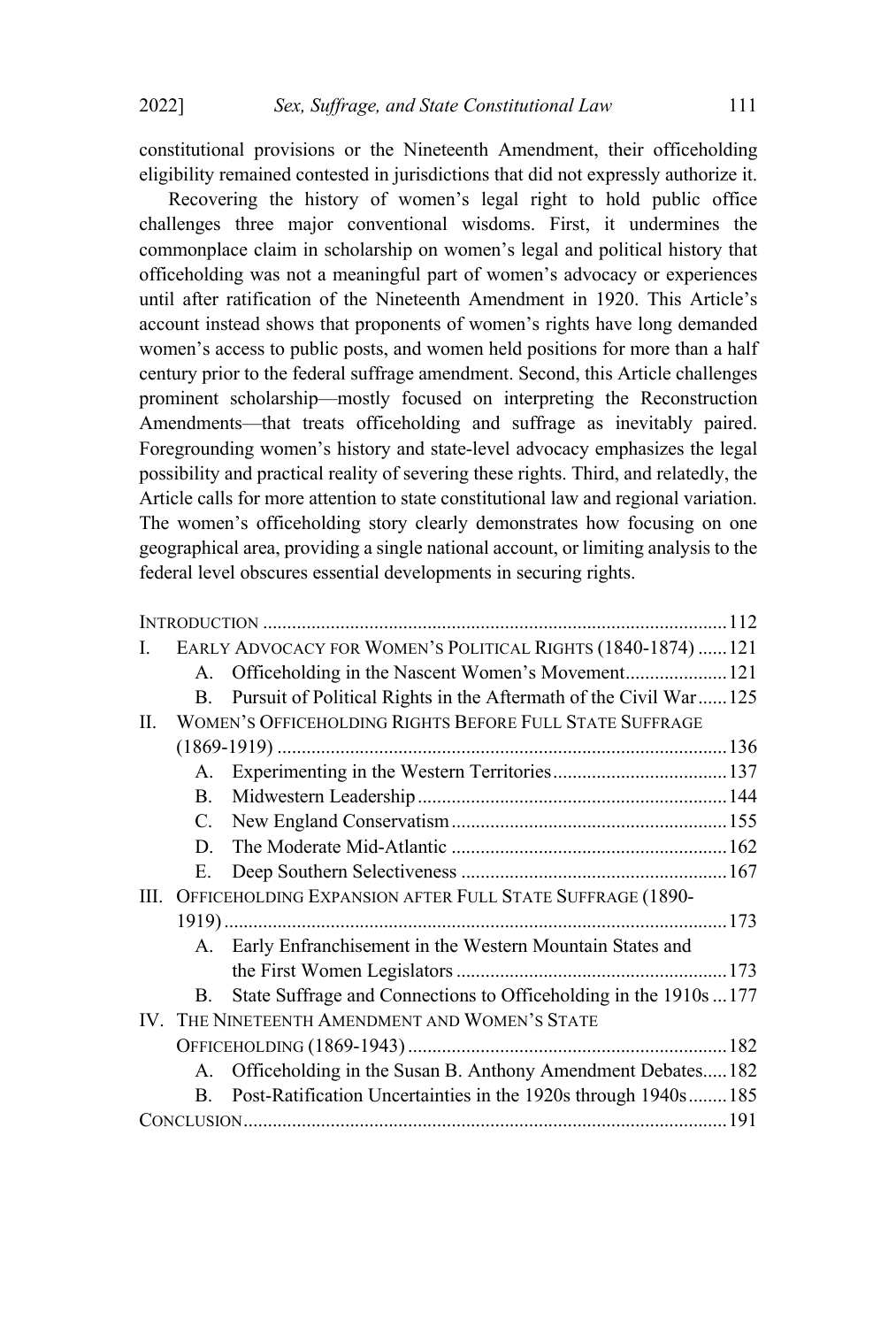#### **INTRODUCTION**

The striking moment when Supreme Court Justice Sonia Sotomayor swore in Vice President Kamala Harris, on January 20, 2021, was generations in the making. Scholars and public commenters have rightly devoted significant attention to the political and social changes that were necessary prerequisites for two women of color to reach high posts in the nation's leadership.<sup>1</sup> Yet these accounts tell only part of the story. For more than a century, women faced more than political and social obstacles to assuming public offices. The law itself foreclosed their ambitions.

This Article provides the first comprehensive account of women's efforts to secure the legal right to hold public office, which spanned the 1840s through the 1940s. 2 In court cases, attorneys general opinions, legislative debates, constitutional conventions, and the popular press, discussants debated women's eligibility to hold appointed and elected positions ranging from school superintendent and notary public to mayor and legislator.

States' approaches to women's officeholding varied tremendously and changed over time. In some jurisdictions, women were excluded from even the lowest public offices by constitutional language that limited officeholding to men.<sup>3</sup> But in others, the pertinent constitutional provision was silent or ambiguous on women's officeholding rights.<sup>4</sup> Conservative judges cited history and common law understandings to bar women from officeholding, while their more liberal brethren construed malleable law in women's favor.<sup>5</sup> Sometimes statutory text listing officer qualifications was also relevant.<sup>6</sup> Because of these variations, some states excluded women from nearly all public offices prior to suffrage, while others permitted women to hold even elective offices for which they could not vote, and still others barred fully enfranchised women from select offices.<sup>7</sup> Commenters at the time sought to reconcile the disparate approaches with great difficulty. In the words of a 1910 *Harvard Law Review* author, women's officeholding opinions were "in hopeless conflict."<sup>8</sup>

- 6. Note, *Eligibility of Women for Public Office*, 33 HARV. L. REV. 295, 296-97 (1919).
- 7*. Infra* Parts II & IV.B.

<sup>1</sup>*. See, e.g.*, Martha S. Jones, *Black Women in Politics Are No Longer a "First." They Are a Force*, WASH. POST (Aug. 13, 2020), https://www.washingtonpost.com/opinions/2020/08/13/black-womenpolitics-are-no-longer-first-they-are-force/ [https://perma.cc/FR8F-8W3H].

<sup>2.</sup> The term "office" does not have a consistent, uniform definition. For purposes of this Article, "office" refers to positions that required election by voters or legislators or appointment by designated officials, in contrast to more routine methods of hiring for government positions. More detail is provided when the result of a case or legislative debate turned on a particular definition.

<sup>3</sup>*. Infra* Part I.A.

<sup>4.</sup> Note, *Eligibility of Women for Public Office*, 24 HARV. L. REV. 139, 140-41 (1910).

<sup>5</sup>*. Id.*

<sup>8</sup>*. Eligibility of Women for Public Office (1910)*, *supra* note 4, at 139. Although the author identified a few patterns (such as administrative versus legislative positions, and appointed versus elected posts), he concluded that cases mostly turned on how courts viewed male pronouns, connections to the franchise, textual omissions, and the lasting power of the common law. *Id. See also* Leonhard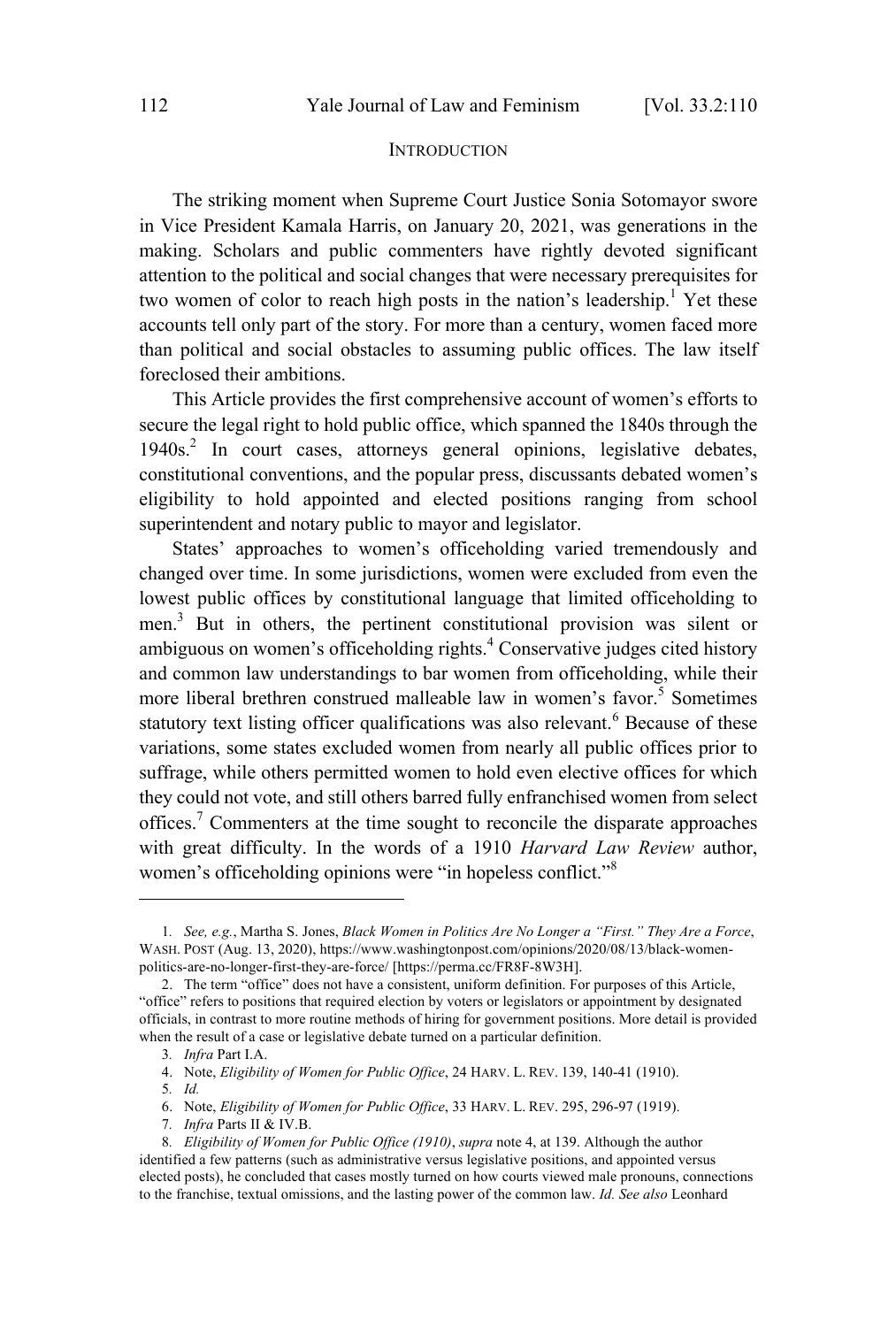Rather than being legally reconcilable from a national vantage, stances on women's officeholding followed geographic patterns.<sup>9</sup> In the West, women held office relatively early because of links to suffrage and the progressiveness of governors and legislators.<sup>10</sup> Western Territories enfranchised women beginning in 1869, and most Western states had fully enfranchised women citizens by the mid-1910s.<sup>11</sup> As historians have detailed, an array of factors caused women's suffrage to spread from West to East through state-level constitutional amendments.<sup>12</sup> These factors included demographics, partisan politics, women's activism, the presence of educated and professional women, tactics turning on race, class dynamics, literacy rates, religious ideology, the policies of neighboring states, and attitudes toward other reform efforts such as temperance.<sup>13</sup> Because some suffrage amendments expressly included the right to hold office and others were understood to encompass or require it as a next step, the spread of suffrage across the nation directly influenced the scope of women's officeholding.<sup>14</sup>

Yet while officeholding tracked suffrage to some extent, it did not proceed on the same unidirectional march. Ambitious women (frequently pathbreaking lawyers) could prompt change by running for office or seeking appointment, with the governor, attorney general, or judges determining their eligibility. In the Midwest, lawmakers routinely permitted women to hold office before enfranchisement, pointing to women's competence and to men's right to choose whichever candidates they preferred.<sup>15</sup> In New England, traditionalist judges interpreted constitutional silences to block women's officeholding progress, sometimes undermining their legislatures' clear efforts to expand women's domain. Women in these states secured officeholding rights in a piecemeal fashion that prioritized positions deemed gender appropriate—those focused on education, charity, women, and children.<sup>16</sup> States in the Mid-Atlantic reached the question of women's officeholding eligibility later, rendering the possibility less

Felix Fuld, *The Law of Officers*, 14 LAW. STUD. HELPER 329 (1906) (describing "conflicting decisions" on women's eligibility for office).

<sup>9.</sup> Regional labels and borders have varied over time. For discussion of the regional categories used in this Article, see the introduction to Part II.

<sup>10</sup>*. Infra* Part II.A. & III.A.

<sup>11</sup>*. Id.*

<sup>12.</sup> Between 1867 and 1918, there were fifty-six state campaigns on women's suffrage referenda. ELEANOR FLEXNER & ELLEN FITZPATRICK, CENTURY OF STRUGGLE: THE WOMAN'S RIGHTS MOVEMENT IN THE UNITED STATES 141 (1996).

<sup>13</sup>*. See* ALEXANDER KEYSSAR, THE RIGHT TO VOTE: THE CONTESTED HISTORY OF DEMOCRACY IN THE UNITED STATES 150, 158, 167-80, Appendix Table A.20 (2009); REBECCA J. MEAD, HOW THE VOTE WAS WON: WOMAN SUFFRAGE IN THE WESTERN UNITED STATES, 1868-1914, at 1-16 (2004); JO FREEMAN, A ROOM AT A TIME: HOW WOMEN ENTERED PARTY POLITICS 49-52 (2000); CORINNE M. MCCONNAUGHY, THE WOMAN SUFFRAGE MOVEMENT IN AMERICA: A REASSESSMENT 249-50 (2013); Holly J. McCammon et al., *How Movements Win: Gendered Opportunity Structures and U.S. Women's Suffrage Movements, 1866 to 1919*, 66 AM. SOC. REV. 49, 61, 66 (2001).

<sup>14</sup>*. Infra* Parts II.A. & III.

<sup>15</sup>*. Infra* Part II.B.

<sup>16</sup>*. Infra* Part II.C. & D.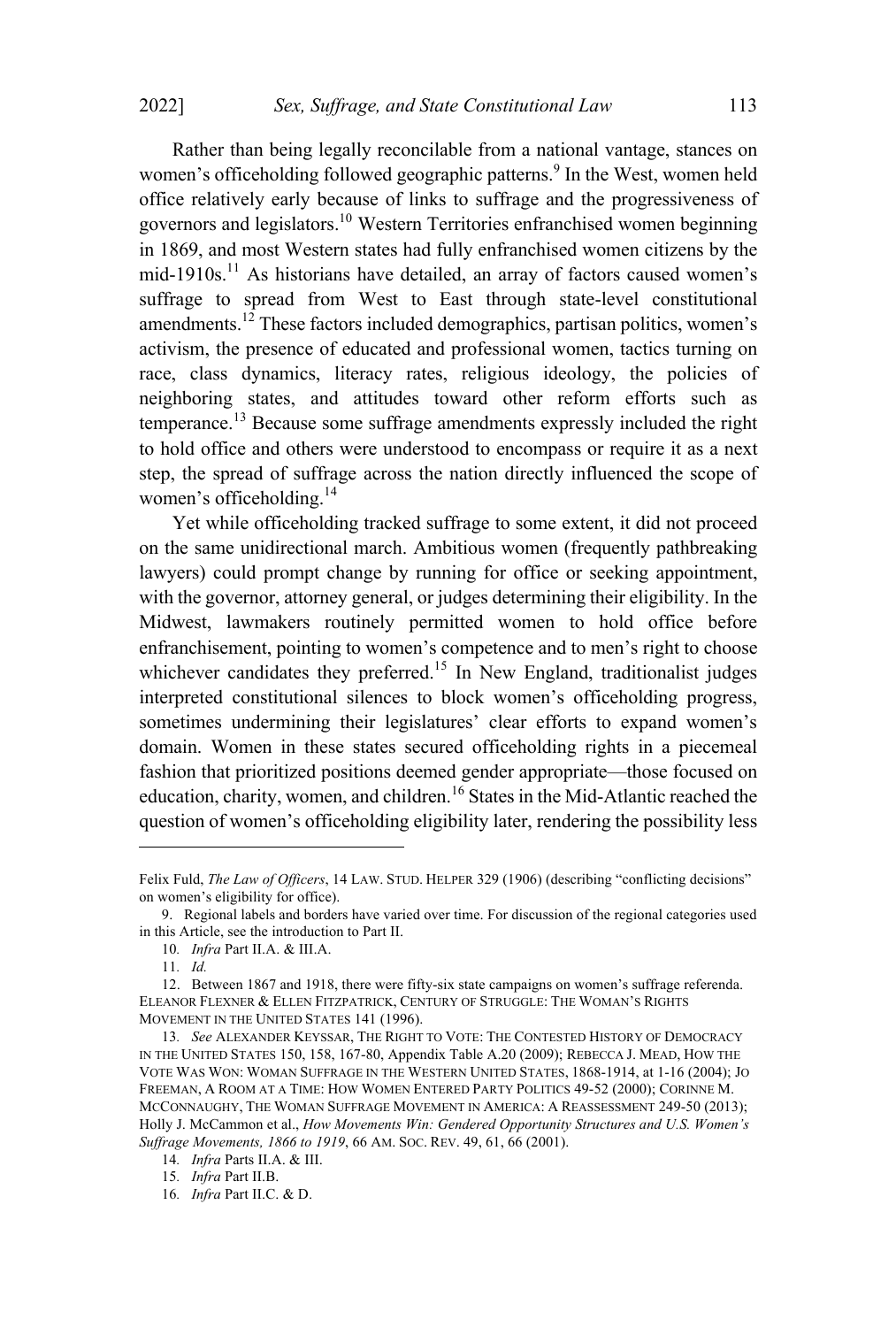novel and therefore less threatening. Still, advancements there were gradual and limited. Finally, in the South, where gender norms were most staunchly guarded, lawmakers delayed and restricted women's officeholding opportunities to a select few prior to enfranchisement.<sup>17</sup> In sum, each region's distinct legal, political, and social culture mattered enormously.

The 1920 ratification of the Nineteenth Amendment, which proclaimed that the right to vote cannot be denied or abridged on account of sex,<sup>18</sup> did not end the debate over women's officeholding rights. Because decades of state practices disentangled women's suffrage and officeholding, it was unclear to politicians, lawyers, and other influential stakeholders whether a federal *suffrage* amendment altered state *officeholding* rules. Thus, the amendment prompted a new wave of legal advocacy to secure or clarify women's eligibility, extending into the  $1940s.<sup>19</sup>$ 

Race played a complex role in these developments.<sup>20</sup> In the first half of the nineteenth century, state constitutions often connected race and sex in provisions that limited suffrage and officeholding to "white male citizens."<sup>21</sup> After the Fifteenth Amendment and state constitutional amendments technically eliminated restrictions based on race, arguments regarding black men's and white women's political rights diverged. Most judges and other officials who denied women's officeholding understood the disability as springing from the history of coverture (which held that husband and wife were one legal person), common law traditions, and separate spheres ideology.<sup>22</sup> That black men's rights had been expanded was irrelevant to their analysis. Only a few judges over the course of many decades employed analogies between race and sex to argue for women's rights. These judges opined that the original intent of their state constitution's framers should not limit women's officeholding, just as it had not limited black men's. $^{23}$ 

On the political stage, race was a powerful tool in discourse about women's rights. Some white suffrage leaders employed racist arguments to demand the ballot, maintaining that it was unacceptable that recently freed black men (and immigrants) could vote when educated American white women could not.<sup>24</sup>

<sup>17</sup>*. Infra* Part II.E.

<sup>18.</sup> U.S. CONST. amend. XIX. Importantly, though the amendment is often described as guaranteeing women the right to vote, many women (especially women of color) remained disenfranchised through legal and extralegal methods. *See* ROSALYN TERBORG-PENN, AFRICAN AMERICAN WOMEN IN THE STRUGGLE FOR THE VOTE, 1850-1920, at 1-2 (1998); Serena Mayeri, *After Suffrage: The Unfinished Business of Feminist Legal Advocacy*, 129 YALE L.J.F. 512, 512-13 (2020).

<sup>19</sup>*. Infra* Part IV.B.

<sup>20.</sup> For the sake of brevity, the adjective "white" is omitted throughout this Article when race is not directly at issue.

<sup>21</sup>*. Infra* Part I.A.

<sup>22.</sup> *See especially infra* Part II.C.

<sup>23.</sup> The strongest example is the dissent in Opinions of the Justices of the Supreme Judicial Court, 62 Me. 596 (1874), discussed *infra* Part II.C.

<sup>24.</sup> TERBORG-PENN, *supra* note 18, at 10.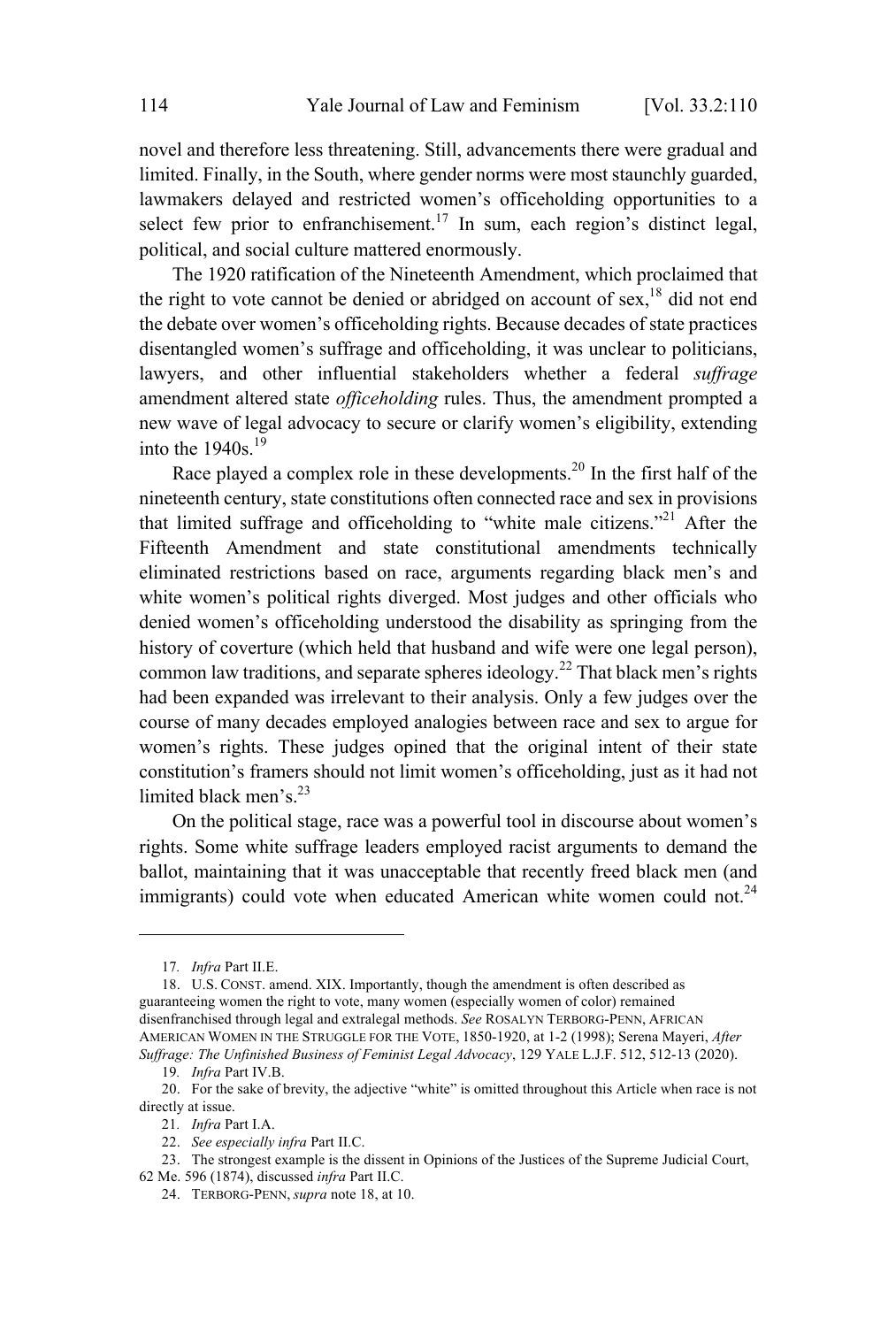Commentary on offices occasionally echoed this racialized reasoning.<sup>25</sup> A more striking use of race, though rarely employed, centered on the possibility of black women officeholders. For example, when Congress debated women's political rights in 1890, one supportive congressman charged that opponents were motivated by the fear that they might "some day see sitting in the Presidential chair of the nation <sup>a</sup> woman with <sup>a</sup> black skin."<sup>26</sup>

But, in reality, few black women held office in the studied years.<sup>27</sup> One reason for their exclusion is the geographic patterns detailed in this Article. As of 1870, 92 percent of the black population lived in the South, and 85 percent remained there when the Nineteenth Amendment was ratified fifty years later.<sup>28</sup> This means that the vast majority of black women lived in the states that most restricted women's political opportunities.<sup>29</sup> In a region where few women held any offices, racism and disenfranchisement of black voters meant that the limited range of posts open to women went to white women. <sup>30</sup> In later years and in places with broader officeholding opportunities, black women's intersectional identities resulted in greater political and social hurdles. 31

This Article's analysis of women's officeholding rights challenges conventional wisdoms and approaches in three major respects. Within the domain of women's history, this Article is the first scholarship to recognize and analyze decades of women's officeholding efforts prior to the Nineteenth Amendment.<sup>32</sup> That analysis, in turn, undercuts a broader body of scholarship

<sup>25.</sup> For example, see discussion of women's officeholding in Utah Territory, *infra* Part II.A.

<sup>26.</sup> The debate occurred as Congress considered the admission of Wyoming as a state. 21 CONG. REC. 2694 (1890).

<sup>27.</sup> A small number of black women held public offices by the turn of the twentieth century. *See, e.g.*, *Little Locals*, GALVESTON DAILY NEWS, Apr. 11, 1891 (reporting on Chicago notary appointee); *Negro Woman Notary*, WASH. REG. (Kan.), June 18, 1897, at 5 (reporting on Kentucky appointee). 28. U.S. CENSUS BUREAU, POPULATION OF THE UNITED STATES

<sup>(1870),</sup> https://www2.census.gov/library/publications/decennial/1870/population/1870a-04.pdf [https://perma.cc/52QV-X8B8]; U.S. CENSUS BUREAU, NUMBER AND DISTRIBUTION OF INHABITANTS (1920), https://www2.census.gov/library/publications/decennial/1920/volume-1/41084484v1ch1.pdf [https://perma.cc/ZV8O-N5VB].

<sup>29.</sup> The author's review of thousands of primary sources indicates that all the women who litigated officeholding cases or were prominent lobbyists on the issue were white.

<sup>30.</sup> On the South, see *infra* Part II.E.

<sup>31.</sup> Though the political obstacles that hindered black women's officeholding after the Nineteenth Amendment are beyond the scope of this Article, it is worth noting that the first successes in high profile offices came outside the South. The first black woman state legislator was elected in 1938 in Pennsylvania. John Thomas McGuire, *Working within the Labyrinth of Race: Crystal Bird Faucet, Urban African American Women, and the National Democratic Party, 1934-1944*, 39 J. URB. HIST. 172, 179 (2012). And the first black woman judge, Jane Bolin, was appointed to the New York City family court in 1939. For discussion of the context for her appointment, see Elizabeth D. Katz, *"Racial and Religious Democracy": Identity and Equality in Midcentury Courts*, 72 STAN. L. REV. 1467, 1505-08 (2020).

<sup>32.</sup> This aspect connects the Article to a recent outpouring of astute scholarship marking the centennial of the Nineteenth Amendment. For a helpful discussion of the literature, see generally *Interchange: Women's Suffrage, the Nineteenth Amendment, and the Right to Vote*, 106 J. AM. HIST. 662 (2019); Cathleen Cahill, Crystal Feimster, & Kimberly Hamlin, *Expanding the Suffrage Archive: Chronology, Region, Ideology, Biography, and Memory*, 19 J. GILDED AGE & PROGRESSIVE ERA 533 (2020). Some recent contributions center on the significance of the Nineteenth Amendment for the right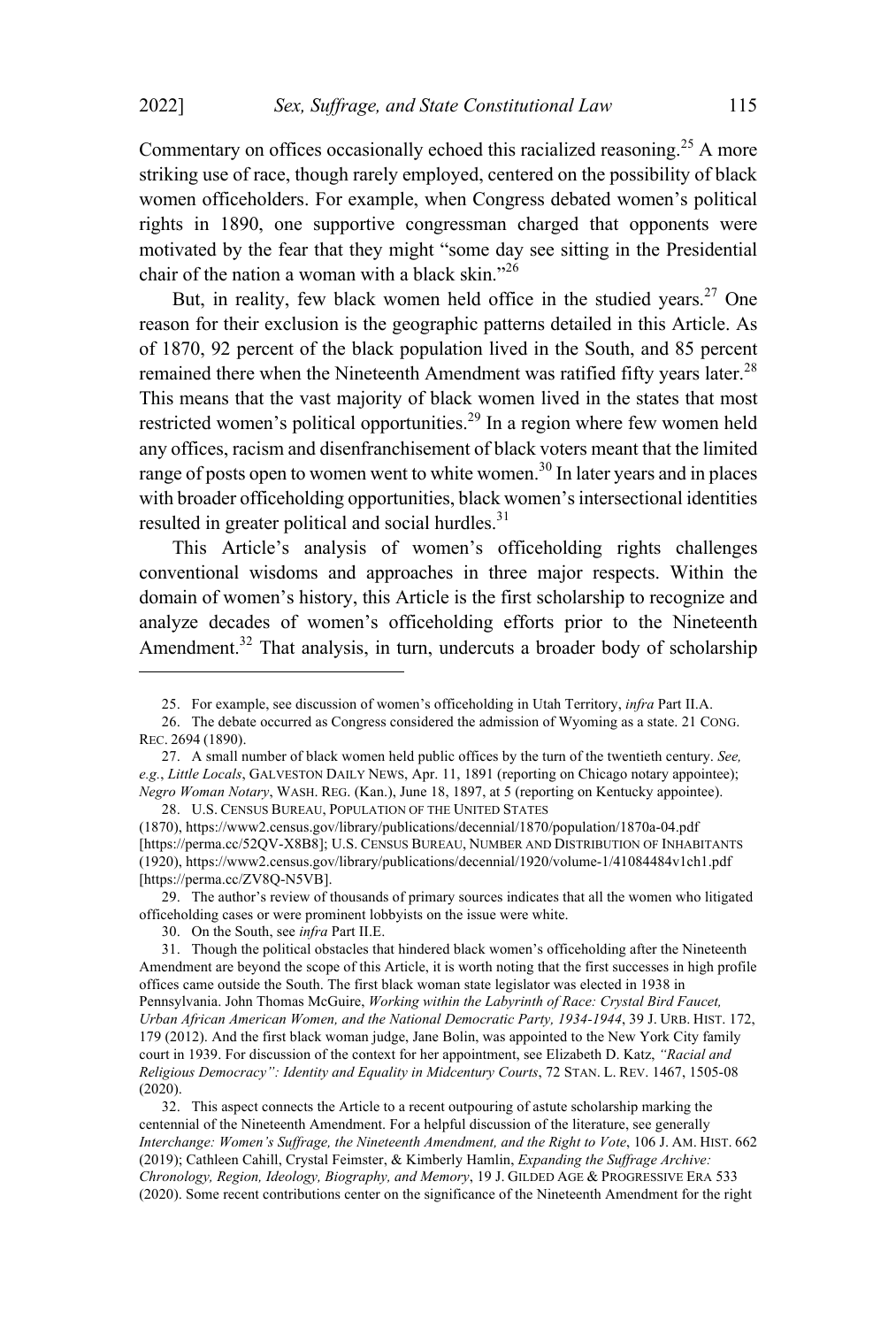that maintains that law plainly links officeholding and suffrage. Third, this account demonstrates the importance of studying state-level developments—in contrast to treatments that obscure regional variation or that focus solely on the federal level. Indeed, attentiveness to state law is the basis for the first two findings.

The Article's first contribution is to directly contest a commonplace understanding in the history of women's rights by recovering women's robust and sustained pursuit of offices. Mostly through omissions, but also in direct claims, leading scholars have maintained that women's officeholding was a nonissue until women secured suffrage.<sup>33</sup> Only a few scholars have noted that there were questions about women's legal eligibility to hold offices prior to ratification of the federal suffrage amendment.<sup>34</sup> The most prominent scholarship that acknowledges legal conflict over women's officeholding allots only a few paragraphs and covers the early  $1920s^{35}$  Other contributions suggest that officeholding eligibility flowed inevitably from the Nineteenth Amendment.<sup>36</sup>

to vote. *See, e.g.*, Richard L. Hasen & Leah M. Litman, *Thin and Thick Conceptions of the Nineteenth Amendment Right to Vote and Congress's Power to Enforce It*, 108 GEO. L.J. 27 (2020). Others consider women's broader campaigns for legal, social, and economic reforms in furtherance of sex equality and to challenge racial discrimination. *E.g.*, Reva Siegel, *The Nineteenth Amendment and the Democratization of the Family*, 129 YALE L.J.F. 450 (2020); Tracy A. Thomas, *More than the Vote: The Nineteenth Amendment as Proxy for Gender Equality*, 15 STAN. J. C.R. & C.L. 349 (2020); MARTHA JONES, VANGUARD: HOW BLACK WOMEN BROKE BARRIERS, WON THE VOTE, AND INSISTED ON EQUALITY FOR ALL (2020); Catherine Powell & Camille Gear Rich, *The "Welfare Queen" Goes to the Polls: Race-Based Fractures in Gender Politics and Opportunities for Intersectional Coalitions*, 108 GEO. L.J. 105 (2020).

<sup>33.</sup> According to one of the most distinguished historians in the field, "[i]n part to insulate their demand for the vote from any hint of selfish desire for office, women repeatedly disavowed any interest in the ugly business of gaining political place or power." ELLEN CAROL DUBOIS, SUFFRAGE: WOMEN'S LONG BATTLE FOR THE VOTE 61 (2020).

<sup>34.</sup> Virginia Drachman devotes three paragraphs to summarizing how women lawyers sued for the right to become justices of the peace, notaries public, school officers, and prosecuting attorneys, from the 1870s through the 1890s. VIRGINIA G. DRACHMAN, SISTERS IN LAW: WOMEN LAWYERS IN MODERN AMERICAN HISTORY 25-26 (1998); *see also* Deborah M. Thaw, *The Feminization of the Office of Notary Public: From Feme Covert to Notaire Covert*, 31 J. MARSHALL L. REV. 703, 710-27 (1998) (discussing women's eligibility to serve as notaries public); Kathryn A. Lee, *Law in the Crucible of Change: Women's Rights and State Supreme Court Policymaking, 1865*-*1920*, at 174-212 (1988) (unpublished dissertation) (providing a chapter on women's officeholding disputes).

<sup>35.</sup> Reva B. Siegel, *She the People: The Nineteenth Amendment, Sex Equality, Federalism, and the Family*, 115 HARV. L. REV. 947, 1019 (2002) [hereinafter Siegel, *She the People*]; J. STANLEY LEMONS, THE WOMAN CITIZEN: SOCIAL FEMINISM IN THE 1920S, at 68-69 (1973). Other relevant contributions include SANDRA F. VANBURKLEO, "BELONGING TO THE WORLD": WOMEN'S RIGHTS AND AMERICAN CONSTITUTIONAL CULTURE 206 (2001) (providing two paragraphs on the right to hold office before and after the Nineteenth Amendment) and Reva Siegel, *Collective Memory and the Nineteenth Amendment*, in HISTORY, MEMORY, AND THE LAW 161-63 (Austin Sarat & Thomas Kearns, eds., 1999) (discussing inconsistencies in state courts' treatment of women's political rights after the Nineteenth Amendment). Recent scholarship devotes greater attention to the post-1920 officeholding disputes. *E.g.*, PAULA MONOPOLI, CONSTITUTIONAL ORPHAN: GENDER EQUALITY AND THE NINETEENTH AMENDMENT 115- 26 (2020).

<sup>36.</sup> Akhil Reed Amar, *The Bill of Rights as a Constitution*, 100 YALE L.J. 1131, 1202-03 (1991) ("[C]ould any law making women ineligible to hold office be reconciled with the Nineteenth Amendment? I think the answer is no, even though the Amendment does not explicitly speak of holding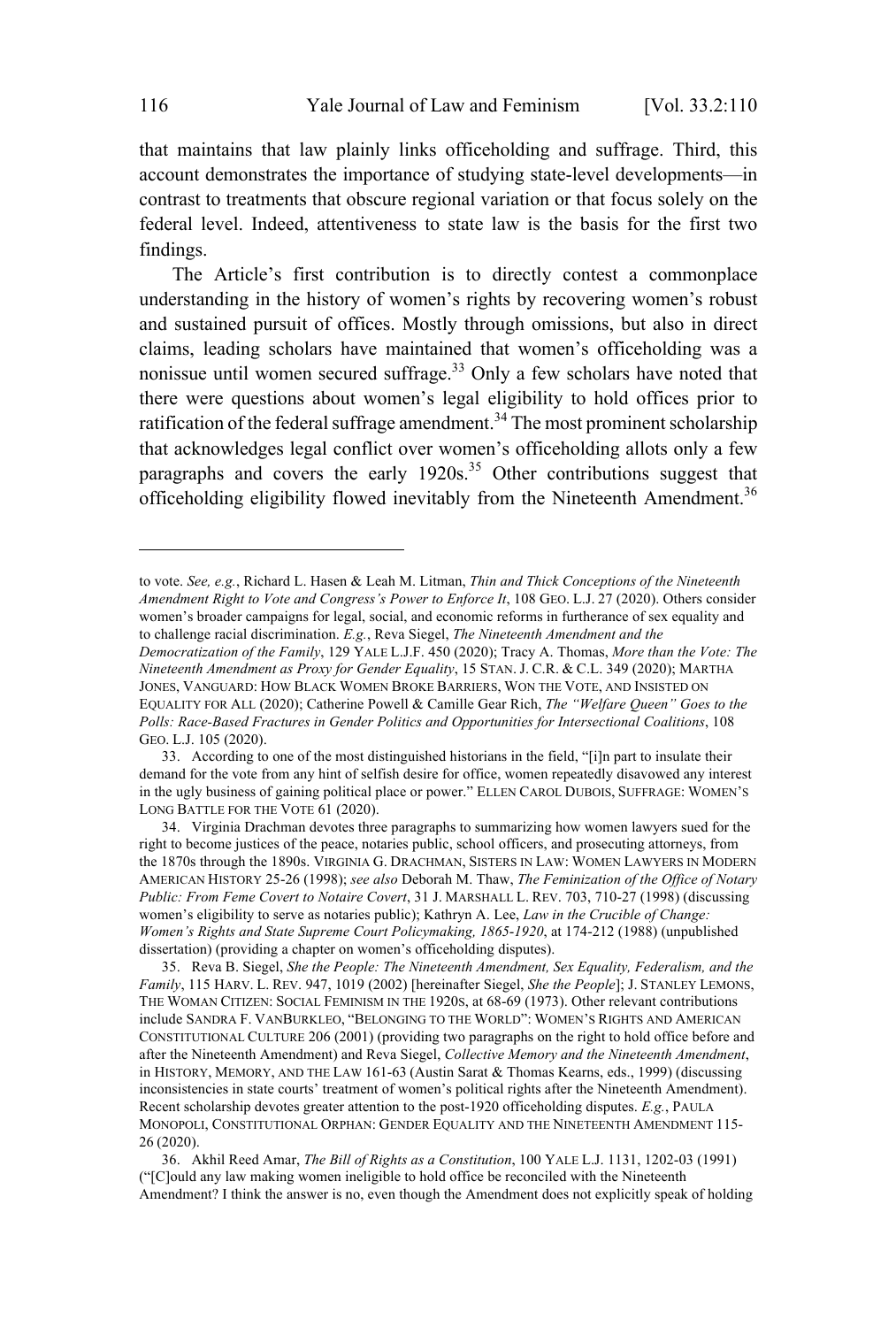Rather than analyzing longstanding legal obstacles, most scholarship on women's officeholding considers post-suffrage political impediments.<sup>37</sup>

Though scholars have not examined women's legal right to hold office, they have devoted considerable attention to other political and professional rights related to the vote, such as women's ability to become lawyers and serve on juries.<sup>38</sup> In accounts centered on the history of women lawyers, scholars emphasize the confluence of legal and social impediments to women's entry into the profession. <sup>39</sup> The U.S. Supreme Court case *Bradwell v. Illinois* provides <sup>a</sup> touchstone, demonstrating how gender norms could infuse legal analysis to exclude women from the bar.<sup>40</sup> Yet what nearly all accounts of early women lawyers overlook is that the first legal opinions excluding women turned on analysis of whether lawyers were *public officers*. <sup>41</sup> Similarly, sophisticated scholarship on women's jury rights probes connections between jury service,

38. For an excellent treatment of the relationship between women's suffrage, the right to join the bar, and jury service (but that omits officeholding), see Barbara Allen Babcock, *Feminist Lawyers*, 50 STAN. L. REV. 1689, 1695-97 (1998) ("Opponents… warned that allowing women to practice law would lead to suffrage and vice versa, adding as a last blow, that voting and lawyering would inevitably result in jury service.").

40*. Id.* at 6 (discussing 83 U.S. 130 (1872)).

office."). For a more recent example, see Neil S. Siegel, *Why the Nineteenth Amendment Matters Today: A Guide for the Centennial*, 27 DUKE J. GENDER L. & POL'<sup>Y</sup> 235, 256 (2020).

<sup>37.</sup> For recent contributions focused post-1920, see THE RIGHT TO BE ELECTED: 100 YEARS SINCE WOMEN'S SUFFRAGE (Jennifer M. Piscopo & Shauna L. Shames eds., 2020) and SUFFRAGE AT 100: WOMEN IN AMERICAN POLITICS SINCE 1920 (Stacie Taranto & Leandra Zarnow eds., 2020). Several works provide helpful albeit brief discussions of women's officeholding gains in states that enfranchised women prior to 1920. *E.g.*, MELANIE GUSTAFSON, WOMEN AND THE REPUBLICAN PARTY, 1854-1924, at 43-45 (2001); Sherry J. Katz, *Redefining "the Political": Socialist Women and Party Politics in California, 1900*-*1920*, in W<sup>E</sup> HAVE COME TO STAY: AMERICAN WOMEN AND POLITICAL PARTIES, 1880-1960, at 23-32 (1999) [hereinafter Katz, *Redefining "the Political"*]*;* Robyn Muncy, *"Women Demand Recognition": Women Candidates in Colorado's Election of 1912*, in W<sup>E</sup> HAVE COME TO STAY: AMERICAN WOMEN AND POLITICAL PARTIES, *supra*, at 45-54. Kristi Anderson focuses on elected positions after 1920, but she acknowledges that in earlier years "women ran for and won office in both suffrage and non-suffrage states, though these offices were almost uniformly related to the governance of school systems." KRISTI ANDERSEN, AFTER SUFFRAGE: WOMEN IN PARTISAN AND ELECTORAL POLITICS BEFORE THE NEW DEAL 112-113 (1996). One paragraph addresses the question of legal eligibility prior to 1920. *Id.* at 122.

<sup>39.</sup> On early women lawyers, see DRACHMAN, *supra* note 34, at 15-36.

<sup>41.</sup> Drachman quotes "office" discussion from a few cases in which women challenged their exclusion from the bar but does not connect this analysis to disputes over women's officeholding rights more generally. DRACHMAN, *supra* note 34, at 18, 22, 27, 32, 33-35. *See also* Cristina Rodriguez, *Clearing the Smoke-Filled Room: Women Jurors and the Disruption of an Old-Boys' Network in Nineteenth-Century America*, 108 YALE L.J. 1805, 1832 (1999) (briefly describing courts' analysis of women lawyers as officers).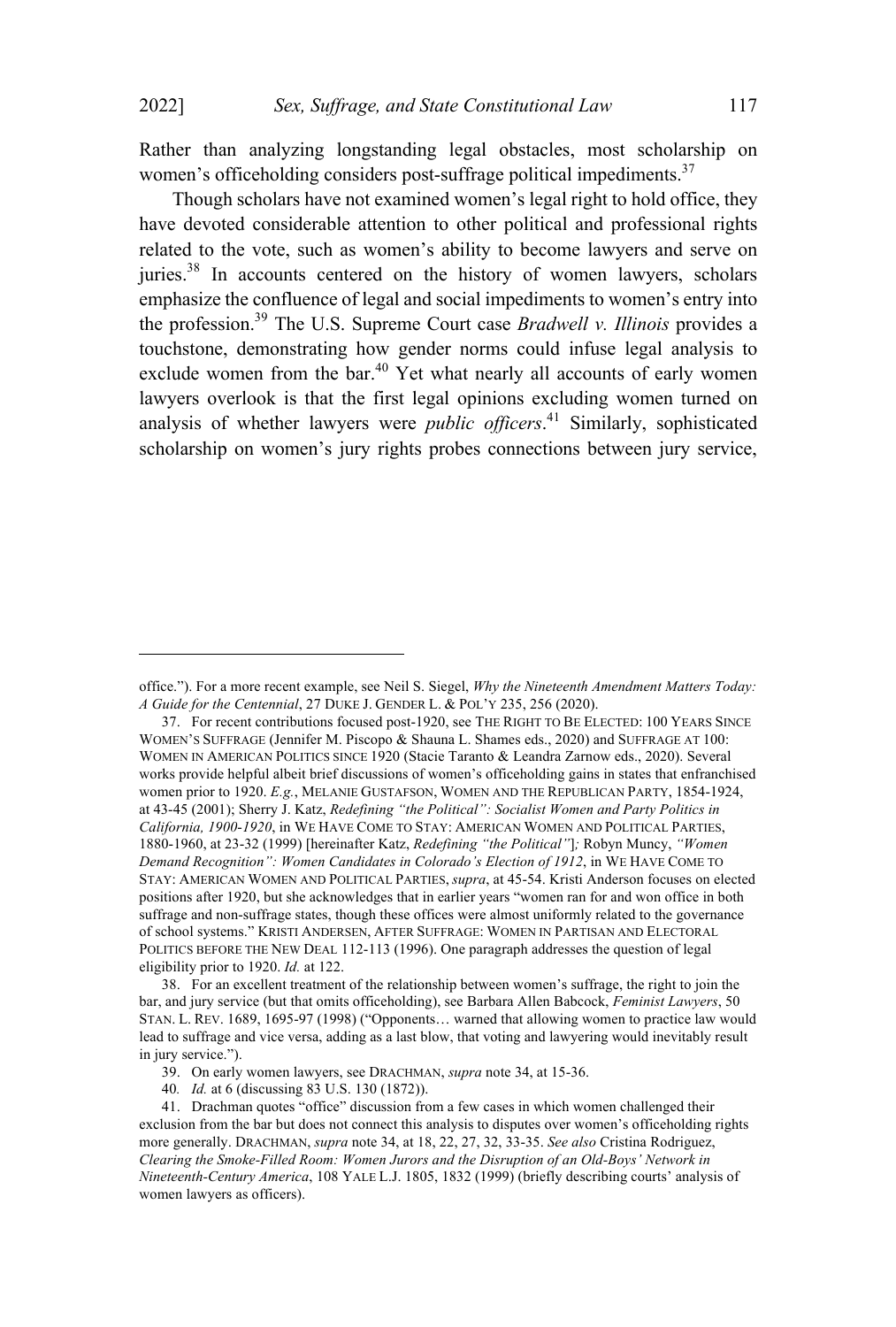suffrage, and citizenship<sup>42</sup> but offers minimal analysis of connections between jury service and officeholding.<sup>43</sup>

Second, this Article debunks the common expectation that suffrage plainly encompasses officeholding. In their studies of the Reconstruction Amendments and the Nineteenth Amendment, respected constitutional law scholars have grouped voting and officeholding (as well as jury service) under the umbrella of "political rights," based on a contested reading of congressional debates.<sup>44</sup> While this scholarship is illuminating in many respects, it leaves considerable space for further analysis of the right to hold office.<sup>45</sup> Turning to state law is especially helpful for elucidating this area, including to clarify federal lawmakers' likely understandings of the relationship between voting and officeholding.

State law developments suggest that while politicians commonly treated suffrage and officeholding as a neat package for white men,<sup>46</sup> these rights were theoretically severable for black men and were routinely separated for women. Provocatively, those who supported black men's and (white) women's political rights perceived the relationship between suffrage and officeholding in an inverted manner. For black men, suffrage would hopefully secure officeholding, <sup>47</sup> whereas for white women, competent officeholding could prove worthiness for the ballot. <sup>48</sup> Recognizing this complexity enhances

46. Even for white men, there were sometimes distinctions between suffrage and officeholding in state constitutions. *See infra* Part I.A.

<sup>42</sup>*. See, e.g.*, HOLLY J. MCCAMMON, THE U.S. WOMEN'<sup>S</sup> JURY MOVEMENTS AND STRATEGIC ADAPTATION: A MORE JUST VERDICT (2014); LINDA KERBER, NO CONSTITUTIONAL RIGHT TO BE LADIES: WOMEN AND THE OBLIGATIONS OF CITIZENSHIP 124-220 (1998); Gretchen Ritter, *Jury Service and Women's Citizenship before and after the Nineteenth Amendment*, 20 LAW & HIST. REV. 479 (2002); Vikram David Amar, *Jury Service as Political Participation Akin to Voting*, 80 CORNELL L. REV. 203, 228-35 (1995) [hereinafter Amar, *Jury Service]*; Joanna L. Grossman, *Women's Jury Service: Right of Citizenship or Privilege of Difference?*, 46 STAN. L. REV. 1115 (1994); Jennifer K. Brown, *The Nineteenth Amendment and Women's Equality*, 102 YALE L.J. 2715 (1993).

<sup>43</sup>*. Cf.* Rodriguez, *supra* note 41, at 1806 (arguing that scholarship treating "women voters and jurors as functions of each other obscures the jury's precise role… and oversimplifies the narrative of the history of women's rights").

<sup>44.</sup> The most comprehensive law review treatment claiming that officeholding was subsumed within voting is Amar, *Jury Service*, *supra* note 42, at 228-35. Other articles have relied on *Jury Service* to support this claim with minimal additional evidence. *See, e.g.*, Akhil Reed Amar, *Women and the Constitution*, 18 HARV. J.L. & PUB. POL'<sup>Y</sup> 465, 467, 470 (1995); Steven G. Calabresi & Julia T. Rickert, *Originalism and Sex Discrimination*, 90 TEX. L. REV. 1, 77 (2011). On the competing interpretation that has received less attention from legal scholars, see *infra* Part I.B.2. Rather than relitigating the meaning of congressional debates, this Article maintains that state law provides strong evidence that Congressmen understood suffrage and officeholding as severable.

<sup>45.</sup> Some of the most cited articles on how rights were understood during Reconstruction do not address officeholding. *E.g.*, Mark Tushnet, *Civil Rights and Social Rights: The Future of the Reconstruction Amendments*, 25 LOY. L.A.L. REV. 1207 (1992) (distinguishing civil, political, and social rights without reference to officeholding); John Harrison, *Reconstructing the Privileges and Immunities Clause*, 101 YALE L.J. 1385, 1417 (1992) (describing political rights as including voting and jury service).

<sup>47.</sup> For examples of this thinking, see Alfred Avins, *The Right to Hold Public Office and the Fourteenth and Fifteenth Amendments: The Original Understanding*, 15 U. KANSAS L. REV. 287, 297- 98 (1967).

<sup>48.</sup> See examples throughout Part II.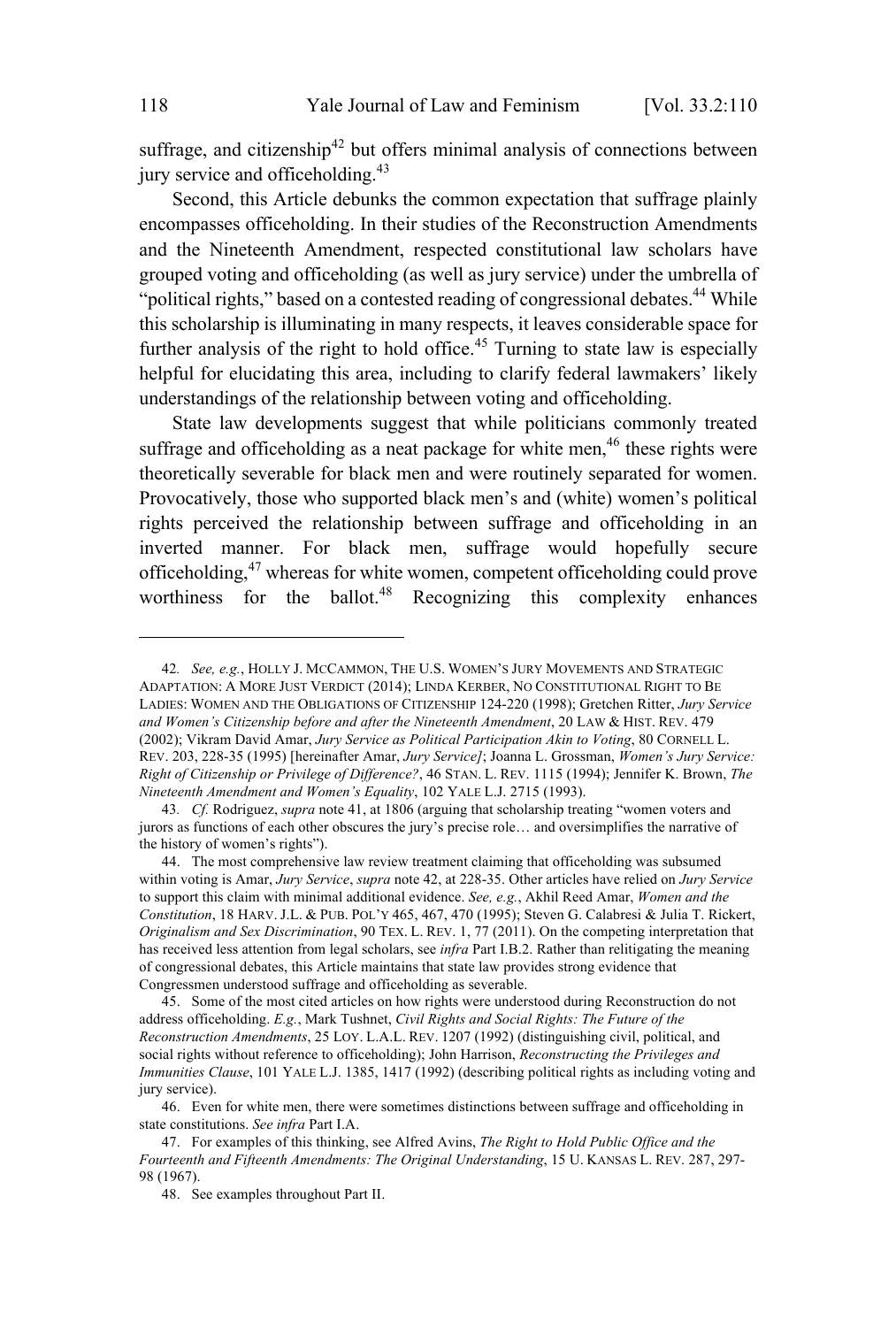understandings of the relationship between gender, race, and citizenship, as well as complicating analysis of political rights.

Third, this Article calls for greater attention to state-level and regional legal reform for several reasons. Historically, state constitutions were more significant targets than the U.S. Constitution for securing rights, and they warrant independent analysis on that basis. <sup>49</sup> Furthermore, even for scholars focused on the U.S. Constitution, state laws, court opinions, politics, and advocacy surely are relevant to contextualize congressional debates and U.S. Supreme Court decisions.<sup>50</sup> This Article gives pride of place to state law and decenters federal law, reflecting how state-level claims were the dominant approach for people in the studied period.

This account also demonstrates that attentiveness to location can elucidate the spread and reception of legal change. While women's suffrage scholarship has long emphasized the impact of geography,<sup>51</sup> the same nuance is rare in legal histories and modern legal scholarship.<sup>52</sup> This Article finds that variation and cross-state actions were essential contributors to the development of women's officeholding rights. For instance, lawmakers and advocates looked to other states for examples to emulate or avoid, and women moved to regions that offered the best opportunities.<sup>53</sup> Together, these factors built momentum toward rights expansion over time.

Modern scholars, activists, and commenters increasingly recognize that state law can serve as a robust source for legal rights and protections.<sup>54</sup> They find that state constitutions contain positive rights,<sup>55</sup> embody special democratic principles, <sup>56</sup> offer more opportunity for experimentation and expansion with less

<sup>49.</sup> JEFFREY S. SUTTON, 51 IMPERFECT SOLUTIONS: STATES AND THE MAKING OF AMERICAN CONSTITUTIONAL LAW 12-13 (2018).

<sup>50</sup>*. Cf.* Melissa Saunders, *Equal Protection, Class Legislation, and Colorblindness*, 96 MICH. L. REV. 245, 247 (1997) (arguing that state court decisions are an essential context for understanding the meaning of the Equal Protection Clause of the Fourteenth Amendment).

<sup>51</sup>*.* For example, see sources in note 13; *see also* SARA EGGE, WOMAN SUFFRAGE AND CITIZENSHIP IN THE MIDWEST, 1870-1920 (2018); Christina Dando, *"The Map Proves It": Map Use by the American Woman Suffrage Movement*, 45 CARTOGRAPHICA 221 (2010).

<sup>52.</sup> For a recent contribution showing the promise of regional attention, see Emily Prifogle, *Cows, Cars, and Criminals: The Legal Landscape of the Rural Midwest, 1920-1975* (2019) (unpublished dissertation) (on file with author).

<sup>53.</sup> See examples throughout Part III.

<sup>54</sup>*. E.g.*, SUTTON, *supra* note 49, at 1-2; Allie Boldt, Miriam Seifter, and Robert Yablon, *Foreword: Special Issue on Public Law in the States*, 2021 WISC. L. REV. i, vi (2021) (describing collection of essays that "underscore the richness of state public law as a field of study and the centrality of state-level institutions to our lived experience with American democracy"). The classic article on state constitutional law is William J. Brennan, Jr., *State Constitutions and the Protection of Individual Rights*, 90 HARV. L. REV. 489 (1977).

<sup>55.</sup> EMILY ZACKIN, LOOKING FOR RIGHTS IN ALL THE WRONG PLACES: WHY STATE CONSTITUTIONS CONTAIN AMERICA'S POSITIVE RIGHTS 2-3 (2013).

<sup>56.</sup> Jessica Bulman-Pozen & Miriam Seifter, *The Democracy Principle in State Constitutions*, 119 MICH. L. REV. 859, 864 (2021).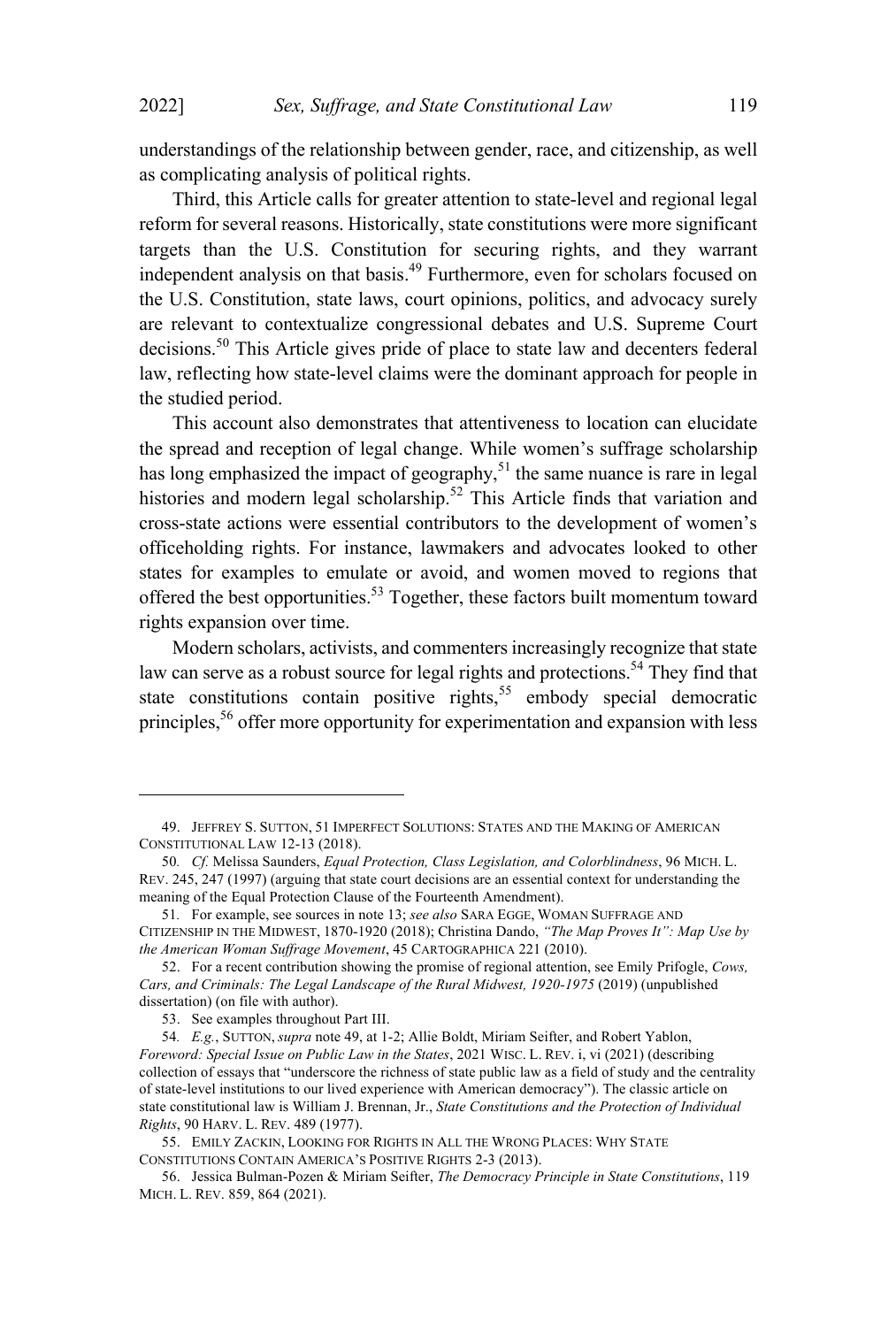risk,<sup>57</sup> supplement and balance federal approaches,<sup>58</sup> and may ultimately enhance federal law as well. <sup>59</sup> Scholars offer similar arguments regarding state statutes and regulations.<sup>60</sup> This Article contributes to this discourse by providing an extensive case study of a right pursued almost exclusively through state laws supporting scholars' contention that there can be strategic advantages to this approach, as well as tradeoffs as some states lag behind. $61$ 

The Article proceeds in four parts, each of which unfolds chronologically. Part I turns to the earliest activism for women's officeholding rights, documenting and exploring the rationales that advocates found persuasive beginning in the 1840s. Continuing into the years following the Civil War, it finds that heightened attention to political rights included calls for women's officeholding under state and federal constitutions. Part II turns to developments in the Western territories and the states starting in 1869, examining the spread of women's officeholding rights before any states fully enfranchised women. This Part's sections cover individual regions, identifying trends in women's eligibility that reflect diverse legal, political, and social cultures. Part III turns to women's officeholding expansion in states where women won full suffrage, a period spanning 1890 to 1919. It was in these jurisdictions, concentrated in the West, that women first won high elective offices. Part IV turns to the drafting and application of the Nineteenth Amendment, showing that despite congressional awareness of women's officeholding demands and experiences, Congress failed to pass a women's suffrage amendment that clearly encompassed officeholding. That failure punted women's pursuit of officeholding eligibility back to the states for another round of advocacy.

<sup>57.</sup> SUTTON, *supra* note 49, at 17-18.

<sup>58.</sup> Alexander Reinert, Joanna C. Schwartz, & James E. Pfander, *New Federalism and Civil Rights Enforcement*, 116 NW. L. REV. 737, 745-48 (2021).

<sup>59.</sup> SUTTON, *supra* note 49, at 20; Joseph Blocher, *Reverse Incorporation of State Constitutional* Law, 84 S. CAL. L. REV. 323, 327 (2011) (proposing "that state constitutional doctrine should more often be used as persuasive authority in federal constitutional cases").

<sup>60</sup>*. E.g.*, Marie-Amelie George, *Bureaucratic Agency: Administrating the Transformation of LGBT Rights*, 36 YALE L. & POL'<sup>Y</sup> REV. 83, 86 (2017); Olatunde C.A. Johnson, *The Local Turn; Innovation and Diffusion in Civil Rights Law*, 79 LAW & CONTEMP. PROBLEMS 115, 115-117 (2016); Robin A. Lenhardt, *Localities as Equality Innovators*, 7 STAN. J. C.R. & C.L. 265, 281-85 (2011).

<sup>61.</sup> SUTTON, *supra* note 49, at 173; Joanna C. Schwartz, *Civil Rights Ecosystems*, 118 MICH. L. REV. 1539, 1596-97 (2020) (recognizing that local civil rights "ecosystems" can empower minorities and advance certain interests, while leaving some rights unprotected). For more skeptical views of state constitutional law, see Erwin Chemerinsky, *Two Cheers for State Constitutional Law*, 62 STAN. L. REV. 1695, 1696 (2010) ("[S]tate constitutional law is a necessary, but inadequate second best to advancing individual liberties when that cannot be accomplished under the United States Constitution."); Neal Devins, *State Constitutionalism in the Age of Party Polarization*, 71 RUTGERS L. REV. 1129, 1132-33 (2019) (doubting state supreme courts will construe state constitutions more broadly than the U.S. Supreme Court does the federal); and James Gardner, *The Failed Discourse of State Constitutionalism*, 90 MICH. L. REV. 761, 804 (1992) (arguing that state constitutional discourse is underdeveloped, causing state law to be largely redundant with federal).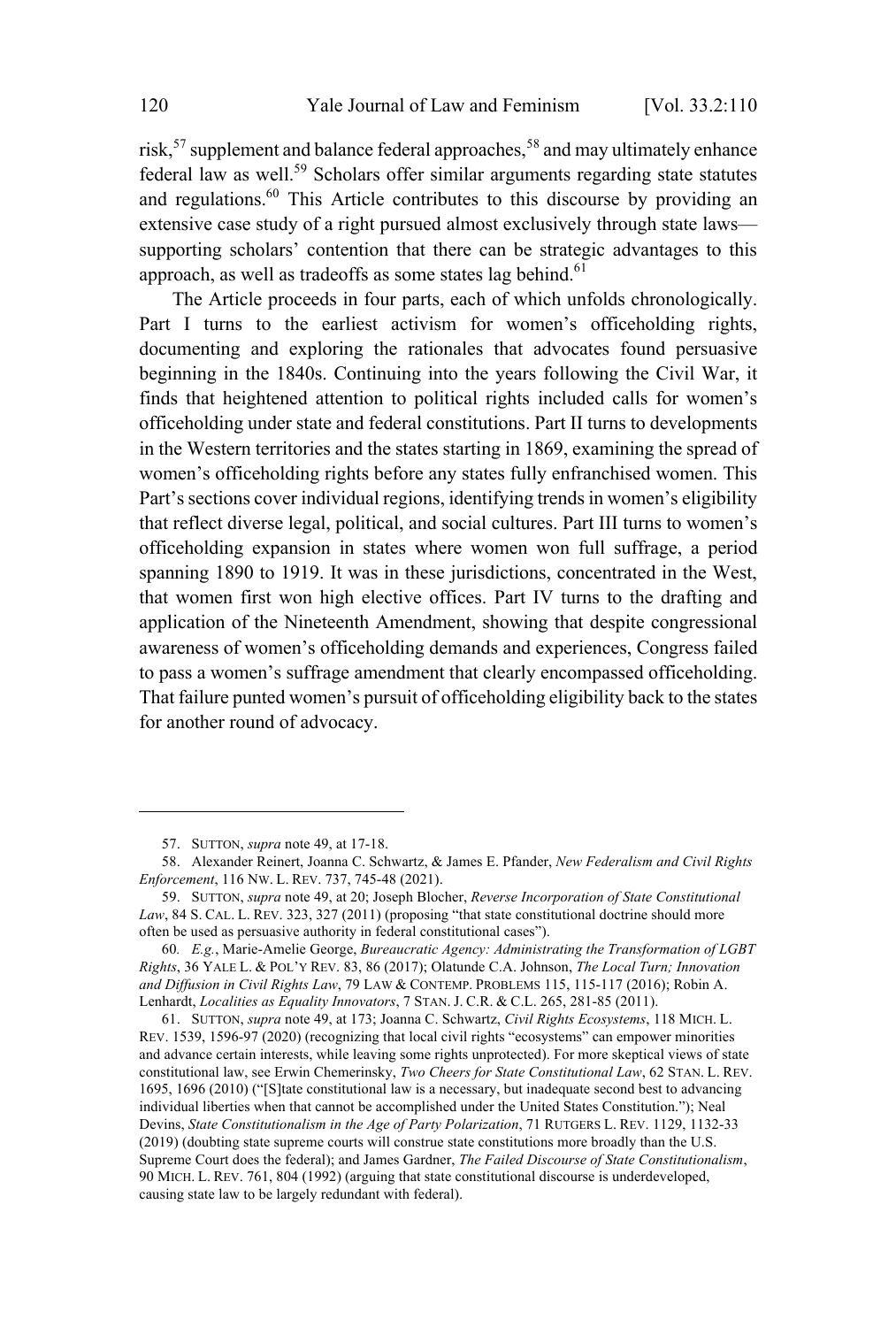## I. EARLY ADVOCACY FOR WOMEN'<sup>S</sup> POLITICAL RIGHTS (1840-1874)

Women's movement leaders began demanding the right to hold public office as part of a wide array of state-level reforms during their earliest organizing in the 1840s. By the 1850s, discussants recognized suffrage and officeholding as the key political rights women needed to improve their status. Though few women held public offices in these years, those who secured posts or were excluded on the basis of sex drew significant publicity, which helped spark discussion about the promise and perils of women's officeholding.

After the Civil War, Reconstruction Era politics prompted a narrowed focus on political rights. In state constitutional campaigns and at the federal level, women's movement leaders demanded the ballot and access to offices. Though proponents failed to secure state or federal amendments that clearly granted women political rights, women nevertheless pressed forward. Based on an interpretation of the Reconstruction Amendments called the "New Departure," some women successfully registered to vote and cast ballots. Leading suffragists ran for office, drawing attention to women's demands—even while demonstrating the understanding that voting and officeholding could come separately. During this period, neither their individual political campaigns nor their legal arguments about women's enfranchisement prevailed.

## *A. Officeholding in the Nascent Women's Movement*

Women's movement leaders began advocating for a wide array of legal, social, and political reforms pertinent to women's status in the  $1840s^{62}$  In the surrounding decades, Americans typically believed in separate spheres of activity for the sexes, with the political arena marked as a male domain.<sup>63</sup> Many also believed that suffrage should be tied to economic independence, which effectively excluded women because nearly all were dependent on men.<sup>64</sup> Consequently, political rights were initially the most controversial of women's demands. As one sign of this dynamic, women's suffrage was the only resolution that did not pass unanimously—and indeed almost did not pass—at the famous Seneca Falls Convention held in 1848.<sup>65</sup> But over the course of the next decade,

<sup>62.</sup> For the classic account of the early years, see ELLEN CAROL DUBOIS, FEMINISM AND SUFFRAGE: THE EMERGENCE OF AN INDEPENDENT WOMEN'S MOVEMENT IN AMERICA, 1848-1869, at 22 (1999) (originally published in 1978) [hereinafter DUBOIS, FEMINISM AND SUFFRAGE].

<sup>63</sup>*. Id.* at 16.

<sup>64</sup>*. Id.* at 40-45. Single women who owned sufficient property could vote in New Jersey from 1776 to 1807. Judith Apter Klinghoffer & Louis Elkis, *"The Petticoat Electors": Women's Suffrage in New Jersey, 1776-1807*, 12 J. EARLY REPUBLIC 159, 160 (1992).

<sup>65.</sup> DUBOIS, FEMINISM AND SUFFRAGE, *supra* note 62, at 40-41.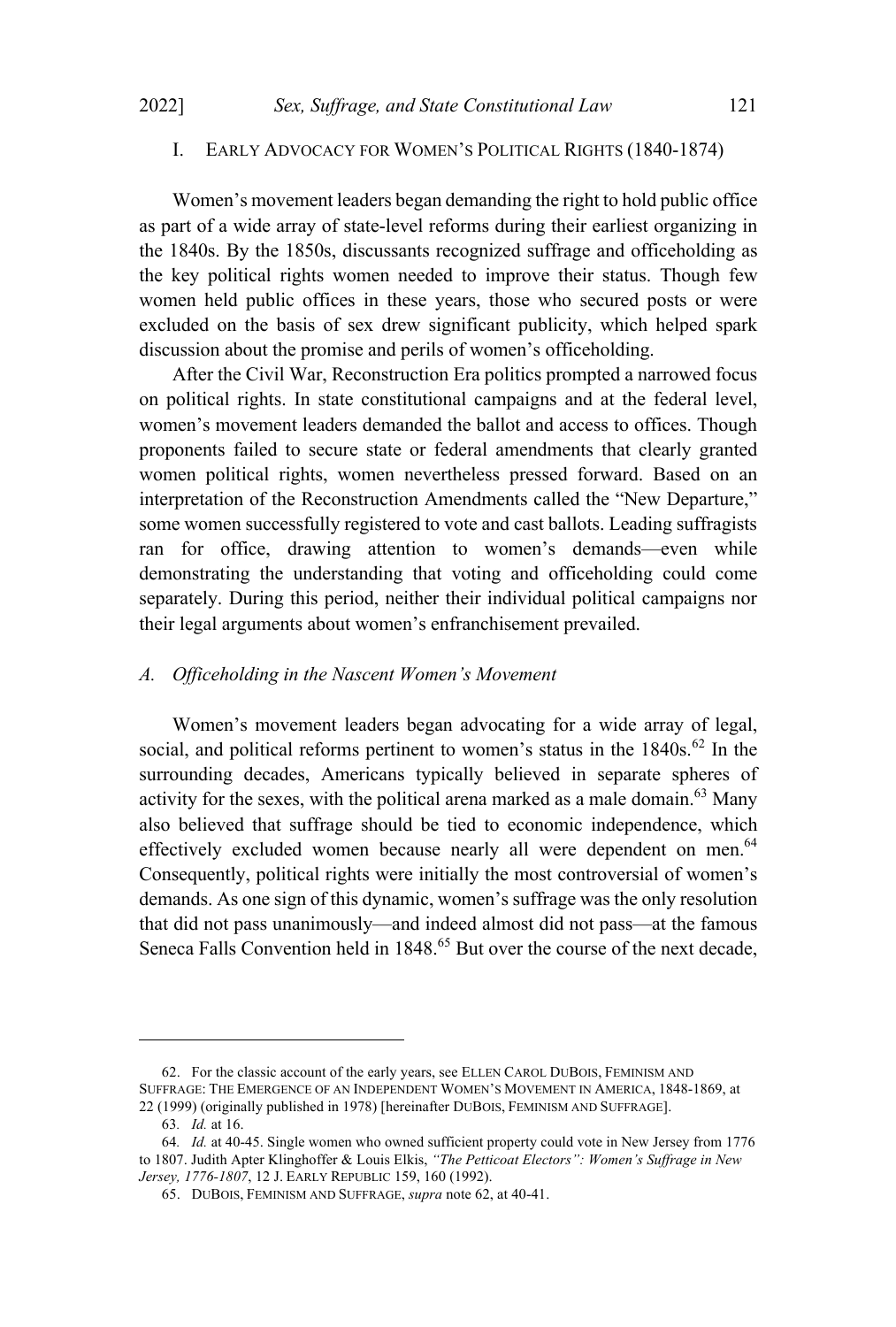the call for women's political rights gained traction. <sup>66</sup> While most attention centered on suffrage, officeholding also routinely featured. 67

From the colonial period through the mid-nineteenth century, states had full discretion to determine the qualifications for voters and officeholders, so securing women's political rights typically required amending state constitutions. In the first years of the United States, constitutional text frequently tied suffrage to property ownership.<sup>68</sup> Between 1800 and 1850, as states amended their constitutions to eliminate property requirements and new states joined the Union, constitution drafters incorporated the words "male" and "white" to avoid enfranchising women and black men.<sup>69</sup> According to historian Laura E. Free, "[i]n 1790, only three of the fourteen states had identified their voters explicitly by race, only seven by gender. By 1855, twenty-five of the thirty-one states defined voters explicitly as white, and twenty-seven defined them explicitly as male." $70$ 

State constitutional provisions also dictated or implied that at least some offices were restricted to white men, though there could be distinctions and ambiguities. One common approach was to restrict some offices to "electors," which meant the "white male" franchise requirement carried into the officeholding context.<sup>71</sup> In other constitutions, sex-based restrictions were incorporated in some but not all officeholding provisions.<sup>72</sup> In still others (as well as in the U.S. Constitution), there were no textual restrictions based on sex other than, arguably, the use of male pronouns. <sup>73</sup> Because of these differences both within and between constitutions, there was varying space for argument about women's legal eligibility to hold offices.

The first time women's rights proponents petitioned a state constitutional convention for women's suffrage, in New York in  $1846<sup>74</sup>$  they also recognized

72. For example, Missouri's 1820 Constitution stated that "free white male citizens" were eligible to be members of the state legislature. MO. CONST. OF 1820, art. III, §§ 3, 5. But it did not include this limitation for governor, *id.* art. IV, § 2, or for judges, *id.* art. V.

<sup>66</sup>*. Id.* at 41.

<sup>67.</sup> One of the earliest examples of a women's movement leader discussing officeholding comes in a letter Lucy Stone wrote to her brother in 1840: "It was decided in our Literary Society the other day that ladies ought to mingle in politics, go to Congress, etc. etc. What do you think of that?" Quoted in FLEXNER & FITZPATRICK, *supra* note 12, at 38.

<sup>68.</sup> LAURA E. FREE, SUFFRAGE RECONSIDERED: GENDER, RACE, AND VOTING RIGHTS IN THE CIVIL WAR ERA 15-16 (2015).

<sup>69</sup>*. Id.*

<sup>70</sup>*. Id.* at 10.

<sup>71.</sup> For example, the 1851 Virginia Constitution specified that eligibility for state legislators was limited to people meeting age and residency requirements who were "qualified to vote for members of the General Assembly," and voters were limited to "white male citizens." VA. CONST. OF 1851, art. III § 1; *id.* art. IV, § 7. But it did not limit the position of governor or circuit court judge to men or to voters. *Id.* art. V, § 3; *id.* art. VI, § 6. *See also* discussion of Ohio, *infra*.

<sup>73.</sup> Pennsylvania's 1857 constitution limited voters to "white freemen," PA. CONST. OF 1857, art. I, § 3, but its provisions on officeholders included only residency and age requirements, *id.* art. III, § 1.

<sup>74.</sup> LISA TETRAULT, THE MYTH OF SENECA FALLS: MEMORY AND THE WOMEN'S SUFFRAGE MOVEMENT, 1848-1898, at 5 (2014).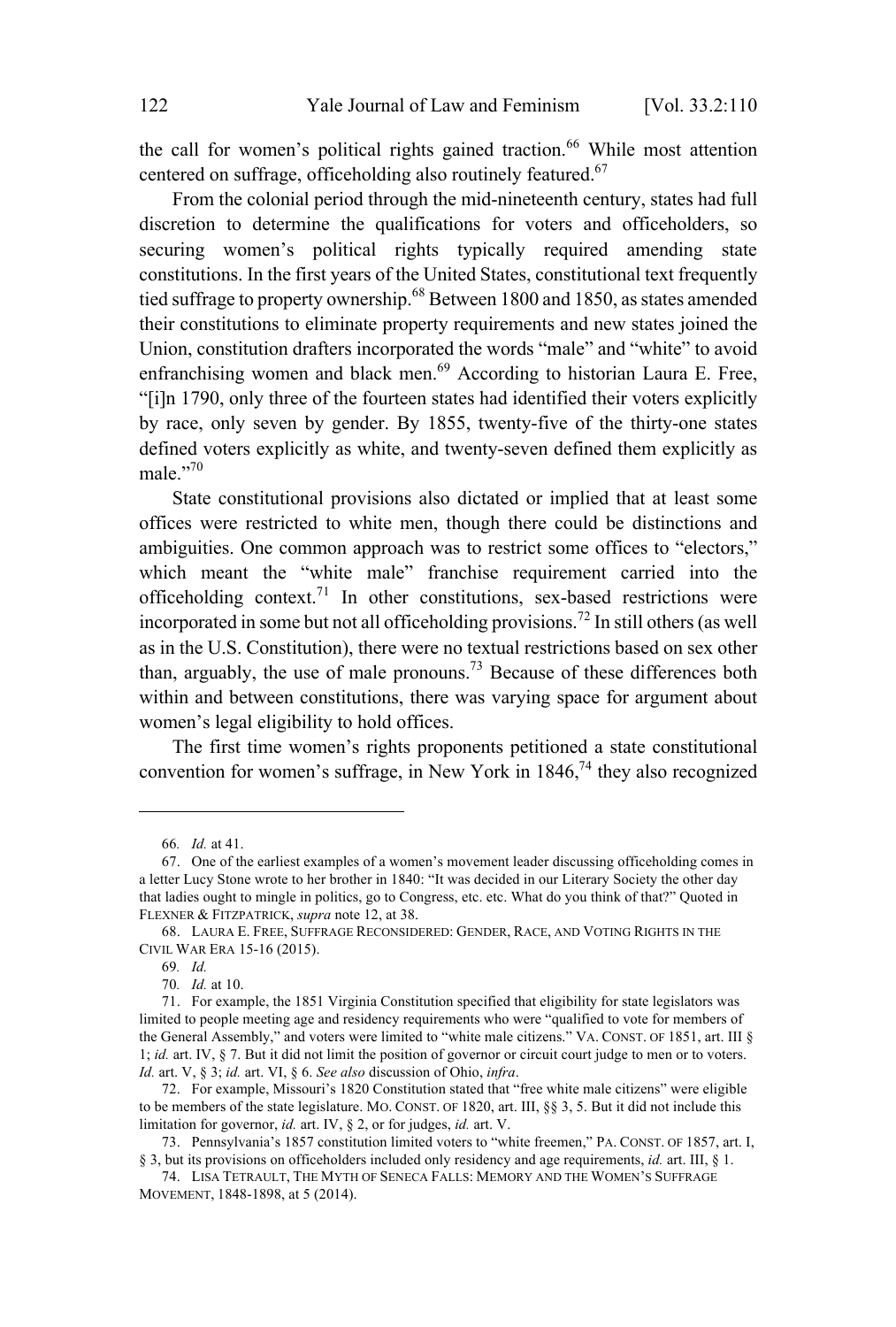the importance of officeholding. A convention delegate read a petition submitted by citizens of Albany that "complain[ed]" of "the disenfranchisement of the ladies."<sup>75</sup> They insisted that "God in creating two sexes, created no difference of rights" and that "the U.S. Constitution allows the ladies to vote and hold office."<sup>76</sup> As evidence of the "high moral and intellectual qualities of woman," the petitioners referenced "Queens Esther, Catherine, and Isabella of Spain." 77

In the women's rights conventions held in the following years, women's officeholding figured in the list of demands. <sup>78</sup> Organizers of the first national convention, held in  $1850<sup>79</sup>$  shared a letter by Elizabeth Cady Stanton, entitled: "Should woman hold office."<sup>80</sup> The letter answered emphatically that women "[m]ost certainly" should, in line with God's intent that women and men always act together, as "companions for each other."<sup>81</sup> Stanton observed that some women had no "domestic encumbrances" and might "grace a senate chamber," and that women might have a "purifying, elevating, softening influence" on the "political experiment of our Republic."<sup>82</sup> She also recognized links between officeholding and women's other objectives. For example, in 1854 she argued that the married women's acts that state legislatures were gradually enacting to grant women greater control over property would lead to suffrage "and then naturally follows the right to hold office."83

Popular press printed favorable articles about women's officeholding. In 1856, the *New England Farmer* queried: "Would it be such a dreadful thing as some suppose, to have women vote and hold office?" Historically, the writer continued, other countries made excellent progress under queens. "Any way, *this* continent, discovered primarily through female foresight and liberality," the writer continued, referring to Queen Isabella, "is not exactly the fittest place wherein to deny the propriety of females taking part in government."<sup>84</sup>

The demand for women's officeholding also attracted opposition. In September 1852, an editorial in the *New York Herald* harshly condemned how

<sup>75</sup>*. New York Constitutional Convention*, N.Y. TRIB., July 13, 1846, at 2.

<sup>76</sup>*. Id.*

<sup>77</sup>*. Id.* 78*. E.g.*, Henry C. Wright, *Women's Convention in Indiana*, LIBERATOR (Boston), Nov. 7, 1851, at

<sup>4;</sup> *Woman's Rights Convention in Pennsylvania*, N.Y. DAILY HERALD, June 3, 1852, at 1. Calls for women's officeholding also reverberated in speeches and publications by male abolitionist allies. *E.g.*, Henry C. Wright, *Letter from Henry C. Wright*, LIBERATOR (Boston), Nov. 5, 1847, at 2; *From the Pittsburgh Saturday Visitor*, ANTI-SLAVERY BUGLE (Lisbon, Ohio), July 14, 1848, at 4.

<sup>79.</sup> TETRAULT, *supra* note 74, at 5.

<sup>80.</sup> The letter was widely reprinted. For examples, see *Should Women Hold Office*, PORTAGE SENTINEL (Ravenna, Ohio), Nov. 25, 1850, at 1; *Women's Rights Convention at Worcester, Mass*., N.Y. TRIB., Oct. 26, 1850, at 5-6.

<sup>81</sup>*. Id.*

<sup>82</sup>*. Id.*

<sup>83.</sup> Elizabeth Cady Stanton, *Woman Before the Law: From an Address of Elizabeth Cady Stanton before the Legislature of the State of New York, 1854*, in YELLOW RIBBON SPEAKER: READINGS AND RECITATIONS (Anna Howard et al. eds., 1891).

<sup>84</sup>*. Women in Politics*, NEW ENGLAND FARMER (Boston), Feb. 2, 1856, at 4.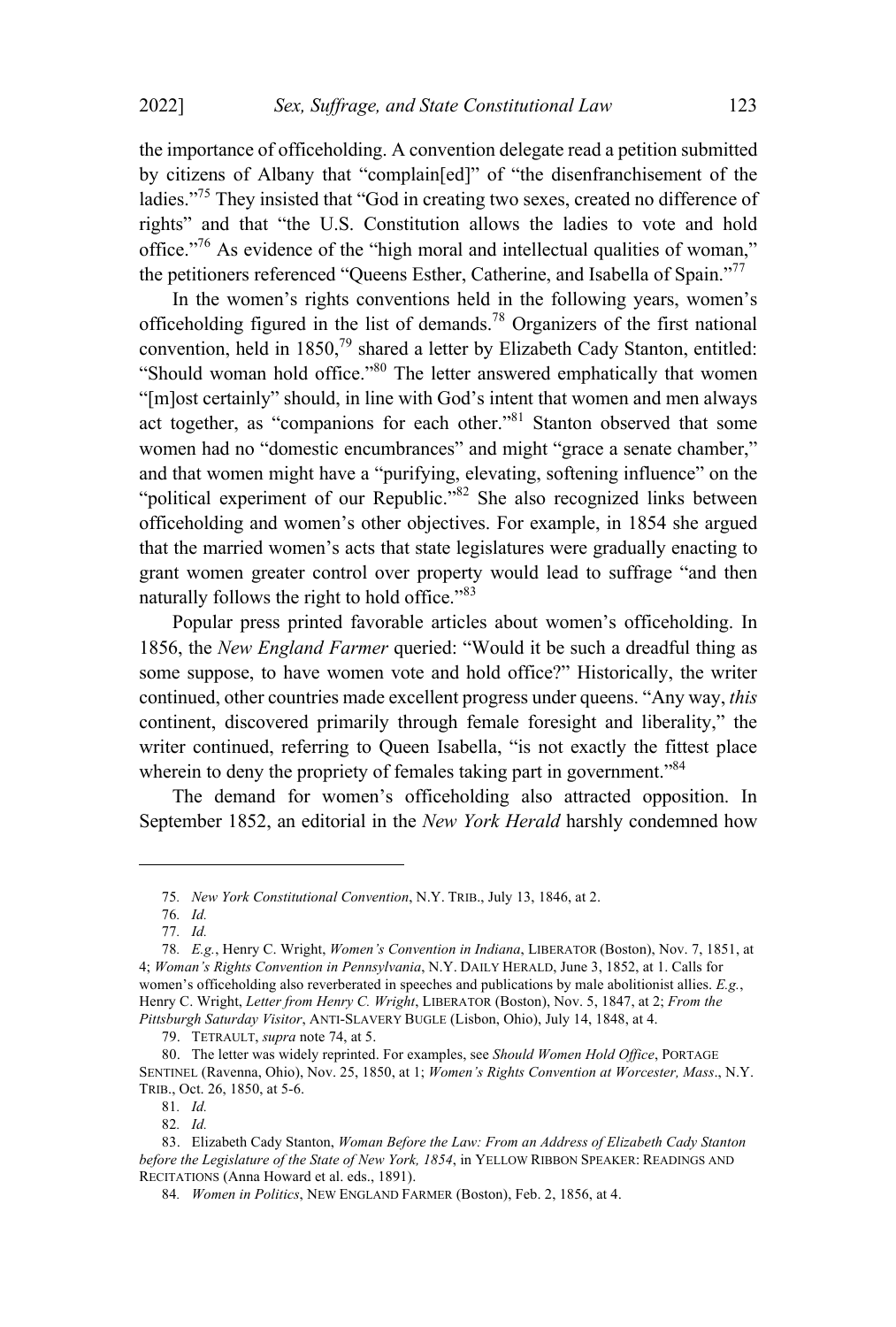attendees at a women's rights convention wanted to vote and "to be members of Congress," among other goals. Calling on the reader to imagine the ridiculousness of women giving birth while litigating in court and other like scenarios, the writer concluded: "A similar event might happen on the floor of Congress . . . and then what is to become of the woman legislator?"85

That women might hold office became a more concrete possibility in 1853, when a woman was elected to a public position for the first time in the United States. <sup>86</sup> Two-thirds of the all-male electorate in Lincoln County, Maine, elected Olive Rose as their register of deeds. $87$  Though Rose's right to the office was not formally challenged, newspapers published in several states pondered her eligibility. One representative article, published in Virginia, suggested that her election raised the question of "whether she can hold the office—that is, whether the voice of the people shall be obeyed." <sup>88</sup> <sup>A</sup> Pennsylvania newspaper retorted, "The Woman's Rights Convention insists that she is."<sup>89</sup> <sup>A</sup> couple of weeks later, an Ohio paper that cast Rose's election as a bright day for women's rights went a step further, threatening the judiciary: "And let the unmannerly clodhopper judges of the Eastern District of Maine pronounce Miss Rose ineligible if they dare! They will rue the unlucky day as long as they live."<sup>90</sup>

In the years after Rose's election, a handful of other women were elected to positions by male voters. While few in number, these women attracted considerable attention. In 1854, a newspaper cast the election of a woman as the constable in Perry, Indiana, as a "practical assertion of woman's rights."<sup>91</sup> In 1855, several women were elected as members of the Ashfield, Massachusetts school committee.<sup>92</sup> News of the committee election spread under the headline "Woman's Rights Recognized."<sup>93</sup> Over the following decades, school posts were the category of office that women obtained most easily.<sup>94</sup>

Yet in other locations, women were deemed ineligible to hold office. In 1854, suffragist and abolitionist Adeline Swift received the most votes for the

94*. Infra* Part II.

<sup>85</sup>*. The Woman's Rights Convention—The Last Act of the Drama*, N.Y. HERALD, Sept. 12, 1852, *in* UP FROM THE PEDESTAL: SELECTED WRITINGS IN THE HISTORY OF AMERICAN FEMINISM 189-91 (Aileen S. Kraditor, ed., 1968). On the convention, see also FREE, *supra* note 68, at 44-45.

<sup>86</sup>*. Olive Rose*, HER HAT WAS IN THE RING,

https://herhat.historyit.com/items/view/project/3716/search?resultsMode=search&searchInterfaceId=9 [https://perma.cc/APX4-2FWC] ("She was almost certainly the first woman elected in the state of Maine, and perhaps in the United States.").

<sup>87</sup>*. A Maine Woman Elected to Office,* JACKSON STANDARD (Ohio), June 16, 1853, at 2.

<sup>88.</sup> (No title), RICHMOND DISPATCH, June 10, 1853, at 1. *See also, e.g.*, *Election of Woman to Public Office*, LEBANON COURIER & SEMI-WEEKLY REP. (Pa.), June 10, 1853, at 3 ("Whether a female is eligible to such an office under our laws, is the question to be settled.").

<sup>89</sup>*. Election of Woman to Public Office*, SUNBURY GAZETTE (Pa.), June 11, 1853, at 2.

<sup>90</sup>*. Not 'the Last Rose of Summer*,' WYANDOT PIONEER (Upper Sandusky, Ohio), June 23, 1853, at 1.

<sup>91</sup>*. Practical Assertion of Woman's Rights*, LOUISVILLE DAILY J., Oct. 19, 1854, at 2.

<sup>92.</sup> Kathryn A. Nicholas, *Reexamining Women's Nineteenth-Century Political Agency: School Suffrage and Office-Holding*, 30 J. POL'<sup>Y</sup> HIST. 452, 474 (2018).

<sup>93</sup>*. Woman's Rights Recognized*, WEEKLY WIS. (Milwaukee), Apr. 25, 1855, at 1.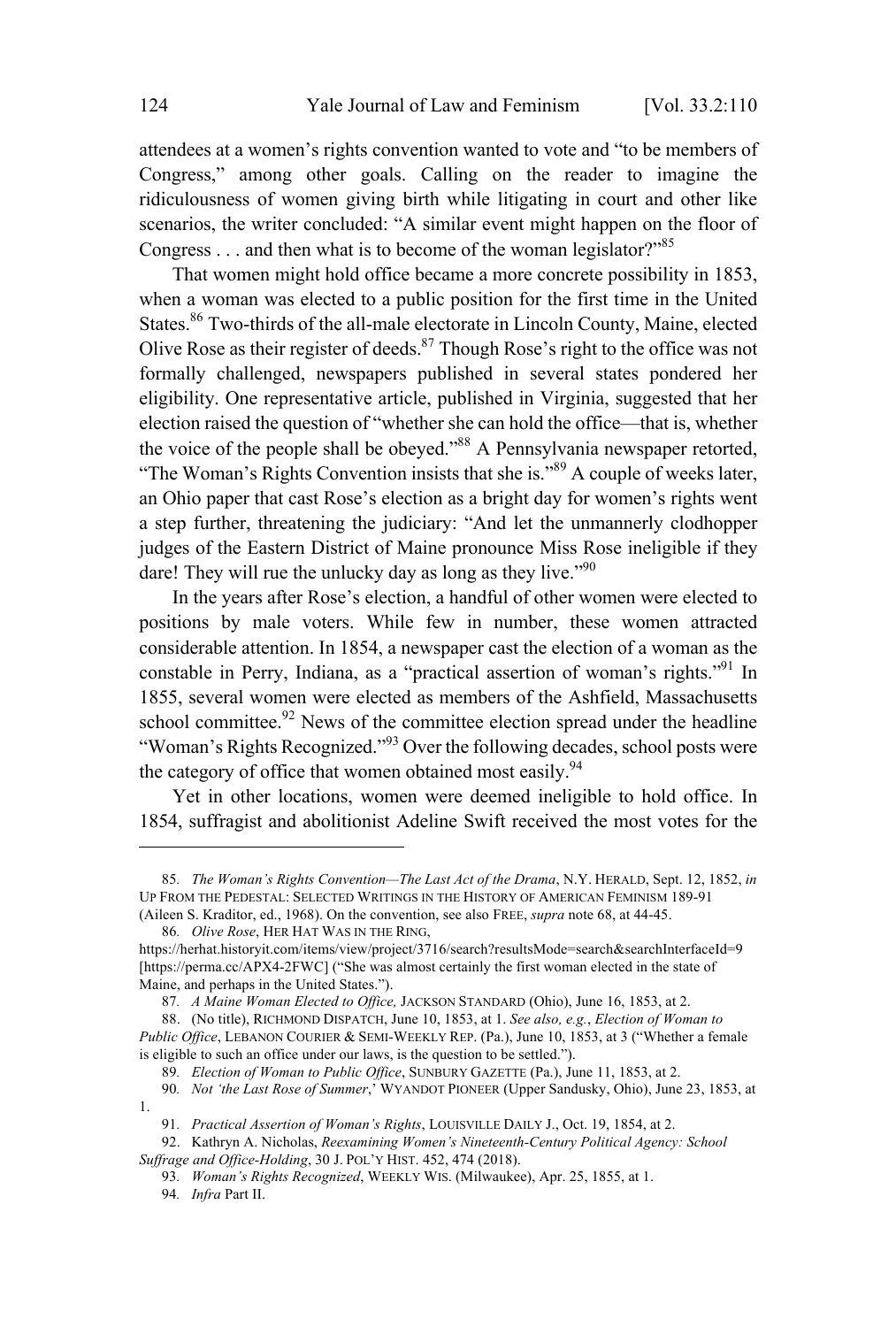position of Supervisor of Penfield, Ohio, but the state's constitution prohibited her from holding the post.<sup>95</sup> It read: "No person shall be elected or appointed to any office in this State, unless he possess the qualifications of an elector," and electors were limited to white men.<sup>96</sup> The *Lily*, the women's newspaper published by Amelia Bloomer, printed a response by Swift. Swift wrote that it gave her "great pleasure to see the men so ready to acknowledge the justice of enlarging woman's sphere of action." She therefore deeply regretted that the state's constitution would not permit her to serve and pledged to continue fighting for equality.  $97$ 

Leaders of the early women's movement pursued a wide array of reforms, with the legal right to hold public office a meaningful component—albeit not one of the highest profile demands. Though a few women obtained posts by the 1850s, proponents of women's rights recognized that a serious obstacle to women's officeholding ambitions came from state constitutional provisions that contained "male" or were ambiguous on women's eligibility.

#### *B. Pursuit of Political Rights in the Aftermath of the Civil War*

The Civil War interrupted the momentum of the women's movement,<sup>98</sup> but demands for women's political rights received even greater attention after the Union's victory. In advocacy at the state and federal levels, many discussants deemed suffrage essential to black men's and all women's equality.<sup>99</sup> Consequently, women's movement leaders somewhat narrowed the demands of prior decades to foreground suffrage. Some began to refer to themselves as "suffragists" and participants in "the woman suffrage movement," replacing the earlier language of the "woman's rights movement."<sup>100</sup> They hoped the postwar context would provide a ripe opportunity for women's enfranchisement.<sup>101</sup> Though suffrage was the priority, advocates routinely pressed for the right to hold office as well.

Suffragists pursued their political rights in three major venues during the postbellum years. First, they sought state-level constitutional provisions, with the most notable campaigns occurring in New York and Kansas in  $1867$ .<sup>102</sup> Second, they petitioned Congress, demanding women's inclusion in the Reconstruction Amendments, as well as in laws governing the District of

<sup>95.</sup> (No title), MUSCATINE J. (Iowa), July 1, 1854, at 2.

<sup>96.</sup> OHIO CONST. art. XV, § 4 (amended in 1912). It is unclear whether someone prevented Swift from claiming the position or she preemptively recognized she was unable to do so.

<sup>97.</sup> Adeline T. Swift, *Address of Mrs. A.T. Swift, of Penfield, Who Was Elected Supervisor in the Last Election*, LILY, June 15, 1854, at 88.

<sup>98.</sup> FLEXNER & FITZPATRICK, *supra* note 12, at 102.

<sup>99.</sup> DUBOIS, FEMINISM AND SUFFRAGE, *supra* note 62, at 54.

<sup>100</sup>*. Id.*

<sup>101</sup>*. Id.*

<sup>102.</sup> *Id.* at 63-64.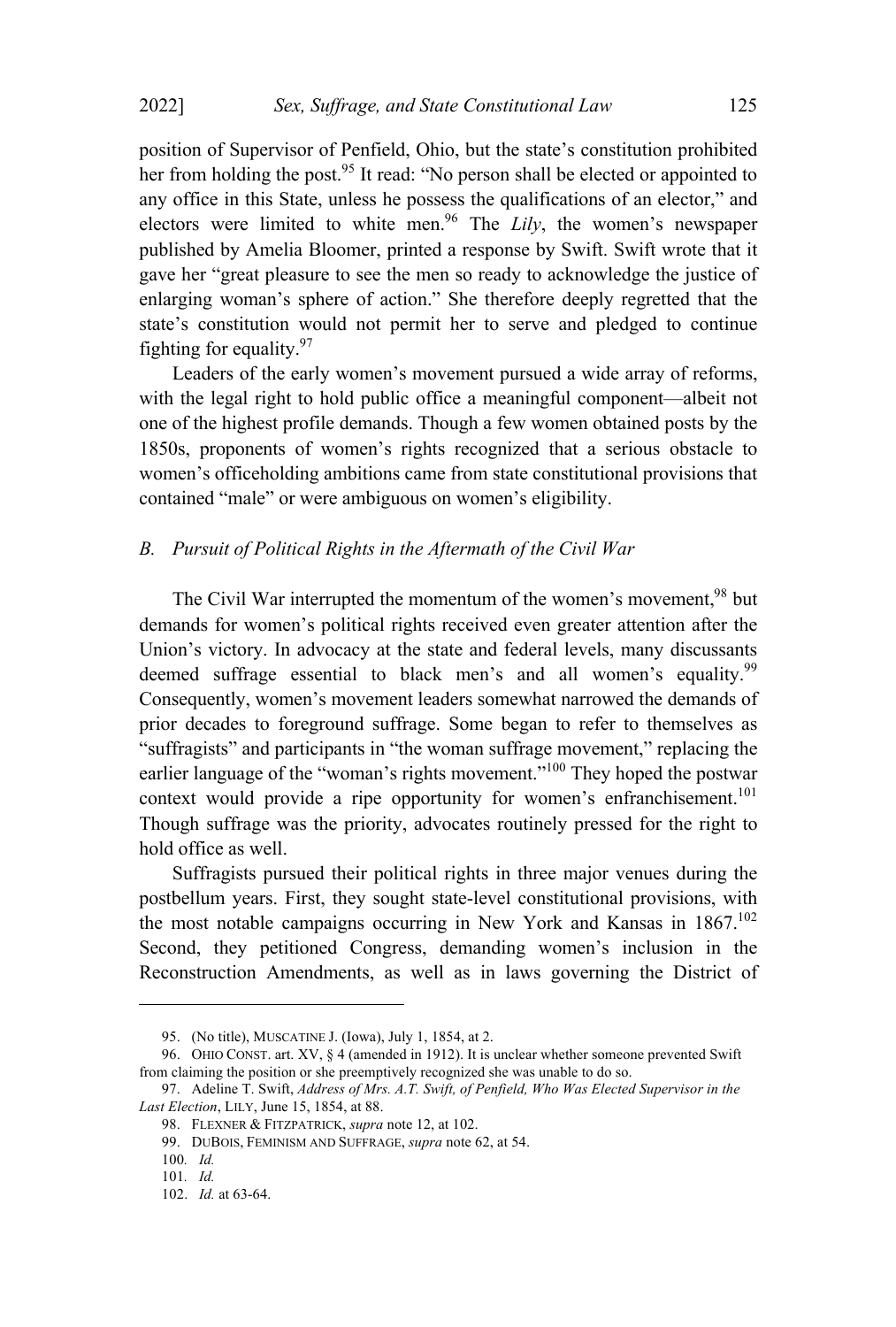Columbia and the U.S. territories.<sup>103</sup> In debating political rights for women and black men, Congressmen voiced differing views on the legal necessity and political viability of expressly guaranteeing the right to hold office alongside suffrage. While it seemed to many that suffrage and officeholding should come together as a theoretical matter, there was recognition that it was feasible as a legal matter—and possibly desirable as a political matter—to separate these rights. Third, after failing to secure clear language from Congress granting women political rights, suffragists turned back to the states to implement a legal theory, the New Departure, that construed the Reconstruction Amendments as entitling women to the ballot. Women brought attention to this interpretation by running for office and petitioning Congress, yet it was state and federal courts that decisively rejected the theory in the early 1870s. 104

#### *1. Women's Suffrage Campaigns in New York and Kansas in 1867*

In the years immediately following the Civil War, leading suffragists participated in numerous state-level campaigns to obtain equal suffrage for women and black men.<sup>105</sup> The most prominent of these contests, in New York and Kansas, drew nationwide attention to women's demands for political equality, $106$  with officeholding understood as linked to suffrage. Crucially, these efforts occurred while states weighed ratification of the Fourteenth Amendment and just prior to congressional drafting of the Fifteenth Amendment.<sup>107</sup> influencing understandings and treatments of political rights at the federal  $level.<sup>108</sup>$ 

In June 1867, the country's attention turned to New York's Constitutional Convention, where women's suffrage was a focal point.<sup>109</sup> Longtime women's rights proponent George William Curtis delivered one of the most prominent speeches, which included a call for women's officeholding.<sup>110</sup> Curtis recognized that opponents of women's suffrage queried whether the ballot would also mean officeholding, which they intended as a further argument against suffrage.<sup>111</sup> To

<sup>103.</sup> On D.C., see discussion *infra* note 150-155; on the territories, see Part II.A.

<sup>104</sup>*. Infra* Part I.B.3.

<sup>105.</sup> DUBOIS, FEMINISM AND SUFFRAGE, *supra* note 62, at 65-66. The women's suffrage issue reached constitutional conventions in more than a dozen states between 1867 and 1879, and a "dizzying array of state legislatures" considered offering the issue to voters by referenda in these same years. TETRAULT, *supra* note 74, at 77, 81-82.

<sup>106.</sup> DUBOIS, FEMINISM AND SUFFRAGE, *supra* note 62, at 66. Black men in New York could vote but faced a discriminatory property qualification. *Id.* at 87.

<sup>107.</sup> On the Reconstruction Amendments, see *infra* Part I.B.2.

<sup>108.</sup> For discussion demonstrating the blending of state and federal politics on these issues, see discussion of Kansas, *infra. See also, e.g.*, DUBOIS, FEMINISM AND SUFFRAGE, *supra* note 62, at 79; TETRAULT, *supra* note 74, at 22-23, 34.

<sup>109.</sup> FREE, *supra* note 68, at 139.

<sup>110</sup>*. Id*.

<sup>111.</sup> George William Curtis, *Equal Rights for Women*, in YELLOW RIBBON SPEAKER: READINGS AND RECITATIONS 141 (Anna Howard ed., 1891).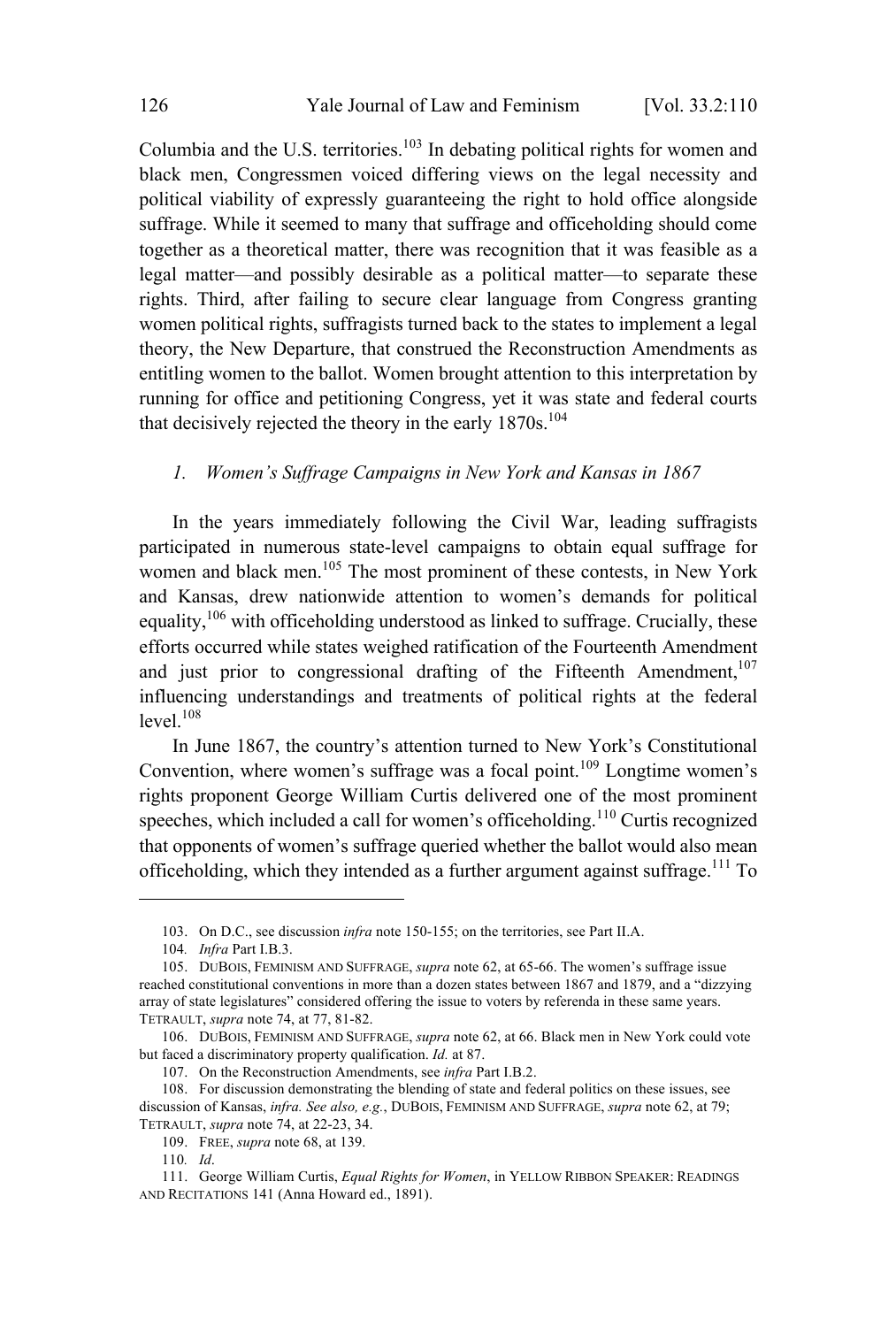this Curtis retorted, why not have women hold office "[i]f they are capable and desirous"?<sup>112</sup> "They hold office now most acceptably," Curtis argued, referring specifically to the "postmistress" in his neighborhood.<sup>113</sup> Casting his glance further, Curtis pointed to Queen Victoria, inquiring why, if Victoria could deliberate with advisers, American women could not act similarly in Congress. <sup>114</sup> Women's officeholding was not only <sup>a</sup> matter of equality but more broadly of respecting American democracy. "Why should I or any person be forbidden to select the agent whom we think most competent and truly representative of our will?" he queried. $115$  Permitting women's involvement would not "draw women down into the mire of politics," as some charged, but rather would "lift us out of it."<sup>116</sup> But Curtis was not in the majority, and his proposal was defeated by a huge margin in July  $1867$ <sup>117</sup>

The failure of women's suffrage in New York added fire to an ongoing effort to enfranchise women in Kansas, <sup>118</sup> with officeholding again featuring in the discussion. In March 1867, the Kansas legislature drafted two constitutional referenda to modify the suffrage eligibility rules: one to remove "white" and the other to remove "male."<sup>119</sup> This left ample time for speeches and other advocacy before the issues went to voters in November.<sup>120</sup> The Kansas referendum would be the first time there was a popular vote on women's suffrage in the country, rendering it a powerful sign of public opinion and a possible test for the nation.<sup>121</sup> As a Kansas newspaper editor observed, "If Kansas will give the plan a fair trial, the whole country will soon be ready to follow if the experiment proves a success."<sup>122</sup> The proposed changes would have direct and implied consequences for constitutional restraints on women's officeholding, depending on the position.<sup>123</sup>

The prospects for both women's suffrage and black suffrage seemed promising at first.<sup>124</sup> Kansas had one of the strongest records on women's rights and antislavery advocacy, and there were experienced local campaigners on both issues.<sup>125</sup> According to an article republished from <sup>a</sup> St. Louis paper, the proposal

121*. Id.*; TETRAULT, *supra* note 74, at 22.

123. Kansas's constitution limited service in the legislature to voters, thereby excluding women, but provisions on other offices were ambiguous. KAN. CONST. art I, § 1 (amended 1912); *id.* art. II, § 4 (amended 1912); *id.* art. XV, § 1 (amended 1912).

124. For a detailed account, see FAYE E. DUDDEN, FIGHTING CHANCE: THE STRUGGLE OVER WOMAN SUFFRAGE AND BLACK SUFFRAGE IN RECONSTRUCTION AMERICA 108-32 (2011).

<sup>112</sup>*. Id.*

<sup>113</sup>*. Id.*

<sup>114</sup>*. Id.* at 141-42. 115*. Id.* at 142.

<sup>116</sup>*. Id.*

<sup>117.</sup> FREE, *supra* note 68, at 146.

<sup>118.</sup> DUBOIS, FEMINISM AND SUFFRAGE, *supra* note 62, at 88.

<sup>119</sup>*. Id.* at 66.

<sup>120</sup>*. Id.* at 79.

<sup>122</sup>*. Suffrage in New York*, ATCHISON DAILY FREE PRESS (Kan.), July 25, 1867, at 1.

<sup>125.</sup> DUBOIS, FEMINISM AND SUFFRAGE, *supra* note 62, at 80, 84.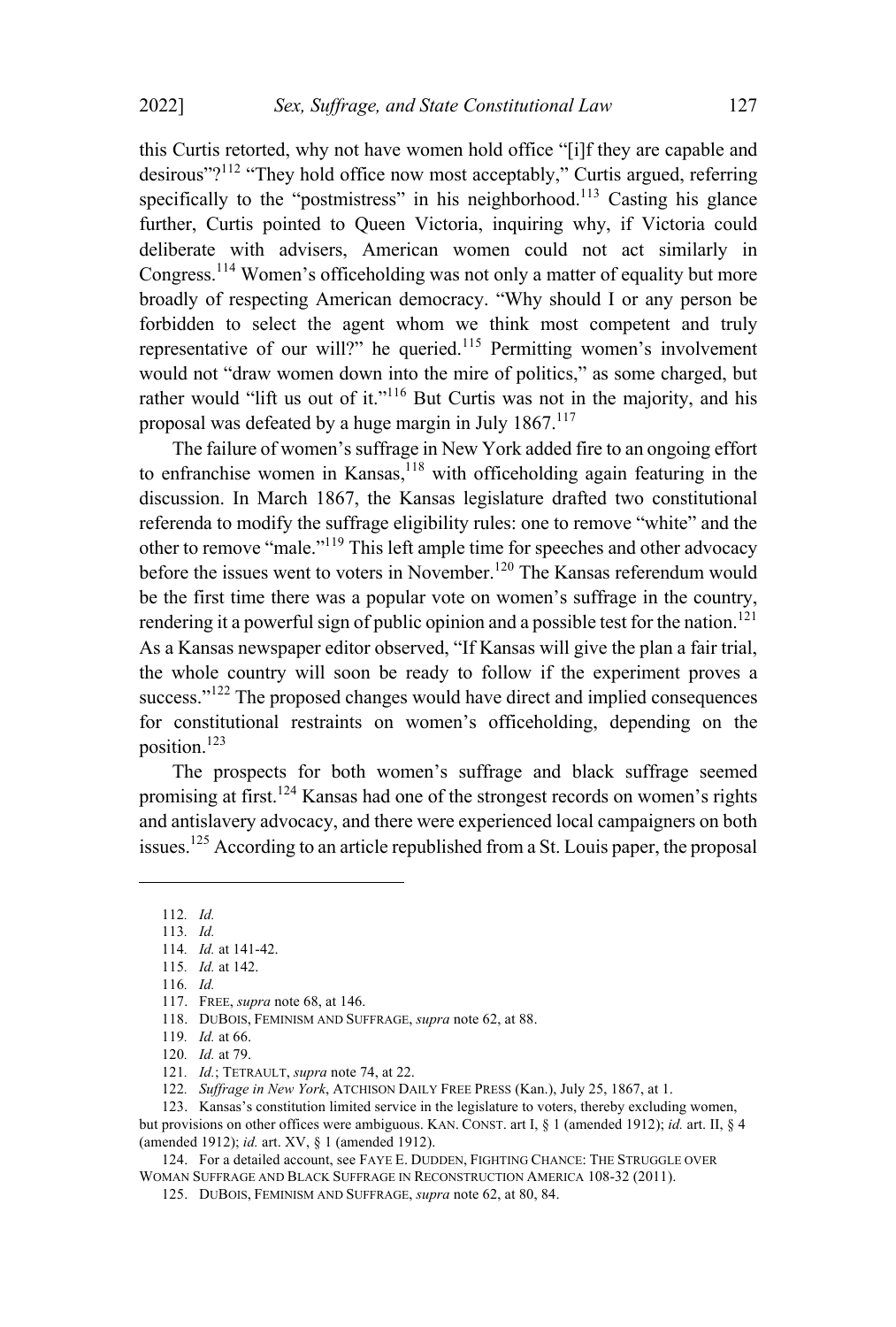of each amendment "materially strengthens the other. The same logic sustains both."<sup>126</sup> Pointing to <sup>a</sup> growing openness to women's suffrage in order to "purify the body politic," the writer named Kansas as the ideal location to "adopt womanhood suffrage and give it a trial."<sup>127</sup> Since women in Kansas had been able to vote in school elections since 1861,<sup>128</sup> "the people of Kansas are perhaps better prepared than those of other States to consider without prejudice the question of an extension of the suffrage."<sup>129</sup>

Influential politicians also endorsed the idea that Kansas might serve as the nation's testing ground for women's suffrage. The month before the vote, newspapers reprinted an "appeal" signed by thirty-one men, including U.S. Congressmen and the governor of Kansas, "urging" Kansans to pioneer women's suffrage for the sake of the state's women and for the country.<sup>130</sup> "In this hour of National Reconstruction, we appeal to good men of all parties, to Conventions for amending State Constitutions, to the Legislature of every State, and to the Congress of the United States, to apply the principles of the Declaration of Independence to Women," they insisted. "Suffrage is the right of every adult Citizen, irrespective of Sex or Color."<sup>131</sup>

Though suffrage was the central question, supporters and detractors saw women's officeholding as relevant. "Give woman the right of franchise and she will soon qualify herself to fill one half the offices of government, from a Consulship down to a clerk of a school district, with honor to herself and credit to her country," argued an outspoken Kansas man who had been a committed abolitionist and participated in the Underground Railroad. <sup>132</sup> He continued: "I claim for woman the right to vote, hold office, or anything else which she wants to do and can do."<sup>133</sup>

Other commentators remained staunchly opposed to women's suffrage and used the specter of women officers to their advantage. According to one:

It is not simply in depositing a ballot that the great harm lies. But if you make a woman an elector, you must also permit her to hold office and do all other things connected therewith that man now does; and this would lead to serious results to some women. They would endeavor to

129*. Female Suffrage in Kansas*, *supra* note 126*.*

<sup>126</sup>*. Female Suffrage in Kansas*, BURLINGTON PATRIOT (Kan.), June 29, 1867, at 1 (reprinting column from *St. Louis Democrat*).

<sup>127</sup>*. Id.*

<sup>128.</sup> KEYSSAR, *supra* note 13, at Appendix Table A.17.

<sup>130</sup>*. Kansas—Woman as a Voter*, BORDER SENTINEL (Mound City, Kan.), Oct. 11, 1867, at 2 (reprinting appeal published in *New-York Tribune*).

<sup>131</sup>*. Id.*

<sup>132.</sup> Henry Hiatt, *Another Letter from Mr. Hiatt*, W. HOME J. (Ottawa, Kan.), June 13, 1867, at 2. On Hiatt's biography, see *Hiatt, Henry*, in THE UNDERGROUND RAILROAD: A<sup>N</sup> ENCYCLOPEDIA OF PEOPLE, PLACES, AND OPERATIONS (ed. Mary Ellen Snodgrass, 2015).

<sup>133.</sup> Hiatt, *supra* note 132, at 2.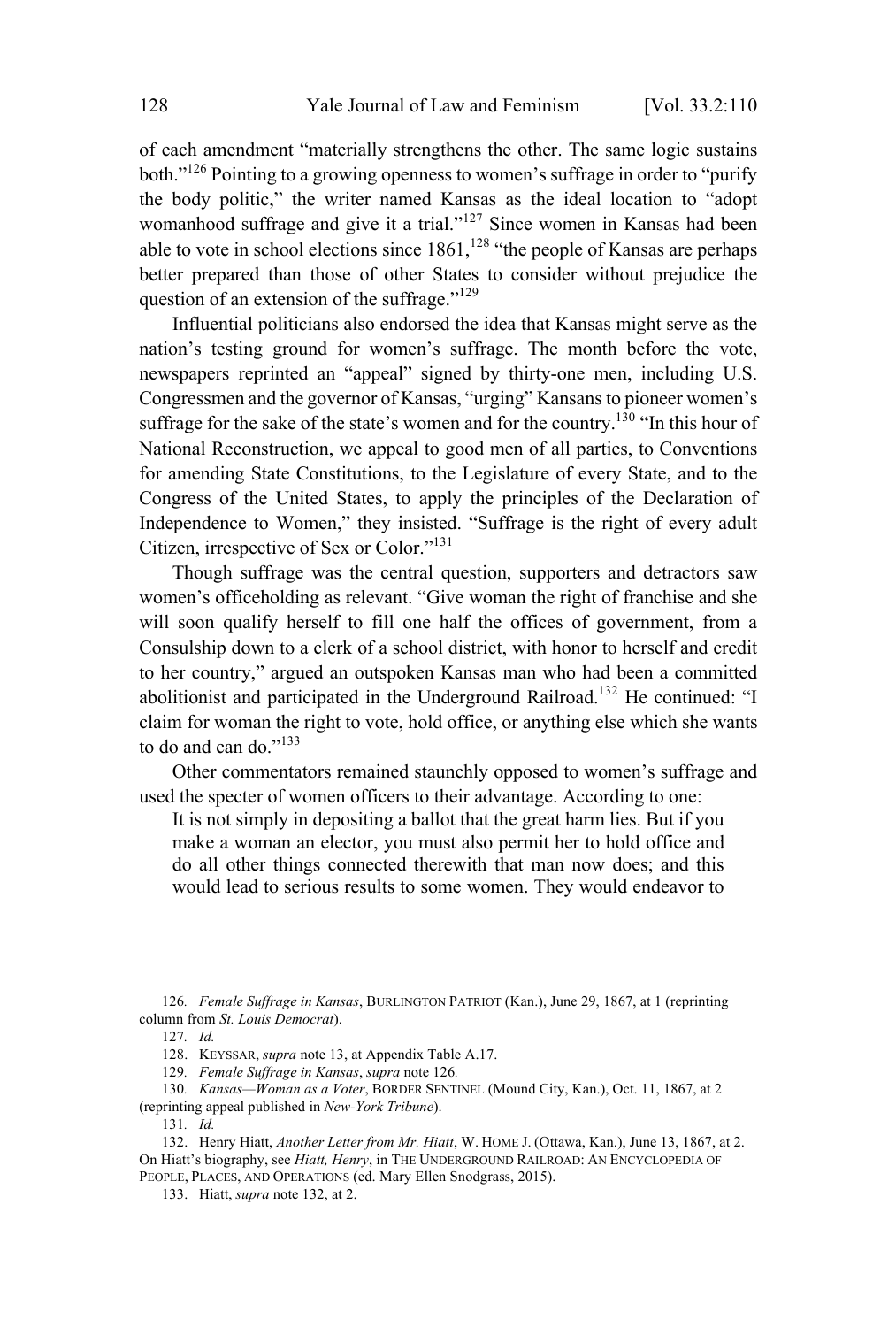do what nature had not done for them,—unsex themselves. . . . And no true woman desires to make a man of herself.<sup>134</sup>

In the most widely circulated admonition against permitting women officeholders, Mark Twain warned that if women were allowed to hold office, "there would be no more peace on earth. They would swamp the country with debt." Twain recognized that women "like to hold office too well," pointing to his wife's leadership roles in "nineteen different infernal female associations," for which he claimed he had "to do all the clerking."<sup>135</sup>

That November, Kansas's white men did not pass either suffrage amendment. <sup>136</sup> According to one commentator, the defeat of women's suffrage in Kansas was "especially remarkable" because of the enormous effort invested by prominent suffragists. "If they have failed, as our returns indicate, these lady politicians and all their school of bloomers and woman's rights women would do well to retire from the dirty arena of politics to the shades of private life," the writer continued. "It is useless to try to run ahead of the engine of public opinion."<sup>137</sup>

As states weighed the possibility of enfranchising women in the immediate postbellum years, the connection to officeholding eligibility was a consistent consideration. Discussants on both sides of the suffrage issue cast women's officeholding as an additional reason for their support or disapproval, with opponents winning the key battles in Kansas and New York in 1867.

#### *2. Political Rights and the Drafting of the Reconstruction Amendments*

While proponents of women's and black men's political rights continued their state-level advocacy, they simultaneously sought to influence Congress's drafting of the federal Reconstruction Amendments as well as laws governing the District of Columbia and the U.S. territories. Though the focus was again on suffrage, campaigners and politicians routinely recognized connections to officeholding.

Women's movement leaders were almost immediately disappointed in their congressional advocacy. One of the first major developments in the drafting of the Fourteenth Amendment was Congressmen's proposed inclusion of "male," which would introduce the term into the U.S. Constitution for the first time.<sup>138</sup> Fearing the symbolic and practical implications of this language, suffragists

<sup>134.</sup> S.R. Caniff, *The Pernicious Proposition*, OSAGE CNTY. CHRONICLE (Burlingame, Kan.), Oct. 12, 1867, at 1.

<sup>135.</sup> Kansas politics may not have prompted this column, but the timing may have led some readers to consider it in that context. Mark Twain, *Female Suffrage—Views of Mark Twain*, WILMINGTON DAILY DISPATCH, Mar. 28, 1867, at 1.

<sup>136.</sup> FREE, *supra* note 68, at 150.

<sup>137</sup>*. The Kansas Election—Woman Suffrage and Negro Suffrage Both Gone Under*, DAILY OHIO STATESMAN (Columbus), Nov. 11, 1867, at 1.

<sup>138.</sup> U.S. CONST. amend. XIV.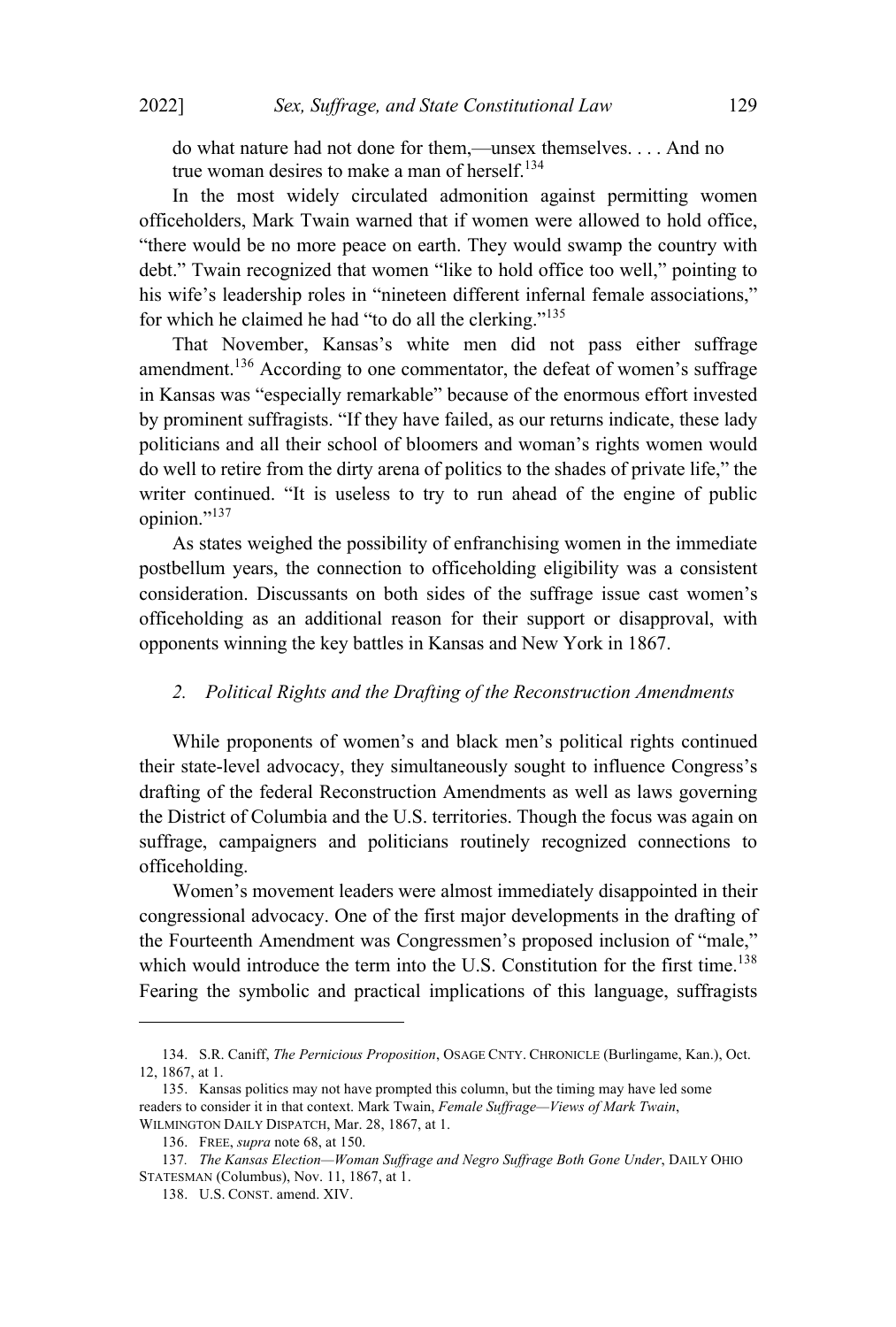campaigned heavily against it.<sup>139</sup> In December 1865, Elizabeth Cady Stanton and Susan B. Anthony submitted the first petition directed to Congress for women's suffrage, challenging the use of "male" and pressing for equal political rights.<sup>140</sup> Despite their efforts, Congress retained "male" in the version of the amendment submitted to the states.<sup>141</sup>

While states considered whether to ratify the Fourteenth Amendment, Stanton made a symbolic countermove. In October 1866, she announced her candidacy as the first woman to run for Congress.<sup>142</sup> Because the U.S. Constitution did not explicitly limit congressional seats to men or link the right to hold this office to the right to vote, she presumably was eligible.<sup>143</sup> Newspapers across the country republished Stanton's appeal to represent the Eighth New York District, which began: "Although, by the constitution of the state of New York, woman is denied the elective franchise, yet she is eligible to hold office; therefore I present myself to you as a candidate for Representative to Congress." <sup>144</sup> The reason she gave for choosing to run as an independent candidate was "as a rebuke to the dominant party for its retrogressive legislation, in so amending the Constitution as to make invidious distinctions on the ground of sex."<sup>145</sup> She decried that "[o]ne word [male] should not be added to that great Charter of Rights to the insult or injury of the humblest of our citizens," and she pledged that if elected she would demand "universal suffrage" to secure a "republican form of government" for every state in the Union.<sup>146</sup> Though Stanton secured only twenty-four votes,<sup>147</sup> discussion indicates her congressional run drew attention to women's officeholding.<sup>148</sup>

That women sought public office was not lost on the legislative body that Stanton wished to join. The month after her defeat, the Senate discussed the possibility of women's officeholding in the District of Columbia.<sup>149</sup> During a

<sup>139.</sup> FREE, *supra* note 68, at 57-62; DUDDEN, *supra* note 124, at 67, 78.

<sup>140.</sup> DUDDEN, *supra* note 124, at 68; FREE, *supra* note 68, at 104.

<sup>141.</sup> DUBOIS, FEMINISM AND SUFFRAGE, *supra* note 62, at 60-61.

<sup>142.</sup> DUDDEN, *supra* note 124, at 88. Stanton's congressional run has received minimal attention, even from her biographers. *See, e.g.*, LORI D. GINZBERG, ELIZABETH CADY STANTON: A<sup>N</sup> AMERICAN LIFE 120-21 (2009) (describing the run in a paragraph); SUE DAVIS, THE POLITICAL THOUGHT OF ELIZABETH CADY STANTON: WOMEN'S RIGHTS AND THE AMERICAN POLITICAL TRADITIONS 144 (2008) (same).

<sup>143.</sup> GINZBERG, *supra* note 142, at 120, quotes a letter from Stanton on this point reading: "My sons... said [my run] was the theme yesterday with the lawyers, all looking at the constitution to see if it were possible that the Fathers left such a loop hole through which Eve's daughters could leap into power."

<sup>144</sup>*. The Female Ticket: Mrs. Elizabeth Cady Stanton for Congress*, CHI. TRIB., Oct. 14, 1866, at 1 (reprinting Stanton's appeal dated Oct. 10, 1866).

<sup>145</sup>*. Id.*

<sup>146</sup>*. Id.*

<sup>147.</sup> GINZBERG, *supra* note 142, at 120-21.

<sup>148</sup>*. E.g.*, (No title), COURIER-JOURNAL (Louisville), Oct. 25, 1866, at 2.

<sup>149.</sup> DUDDEN, *supra* note 124, at 90 (describing how Congress debated women's suffrage for three days in December 1866).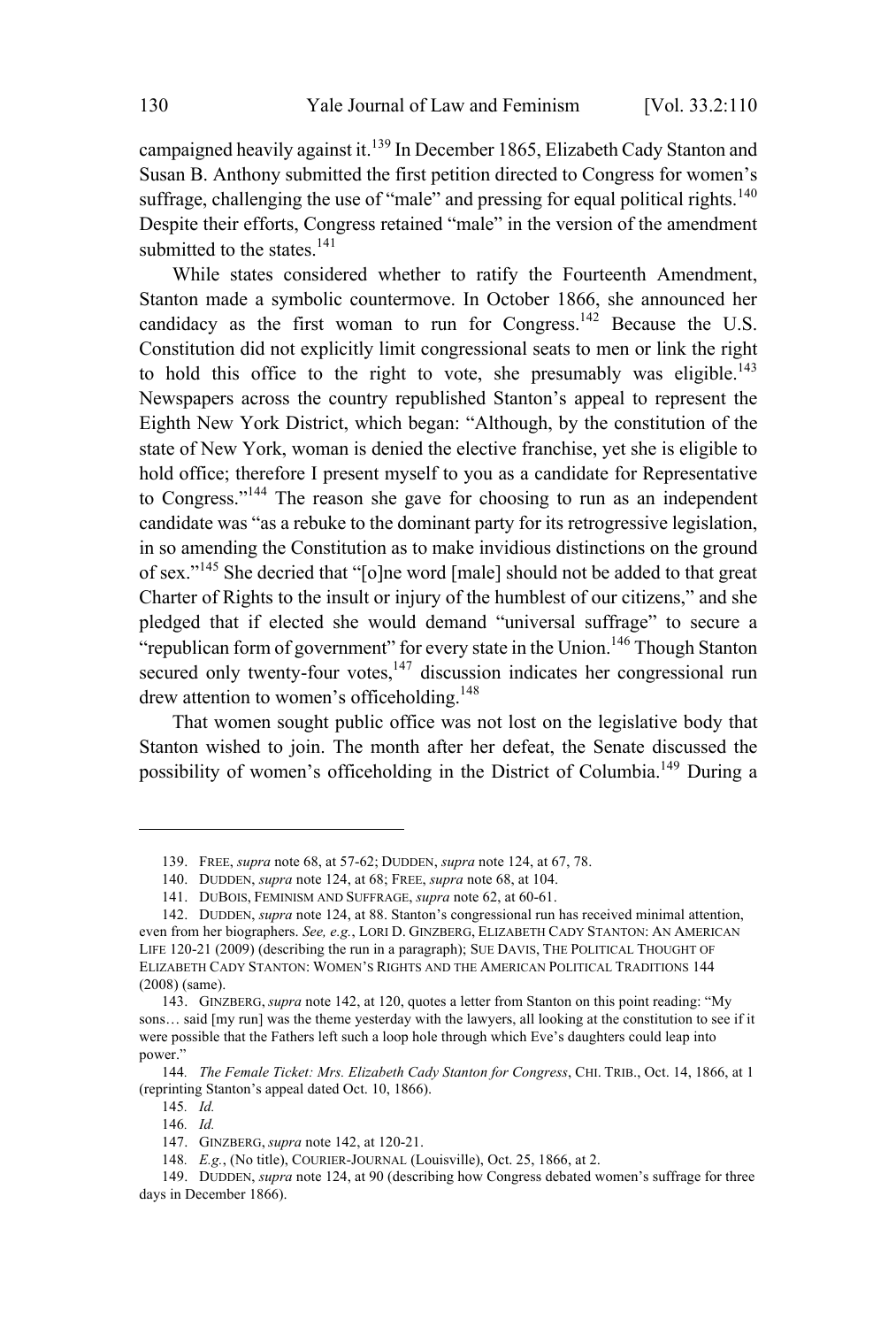debate focused on a bill to enfranchise black men in  $D.C.,<sup>150</sup>$  one senator spoke in favor of extending suffrage to D.C.'s women as well.<sup>151</sup> Though he said he knew the discussion of women's suffrage would have "no effect," he nevertheless desired to declare that he would vote in favor "because I think it is right." <sup>152</sup> Since <sup>a</sup> single D.C. law defined electors and officeholders, enfranchisement would bring the right to hold office absent other statutory changes.<sup>153</sup> Perhaps for this reason, the senator next claimed that women were capable officeholders. "The exercise of political power by women is by no means an experiment," he proclaimed. "There is hardly a country in Europe—I do not think there is one—that has not at some time of history been governed by a woman, and many of them very well governed, too." Listing the accomplishments of several queens, he emphasized that one had been responsible for funding Columbus's voyage to discover this country.<sup>154</sup> Newspaper commentary echoed these themes.<sup>155</sup> Yet as the senator anticipated, Congress did not modify D.C. law to authorize women's suffrage and officeholding. $156$ 

Congress's most explicit consideration of the connections between suffrage and officeholding came during discussion of black men's rights in the development of the Fifteenth Amendment. <sup>157</sup> Some Congressmen believed suffrage for black men would necessarily imply the right to hold office as a legal matter or would secure the right as a practical matter, but others were not so certain.<sup>158</sup> For evidence, skeptics pointed to developments in the states, including the fact that Georgia had recently expelled black men from its legislature.<sup>159</sup> Notably, both chambers of Congress initially adopted versions of the Fifteenth Amendment that included language guaranteeing black men the right to hold office.<sup>160</sup> It was only after the Amendment went to <sup>a</sup> committee to resolve other

<sup>150.</sup> On efforts to enfranchise black men in the District, beginning in December 1865 and culminating in January 1867, see FREE, *supra* note 68, at 61; WILLIAM GILLETTE, THE RIGHT TO VOTE: POLITICS AND THE PASSAGE OF THE FIFTEENTH AMENDMENT 26, 29-30 (1965). Final passage required overturning President Andrew Johnson's veto, which was partly prompted by the president's opposition to black men holding office. GILLETTE, *supra*, at 30; Avins, *supra* note 47, at 291-93.

<sup>151.</sup> CONG. GLOBE, 39th Cong., 55-56 (1866).

<sup>152</sup>*. Id.*

<sup>153</sup>*. See* Spencer v. Board of Registration, 8 D.C. 169, 175 (1871) (quoting statute).

<sup>154.</sup> CONG. GLOBE, 39th Cong., 56 (1866).

<sup>155</sup>*. E.g.*, *Random Thoughts No. 8: By the Editor*, JACKSON STANDARD (Ohio), Feb. 21, 1867, at 2.

<sup>156.</sup> When the Senate revisited enfranchising women in D.C. a few years later, Kansas Senator Samuel Pomeroy's supportive remarks also emphasized women's capacity as officeholders. *Woman Suffrage*, EVENING STAR (D.C.), Jan. 19, 1870, at 4.

<sup>157.</sup> GILLETTE, *supra* note 150, at 32-45. It was not originally clear whether black men's suffrage would be enshrined in a constitutional amendment, a statute, or both. For illuminating discussion, see Travis Crum, *The Superfluous Fifteenth Amendment?*, 114 NW. L. REV. 1549, 1552 (2020).

<sup>158.</sup> Avins, *supra* note 47, at 293-94, 296-99; ALAN P. GRIMES, DEMOCRACY AND THE AMENDMENTS TO THE CONSTITUTION 57 (1978). For more detail, see Nicole A. Gordon, *The Constitutional Right to Candidacy*, 25 U. KAN. L. REV. 545, 548-49 (1977).

<sup>159.</sup> Avins, *supra* note 47, at 294, 296 n. 81, 298.

<sup>160</sup>*. Id.* at 300; GILLETTE, *supra* note 150, at 55, 71.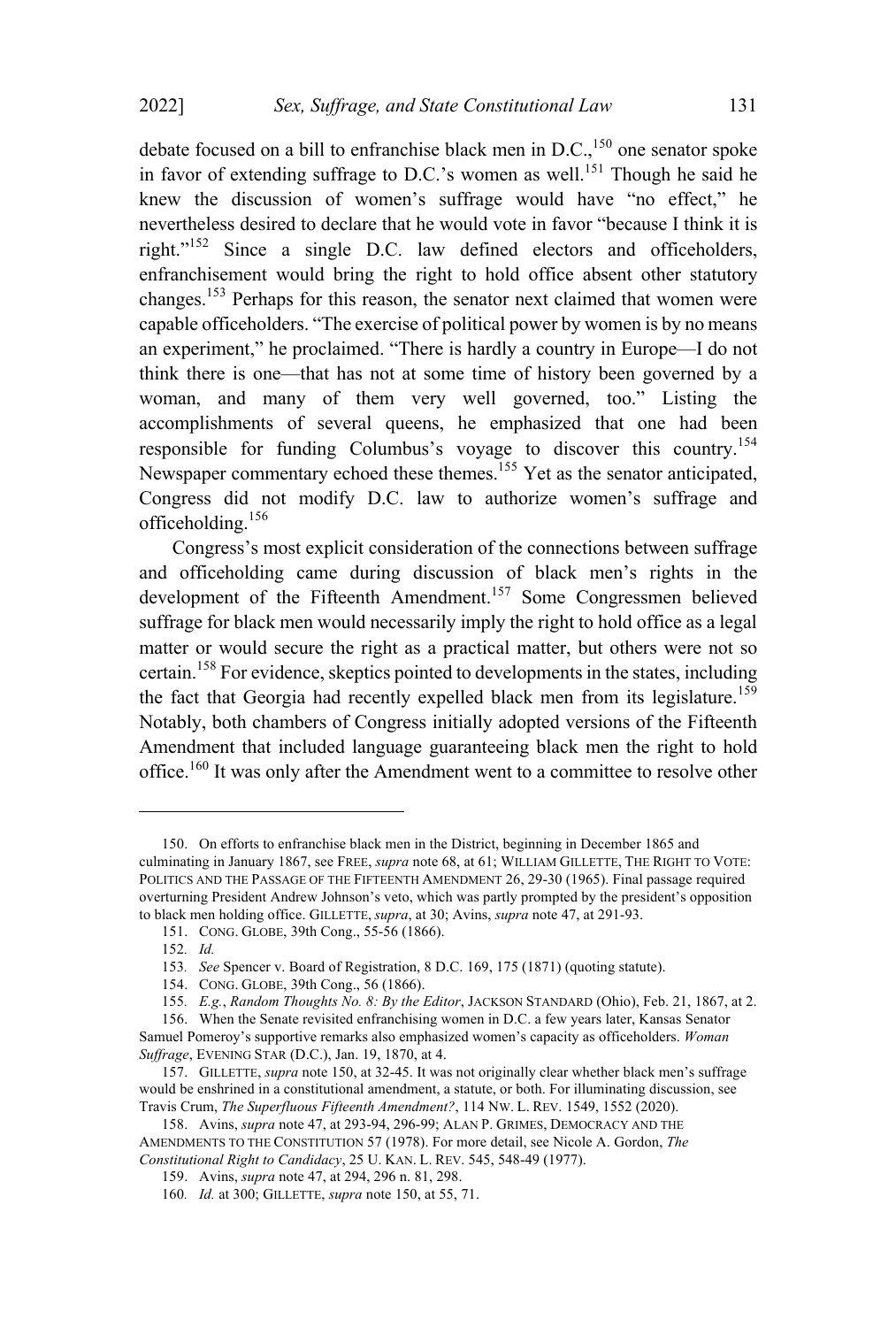differences between the House and Senate versions that the officeholding language was dropped in seeming violation of the committee's authority.<sup>161</sup> Congressmen including Kansas Senator Samuel Pomeroy condemned the change but felt pressured to let the revision move ahead as the term was drawing to a  $close.$ <sup>162</sup>

The omission of "officeholding" from the Fifteenth Amendment seemed consequential. In debates over ratification, commenters argued that the amendment did not encompass officeholding.<sup>163</sup> And in crafting readmission requirements for some Southern states, Congress mandated constitutional protections for black men's officeholding—likewise indicating Congressmen did not perceive the Fifteenth Amendment as guaranteeing the right to hold office.<sup>164</sup> Further evidence of Congressmen's understanding comes from proposals regarding women's rights in the territories; at least one proposal in each the House and Senate included language to allow women to vote *and hold office*. 165

During debate over the Fifteenth Amendment, women continued pressing Congress for their own rights.<sup>166</sup> For example, at a national women's suffrage convention held in D.C., in January 1869, participants passed resolutions that linked officeholding to the ballot and demanded both.<sup>167</sup> One resolution read:

That in demanding the ballot for the disfranchised classes we do not overlook the logical fact of [the] right to be voted for; and we know no reason why the colored man should be excluded from a seat in Congress—or any woman either—who possesses the suitable capabilities and has been duly elected. 168

An article covering the convention further noted: "Several women who spoke said that after they become voters they would not broil over a stove

<sup>161.</sup> Avins, *supra* note 47, at 299. Scholars disagree about the reason for this change. *Compare* GILLETTE, *supra* note 150, at 71 ("The conference committee had jettisoned Negro officeholding, because it feared that the country was not yet ready for so radical a measure and that its inclusion might jeopardize ratification."), *and* ERIC FONER, RECONSTRUCTION: AMERICA'<sup>S</sup> UNFINISHED REVOLUTION, 1863-1877, at 446 (1988) ("The failure to guarantee blacks' right to hold office arose from fear that such a provision would jeopardize the prospects of ratification in the North."), *with* Amar, *Jury Service*, *supra* note 42, at 228-30 ("Although the Conference Committee did not explain its deletion of the office-holding provision, a plausible explanation is… [that] many persons thought that the right to be free from discrimination in voting implied the right to be free from discrimination in office holding."). For further discussion indicating the deletion of officeholding was understood as meaningful, see MICHAEL LES BENEDICT, A COMPROMISE OF PRINCIPLE: CONGRESSIONAL REPUBLICANS AND RECONSTRUCTION, 1863-1869, at 333-35 (1974).

<sup>162.</sup> Avins, *supra* note 47, at 300-01.

<sup>163.</sup> GILLETTE, *supra* note 150, at 101.

<sup>164.</sup> Avins, *supra* note 47, at 303-04.

<sup>165</sup>*. By Telegraph: Latest News from All Points*, NEW ORLEANS REPUBLICAN, Jan. 19, 1872, at 1; *Washington*, KANSAS CITY TIMES (Mo.), Jan. 30, 1872, at 1. Notably, the Territorial Suffrage Act of 1867, which enfranchised black men in the territories, did not mention officeholding. This may indicate that debate over the Fifteenth Amendment raised awareness that clarity on this point was important.

<sup>166.</sup> FREE, *supra* note 68, at 164; Siegel, *She the People*, *supra* note 35, at 970 n.59.

<sup>167</sup>*. National Woman's Rights Convention*, N.Y. DAILY HERALD, Jan. 22, 1869, at 3.

<sup>168</sup>*. Id.*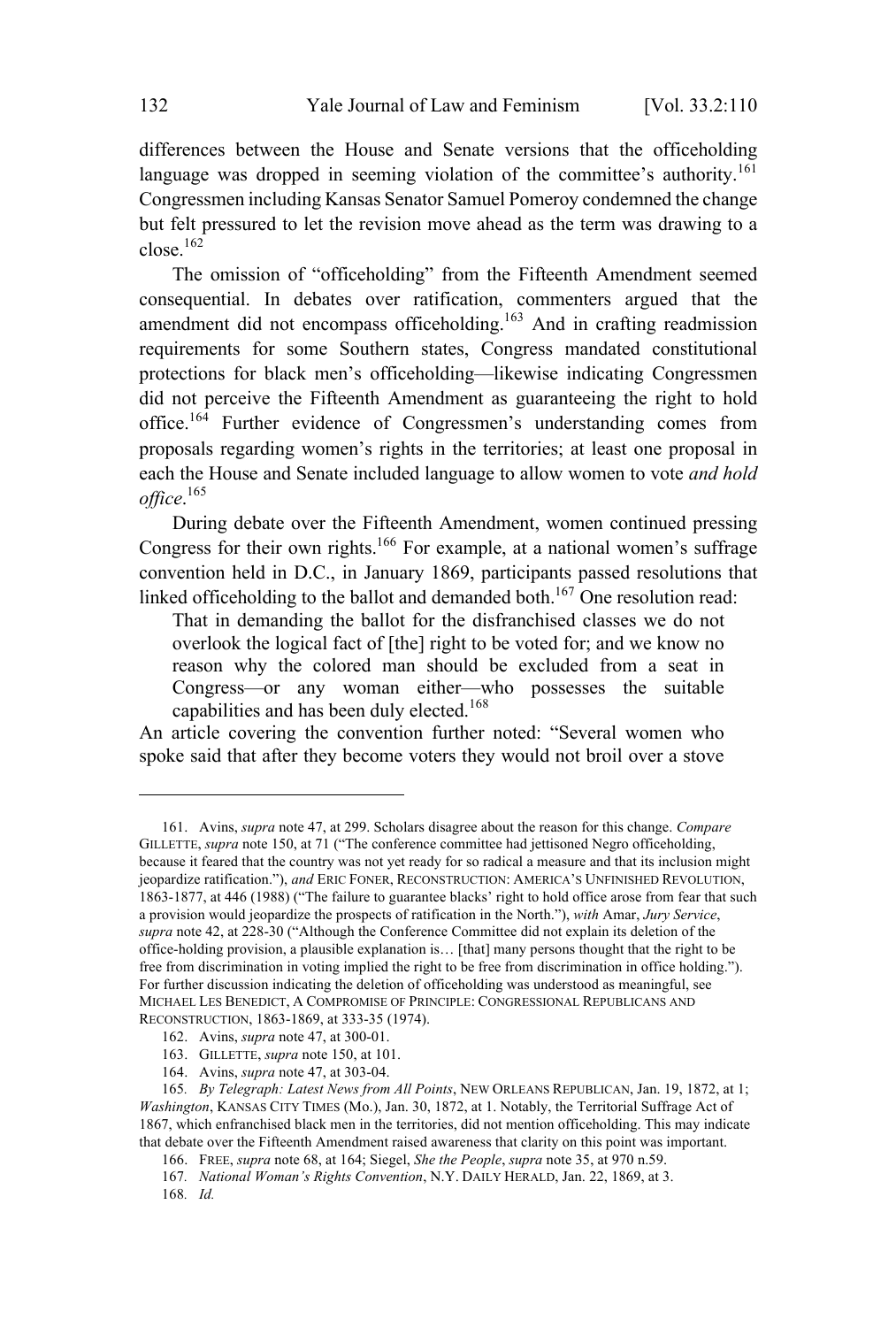and wear themselves out in kitchens, and they were going to sit in Congress."<sup>169</sup>

Some Congressmen were receptive to these demands and offered versions of the Fifteenth Amendment that included women. Senator Pomeroy proposed the broadest language, which forbade denying or abridging the right to vote or hold office "for any reasons not equally applicable to all citizens of the United States."<sup>170</sup> Other drafts of the Fifteenth Amendment covered women's suffrage but did not mention officeholding. 171

The final version of the Fifteenth Amendment barred discrimination in voting "on account of race, color, or previous condition of servitude"—but not sex.<sup>172</sup> This omission contributed to the fracturing of the women's movement and the creation of dueling national organizations. Susan B. Anthony, Elizabeth Cady Stanton, and likeminded suffragists refused to support the Fifteenth Amendment, while other activists, such as Julia Ward Howe, viewed black men's suffrage as the priority.<sup>173</sup>

The period in which Congress drafted the Reconstruction Amendments began with promise and concluded with disappointment for proponents of women's rights. Based on the text alone, women seemed to have lost ground; the Fourteenth Amendment introduced "male" into the Constitution for the first time, and the Fifteenth Amendment omitted women from its protection of voting rights. Still, women had seized the opportunity to publicize their demands, bringing attention to issues including their interest in holding public offices.

# *3. Construing the Reconstruction Amendments in Congress and the Courts*

Although the language of the Reconstruction Amendments was not what women's movement leaders had hoped, they tried to make the best of the situation through a novel legal interpretation. Under the New Departure theory, the Fourteenth Amendment (possibly in conjunction with the Fifteenth) enfranchised women citizens.<sup>174</sup> Suffragists brought this argument to local registrars' offices and the halls of Congress, and they drew further attention to it by launching campaigns for elective offices. Despite their efforts, the New Departure met defeat, first in state courts and finally the U.S. Supreme Court.

<sup>169</sup>*. Id.*

<sup>170.</sup> Siegel, *She the People*, *supra* note 35, 970 n.59 (quoting proposal).

<sup>171</sup>*. Id.*

<sup>172.</sup> U.S. CONST. amend. XV.

<sup>173</sup>*. See especially* DUBOIS, FEMINISM AND SUFFRAGE, *supra* note 62, at 187-89, 197.

<sup>174.</sup> Ellen DuBois, *Taking the Law into Our Own Hands: Bradwell, Minor, and Suffrage Militance in the 1870s*, in WOMAN SUFFRAGE AND WOMEN'<sup>S</sup> RIGHTS 119-21 (1998) [hereinafter DuBois, *Taking the Law*].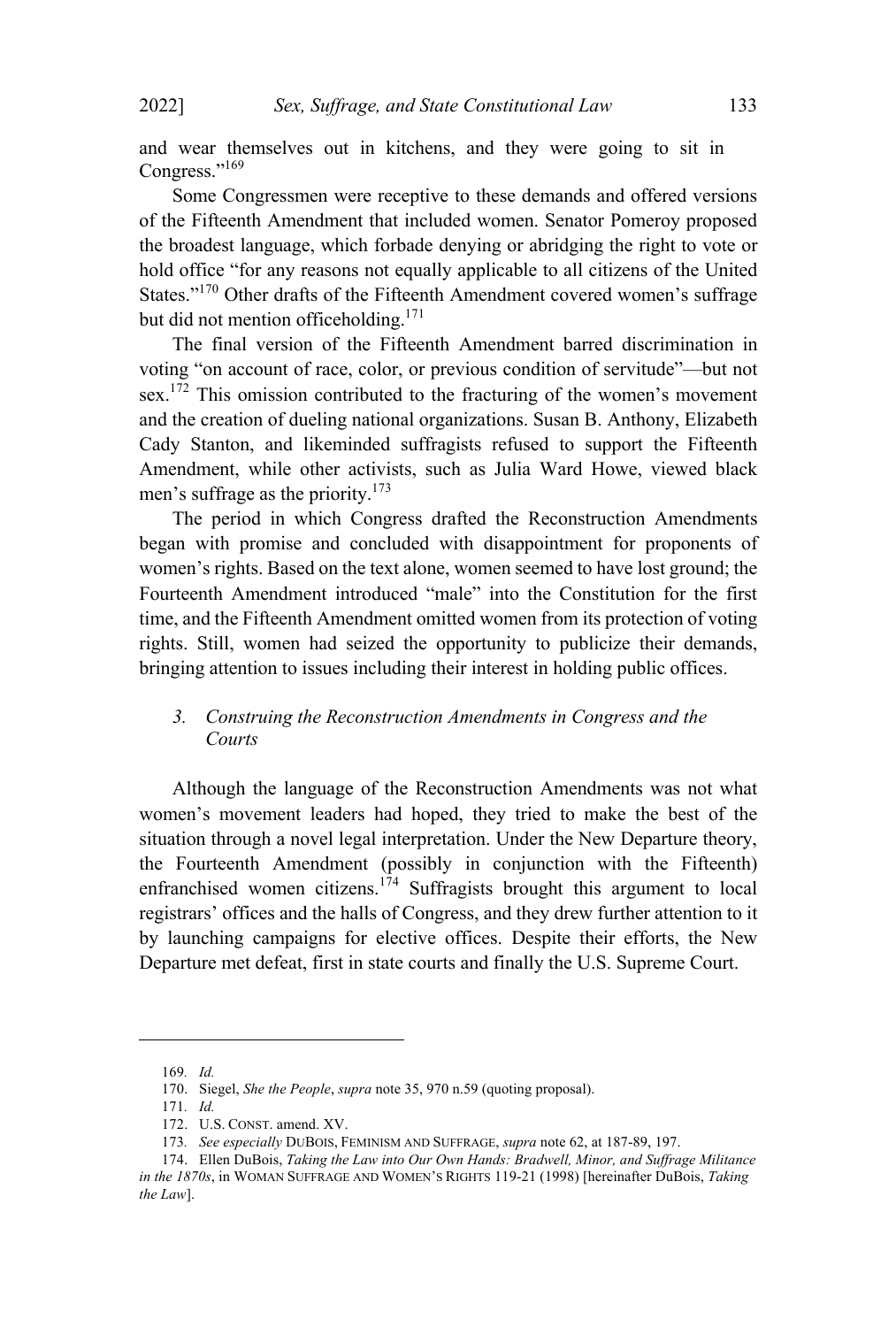The New Departure strategy first played out on the local level. Women across the country attempted to register and to vote, sometimes succeeding.<sup>175</sup> One of the earliest instances was in 1868, when nearly two hundred women came to the polls in Vineland, New Jersey.<sup>176</sup> As this approach unfolded, Missourian couple Francis Minor and Virginia Minor added legal sophistication to the theory by arguing that the right to vote was protected by the privileges and immunities clause of the Fourteenth Amendment. <sup>177</sup> In <sup>1871</sup> and 1872, more than one hundred women cast ballots.<sup>178</sup>

Several prominent women presented the New Departure argument to Congress for formal approval. The first to do so was Victoria Woodhull, who became the first woman to run for president upon announcing her campaign in April  $1870$ <sup>179</sup> She and her sister Tennessee "Tennie" Claflin had previously gained notoriety as the first women stockbrokers on Wall Street.<sup>180</sup> In December 1870, Woodhull submitted a memorial in support of the New Departure and read it to the House Judiciary Committee to no avail. $181$ 

Though Woodhull failed to persuade the House Committee, she and her sister brought further attention to women's suffrage by campaigning for federal offices.<sup>182</sup> Claflin declared a run for Congress in the summer of 1871.<sup>183</sup> In explaining her candidacy in the district where Anthony had run a few years earlier, Claflin offered that "a contest for a seat in Congress, by a woman, would bring up the female suffrage question in such a shape that politicians could no longer dodge it."<sup>184</sup> In a speech, she further maintained "that woman was as much entitled to hold a public office as she was to fulfill any other of the functions pertaining to citizenship."<sup>185</sup> That November, the sisters attempted to vote but were turned away. <sup>186</sup> The following year, Victoria Woodhull was nominated by the Equal Rights party as their candidate for President.<sup>187</sup> Press indicated her campaign inspired at least one additional woman to run for Congress.<sup>188</sup>

On December 12, 1871, leading suffragists including Stanton and Anthony submitted their own New Departure "Memorial" to Congress and were invited

<sup>175</sup>*. Id.* at 121-22.

<sup>176</sup>*. Id.* at 119.

<sup>177</sup>*. Id.* at 117.

<sup>178.</sup> Nina Morais, *Sex Discrimination and the Fourteenth Amendment: Lost History*, 97 YALE L.J. 1153, 1164 n.46 (1988).

<sup>179.</sup> TETRAULT, *supra* note 74, at 56-59.

<sup>180.</sup> JILL NORGREN, BELVA LOCKWOOD: THE WOMAN WHO WOULD BE PRESIDENT 55 (2007).

<sup>181</sup>*. Id.* at 56; DuBois, *Taking the Law*, *supra* note 174, at 122.

<sup>182.</sup> They also increasingly drew scandalous headlines because of their free love lifestyle and religious beliefs. FLEXNER & FITZPATRICK, *supra* note 12, at 147.

<sup>183</sup>*. A Female Candidate for Congress*, INTELLIGENCER J., Aug. 2, 1871, at 2.

<sup>184</sup>*. Id*.

<sup>185</sup>*. Tennie C. Claflin*, LAWRENCE DAILY J., Aug. 13, 1871, at 2.

<sup>186</sup>*. Woodhull and Claflin at the Polls*, HARRISBURG TELEGRAPH, Nov. 14, 1871, at 2.

<sup>187.</sup> FLEXNER & FITZPATRICK, *supra* note 12, at 147.

<sup>188.</sup> (No title), OSAGE MISSION TRANSCRIPT (Ohio), Aug. 30, 1872, at 2 (describing Miss N.C. Stewart's run for Congress on the Woodhull ticket in Alabama).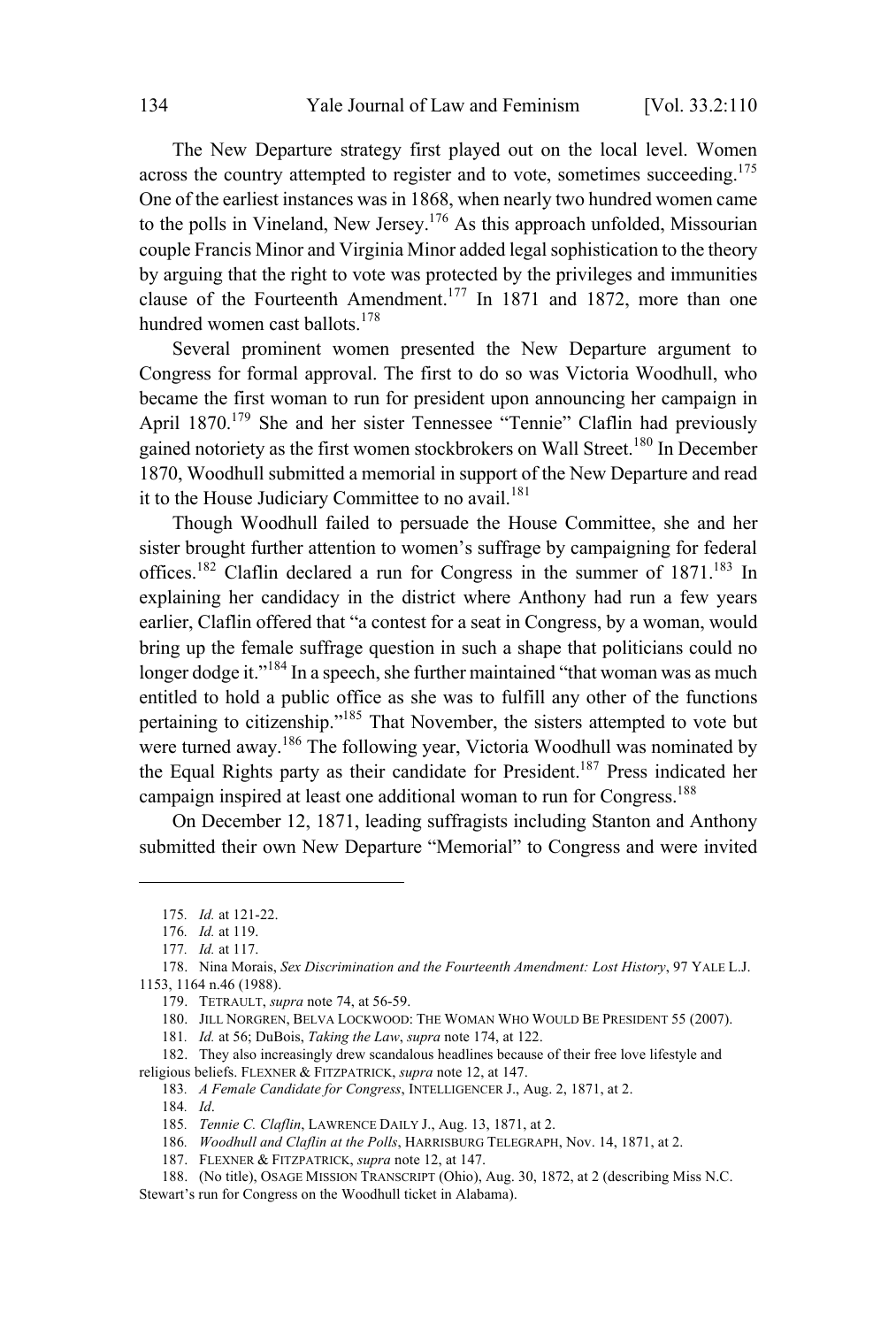to present to the Senate Judiciary Committee.<sup>189</sup> Though the suffragists did not mention officeholding in their presentation,<sup>190</sup> the Committee's refutation routinely referred to the "right to vote and hold office."<sup>191</sup> Congressmen surely knew women did not merely want the vote, as the New Departure's advocates included the first woman to run for the presidency and the first to run for Congress.

Congressmen were also surely aware that courts, including the Supreme Court of the District of Columbia, had begun rejecting the New Departure argument.<sup>192</sup> The D.C. case, brought by more than seventy women, was one of the first to reach an appellate court.<sup>193</sup> Others soon followed.<sup>194</sup> In rejecting the New Departure, the Supreme Court of California maintained that states had the authority to deny women both the rights of suffrage and officeholding.<sup>195</sup> The opinion may have been partly in response to one woman's run for the California senate the previous year. She claimed that she was eligible to vote under the Fourteenth and Fifteenth Amendments and, with regard to officeholding, pointed to the California constitutional provision assigning each house the role of evaluating its members' qualifications.<sup>196</sup>

Ultimately, it was a case from Missouri that extinguished the New Departure. In October 1872, Virginia Minor sought to register in St. Louis. When the registrar rejected her, she and her husband sued on the basis that Missouri's constitution conflicted with the federal.<sup>197</sup> They may have expected Missouri courts to be particularly liberal, as the state already permitted women to hold some offices.<sup>198</sup> But in March 1873, they lost.<sup>199</sup> Two years later, the U.S. Supreme Court concurred with the state court, holding that suffrage was not a right of federal citizenship.<sup>200</sup> Women would need additional state or federal constitutional amendments to secure their political rights.

Proponents of women's political rights sought to construe the Reconstruction Amendments to their advantage, bringing their claims of enfranchisement to local registrars, Congress, and courts—eventually losing in

<sup>189</sup>*. Memorial of Elizabeth Cady Stanton, Isabella Beecher Hooker, Elizabeth L. Bladen, Olympia Brown, Susan B. Anthony, and Josephine L. Griffing, to the Congress of the United States, and the arguments thereon before the Judiciary committee of the U.S. Senate* (Jan. 12, 1872) (reprinting Memorial dated December 12, 1871).

<sup>190</sup>*. Id.*

<sup>191.</sup> S.R. No. 21, U.S. CONG. SERIAL SET (Jan. 25, 1872): 1-7.

<sup>192.</sup> Spencer v. Board of Registration, 8 D.C. 169 (1871). The case received significant newspaper coverage. *E.g.*, *Woman Suffrage: An Important Decision*, EVENING STAR (D.C.), Nov. 11, 1871, at 8.

<sup>193.</sup> DuBois, *Taking the Law*, *supra* note 174, at 126.

<sup>194.</sup> For more discussion, see Adam Winkler, A *Revolution Too Soon: Woman Suffragists and the "Living Constitution,"* 76 N.Y.U. L. REV. 1456, 1494-96 (2001).

<sup>195.</sup> Valkenburg v. Brown, 43 Cal. 43, 51 (1872).

<sup>196</sup>*. Local Items*, DAILY EVENING HERALD (Stockton, Cal.), Sept. 6, 1871, at 3.

<sup>197.</sup> Minor v. Happersett, 53 Mo. 58, 62 (1873).

<sup>198</sup>*. See infra* Part II.B.

<sup>199</sup>*. Minor*, 53 Mo. at 63.

<sup>200.</sup> Minor v. Happersett, 88 U.S. (21 Wall.) 162, 178 (1874).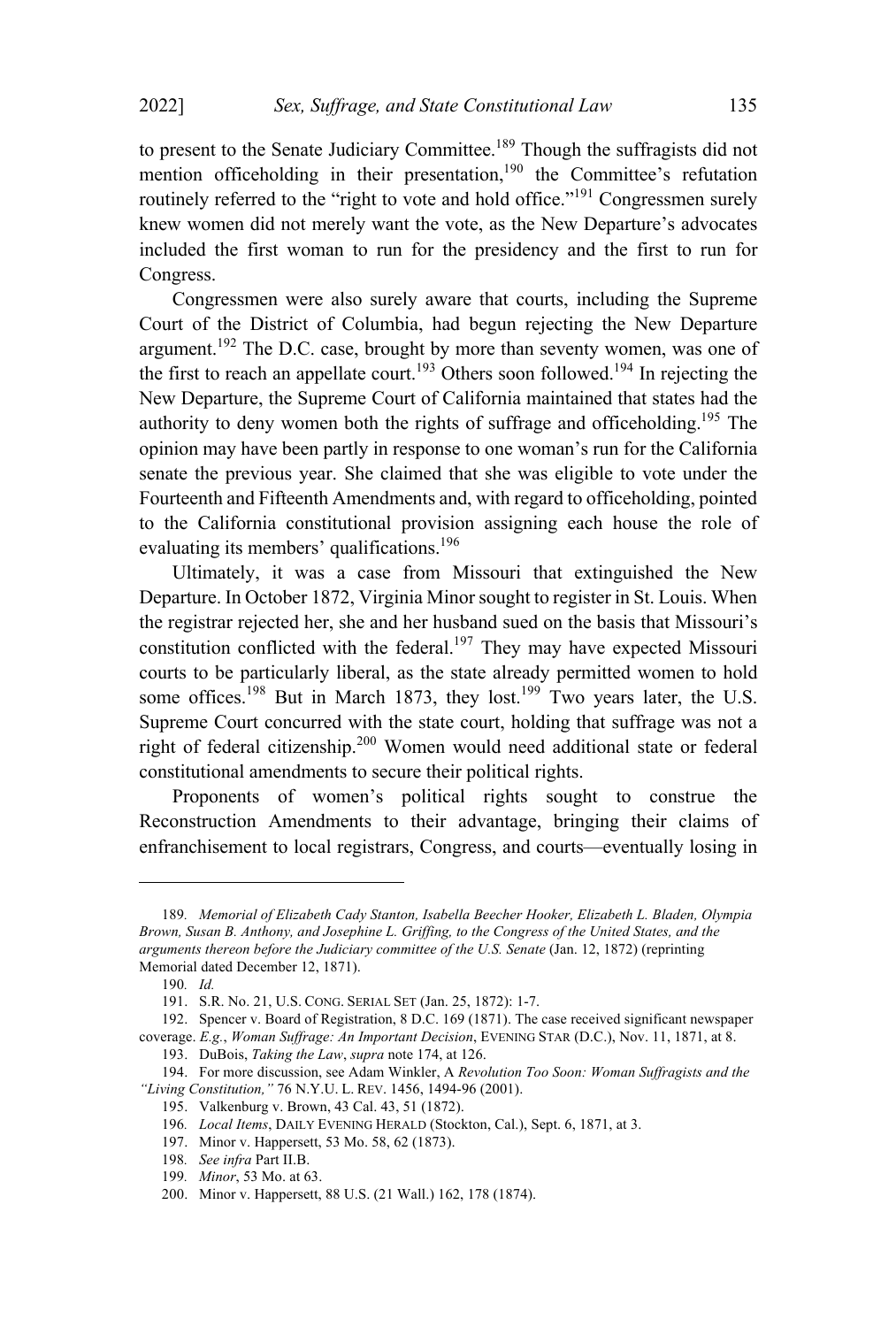each venue. Prominent suffragists became the first women to launch campaigns for Congress and the presidency, seeking to rally support for their cause. Their pioneering and symbolic runs drew attention to women's demands for political rights, while demonstrating the understanding that suffrage and officeholding were not necessarily conjoined.

\*\*\*

Though women's early political advocacy prioritized suffrage, movement leaders also believed that officeholding eligibility was crucial for women's equal citizenship. While campaigning for both rights in the states and at the federal level, their actions demonstrated contemporary understandings that voting and officeholding could come separately. The legal and political possibility of securing offices before enfranchisement proved increasingly important as suffragists redirected their energy to the states over the following decades.

# II. WOMEN'S OFFICEHOLDING RIGHTS BEFORE FULL STATE SUFFRAGE (1869-1919)

From 1869 into the 1910s, women across the nation advocated for the legal right to hold public office under territorial and state laws, making notable gains but also sustaining powerful losses. Sometimes women sought and secured officeholding rights in tandem with suffrage, but often the strategies, timing, and outcomes diverged for each of these goals.<sup>201</sup> Where women could not vote, or obtained only partial suffrage, states allowed women to hold a widely varying range of appointive and elective offices.

Rather than being legally consistent on a national scale, the patterns in women's officeholding rights reflected distinct regional cultures and considerations. Women first obtained officeholding rights in the Western Territories, where the combination of less entrenched rules, sparse populations, and political calculations aided women in obtaining both suffrage and officeholding rights. Though the Midwest showed less openness to women's suffrage, lawmakers permitted women's officeholding based on recognition of women's valuable contributions and respect for men's right to choose preferred candidates. New England's judges proved to be far more conservative, with state supreme courts overturning the limited efforts of legislatures to expand women's officeholding opportunities. Women in these states were largely restricted to roles deemed gender appropriate, such as school posts and charity board positions. The Mid-Atlantic was slow to consider women's officeholding, which

<sup>201.</sup> On women's suffrage campaigns (which included efforts to secure school, municipal, and presidential suffrage in addition to full suffrage), see FLEXNER & FITZPATRICK, *supra* note 12, at 168, 213-15; TETRAULT, *supra* note 74, at 77, 80-86.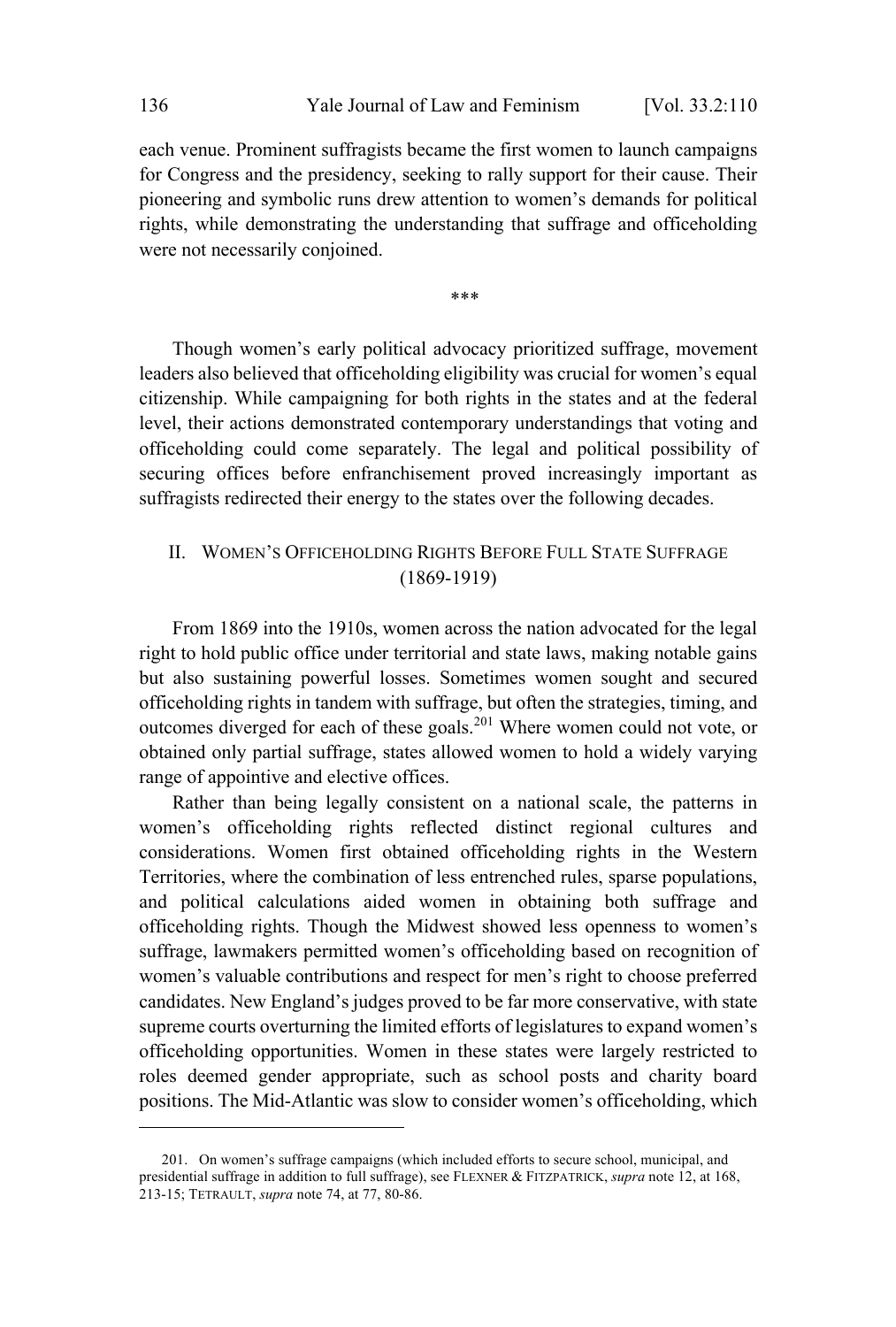somewhat facilitated a limited grant of officeholding options—permitting women to take on roles that had proven nonthreatening in other states' experiences. The South was especially reluctant to allow women officeholders, staunchly guarding gender norms and recognizing that officeholding could fuel women's suffrage, a possibility that Southerners particularly opposed for reasons turning on race.

This Part is organized into regional stories with overlapping chronologies.<sup>202</sup> After opening with the Western Territories, it proceeds through clusters of states in the years before women's full enfranchisement in those jurisdictions. The sections flow from the earliest regions to seriously consider women's officeholding to the latest, as the first movers influenced debates and legal reasoning elsewhere. This organization is not intended to suggest there were hard, clear lines between regions. Indeed, as noted at various points, states on the outside edges of some regions were influenced by neighboring states assigned to other groupings. Despite this blurriness and occasional exceptions, regional trends provide the best explanation for women's varied officeholding gains.

#### *A. Experimenting in the Western Territories*

The Western Territories were on the cutting edge of granting women political rights.<sup>203</sup> Historians have observed that it may have been easier to persuade legislators in what was then the country's western frontier to support women's rights because conservative practices had not yet become entrenched.<sup>204</sup> and lawmakers sought to attract women to move to the region.<sup>205</sup> Early innovations may have encouraged reform-minded women to settle there, prompting further change.<sup>206</sup> On the other hand, territorial lawmakers sought to avoid radical moves that might jeopardize their efforts to obtain statehood.<sup>207</sup> This balancing resulted in a range of approaches to women's political rights in the region. Examining the early debates and laws in the territories of Wyoming,

<sup>202.</sup> Regional labels and borders have evolved over time. This account uses groupings that capture distinctions meaningful at relevant points. So, for example, Dakota Territory is in the "West" for purposes of this Article because that was how it was understood when women's officeholding became an issue there. For historical context on regions, see U.S. CENSUS BUREAU, GEOGRAPHIC AREAS REFERENCE MANUAL: STATISTICAL GROUPINGS OF STATES AND COUNTIES (1994),

https://www2.census.gov/geo/pdfs/reference/GARM/Ch6GARM.pdf [https://perma.cc/Y3H2-R27Y]. 203. The first jurisdictions to fully enfranchise women were the territories of Wyoming (1869), Utah (1870), Washington (1883), and Montana (1887). KEYSSAR, *supra* note 13, at Appendix Table A.20.

<sup>204.</sup> SANDRA L. MYRES, WESTERING WOMEN AND THE FRONTIER EXPERIENCE, 1800-1915, at 233 (1982).

<sup>205.</sup> MARCIA A. ZUG, BUYING A BRIDE: AN ENGAGING HISTORY OF MAIL-ORDER MATCHES 78 (2016).

<sup>206</sup>*. Id.* at 93; s*ee also* T.A. LARSON, HISTORY OF WYOMING 80 (1965) (discussing how Wyoming legislators believed women's suffrage would attract newcomers).

<sup>207.</sup> MEAD, *supra* note 13, at 42.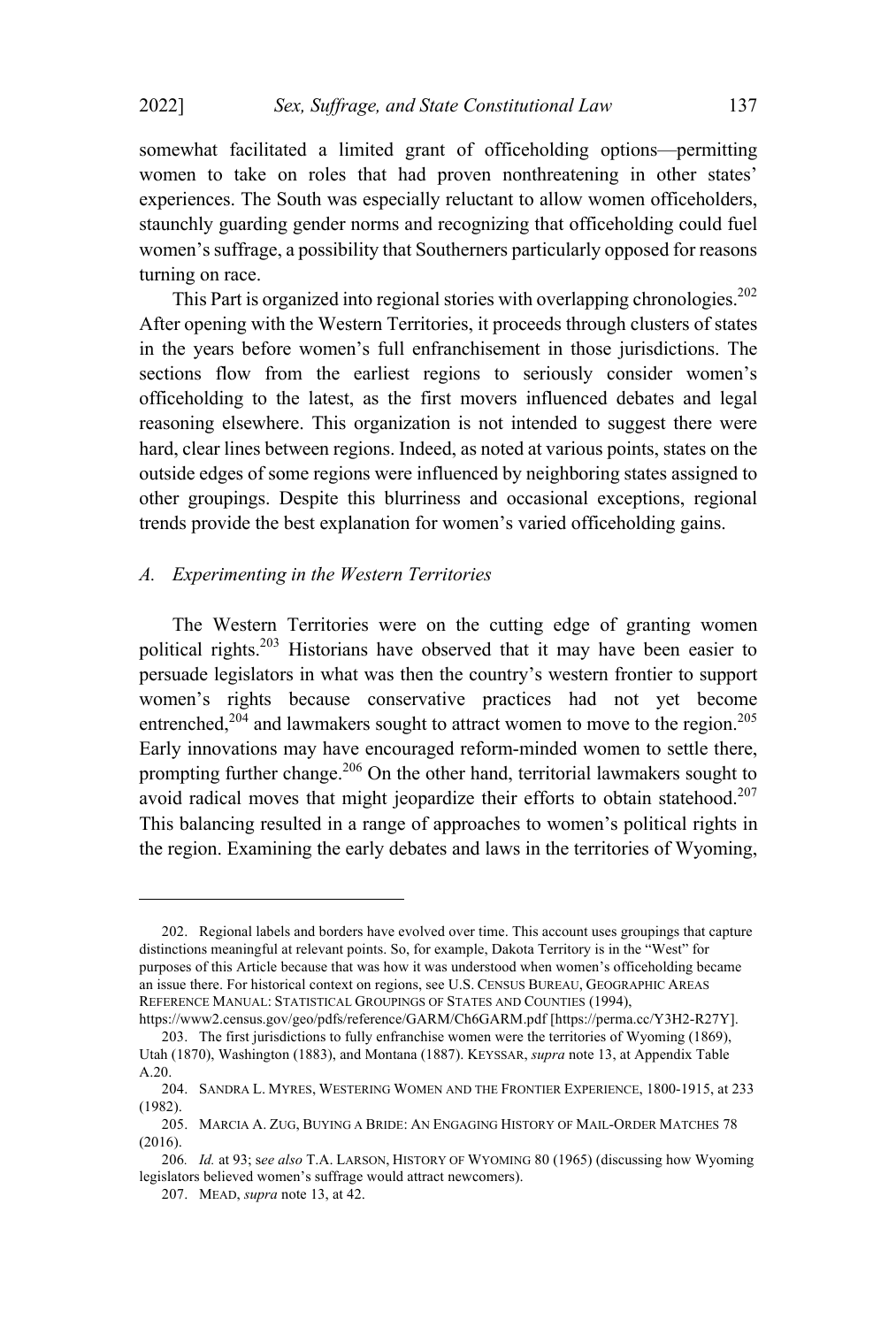Utah, and Dakota illustrates how local politics and individual politicians could influence the outcome. 208

In December 1869, Wyoming Territory became the first jurisdiction to fully enfranchise women in "An Act to Grant to the Women of Wyoming Territory the Right of Suffrage, and to Hold Office." As indicated by the title, the act guaranteed women "her rights to the elective franchise *and to hold office*."<sup>209</sup> This language mirrored the federal law that created the territory the previous year, which had banned racial discrimination in voting and holding office.<sup>210</sup> Though it is unclear to what extent women's activism contributed to the passage of the law,<sup>211</sup> women's suffrage proponents celebrated this milestone. At the national suffrage meeting held the following month in D.C., Susan B. Anthony facetiously encouraged "all the women to emigrate to Wyoming, and make a model State of it by sending a woman Senator to the National Capital."<sup>212</sup>

The next year, newspapers across the country publicized that Wyoming's governor had appointed three women to serve as justices of the peace and several others as notaries public.<sup>213</sup> Women also ran for county clerk and school superintendent but did not win.<sup>214</sup> Justices of the peace were low-level judicial officers with jurisdiction typically encompassing civil litigation involving small sums and criminal cases for minor offenses.<sup>215</sup> Notaries public performed a range of clerical legal tasks.<sup>216</sup> Holding <sup>a</sup> notarial commission served as <sup>a</sup> convenience and a networking opportunity for legal professionals, including stenographers and court clerks.<sup>217</sup>

<sup>208.</sup> For a summary of Western suffrage activity in other jurisdictions, see *id.* at 45-52.

<sup>209.</sup> For more detail, see Marcy Lynn Karin, *Esther Morris and Her Equality State: From Council Bill 70 to Life on the Bench*, 46 AM. J. LEGAL HIST. 300, 310 (2004).

<sup>210.</sup> GILLETTE, *supra* note 150, at 30 n.13. The fact that these laws explicitly included "hold office" is further evidence that many understood that suffrage did not necessarily encompass officeholding.

<sup>211.</sup> Historians have credited the following influences: the activism of a few local women, including the governor's wife; political party tactics; seeking publicity for the sparsely populated area to attract women and families; and countering the growing black male vote. *See* MEAD, *supra* note 13, at 42-43; BEVERLY BEETON, WOMEN VOTE IN THE WEST: THE WOMAN SUFFRAGE MOVEMENT, 1869- 1896, at 1-7 (1986); MYRES, *supra* note 204, at 220-21. It is likely relevant that men outnumbered women roughly six to one, so enfranchising women would not undermine men's power. MYRES, *supra* note 204, at 220-21.

<sup>212</sup>*. Woman Suffrage*, EVENING STAR (D.C.), Jan. 19, 1870, at 4.

<sup>213.</sup> For representative coverage, see *Personalities*, WIS. STATE J., Apr. 29, 1870, at 1 ("Wyoming now has four women Notaries Public"); *Women Judges in Wyoming*, MANCHESTER WEEKLY TIMES & EXAMINER (England), Apr. 9, 1870, at 6. Karin finds that three women were selected as justices but one never served. Karin, *supra* note 209, at 320-21.

<sup>214</sup>*. Will Women Vote*, PUBLIC WEEKLY OPINION (Chambersburg, Pa.), Oct. 25, 1870, at 2.

<sup>215.</sup> MICHAEL WILLRICH, CITY OF COURTS: SOCIALIZING JUSTICE IN PROGRESSIVE ERA CHICAGO 3, 12 (2003).

<sup>216.</sup> Notaries oversaw acceptance and payment of commercial paper, acknowledged deeds and similar instruments, administered oaths, and took depositions, affidavits, and marine protests. EDWARD MILLS JOHN, THE AMERICAN NOTARY AND COMMISSIONER OF DEEDS MANUAL 1 (1898).

<sup>217.</sup> For representative discussion emphasizing why women wished to become notaries, see *An Army of Notaries*, 1 CURRENT COMMENT & LEGAL MISC*.* 305 (1889); *Laws for Women*, ST. LOUIS POST-DISPATCH, Apr. 23, 1893, at 12.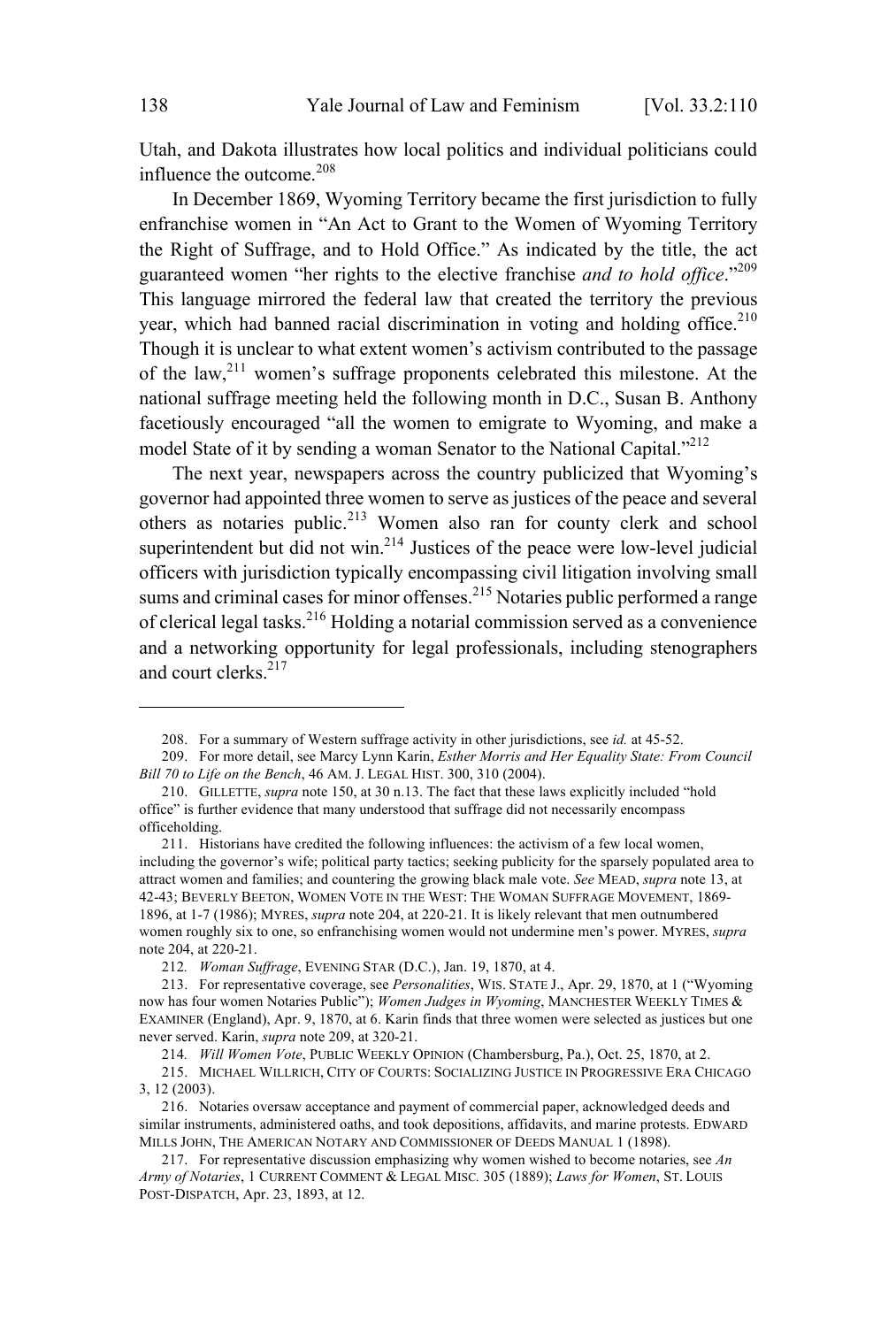Most attention focused on the appointment of Esther Morris as a justice, to fill a position vacated by a man who resigned to protest the idea that a woman could hold such an office.<sup>218</sup> Though Morris's eligibility was challenged, she prevailed.<sup>219</sup> Mainstream newspaper coverage suggested that the appointment demonstrated "that women suffrage reigns in all its glory" in the Territory,  $220$ and women's suffrage publications were similarly enthusiastic.<sup>221</sup> Tempering the seeming advancement, Morris did not receive a second term, and few women pursued offices in the following decades.<sup>222</sup> Not knowing the future impact of Morris's appointment, opponents viewed it as dangerous. According to one column printed in multiple newspapers, Morris's selection reflected a troubling effort by some women, "not content to be either male or female," to take on roles properly reserved for men and to thereby become a "third sex."<sup>223</sup> The writer suggested that this unsettling of gender expectations "might be laughed out of Court, literally, if it did not seriously interfere with the administration of justice."<sup>224</sup>

Shortly after Wyoming granted full suffrage to its female citizens, the Mormon-controlled legislature in Utah did the same.<sup>225</sup> Congressmen had considered enfranchising Utah's women to combat polygamy but did not move forward with the plan.<sup>226</sup> Instead, it was the male leaders of the Mormon Church who chose do to so, as they recognized granting women the ballot would strengthen rather than undermine their religious practices.<sup>227</sup> Moreover, Mormon lawmakers may have expected that enfranchising Utah's women would challenge the common portrayal of polygamy as akin to slavery. 228

In 1870, coverage in Utah newspapers described the legislature's "lively" discussion and general support of both women's suffrage and a measure "in favor of women holding office."<sup>229</sup> Anticipating that the laws would pass, <sup>a</sup> Salt Lake writer queried: "What will those folks east and west, who are so worried about the women of Utah being enslaved, say to this step, which places Utah a long way ahead of the most radical New England State in extending to woman equal

<sup>218.</sup> Karin, *supra* note 209, at 320.

<sup>219</sup>*. Id.* at 321.

<sup>220</sup>*. The Women Judges of Wyoming*, SUN (Balt.), Mar. 19, 1870, at 4.

<sup>221</sup>*. Practical Results of Woman Suffrage*, 48 WOMAN'<sup>S</sup> J. 380 (1871).

<sup>222.</sup> LARSON, *supra* note 206, at 87-88. Gustafson observes that suffragists seized on Wyoming as a success story, but she also emphasizes that the small number of women officeholders soothed concerns about the potentially wide ramifications of women's suffrage. GUSTAFSON, *supra* note 37, at 44-45.

<sup>223</sup>*. An Amusing Illustration of Woman's Rights*, HOLMES COUNTY REPUBLICAN (Milersburg, Ohio), Feb. 22, 1872, at 1 (reprinting column from *N.Y. Commercial Advertiser*).

<sup>224.</sup> *Id*.

<sup>225.</sup> Women voted in Utah before Wyoming. FLEXNER & FITZPATRICK, *supra* note 12, at 154.

<sup>226.</sup> MEAD, *supra* note 13, at 43; MYRES, *supra* note 204, at 222.

<sup>227.</sup> Sarah Barringer Gordon, *"The Liberty of Self-Degradation": Polygamy, Woman Suffrage, and Consent in Nineteenth-Century America*, 83 J. AM. HIST. 815, 823, 826 (1996).

<sup>228</sup>*. Id.*

<sup>229</sup>*. Our Salt Lake Letter*, OGDEN JUNCTION (Utah), Feb. 2, 1870, at 3.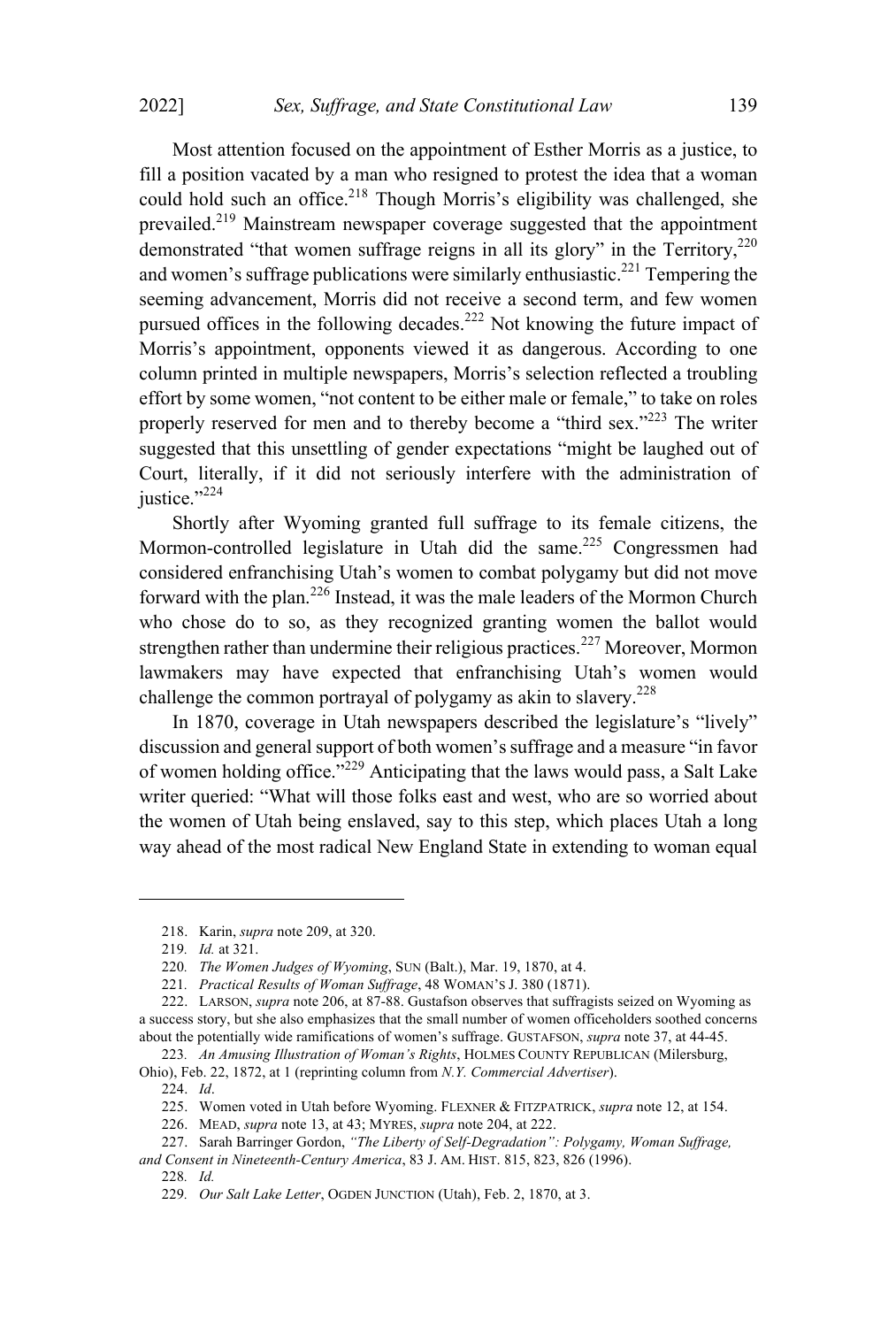political rights with man?"<sup>230</sup> The legislature soon unanimously approved the bill to enfranchise women, <sup>231</sup> <sup>a</sup> development understood as more consequential than in Wyoming because Utah was home to nearly forty times as many women.<sup>232</sup>

Yet for reasons that are not revealed in the historical record, the legislature did not pass the provision permitting women to hold office. This meant a law dating from 1859 remained in place. It read: "No person shall be elected or appointed to any Territorial, district, county or precinct office, unless he" met residency requirements; "neither shall any person be entitled to hold any office of trust or profit in the Territory . . . unless he is a male citizen of the United States, over twenty-one years of age" and met residency requirements.<sup>233</sup> (A revision in 1868 had deleted "free, white" from the requirements.<sup>234</sup>)

The preexistence of the officeholding restriction led to some ambiguity as to whether the women's suffrage law meant women could hold at least some offices. Susan B. Anthony apparently believed officeholding was included. She wrote to one of Utah's new women voters to advise that women should "'not so much try to get women elected to the offices as to get the best persons, whether men or women . . . I do hope your women therefore will set a good example of proving it is not the spoils of office they are after.<sup>'"235</sup> In the following years, some women held office without apparent challenge, despite uncertain legal authority. A woman was elected as a constable in  $1873$ ,  $236$  and the legislature elected two women as notaries public in  $1874.<sup>237</sup>$ 

For more than a decade after enfranchising women, the Utah legislature frequently considered passing an additional law to authorize women's officeholding.<sup>238</sup> For instance, the issue attracted public comment in 1878, after the nomination of a woman to be a county treasurer had to be withdrawn on the basis of her ineligibility.<sup>239</sup> In the previous term, the legislature had passed a law to permit women officeholders, but the governor had failed to sign it.<sup>240</sup> According to one commenter who supported the change, there would be "no

<sup>230</sup>*. Id.* Similarly, the *Woman's Exponent* cast the fact that women were admitted to the Utah bar in 1872 as proof that women there enjoyed more rights than "in any State in the Federal Union." *Lady Lawyers*, WOMAN'<sup>S</sup> EXPONENT (Salt Lake City), Oct. 1, 1872, at 4.

<sup>231.</sup> MYRES, *supra* note 204, at 222.

<sup>232.</sup> BEETON, *supra* note 211, at 23.

<sup>233.</sup> COMPILED LAWS OF THE TERRITORY OF UTAH, CONTAINING ALL THE GENERAL STATUTES NOW IN FORCE 88 (1876).

<sup>234.</sup> ACTS, RESOLUTIONS, AND MEMORIALS PASSED AND ADOPTED DURING THE SEVENTEENTH ANNUAL SESSION OF THE LEGISLATIVE ASSEMBLY OF THE TERRITORY OF UTAH 4 (1868).

<sup>235.</sup> GUSTAFSON, *supra* note 37, at 43-44 (quoting Anthony). 236. (No title), DESERET NEWS, Nov. 19, 1873, at 10.

<sup>237</sup>*. Utah News: Two Women Elected Notaries*, S.F. CHRONICLE, Feb. 22, 1874, at 1. *See also*

*Lady Justices*, DESERET NEWS, Mar. 11, 1874, at 6 (noting Utah women as notaries public and legislative clerks).

<sup>238</sup>*. E.g.*, *Legislative*, DAILY OGDEN J. (Utah), Feb. 16, 1876, at 2 (noting bill was tabled).

<sup>239</sup>*. "The Downtrodden Women of Utah*," DESERET EVENING NEWS, July 28, 1878, at 2. 240*. Id.*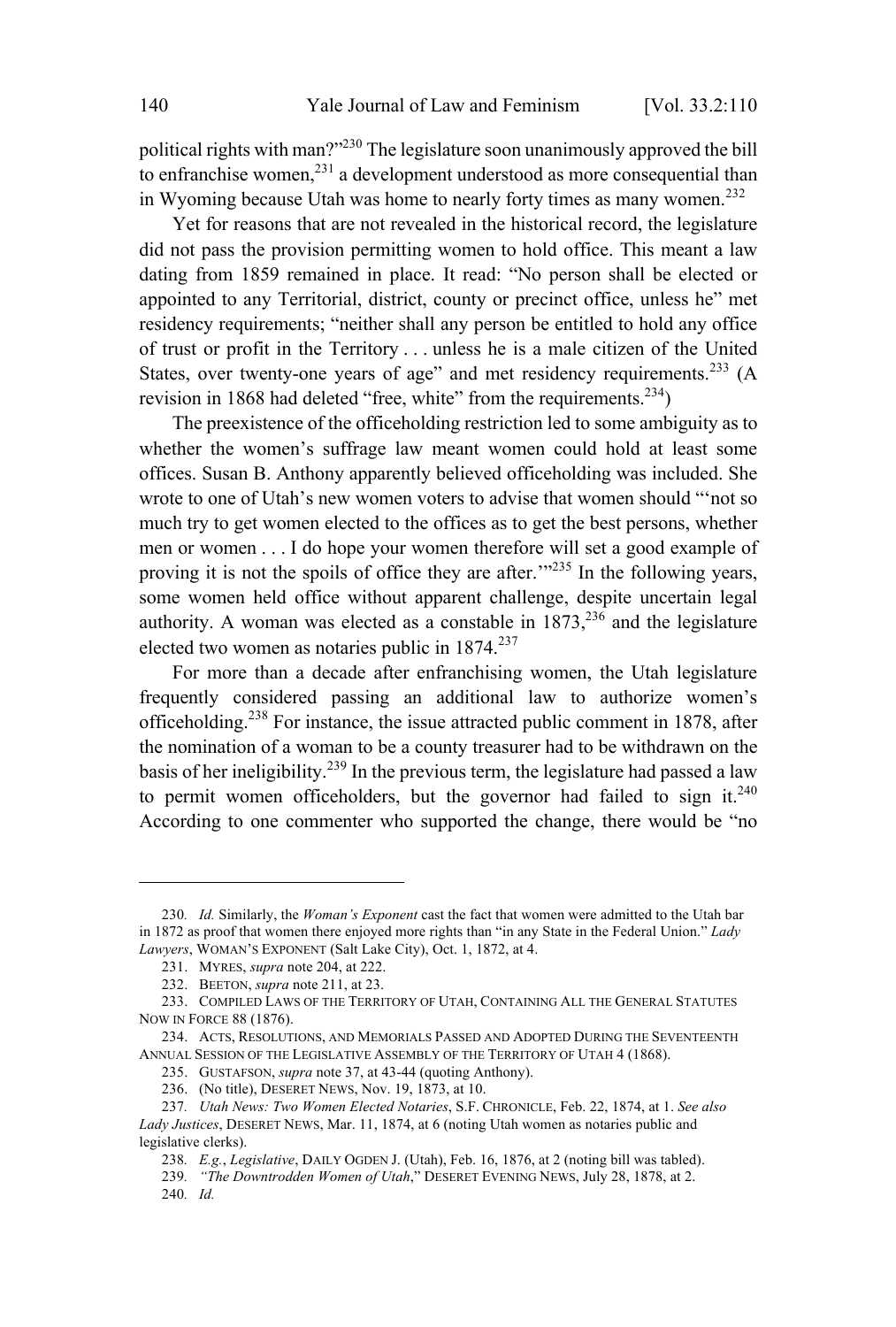danger" in eliminating "male" from the officeholding law.<sup>241</sup> Though "[t]here are offices for which no woman is adapted[, t]he good sense of the people would prevent the election of women to places of that character."<sup>242</sup> Furthermore, "[i]f 'white' could be cast out, why cannot 'male' be eliminated?"<sup>243</sup> A likeminded writer in another column agreed that some offices were not suitable for a woman, yet it seemed a "poor rule" to conclude that she therefore "must not vote nor hold any official position at all."<sup>244</sup> It also seemed inconsistent to let a woman vote but not hold office.<sup>245</sup> The writer was confident a woman could fill "the positions of post-mistress, enrolling clerk, [and] superintendent of schools," among others. <sup>246</sup> <sup>A</sup> brief entry in the Mormon women's paper, the *Woman's Exponent*, <sup>247</sup> emphasized <sup>a</sup> similarly limited range of roles women wanted in order to counter what the writer perceived as "the greatest fear of some men . . . that women might obtain some office that is now held by a man."<sup>248</sup>

The issue heated up in 1880, when Charles W. Penrose, a territorial legislator and editor of the *Deseret News* (the Mormon Church's official publication), proposed yet another officeholding bill.<sup>249</sup> Supporters emphasized that the right to hold office "generally" ran "parallel" with the vote, that women already held the offices of engrossing clerk and enrolling clerk in the Utah House for several sessions, that women held offices honorably within the Mormon Church, and that the people could and should be trusted to place women in offices that were appropriate.<sup>250</sup> Even a writer who did not necessarily want women officeholders thought the arguments in opposition were "almost ludicrous."<sup>251</sup> He insisted it was a matter of liberty to allow voters to elect the candidates they preferred.<sup>252</sup>

Despite seemingly significant support, the bill did not pass, $^{253}$  prompting further condemnation. One critique was that there was no reason women's officeholding rights should be inferior to black men's.<sup>254</sup> Others sounded more directly in women's rights. A contributor to the *Woman's Exponent* acknowledged that few women were likely to pursue public office, yet explained "we wish to feel that we have the right to hold positions of public trust, where we are mentally and morally capable and when we represent the will of a

<sup>241</sup>*. Id.*

<sup>242</sup>*. Id.*

<sup>243</sup>*. Id.*

<sup>244</sup>*. Woman in Politics*, DESERET NEWS, July 31, 1878, at 8.

<sup>245</sup>*. Id.*

<sup>246</sup>*. Id.*

<sup>247.</sup> On the paper, see BEETON, *supra* note 211, at 29.

<sup>248.</sup> Mrs. E.C. Lewis, *Woman for Office*, WOMAN'<sup>S</sup> EXPONENT (Salt Lake City), Oct. 15, 1877, at 79.

<sup>249.</sup> BEETON, *supra* note 211, at 63.

<sup>250</sup>*. Explanatory*, DESERET EVENING NEWS, Jan. 21, 1880, at 2; *The Political Rights of Women*, DESERET NEWS, Jan. 21, 1880, at 808.

<sup>251.</sup> Ben Lomond, *The Woman Question*, SALT LAKE HERALD, Jan. 25, 1880, at 2.

<sup>252</sup>*. Id.*

<sup>253</sup>*. The Legislature*, SALT LAKE HERALD, Feb. 4, 1880, at 3.

<sup>254.</sup> H.D.J., *Our Solons*, DAILY OGDEN JUNCTION, Feb. 7, 1880, at 4.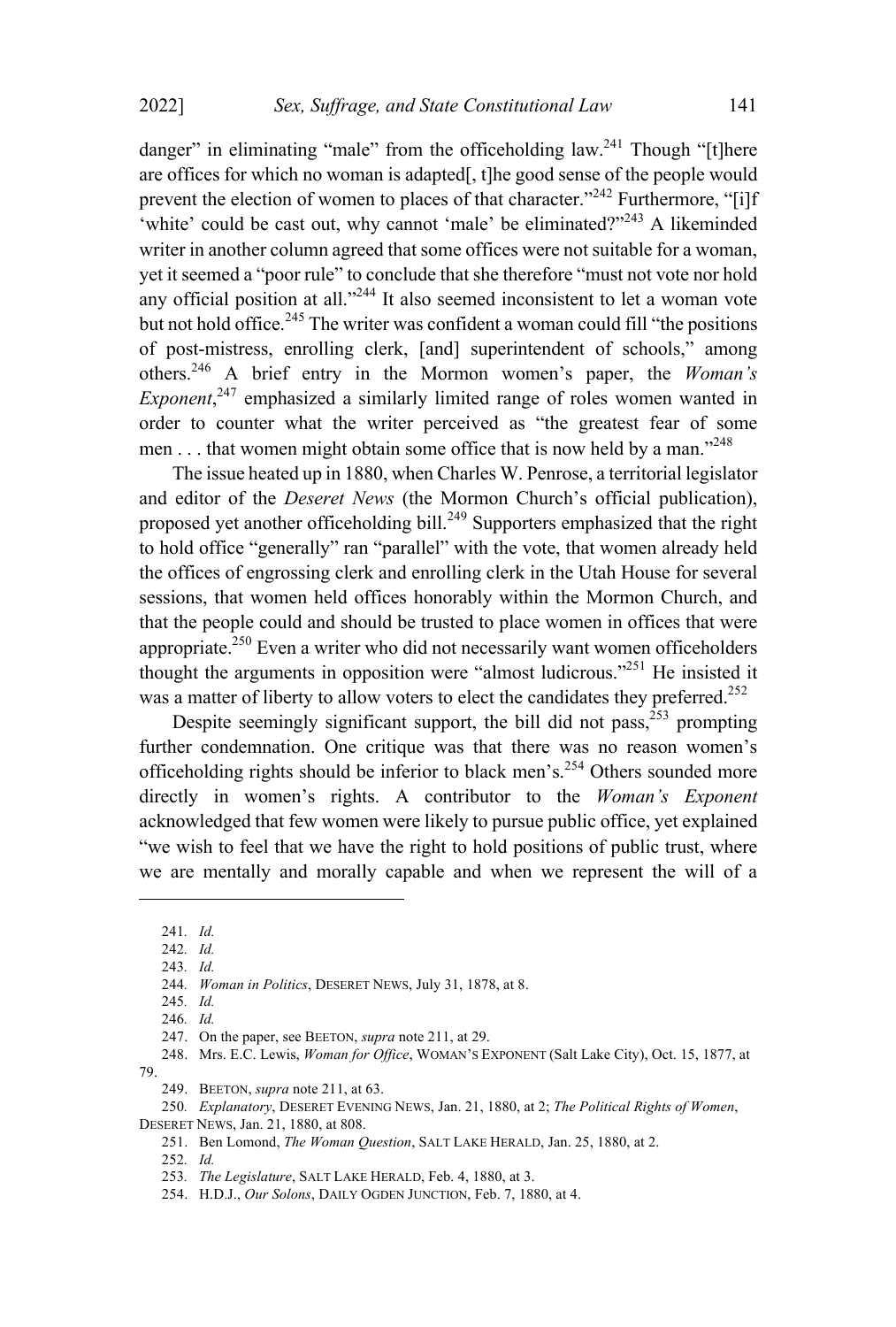majority of our fellow citizens."<sup>255</sup> After expressly adopting arguments offered by Elizabeth Cady Stanton, the writer continued: "It is true we have the right of suffrage but is this all, this shadow without the substance, that our brethren can afford to give us, the women of Utah, co-workers with them in the redemption of Zion, and the upbuilding of the kingdom of the Latter days."<sup>256</sup>

While Utahans continued debating laws to permit women's officeholding, 257 Congress considered bills to eliminate the political rights of all Mormons in order to combat polygamy. In 1874, a Senator proposed a bill to disenfranchise Utah's women.<sup>258</sup> Though that law did not pass, Congress disenfranchised polygamist Mormons through the Edmunds Anti-Polygamy Act of 1882 and the Edmunds-Tucker Act of 1886.<sup>259</sup> Bowing to political pressure, the Mormon Church abandoned polygamy, and Congress re-enfranchised Mormon men in 1893.<sup>260</sup> Women were re-enfranchised when Utah was admitted as a state in 1896.<sup>261</sup> The state's constitution provided that the right "to vote *and hold office* shall not be denied or abridged on account of sex."<sup>262</sup>

Unlike Wyoming Territory's full and Utah Territory's partial granting of women's political rights, Dakota Territory provides an example of how territorial politics—and specifically concern about women's officeholding—could result in women's exclusion. Dakota Territory's House considered a law to authorize women to vote and hold office in 1868, but it did not pass.<sup>263</sup> In 1875, legislation to enfranchise women lost by one vote.<sup>264</sup> In 1879, the legislature permitted women to vote at school meetings, but they revoked that limited grant in 1883, though exempting some counties.<sup>265</sup> When a woman's suffrage bill finally passed the legislature in  $1885$ <sup>266</sup>, the governor vetoed it, in part because he was concerned the law "will delay our claims to statehood."<sup>267</sup> The governor further identified numerous undesirable features in the bill. After describing several, he continued that "[a] still more objectionable feature, and one deliberately inserted,

264*. North Dakota and the 19th Amendment,* NAT'<sup>L</sup> PARK SERV.,

<sup>255</sup>*. "Equal Rights," Another Woman's Opinion*, WOMAN'<sup>S</sup> EXPONENT (Salt Lake City), Mar. 1, 1880, at 146.

<sup>256</sup>*. Id.*

<sup>257.</sup> The issue continued to draw discussion. *E.g.*, *Woman's Political Freedom*, DESERET EVENING NEWS, July 8, 1881, at 2.

<sup>258</sup>*. How it Works*, DESERET NEWS, Feb. 11, 1874, at 6.

<sup>259.</sup> MEAD, *supra* note 13, at 43.

<sup>260</sup>*. Id.* at 44.

<sup>261</sup>*. Id*.

<sup>262.</sup> UTAH CONST. art. IV, § 1.

<sup>263</sup>*. From Dacotah* [sic], DAILY EVENING EXPRESS (Lancaster, PA), Dec. 31, 1868, at 3; (No title), DAILY OHIO STATESMAN (Columbus, Ohio), Jan. 1, 1869, at 2.

https://www.nps.gov/articles/north-dakota-and-the-19th-amendment.htm [https://perma.cc/MT6Y-FQNU].

<sup>265.</sup> ELIZABETH CADY STANTON, SUSAN B. ANTHONY, AND MATILDA GAGE, HISTORY OF WOMAN SUFFRAGE, Vol. III, at 663 (1886).

<sup>266</sup>*. Id.* at 667.

<sup>267</sup>*. Woman Suffrage Vetoed*, JAMESTOWN ALERT, Mar. 19, 1885, at 2.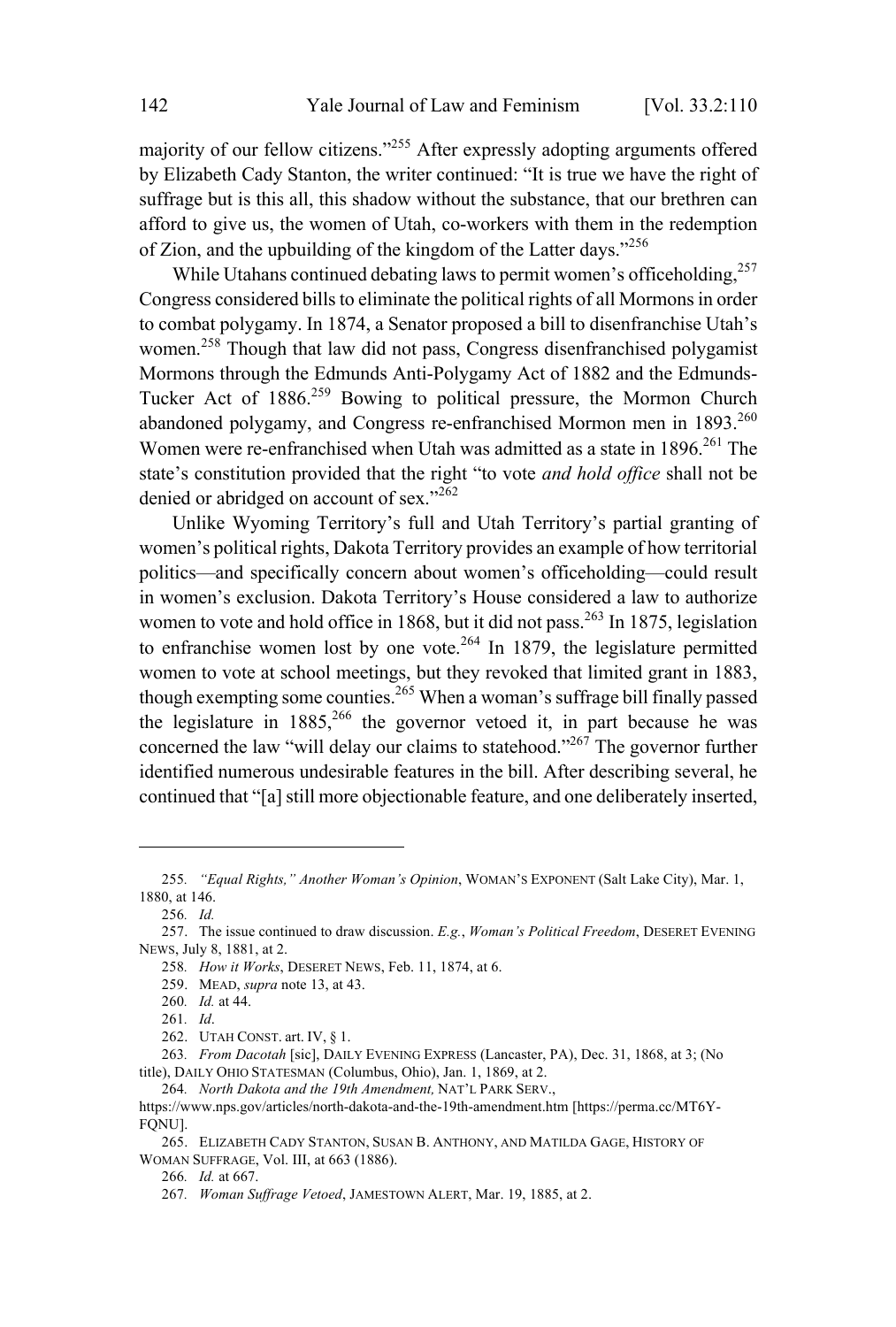is the clause debarring women from the right to hold office.<sup> $268$ </sup> If the legislature had simply stricken "male" from the qualifications for electors, women would have been eligible for office, he continued, "and I believe there is a wide feeling that many offices, particularly those connected with penal and benevolent institutions, could be most appropriately filled with women."<sup>269</sup> Though he would not necessarily have signed a differently worded law, he maintained: "If women are good enough to vote, they are good enough to be voted for. $270$  The territory and later states of Dakota did not enfranchise women beyond school elections until the late  $1910s^{271}$ 

Dakota lawmakers had valid reasons for their concern that permitting women to vote and hold office might hamper their bid for statehood; Congressmen's treatment of women's rights in the territories showed deep divisions in the surrounding decades. In 1874, as Congress considered whether to carve a Territory of Pembina from Dakota Territory, California Senator Aaron Sargent offered an amendment providing that the territory's legislature could "not, at any time, abridge the right of suffrage, or to hold office, on account of sex, race, color, or previous condition of servitude."<sup>272</sup> In explaining his proposal, Sargent pointed "with some pride to the experiment which has been made in Wyoming where women hold office, where they vote, where they have the most orderly society of any of the Territories."<sup> $273$ </sup> Sargent, who was also a key proponent of a federal women's suffrage amendment, continued, "I hope the time is not far distant when some of the older States of the Union like New York or Massachusetts or Ohio may give this experiment a fuller chance."<sup>274</sup> Some colleagues agreed. One reasoned that it was savvy to experiment in a sparsely populated location where Congress could repeal the law at any time if it proved problematic.<sup>275</sup> Opponents questioned whether women wanted political rights, warned that granting women these powers would harm society, doubted that Pembina was an appropriate location, and suggested that the local people should be the ones to make this choice.<sup>276</sup> Though the amendment was not adopted and Pembina was never created,<sup>277</sup> the Congressmen's discussion seemed to energize discourse on women's rights<sup>278</sup> and served as a warning to territorial leaders seeking statehood.

<sup>268</sup>*. Id.*

<sup>269</sup>*. Id.*

<sup>270</sup>*. Id.*

<sup>271.</sup> KEYSSAR, *supra* note 13, at Appendix Tables A.18, A.19, and A.20.

<sup>272.</sup> 2 CONG. REC. 4331 (1874).

<sup>273</sup>*. Id.* at 4332.

<sup>274</sup>*. Id.*

<sup>275</sup>*. Id.* at 4332-33.

<sup>276</sup>*. Id.* at 4333-43.

<sup>277</sup>*. Id.* at 4344-45.

<sup>278</sup>*. E.g.*, *Female Suffrage as a Federal Question*, NEW ORLEANS REPUBLICAN, June 5, 1874, at 2.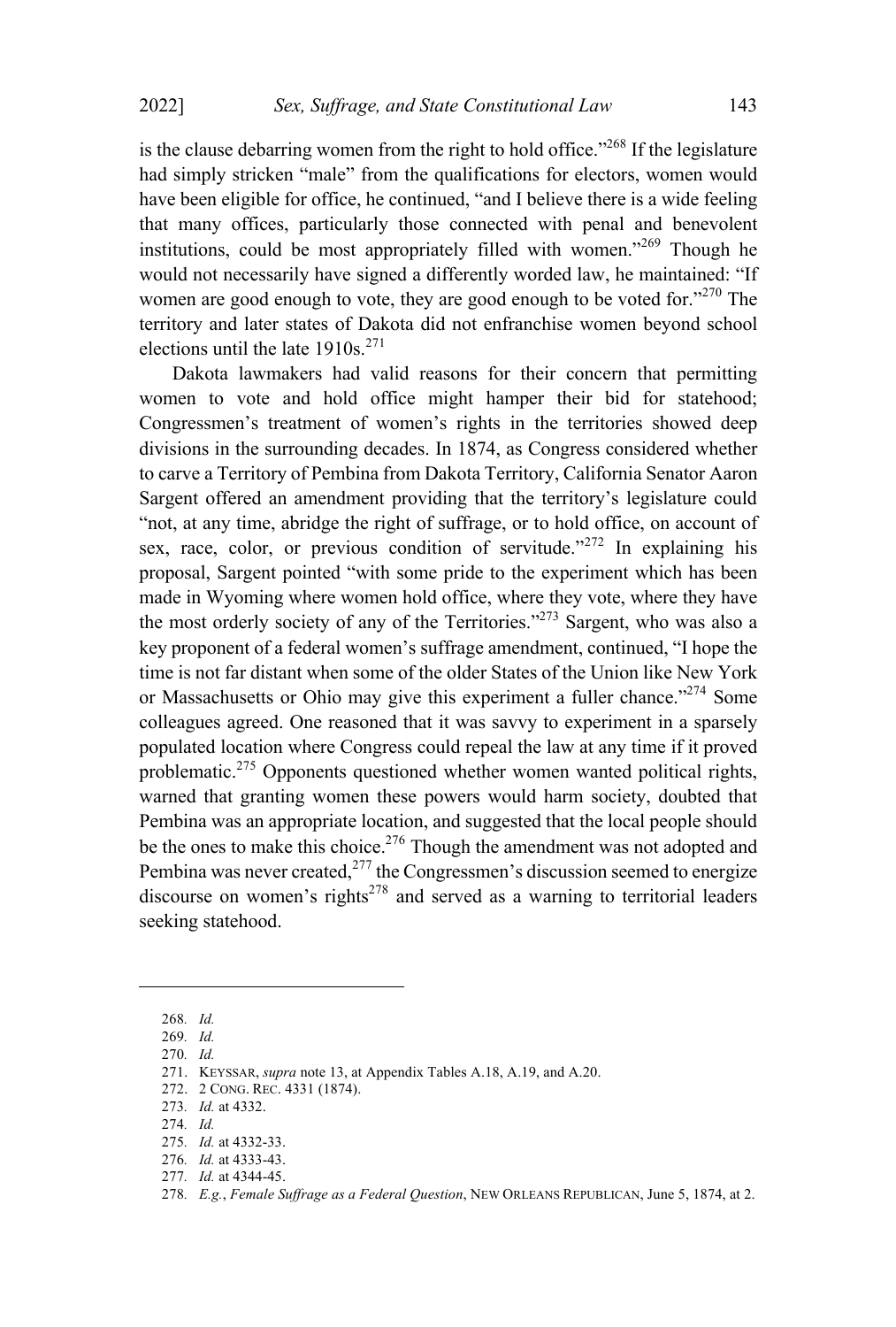A blend of unique local politics and the hope of becoming a state influenced developments in the Western territories. While these elements yielded varied results, one constant across jurisdictions was the perceived salience of women's officeholding alongside suffrage rights.

### *B. Midwestern Leadership*

Meanwhile, in the neighboring region of the Midwest, women charted a different course of obtaining officeholding rights without suffrage.<sup>279</sup> In some states, women encountered almost no opposition. For instance, many of the first states to authorize women lawyers (sometimes understood as "officers") were in the Midwest and required no litigation: Iowa (1869), Missouri (1870), Michigan (1871), and Ohio  $(1873)$ <sup>280</sup> Iowa, Missouri, and Michigan were also among the earliest states to permit women to hold the office of notary public, all by  $1870^{281}$ Nearly all of the first states to appoint women as the state librarian were in the Midwest.<sup>282</sup> These were Minnesota  $(1865)$ ,<sup>283</sup> Michigan  $(1869)$ ,<sup>284</sup> Iowa  $(1871),^{285}$  and Indiana  $(1873).^{286}$  Though sometimes litigation or legislation was needed to clarify or permit women to hold office, Midwestern lawmakers were willing to authorize this move sooner and more broadly than their counterparts in other regions.

One crucial reason for Midwestern advances in women's officeholding was women's early acceptance into higher education. Midwestern colleges admitted

284*. See Historic Role of the Library of Michigan, supra* note 282 (noting appointment of first woman in the role, who was the wife of the former state librarian).

<sup>279.</sup> Midwestern women were among the most active suffragists in the late 1860s and early 1870s. TETRAULT, *supra* note 74, at 48.

<sup>280.</sup> DRACHMAN, *supra* note 34, at 251.

<sup>281.</sup> On Iowa, see discussion below. *See also Woman's Rights*, BOSSIER BANNER (Benton, La.), Apr. 24, 1869, at 2 (Mo.); *What Women are Doing*, 42 WOMAN'<sup>S</sup> J. 336 (1870) (Mich.).

<sup>282.</sup> The exception was Tennessee, discussed below. The state librarian was typically appointed by the legislature or governor to oversee retention of the state's laws and other important documents. *See Historic Role of the Library of Michigan*, LIBRARY OF MICHIGAN,

https://www.michigan.gov/libraryofmichigan/0,9327,7-381-88857\_89599-58705--,00.html [https://perma.cc/HEM6-T8U3].

<sup>283.</sup> Curt Brown, *Two Civil War Widows Became Pioneering Librarians*, STAR TRIB. (Minn.), at https://www.startribune.com/two-civil-war-widows-became-pioneering-librarians/507885871/ [https://perma.cc/N3T7-5SRN].

<sup>285</sup>*. Commissioned*, DES MOINES REG., Sept. 16, 1871, at 4.

<sup>286</sup>*. State Items*, BOONVILLE WEEKLY ENQUIRER (Ind.), Jan. 25, 1873, at 1. After the legislature appointed her, there was a "rumor" that a man was planning to contest her eligibility. (No title), CAMBRIDGE CITY TRIBUNE (Ind.), Jan. 16, 1873, at 2. A few months later, the legislature enacted a law declaring that women were "eligible to any office" elected by the general assembly or appointed by the governor. THE STATUTES OF THE STATE OF INDIANA, VOL. 1, at 638 (1876) (printing law enacted March 10, 1873).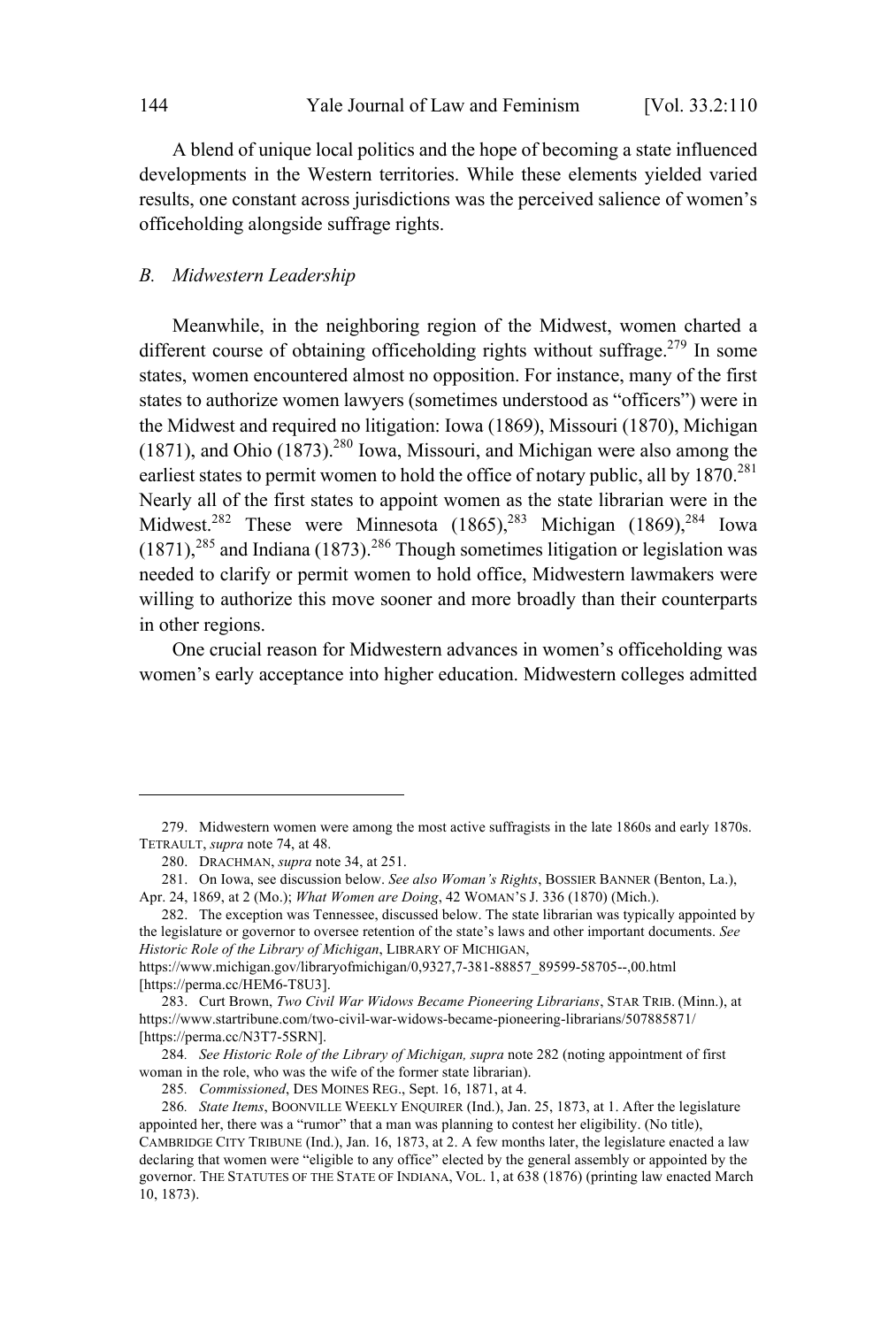women in the mid-1850s,  $287$  with law schools following in the late 1860s.  $288$  The region's forwardness in this respect prepared local women to pursue professional and political goals<sup>289</sup> and motivated Northeastern women to move to Midwestern cities.<sup>290</sup> Many stayed after graduation and—armed with their education and especially their legal training—pressed for women's rights.<sup>291</sup> Indeed, some sought law degrees with that purpose in mind.<sup>292</sup> These women's successes, in turn, likely encouraged others to follow.

Iowa led Midwestern states in permitting women's officeholding. In 1866, Iowa's governor appointed the country's first woman notary public, Emily Calkins Stebbins. <sup>293</sup> Stebbins had gained her professional footing during the Civil War, replacing an enlisted man as the deputy recorder and treasurer of her county.<sup>294</sup> Additional women notary appointees followed, garnering nationwide publicity.<sup>295</sup> In 1871, newspapers incorrectly claimed that Laura Berry had become the state's first woman notary,  $296$  with some including the joke that although Berry was "the first woman Notary Public who 'swore' a man in Iowa . . . she is not the first woman who made a man swear."<sup>297</sup>

Iowan women were also among the earliest to obtain other positions. In June 1869, Iowan Belle Mansfield became the first woman officially admitted to a state bar in the United States, $298$  even though the statute limited admission to "white male citizens."<sup>299</sup> The same year, Julia Addington was the first woman elected as a county superintendent of schools in the state.<sup>300</sup> Because women

<sup>287.</sup> FLEXNER & FITZPATRICK, *supra* note 12, at 116-18. Midwestern colleges became coed earlier because they were less tied to classical education, sought to attract people to the region, and were located in communities where men and women worked together in other contexts. THE AMERICAN MIDWEST: A<sup>N</sup> INTERPRETIVE ENCYCLOPEDIA 805 (2007); Doris Malkmus, *Origins of Coeducation in Antebellum Iowa*, 58 ANNALS OF IOWA 162, 168 (1999).

<sup>288.</sup> DRACHMAN, *supra* note 34, at 37, 46-47, 53, 55-56 (also noting a few exceptions to the regional pattern, such as Boston University and Howard University in D.C.).

<sup>289.</sup> Kristin Mapel Bloomberg, *"Let Us Not Look Regretfully on the Past": Clara Bewick Colby and Midwestern Women's Early Coeducation at the University of Wisconsin*, 8 MIDDLE W. REV. 1, 11 (2021).

<sup>290.</sup> Women who moved to the Midwest from other regions "may have contributed toward a more socially and politically progressive spirit that insisted on political inclusion." YVONNE JOHNSON, FEMINIST FRONTIERS: WOMEN WHO SHAPED THE MIDWEST xi (2010).

<sup>291</sup>*. Infra* notes 299-308.

<sup>292.</sup> DRACHMAN, *supra* note 34, at 37, 51. For a more detailed treatment, see Karen Tokarz, *A Tribute to the Nation's First Women Law Students*, 68 WASH. U. L. REV. 89, 91-97, 100-01 (1990).

<sup>293.</sup> LOUISE R. NOUN, STRONG-MINDED WOMEN: THE EMERGENCE OF THE WOMAN-SUFFRAGE MOVEMENT IN IOWA 23-24 (1969).

<sup>294</sup>*. Id.*

<sup>295</sup>*. E.g.*, (No title), JUNIATA SENTINEL (Mifflintown, Pa.), Jan. 3, 1872, at 2.

<sup>296</sup>*. State Items*, CENTERVILLE CITIZEN (Iowa), Dec. 8, 1871, at 2.

<sup>297</sup>*. Swearing*, COURIER (Waterloo, Iowa), Apr. 11, 1872, at 3.

<sup>298.</sup> At least one woman was already practicing law in Iowa in 1869. KAREN BERGER MORELLO, THE INVISIBLE BAR: THE WOMAN LAWYER IN AMERICA, 1638 TO THE PRESENT 11 (1986).

<sup>299.</sup> Nancy T. Gilliam, *A Professional Pioneer: Myra Bradwell's Fight to Practice Law*, 5 LAW & HIST. REV. 105, 108 (1987).

<sup>300</sup>*. Woman's Eligibility to Office in Iowa*, BUCHANAN CNTY. BULL. (Independence, Iowa), Dec. 17, 1869, at 2.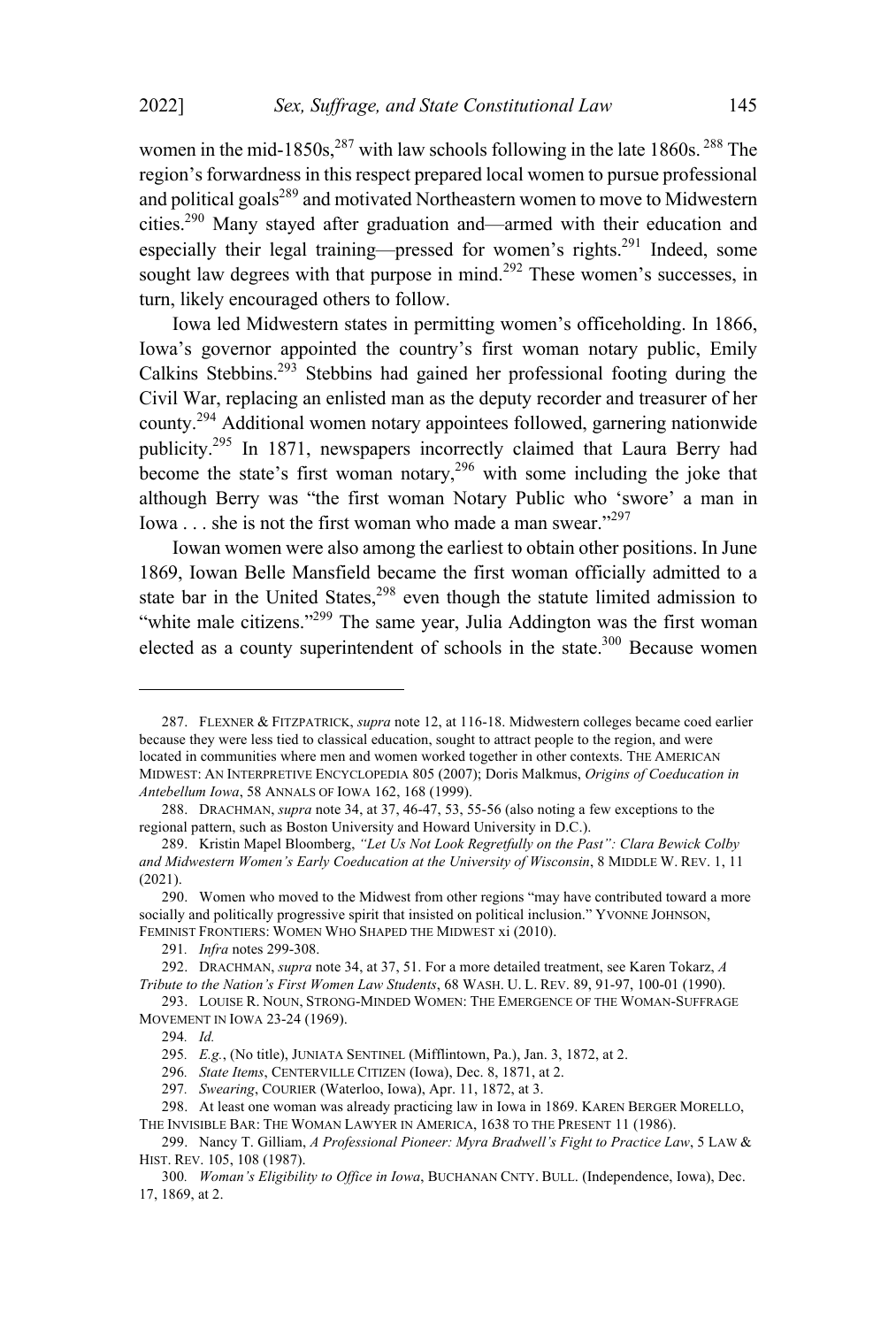could not vote, Addington was uncertain about her eligibility for an elected position. She sought an opinion from the state superintendent who, in turn, posed the question to the attorney general.<sup>301</sup> The attorney general reasoned that there was no law in Iowa that forbade women from holding school offices, and he refused to infer such a limit from male pronouns. $302$ 

Newspapers across the country recognized Iowa's lead and may have inspired women in other states to follow. In 1872, a Minneapolis paper trumpeted that several Iowa women held office as notaries public, county superintendents, and the state librarian.<sup>303</sup> "Though not allowed to vote," the news item explained, "the Iowa women can be voted for, and can be legal competitors with the other sex for any elective office."<sup>304</sup> Similarly, a suffrage newspaper pointed to Iowan women's officeholding to declare that "Iowa has the most liberal laws relating to women of any State in the Union."<sup>305</sup> Reversing the oft-assumed path that suffrage would precede officeholding, the writer continued: "We predict that Iowa will be the first State in the Union to grant women the long-denied but natural right of suffrage."<sup>306</sup> A few years later, an article observed that women could hold any office in the state except for two. The state's constitution limited state legislators to male citizens, and a law enacted in 1876 required that judges of the superior court be "electors." <sup>307</sup> Still, "[f]rom Governor down to the lowest township office," the constitution used the word "person" in describing eligibility, so women qualified.<sup>308</sup>

Missouri was nearly as cutting-edge as Iowa. Missouri admitted its first woman lawyer in  $1870$ ,  $309$  permitted a woman to hold the elected office of county recorder of deeds in 1872,  $3^{10}$  and drew repeated praise for the significant number of women appointed as notaries by successive governors. <sup>311</sup> An article reprinted across the country in 1870 linked the appointment of Missouri's first woman notary and lawyer (both of whom were natives of Brooklyn, New York, and the latter of whom had moved to St. Louis to attend law school) to the efforts of

<sup>301</sup>*. Id.*

<sup>302</sup>*. Id.*

<sup>303</sup>*. News Gleanings*, STAR TRIB. (Minneapolis), July 27, 1872, at 2.

<sup>304</sup>*. Id.*

<sup>305.</sup> (No title), NEW NORTHWEST (Portland), July 19, 1872, at 2.

<sup>306</sup>*. Id.*

<sup>307</sup>*. Iowa Inklings*, ST. LOUIS GLOBE DEMOCRAT, Dec. 14, 1876, at 3.

<sup>308</sup>*. Id.* Women's rights proponents sought a constitutional amendment to authorize women's ability to sit in the Iowa legislature (sometimes along with suffrage) in 1898, 1904, and 1906, before giving up to focus just on a suffrage amendment. RUTH A. GALLAHER, LEGAL AND POLITICAL STATUS OF WOMEN IN IOWA 236 (1918).

<sup>309.</sup> DRACHMAN, *supra* note 34, at 251 (Lemma Barkaloo).

<sup>310</sup>*. A Woman Elected Recorder of Deeds*, ST. JOSEPH GAZETTE (Mo.), Dec. 11, 1872, at 1 (explaining the local county attorney "gave an elaborate opinion as to her eligibility, taking affirmative grounds").

<sup>311</sup>*. E.g.*, (No title), AUSTIN WKLY. STATESMAN, Nov. 13, 1879, at 2 ("The Governor of Missouri appoints women notaries public, because they are honester than men."); *Lady Notaries*, ST. LOUIS POST-DISPATCH, Jan. 29, 1893, at 29.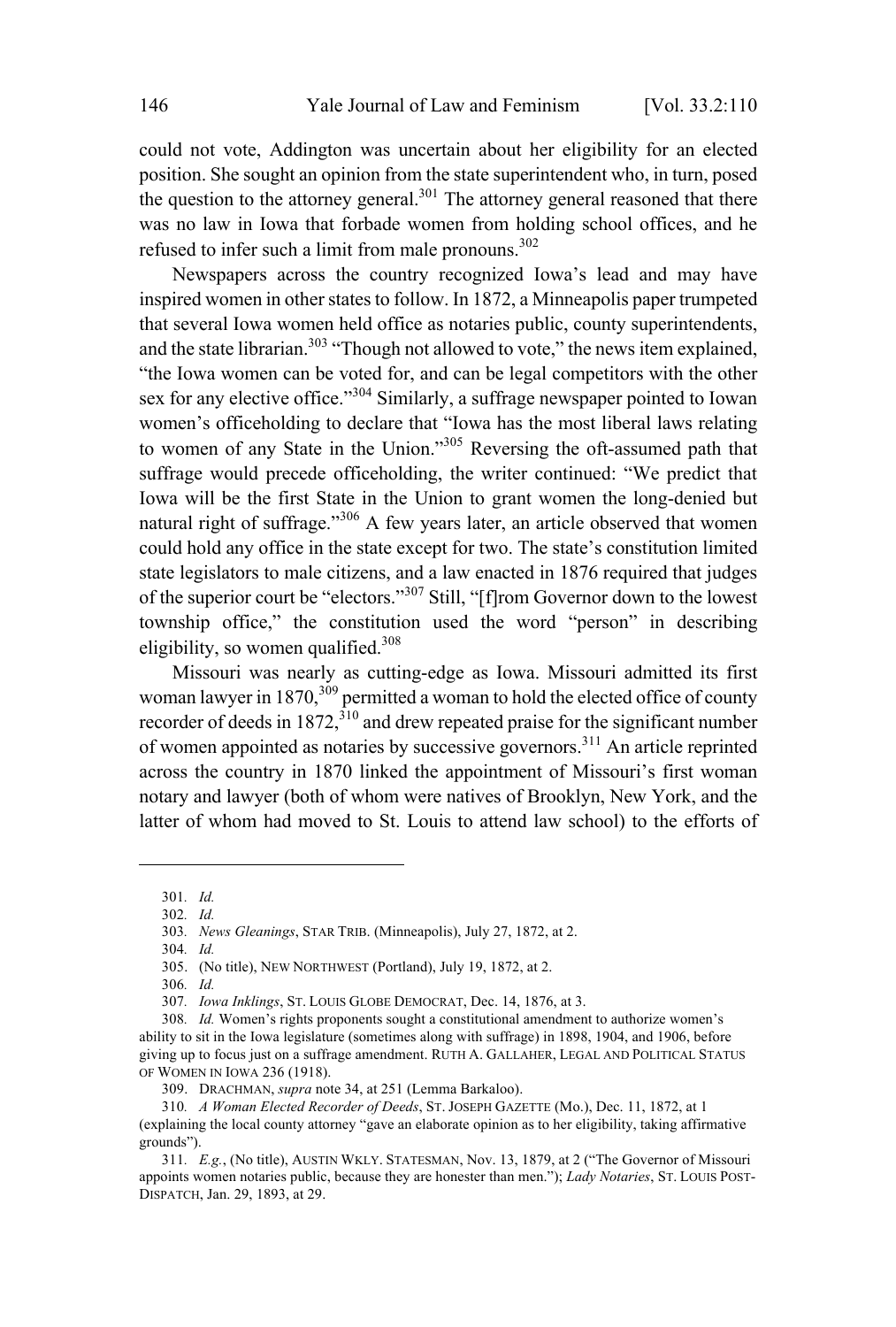Missouri's suffragists.<sup>312</sup> "The strong-minded women who have been incessantly laboring for years to secure a recognition of their rights are in a measure reaping their reward," the writer explained.<sup>313</sup>

Missouri women held offices with seemingly no legal challenge until 1897. That year, a woman was elected to be the clerk in St. Clair County to replace her deceased husband.<sup>314</sup> After she beat her male opponent by <sup>a</sup> vote of 1,938 to 92, he sued to question her eligibility.<sup>315</sup> The state's highest court recognized that the constitution limited many positions to "male" citizens. These included governor, attorney general, state legislator, and superintendent of schools.<sup>316</sup> Others, such as circuit judges, were limited to "qualified voters," which had the same effect.<sup>317</sup> However, there was no law that limited county clerk to men, despite the use of male pronouns.<sup>318</sup> Noting that women in Missouri were attorneys, notaries public, and the state librarian, under laws similar to the one at issue, and observing that the office under consideration did not encompass duties "incompatible" for a woman to discharge, the court concluded that the woman was entitled to the position.<sup>319</sup> Although she could not vote for the office, "her fellow citizens may call her to discharge its duties if they see fit."320

Though the opinion catalogued a number of significant offices women could not hold, it was widely received as recognizing women's expanding officeholding rights. The *New York Times* concluded "there are now few office[s] in the State to which women may not aspire."<sup>321</sup> The *Central Law Journal* offered that "[t]he advocates of equal political rights for women will find encouragement" in the case.<sup>322</sup> And indeed, women did continue progressing in Missouri. For instance, in 1901, a woman elected as a city attorney was identified as the only woman in the country to hold such a post.<sup>323</sup> The following year, Daisy Barbee—who had moved from Kansas to Missouri to attend law school at Washington University and was then a candidate for probate judge<sup>324</sup>—declared that Missouri was the "best state for women."<sup>325</sup> <sup>A</sup> newspaper summarizing her

<sup>312</sup>*. E.g.*, *A Buxom Lawyeress*, WATERTOWN NEWS (Wis.), Apr. 13, 1870, at 4 (reprinting article from *St. Louis Times*).

<sup>313</sup>*. Id.* One of the women, Phoebe Couzins, ran for Missouri governor in 1888. She explained that she had received votes in the previous election, which "caused me to think it not impossible for a woman to hold the position." *The Fair Phoebe Couzins*, CHICAGO DAILY TRIB., Jan. 14, 1888, at 10.

<sup>314.</sup> State *ex rel.* Crow v. Hostetter, 39 S.W. 270, 270 (Mo. 1897).

<sup>315</sup>*. Id.*

<sup>316</sup>*. Id.* at 271.

<sup>317</sup>*. Id.*

<sup>318</sup>*. Id.*

<sup>319</sup>*. Id.* at 272.

<sup>320</sup>*. Id.*

<sup>321</sup>*. The Women May Hold Office*, N.Y. TIMES, Feb. 22, 1897, at 7.

<sup>322</sup>*. Eligibility of Women to Office*, 45 CENTRAL L.J. 450 (1897).

<sup>323</sup>*. Female City Attorney*, WASH. POST, Apr. 7, 1901, at E18.

<sup>324</sup>*. Woman Lawyer Seeks Nomination for Democratic Probate Judge*, ST. LOUIS POST-DISPATCH,

Feb. 23, 1902, at 6.

<sup>325</sup>*. "Missouri Best State for Women,"* ST. LOUIS POST-DISPATCH, Dec. 2, 1902, at 8.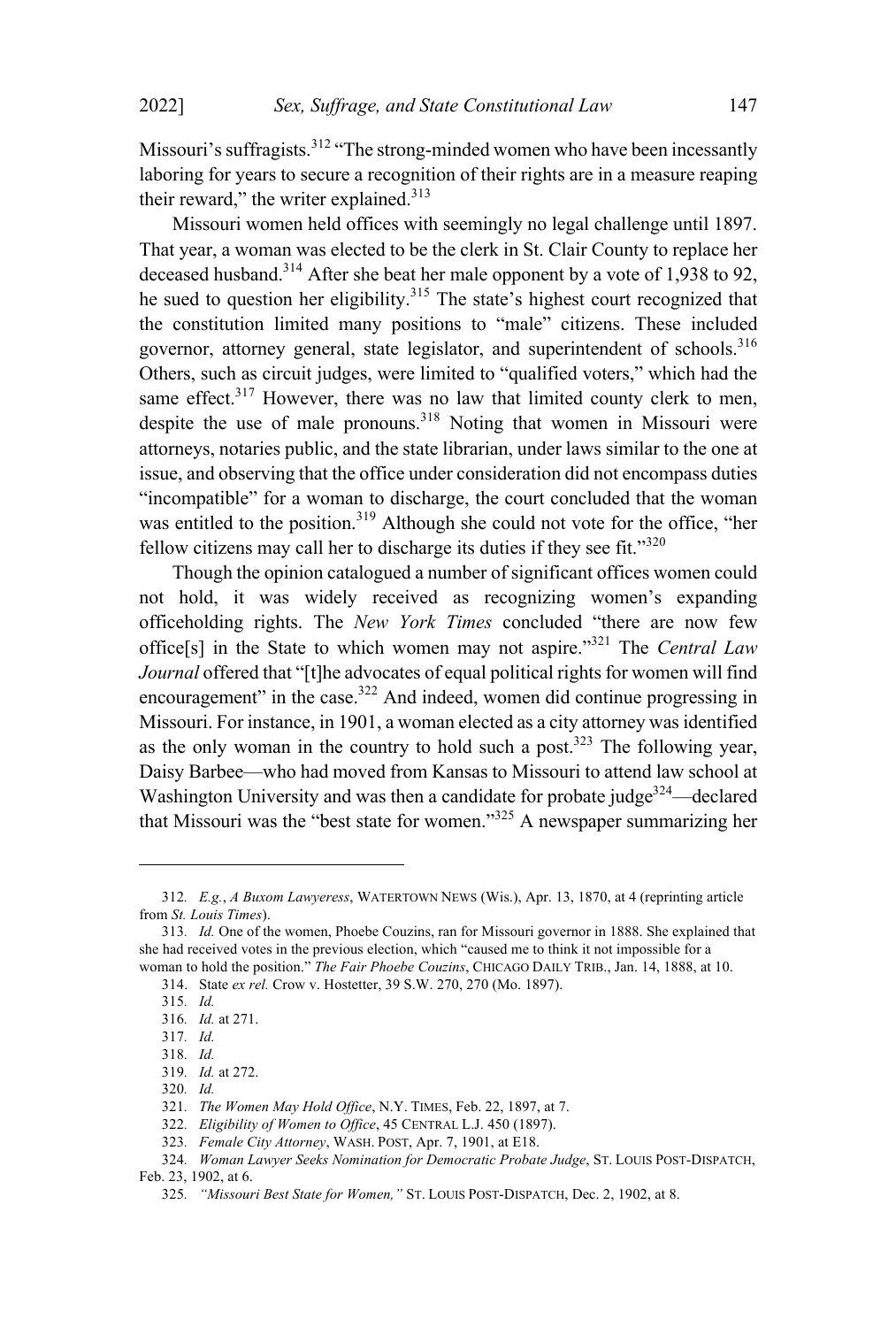remarks explained: "Although women cannot vote in Missouri, they are eligible to some of the highest offices in the state."<sup>326</sup>

In other Midwestern states, special legislation was needed for women to hold at least some offices, but women secured officeholding rights over the course of a few years. Two of the first major officeholding disputes arose in Illinois, and both were initiated by Myra Bradwell. In September 1869, the Illinois Supreme Court denied Bradwell's application for a state law license.<sup>327</sup> The court's reasoning turned in part on recognizing that an attorney was technically an "officer of the court."<sup>328</sup> Thus, the court feared that if it permitted women to become lawyers, it would also be indicating that "every civil office in this State may be filled by women; that it is in harmony with the spirit of our constitution and laws that women should be made governors, judges and sheriffs. This we are not yet prepared to hold."<sup>329</sup> The Illinois governor agreed with the court's unwillingness to permit women officeholders; the same year as the opinion, he refused to appoint Bradwell as a notary public. $330$ 

As the case testing Bradwell's right to join the bar awaited a decision from the U.S. Supreme Court, commenters recognized the potentially profound implications of permitting her to be an "officer." Courts had not yet rejected the New Departure,<sup>331</sup> and the fact that the case raised officeholding rather than suffrage seemed powerful. According to one article, a decision for Bradwell would indicate that the Fourteenth Amendment "forbids the States from preventing women from holding office. As the right to hold office would seem to imply the right to vote as to who shall hold office, the question now awaiting decision involves great interests . . . ."<sup>332</sup> Ultimately, the U.S. Supreme Court affirmed the state court's holding on other grounds, without examining the officeholding angle. $333$ 

When the issue of women's admission to the bar appeared before the Supreme Court of Wisconsin in 1875, upon the petition of Lavinia Goodell, that court too understood lawyers as officers and worried about a slippery slope if

<sup>326</sup>*. Id.*

<sup>327</sup>*. In re* Application of Bradwell, 55 Ill. 535 (1869).

<sup>328</sup>*. Id.* at 537.

<sup>329</sup>*. Id.* at 540.

<sup>330.</sup> More than sixty leading male lawyers supported her application. Gilliam, *supra* note 299, at 113. The technical reason for the denial of the notarial commission was that Bradwell, as a married woman, could not execute a valid bond as required for the post. *Id.* As the married-unmarried distinction was rarely relevant in women's officeholding litigation, this aspect is not addressed here. *But see In re* Opinion of Judges, 57 So. 351, 352 (Fla. 1912) (determining married women could not be county treasurers because they were unable to issue bonds enforced against them personally, but unmarried women could).

<sup>331</sup>*. Supra* Part I.B.3.

<sup>332.</sup> (No title), PITTSBURGH DAILY COM., Oct. 29, 1870, at 4.

<sup>333.</sup> The U.S. Supreme Court's reasoning rested on its developing interpretation of the privileges and immunities clause, *see* Bradwell v. Illinois, 83 U.S. 130 (1872), which proved fatal to women's suffrage in *Minor v. Happersett*, 88 U.S. (21 Wall.) 162 (1873) (discussed *supra* notes 199-200 and accompanying text).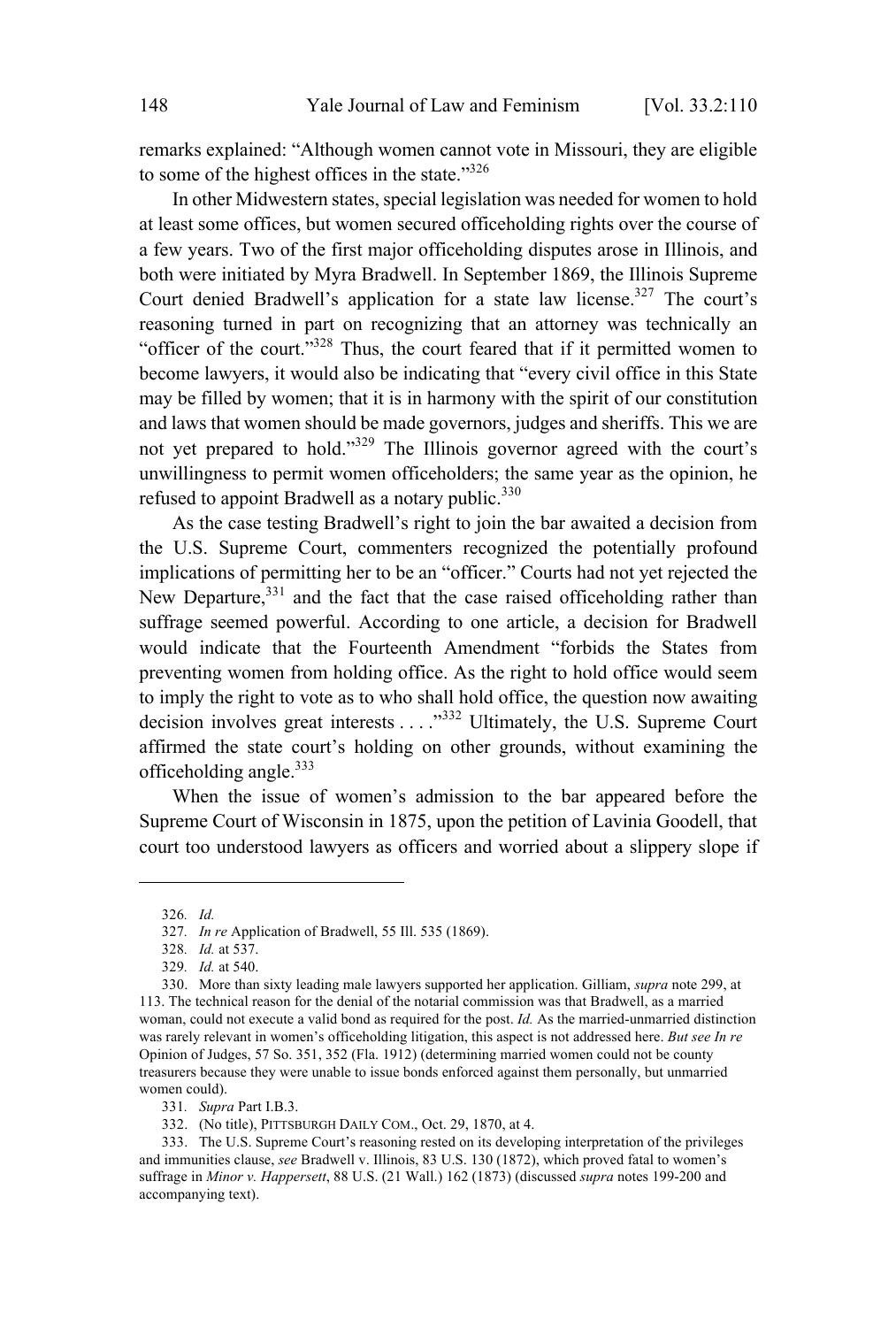women were admitted. The Wisconsin court's concern was more perplexing, as it was widely known that Goodell already held the office of notary public,  $334$  a point that she and her lawyer emphasized.<sup>335</sup> (She also had already been admitted to one of the circuit courts, which typically resulted in automatic admission to the other courts in the state. $336$ ) Nevertheless, the court reasoned that if it construed the pertinent statutory language to allow women lawyers, the "logic goes far beyond the bar" and would "make females eligible to almost all offices under our statutes, municipal and state, executive, legislative and judicial, except so far as the constitution may interpose a virile qualification."<sup>337</sup> The court was unwilling to do this, as "[s]uch a rule would be one of judicial revolution, not of judicial construction."338

Yet despite setbacks such as these, women in Midwestern states soon made strides, often through legislation that specified which offices women could hold. For instance, in 1877, Goodell and others persuaded the Wisconsin legislature to enact a law to authorize women attorneys.<sup>339</sup> The state's highest court, though implying some skepticism about the law's constitutionality, allowed it to remain in place.<sup>340</sup> This approach permitted women lawyers without thereby opening all offices to women.

Meanwhile, the Illinois legislature acted in response to Bradwell's litigation and lobbying.<sup>341</sup> In 1872, it passed <sup>a</sup> statute permitting women to become lawyers,  $342$  and in 1875, to become notaries.  $343$  The law authorizing women lawyers went beyond that position. It read in part: "That no person shall be precluded or debarred from any occupation, profession or employment (except military) on account of sex; Provided, that this act shall not be construed to affect the eligibility of any person to an elective office."<sup>344</sup> Newspaper coverage hailed the state's progress. Though noting that the law contained an exception for elective offices, one writer predicted: "It will not be long until women will hold elective offices and vote as well in Illinois."<sup>345</sup>

340. In re Goodell, 81 N.W. 551, 551 (1879).

<sup>334.</sup> (No title), PUB. LEDGER (Memphis), Mar. 16, 1875, at 2 (reporting on Lavinia Goodell as "the only Notaryess Public in Wisconsin").

<sup>335</sup>*. May Women Practice Law*, WIS. STATE J. (Madison), Dec. 16, 1875, at 2. For her lawyer's argument before the state supreme court, see In re Goodell, 39 Wis. 232, 234 (1875).

<sup>336.</sup> Catherine B. Cleary, *Lavinia Goodell, First Woman Lawyer in Wisconsin*, 74 WIS. MAG. HIST. 242, 251, 255 (1991).

<sup>337.</sup> In re Goodell, 39 Wis. at 242.

<sup>338</sup>*. Id.*

<sup>339.</sup> Cleary, *supra* note 336, at 262, 265.

<sup>341.</sup> The state's highest court seemingly encouraged the legislature to permit women to take on additional roles, writing that it would "cheerfully obey" such a law. In re Bradwell, 55 Ill. 535, 542 (1869).

<sup>342.</sup> Schuchardt v. Hall, 99 Ill. 501 (1881) (quoting statute and attributing it to Bradwell's advocacy).

<sup>343.</sup> On passage of "Bradwell's Bill," see *Female Notaries*, CHI. TRIB., Feb. 9, 1875, at 2.

<sup>344.</sup> Schuchardt, 99 Ill. at 505 (quoting statute).

<sup>345</sup>*. Well Done, Illinois!*, NEW NORTHWEST, July 19, 1872, at 2.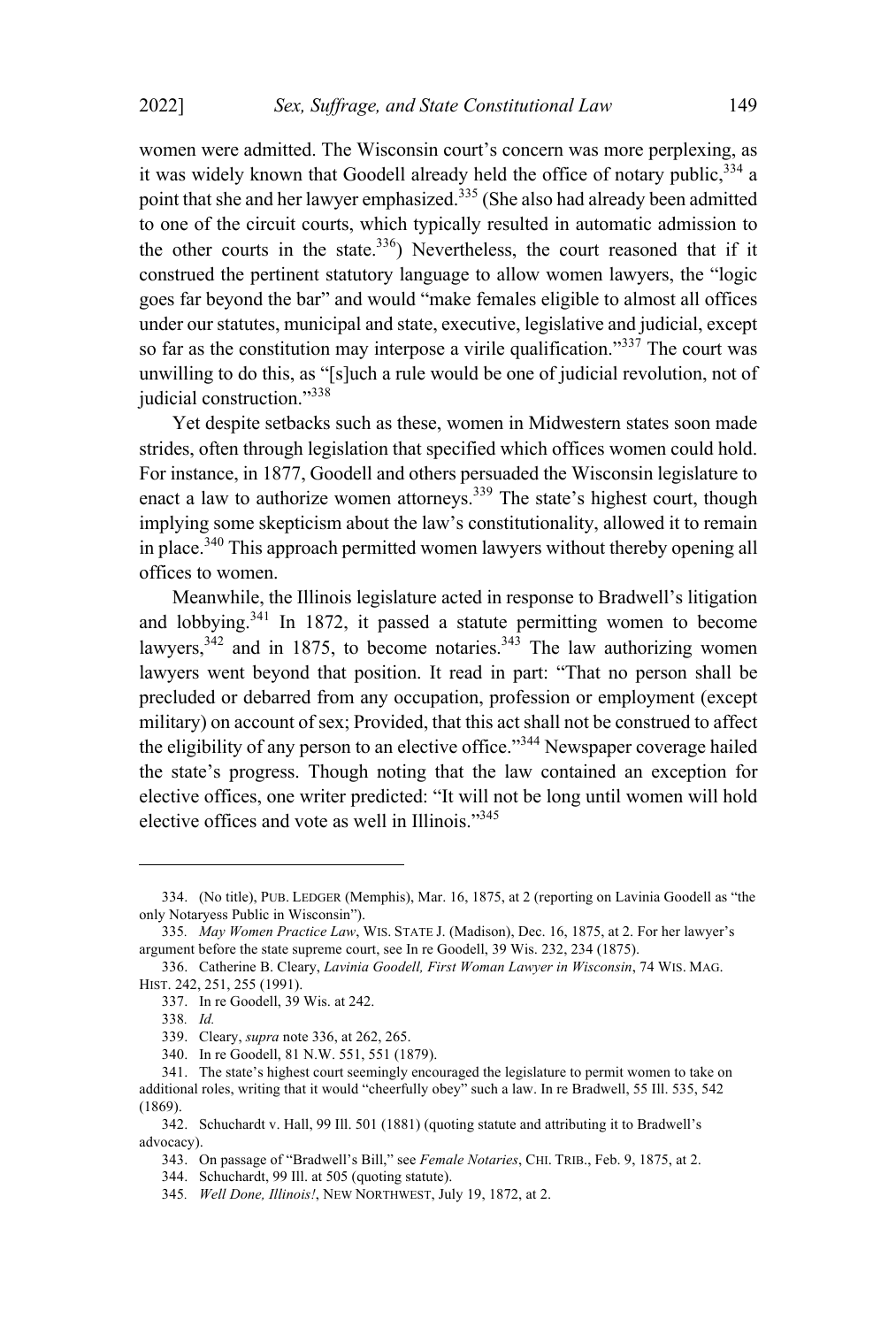The Supreme Court of Illinois had an opportunity to construe the 1872 law as applicable to other offices in 1881, after Helen Schuchardt was appointed as a master in chancery.<sup>346</sup> In permitting her to hold the post, the court began by noting how at common law women could not be lawyers or hold office "in general."<sup>347</sup> The legislature had changed this, the court summarized, "[p]resumably in response to" *In re Bradwell*. <sup>348</sup> The court observed that the legislature's use of "[t]he word 'profession' was doubtless intended to, and certainly does, cover the exact case involved."<sup>349</sup> The fact that the legislature carved out elective office indicated that women were permitted to hold other types of offices.<sup>350</sup>

In 1873, the Illinois legislature also joined a growing trend in authorizing women to hold school offices.<sup>351</sup> The school office law inspired an article in the *Chicago Tribune*, republished elsewhere, that argued the cause of women's rights was "progressing in the state."<sup>352</sup> In fact, it was progressing so quickly that the author facetiously cautioned proponents to slow down. Listing officeholding first among women's pursuits, the writer warned that "the mistake of these strenuous and somewhat hot-headed champions has been that in their eagerness they have sought to leave man out in the cold, by seizing up all the rights of man at one fell swoop." <sup>353</sup> More seriously, the *Woman's Journal* posed that if <sup>a</sup> woman was qualified for an important school office, "by what rule of logic can it be shown that she is not qualified to exercise the privilege of the ballot?"<sup>354</sup>

Other Midwestern states also recognized women's right to be elected to school offices.<sup>355</sup> In 1872, Ellen Webster was elected superintendent of Public Instruction in Harvey County, Kansas, prompting her losing male opponent to challenge her eligibility.<sup>356</sup> His theory seems to have been that because Webster could not vote for the office, she could not hold it.<sup>357</sup> According to one newspaper writer, "If there *is* a law of this State which denies her right to [hold this office],

<sup>346.</sup> Schuchardt, 99 Ill. at 501. A master in chancery was authorized by state law "to take depositions, both in law and equity, to administer oaths, to compel the attendance of witnesses, take acknowledgements of deeds and other instruments in writing," and to complete a number of judicial roles if the county judge was absent. *Id.* at 504 (quoting statute).

<sup>347</sup>*. Id.* at 505.

<sup>348</sup>*. Id.*

<sup>349</sup>*. Id.*

<sup>350</sup>*. Id.* at 506.

<sup>351</sup>*. Springfield, April 1, 1873*, ALTON TELEGRAPH (Ill.), Apr. 4, 1873, at 2.

<sup>352</sup>*. A Woman Elected to Office in Illinois*, CLARION-LEDGER (Jackson, Miss.), Nov. 20, 1873, at

<sup>1.</sup>

<sup>353</sup>*. Id.*

<sup>354</sup>*. Well Qualified for Office*, 52 WOMAN'<sup>S</sup> J. 410 (1873).

<sup>355.</sup> Michael Callaghan Pisapia, *The Authority of Women in the Political Development of*

*American Public Education, 1860-1930*, 24 STUDIES IN AM. POL. DEV. 24, 40-41 (2010).

<sup>356</sup>*. Woman's Right to Hold Office in Kansas to Be Tested*, TOPEKA WKLY. TIMES, July 11, 1872, at 2.

<sup>357.</sup> Although women in Kansas exercised school suffrage starting in 1861, KEYSSAR, *supra* note 13, at Appendix Table A.17, the Kansas Supreme Court held that the pertinent statute was unconstitutional and void in 1869. Winans v. Williams, 5 Kan. 227, 227-28 (1869).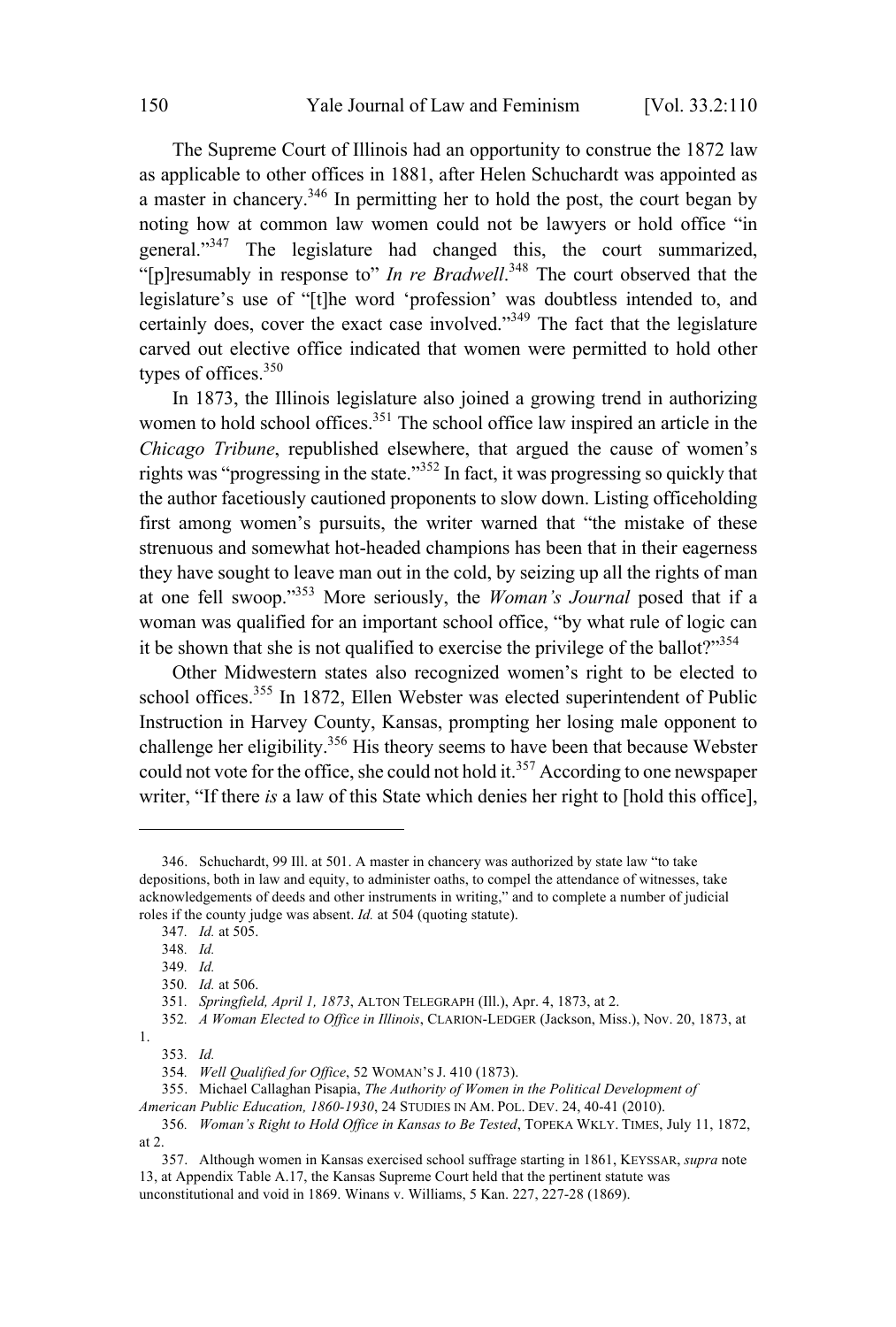it ought to be annulled at once."<sup>358</sup> Moreover, the author continued, "A man, fairly beaten, who would contest his competitor[']s right to hold the office on the ground of her sex must be small indeed."<sup>359</sup> Perhaps due to such commentary, the man failed to show up at the hearing; Webster suggested his absence was due to his being "ashamed of himself."360

This episode did not stop a different man from challenging the election of Mary P. Wright as superintendent of public instruction in Coffey County, Kansas, a few years later. Wright was one of six women elected as the superintendents of their counties that election cycle.<sup>361</sup> Future U.S. Supreme Court Justice David Brewer wrote the opinion in Wright's favor. The opinion acknowledged the argument that women were implicitly excluded from officeholding since they did not have the vote.<sup>362</sup> However, the court instead favored the reasoning of a Maine justice who dissented from his court's refusal to allow women to become justices of the peace in 1874 (discussed below). After quoting that dissent at length, the court concluded that women were eligible.<sup>363</sup> Building on this decision in the following decade, one Kansas attorney general determined women could serve as registers of deeds and county clerks, and another advised the governor that women were eligible to hold the office of justice of the peace.<sup>364</sup>

In 1887, Kansas became the first state to grant women municipal suffrage, which opened the door to new categories of officeholders.<sup>365</sup> Among the first and most notable was Susanna Salter, who was elected by residents of Argonia as the country's only woman mayor or, as some newspapers titled her, "mayoress."<sup>366</sup> "Kansas is nothing if not radical," a *Boston Globe* article covering her election

364*. Woman's Republic*, BELOIT GAZETTE (Kan.), July 23, 1886, at 1 (also suggesting these decisions indicated women should be able to vote).

<sup>358</sup>*. Woman's Right to Hold Office*, *supra* note 356.

<sup>359</sup>*. Id.*

<sup>360.</sup> (No title), CHASE CNTY. LEADER (Cottonwood Falls, Kan.), July 19, 1872, at 2.

<sup>361.</sup> (No title), OSWEGO INDEP. (Kan.), Jan. 9, 1875, at 2.

<sup>362.</sup> Wright v. Noell, 16 Kan. 601, 604, 607 (1876).

<sup>363</sup>*. Id.* The same year, a man in Iowa challenged the eligibility of a woman who beat him in an election for superintendent of common schools. According to newspaper coverage, "[t]he woman came out so far ahead that it was uncertain whether [the man] was a candidate at all." *Iowa Inklings*, ST. LOUIS GLOBE DEMOCRAT, Dec. 14, 1876, at 3. The Supreme Court of Iowa found "no constitutional inhibition" on the woman holding the post, and also credited the legislature's decision to pass a law the day before the appeal reading: "That no person shall be deemed ineligible, by reason of sex, to any school office in the State of Iowa." Huff v. Cook, 44 Iowa 639, 640-41 (1876).

<sup>365.</sup> Lorraine A. Gehring, *Women Officeholders in Kansas, 1872-1912*, 9 KAN. HIST. 48, 49 (1986).

<sup>366</sup>*. Id.* at 50. Some coverage suggests her election may have started as a joke. *E.g. Mayor Susanna Salter*, BOS. GLOBE, Aug. 2, 1887, at 6. According to an historian who later interviewed Salter, the joke related to local men's opposition to women's involvement in the temperance movement. They attempted to humiliate the Women's Christian Temperance Union by arranging a major defeat of Salter, as a W.C.T.U. representative, but instead the local people rallied to elect her. Monroe Billington, *Susanna Madora Salter: First Woman Mayor*, 21 KAN. HIST. SOC'<sup>Y</sup> 173 (1954), https://www.kshs.org/p/kansas-historical-quarterly-susanna-madora-salter/13106 [https://perma.cc/2CXY-JHBW].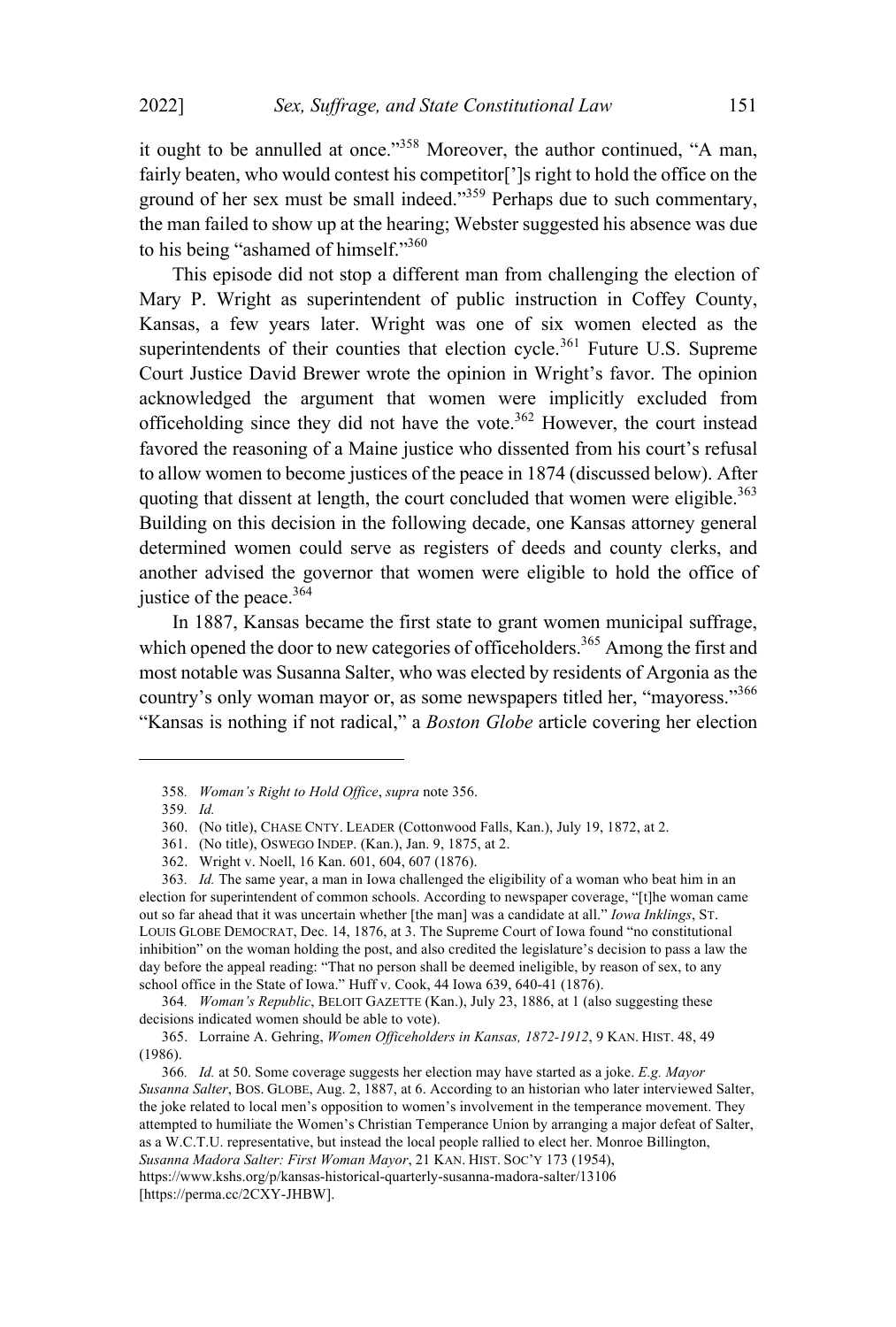suggested.<sup>367</sup> Salter had advantages in obtaining the post; her father had been the first to serve as mayor in this "typical prairie town of 500 inhabitants," and her husband had been a lieutenant governor.<sup>368</sup> Coverage of Salter stressed her reassuring conformity to gender norms. She was a mother of four and promised she "never neglects her home duties." <sup>369</sup> Furthermore, her husband "occupies unchallenged the place of head of the family."<sup>370</sup> According to the same profile, Salter had not supported women's suffrage until it was already popular, and she claimed no further political ambition even to be reelected. $371$ 

The following year, the nationwide spotlight was directed to Oskaloosa, Kansas, the first town in the world to elect women to every position in a city government. <sup>372</sup> The headline in the local paper proclaimed that this was "The New Departure!"<sup>373</sup> Coverage from elsewhere was also largely favorable. "Kansas leads, of all the States in the Union, in the prominence it gives to women in municipal affairs," one account began.<sup>374</sup> Perhaps the best indication of how the innovation was received is that the same mayor and an all-women city council were elected the following year. <sup>375</sup> When the power returned to men in the next election cycle, reports summarized that the women "leave the city in a vastly better condition than when they took it." $376$  Over the following decades, reports continued to praise Kansas's women officeholders. 377

Not all Midwestern states were fully accommodating to women's pursuits. Perhaps because it bordered the Northeast or because it had more urban areas, Ohio fell into this category.<sup>378</sup> In the 1870s, Ohio was among the most permissive states: it allowed women to become lawyers, and the state's highest court issued one of the first opinions that permitted women to hold some offices.<sup>379</sup> Yet over the following decades, Ohio fell behind its neighbors to the West. Women lawyers repeatedly sought to become notaries, resulting in decades of disagreement between the state's attorneys generals, supreme court justices,

<sup>367</sup>*. Mayor Susanna Salter, supra* note 366.

<sup>368</sup>*. Id.*

<sup>369</sup>*. Id.*

<sup>370</sup>*. Id.*

<sup>371</sup>*. Id.* The article was widely reprinted. *E.g.*, *Mayor Susan Salter*, FORT WORTH DAILY GAZETTE, Aug. 27, 1887, at 5.

<sup>372</sup>*. Rulers Who Wear Gowns*, KAN. CITY TIMES (Mo.), Apr. 9, 1888, at 4.

<sup>373</sup>*. The New Departure!*, OSKALOOSA INDEP. (Kan.), Apr. 21, 1888, at 1.

<sup>374</sup>*. Mary D. Lowman, Mayor of Oskaloosa, Kan.*, DAILY COM. HERALD (Vicksburg, Miss.), Apr. 25, 1888, at 3.

<sup>375.</sup> Gehring, *supra* note 365, at 52.

<sup>376</sup>*. Petticoat Government*, FORT WORTH GAZETTE (Tx.), May 1, 1890, at 4.

<sup>377</sup>*. E.g.*, *Woman's Suffrage in Kansas*, N.Y. TIMES, Dec. 6, 1897, at 3 ("If the present ratio keeps up it will not be many years until women will occupy a majority of the county offices in this State."). Notably, many of these officers were elected by men, as municipal suffrage did not apply to county offices. Gehring, *supra* note 365, at 56.

<sup>378.</sup> Elite urban women, including in Ohio, fought suffrage because they believed it would undermine their authority. FREEMAN, *supra* note 13, at 52.

<sup>379.</sup> Warwick v. Ohio, 25 Ohio St. 21, 24-25 (Ohio 1874).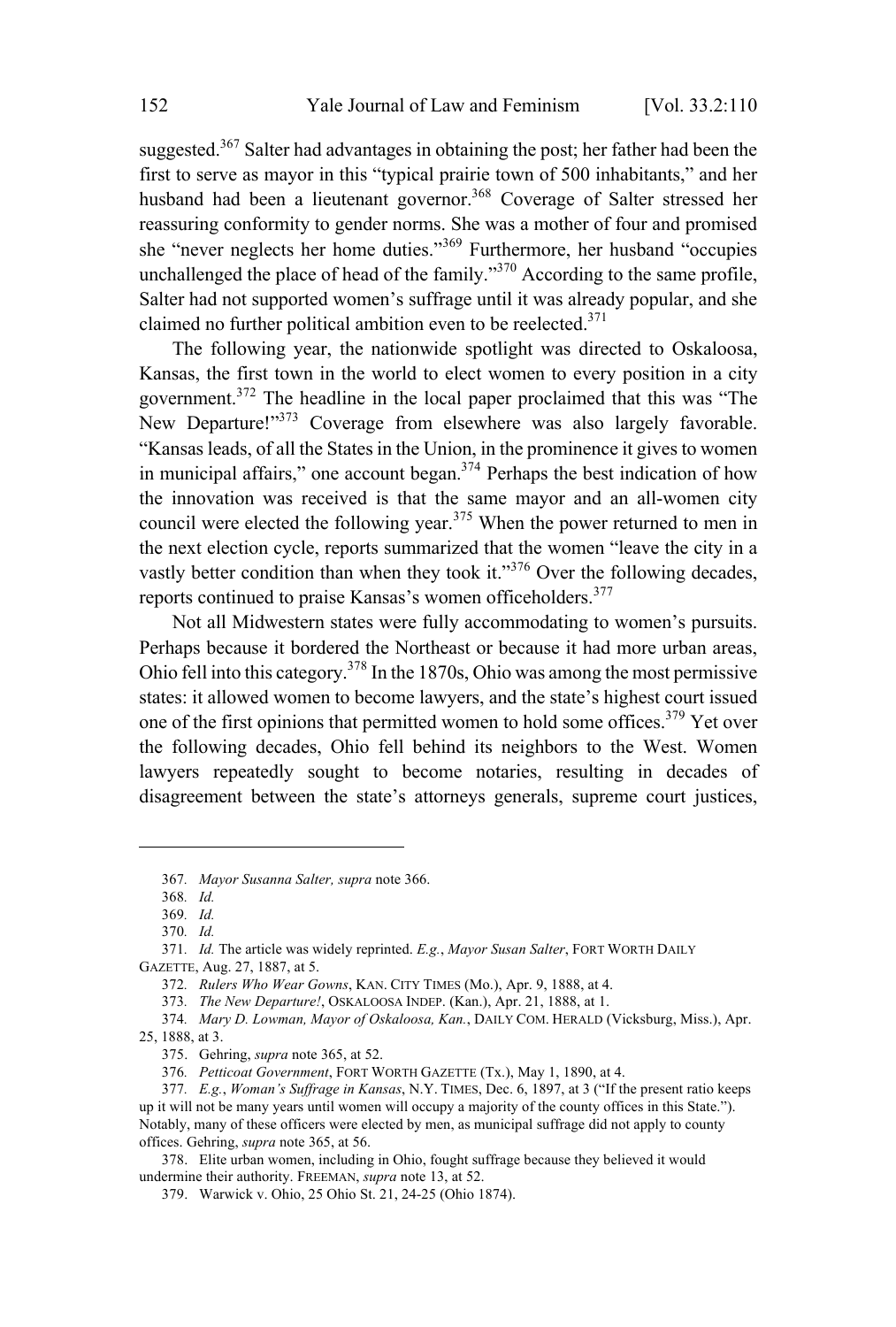legislators, and voters.<sup>380</sup> Though women were able to become notaries between 1879 and 1883, they were not able to regain that right until ratification of the federal suffrage amendment in 1920.<sup>381</sup> In the meantime, the only officeholding advancement women made in the state was securing a constitutional amendment in 1914 to permit their service as officers in institutions or on boards that oversaw the care of women and children. 382

The neighboring state of Michigan likewise first seemed to be in line with its Midwestern neighbors but developed the Northeast's conservative tendencies over time. Already by 1870, Michigan had permitted women to serve as a notary public and a state librarian.<sup>383</sup> In 1873, members of the state's constitutional commission, tasked with proposing a revised constitution, saw no legal bar to women's officeholding but sought to clarify the law to avoid how the ambiguity in Ohio had been resolved against women's interests.<sup>384</sup> Some versions of their proposed officeholding text were broad, while others excluded certain positions (such as judge) or listed the authorized posts.<sup>385</sup> The final version permitted a woman citizen to serve as a register of deeds, as a notary public, in school and library offices, and in "such other offices as may be designated by law."<sup>386</sup> The official report stated that this rule "was believed by a majority of the commission to be in accordance with the advanced public sentiment regarding the competency of women for public positions. $\frac{1}{2}$ <sup>387</sup> Notably, the commissioners declined to include a provision to enfranchise women.<sup>388</sup> In 1874, Michigan voters rejected the entire proposed constitution, <sup>389</sup> arguably leaving women's officeholding rights an open question.

The Supreme Court of Michigan first heard a narrow officeholding case in 1891. The question there was whether a woman could serve as a deputy county clerk.<sup>390</sup> Her challenger argued that she could not serve in the role because, under the state constitution, only electors could hold the office of county clerk. 391 Though the court agreed with that argument, it distinguished the deputy, which

387*. Id.*

<sup>380.</sup> Elizabeth D. Katz, *"A Woman Stumps Her State": Nellie G. Robinson and Women's Right to Hold Public Office in Ohio*, 53 AKRON L. REV. 313, 321-34, 349-52 (2019).

<sup>381</sup>*. Id.* at 354.

<sup>382</sup>*. Id.* at 353.

<sup>383</sup>*. Historic Role of the Library of Michigan, supra* note 282.

<sup>384</sup>*. The Constitutional Commission*, DETROIT FREE PRESS, Oct. 8, 1873, at 1.

<sup>385</sup>*. Id.*

<sup>386.</sup> THE CONSTITUTION OF MICHIGAN WITH AMENDMENTS THERETO AS RECOMMENDED BY THE CONSTITUTIONAL COMMISSION OF 1873, at 39 (1873).

<sup>388.</sup> Women's suffrage was considered but rejected. JOURNAL OF THE CONSTITUTIONAL COMMISSION OF MICHIGAN 72 (1873).

<sup>389.</sup> John A. Fairlie, *The Referendum and Initiative in Michigan*, in THE INITIATIVE,

REFERENDUM, AND RECALL 156 (1912). Voters also rejected a separate women's suffrage amendment at the same time. *Id.*

<sup>390.</sup> Wilson v. Genesee Circuit Judge, 49 N.W. 869, 870 (Mich. 1891).

<sup>391</sup>*. Id.*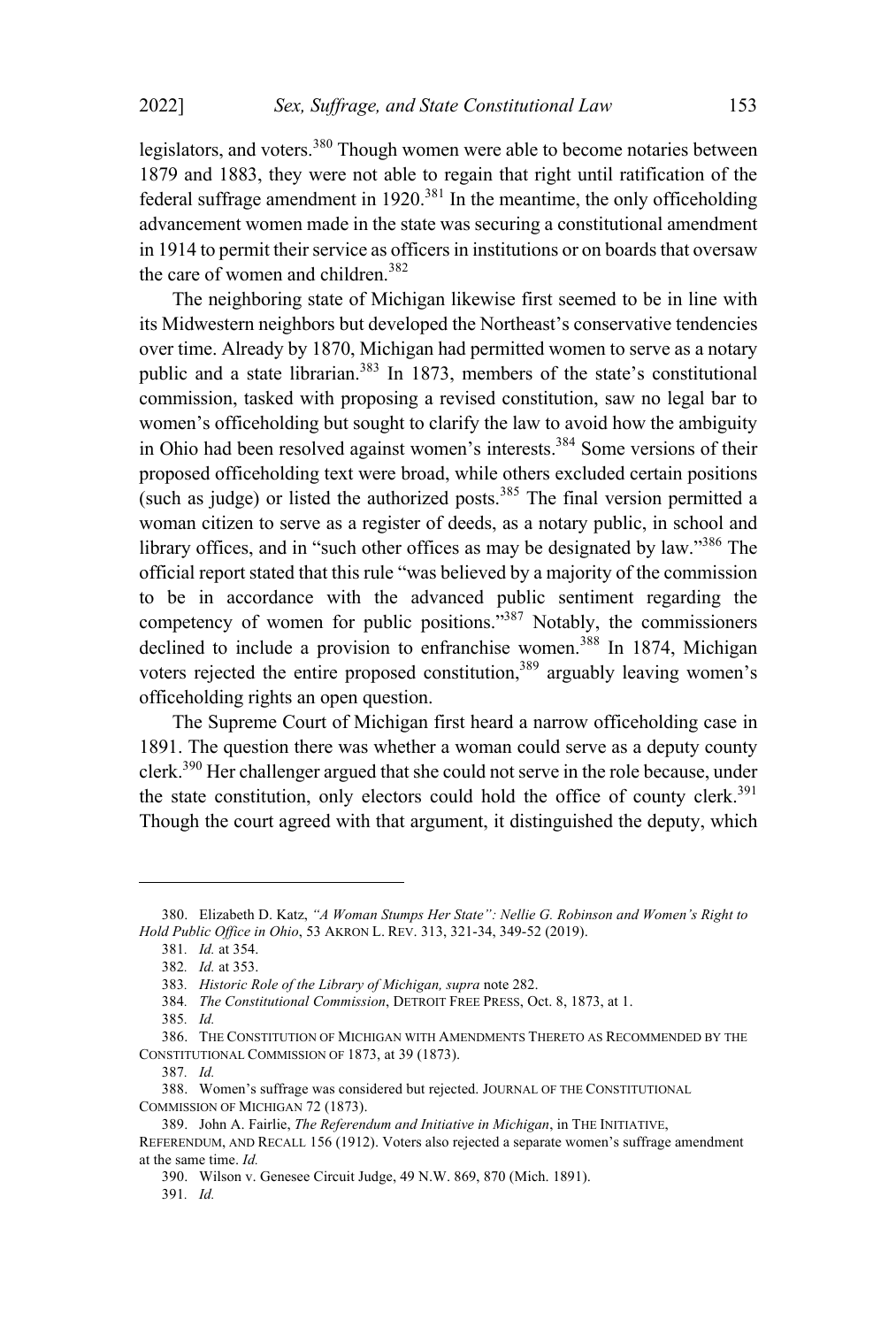was not technically limited by the constitution and was "wholly ministerial."<sup>392</sup> The county clerk had the discretion to appoint a deputy, and "[h]is choice is not confined to any race, sex, color, or age."<sup>393</sup>

In a second case, the court evaluated University of Michigan Law graduate Merrie H. Abbott's right to hold the office of prosecuting attorney of Ogemaw County—a position to which the county's men had elected her in 1898.<sup>394</sup> The state's attorney general questioned her eligibility on the basis that it was implicit that only electors could hold elective offices.<sup>395</sup> Finding no "express provision" of the constitution or the laws of the state conferring upon the respondent the right to hold this office," the court turned to "principles of the common law."<sup>396</sup> The stakes of the case were high, as the court reasoned that "[i]f she is eligible to this office, then she is eligible to any constitutional office within the state." $397$ Citing treatises as well as officeholding cases from New England and the South, the court determined that only electors were eligible.<sup>398</sup>

One judge dissented, emphasizing women's progress toward equality. The jurist began by acknowledging that the majority's opinion was sustained by the cited authorities but countered that "reason . . . sustained by a very respectable weight of authority, reaches a conclusion more in keeping with the trend of modern thought."<sup>399</sup> The dissenter favored the officeholding opinions he parsed from Midwestern states.<sup>400</sup> Though common law restrictions on women limited her "to the domestic sphere," recent developments demonstrated that women should not be so restricted. 401

Turning to the constitutional text, the dissent argued that given that the framers had specified that electors had to be male, and that some offices were reserved for electors, their silence as to other offices implied that the choice should be left to the people.<sup>402</sup> Rather than merely an issue of women's rights, a basic democratic principle was at issue: "the absolute liberty of the electors and the appointing authorities to choose and to appoint any person who is not made ineligible by the constitution."<sup>403</sup> Finally, since women in the state could be lawyers, the majority's holding created the "illogical" result that a woman could represent a defendant in a murder trial but not prosecute a minor crime. 404

<sup>392</sup>*. Id.*

<sup>393</sup>*. Id.*

<sup>394.</sup> Attorney General v. Abbott, 80 N.W. 372, 372 (Mich. 1899).

<sup>395</sup>*. Id.* at 373.

<sup>396</sup>*. Id.*

<sup>397</sup>*. Id.*

<sup>398</sup>*. Id.* at 373-74 (citing Robinson's Case, 131 Mass. 376 (1881); Atchison v. Lucas, 83 Ky. 451 (1885)). A concurrence distinguished Missouri and Kansas cases. *Id.* at 375.

<sup>399</sup>*. Id.* at 377.

<sup>400</sup>*. Id.* at 377, 380-83.

<sup>401</sup>*. Id.* at 377-78.

<sup>402</sup>*. Id.* at 379.

<sup>403</sup>*. Id.* at 380.

<sup>404</sup>*. Id.* at 383.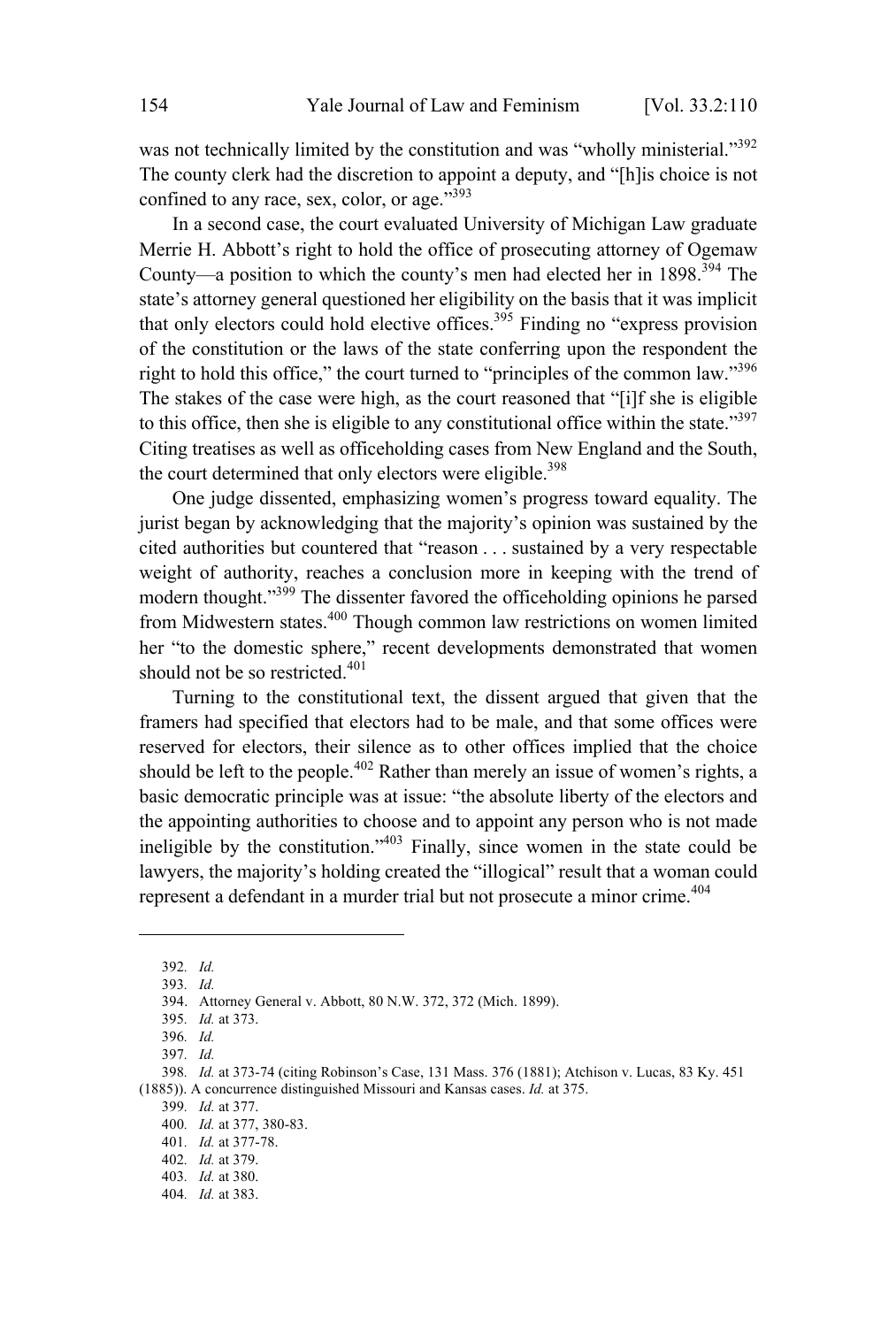Coverage of the case criticized the majority's take. An article in the *Western Reserve Law Journal* noted that the relevant authorities were "in conflict," yet concluded the dissent was more persuasive. <sup>405</sup> The *Detroit Free Press* cast Abbott as "a victim of the law." According to the writer, "[a]dvocates of woman's emancipation" had hailed her election "as the dawning of a new epoch, the inauguration of that equality for which they contend and an opening to the triumphant enjoyment of all the rights incident to American citizenship. But the Supreme Court of Michigan has turned them from rejoicing to weeping."406

As a group, Midwestern states took an early lead on women's officeholding, while also demonstrating the significant legal hurdles women faced. Crucially, the region had more women than in the West, less entrenched gender norms than in New England and the South, and an unusual willingness to enroll women in law schools and admit them to the bar—thereby equipping women to demand their legal rights. Yet at the same time, these states did not go so far as to enfranchise women. Allowing women to hold some offices seemed pragmatic and fair and respected male voters' choices, but women's suffrage would go too far.

## *C. New England Conservatism*

While Midwestern women progressed in their officeholding rights, their peers in New England remained restricted. Judges and legislators sparred over the permissible scope of women's rights, with judges construing constitutional law conservatively and restricting their legislature's ability to modify the rules by statute. Consequently, women were denied the right to hold established and supposedly masculine roles, such as justice of the peace and notary public. They were able to make some advances, however, in new posts deemed gender appropriate—mostly involving education and charity.

Even before women's officeholding appeared before New England's courts and legislatures, prominent men publicly opposed the possibility. For instance, prolific Connecticut minister Horace Bushnell penned the anti-suffrage book *Women's Suffrage: The Reform Against Nature* in 1869.<sup>407</sup> Bushnell argued that the suffrage demand "contemplates also, as an integral part of the proposed reform, that women should be eligible to office." $408$  Even if this consequence were not "conceded" before enfranchisement, it was obvious "that the women voters would so wield their balance of power as to conquer the right of office in a very short time." <sup>409</sup> Indeed, women were already "jubilant" in anticipation of

<sup>405</sup>*. Prosecuting Attorney—Eligibility of a Woman*, 5 W. RESERVE L.J. 199 (1900).

<sup>406</sup>*. She is a Victim of the Law*, DETROIT FREE PRESS, Oct. 19, 1899, at 4.

<sup>407.</sup> HORACE BUSHNELL, WOMEN'S SUFFRAGE: THE REFORM AGAINST NATURE (1869).

<sup>408</sup>*. Id.* at 55.

<sup>409</sup>*. Id.*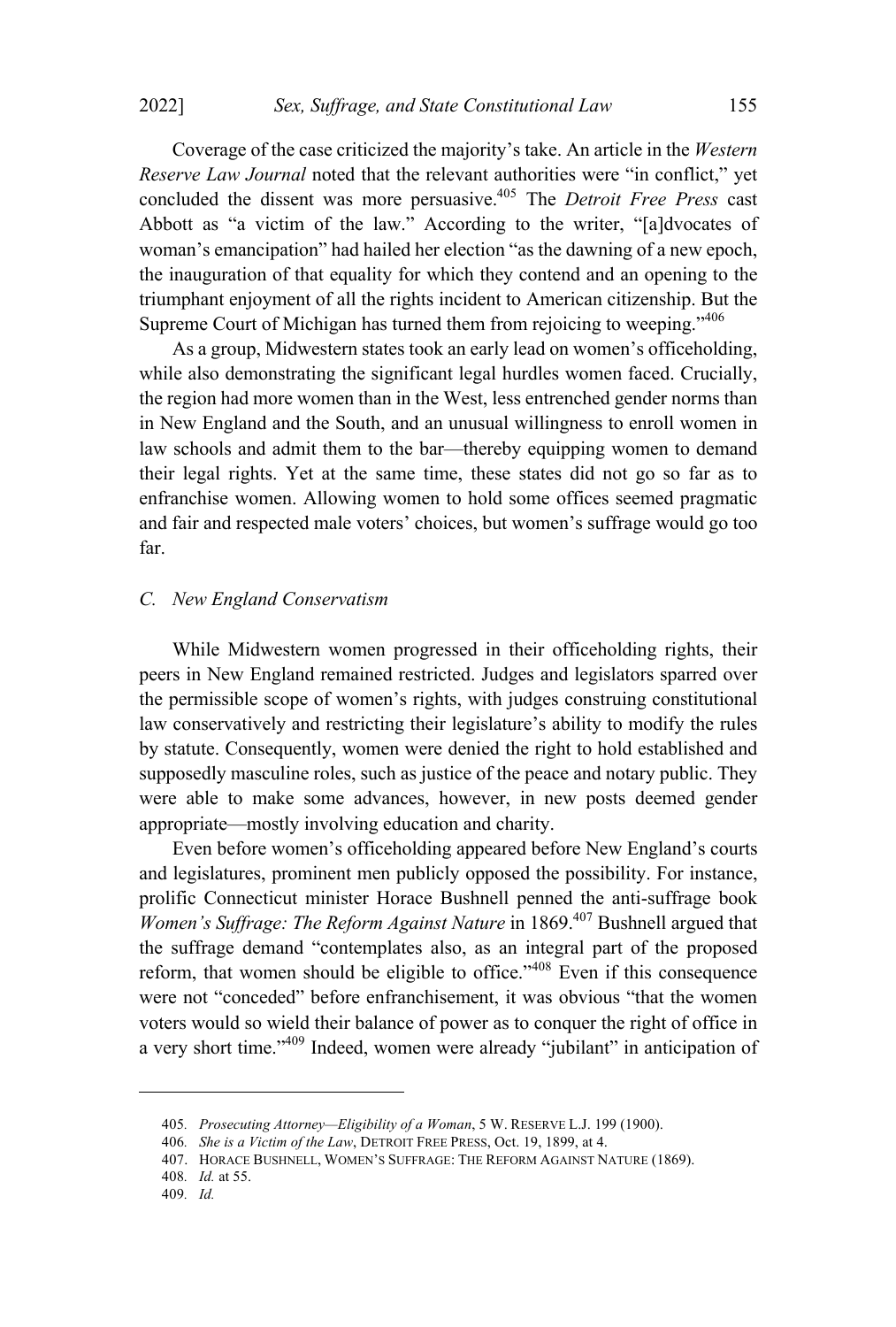one day taking "a seat in Congress, on the bench of justice, in the President's cabinet, and why not in the chair of the Presidency itself?"<sup>410</sup> Though willing to acknowledge it might be acceptable for a woman to hold "offices that involve no governing right—post-offices and clerkships, for example,"<sup>411</sup> Bushnell believed that if she entered the political sphere, it would break her honor and she would ultimately "cease<sup>[]</sup> so far to be woman at all."<sup>412</sup> He was confident this would not come to pass, reassuring readers that "[g]overning women . . . are never going to be in fashion. There is a sentence against it, written so deep down in nature, that not all women and all men together can take it finally away." <sup>413</sup> New England judges soon seemingly agreed.

A pair of cases rejecting women as justices of the peace in Massachusetts in 1871 and Maine in 1874 set the legal tone for the region. The Massachusetts governor solicited the first opinion after questions arose about his nomination of prominent suffragist Julia Ward Howe.<sup>414</sup> According to one commenter, it should not be a problem for a woman to take on such a role because justices of the peace in Massachusetts did not have jurisdiction over criminal cases; the position consisted of "taking affidavits and acknowledgement of deeds," as well as solemnizing marriages.<sup>415</sup> These were "simple acts, requiring neither learning nor experience beyond the range of any very moderately intelligent woman." Yet for the same reason, the writer considered the office of "very little importance."<sup>416</sup>

Whether Howe would have performed the tasks ably remained untested, as the Supreme Judicial Court of Massachusetts concluded women could not hold any judicial office.<sup>417</sup> In the single-paragraph opinion, the court held that excluding women from the post was supported by "[t]he law of Massachusetts at the time of the adoption of the Constitution, the whole frame and purport of the instrument itself, and the universal understanding and unbroken practical construction for the greater part of a century afterwards.<sup> $,418$ </sup> History, rather than legal text, stood in women's way.

Taking the opinion to mean the legislature was empowered to change the result by altering the common law, women's rights supporters petitioned the legislature for an act declaring women's eligibility.<sup>419</sup> Proponents preferred this route over seeking a suffrage constitutional amendment (which they believed would implicitly carry the right to hold office as well) because they expected that

418*. Id.*

<sup>410</sup>*. Id.*

<sup>411</sup>*. Id.* at 158.

<sup>412</sup>*. Id.* at 159, 161.

<sup>413</sup>*. Id.* at 159.

<sup>414</sup>*. In re* Opinion of the Justices, 107 Mass. 604, 604 (1871).

<sup>415.</sup> (No Title), DEMOCRAT & CHRON. (Rochester, N.Y.), May 27, 1871, at 2.

<sup>416</sup>*. Id.*

<sup>417</sup>*. In re* Opinion of the Justices, 107 Mass. at 604.

<sup>419</sup>*. Woman Suffrage Hearing*, WOMAN'<sup>S</sup> J., Mar. 9, 1872, at 80.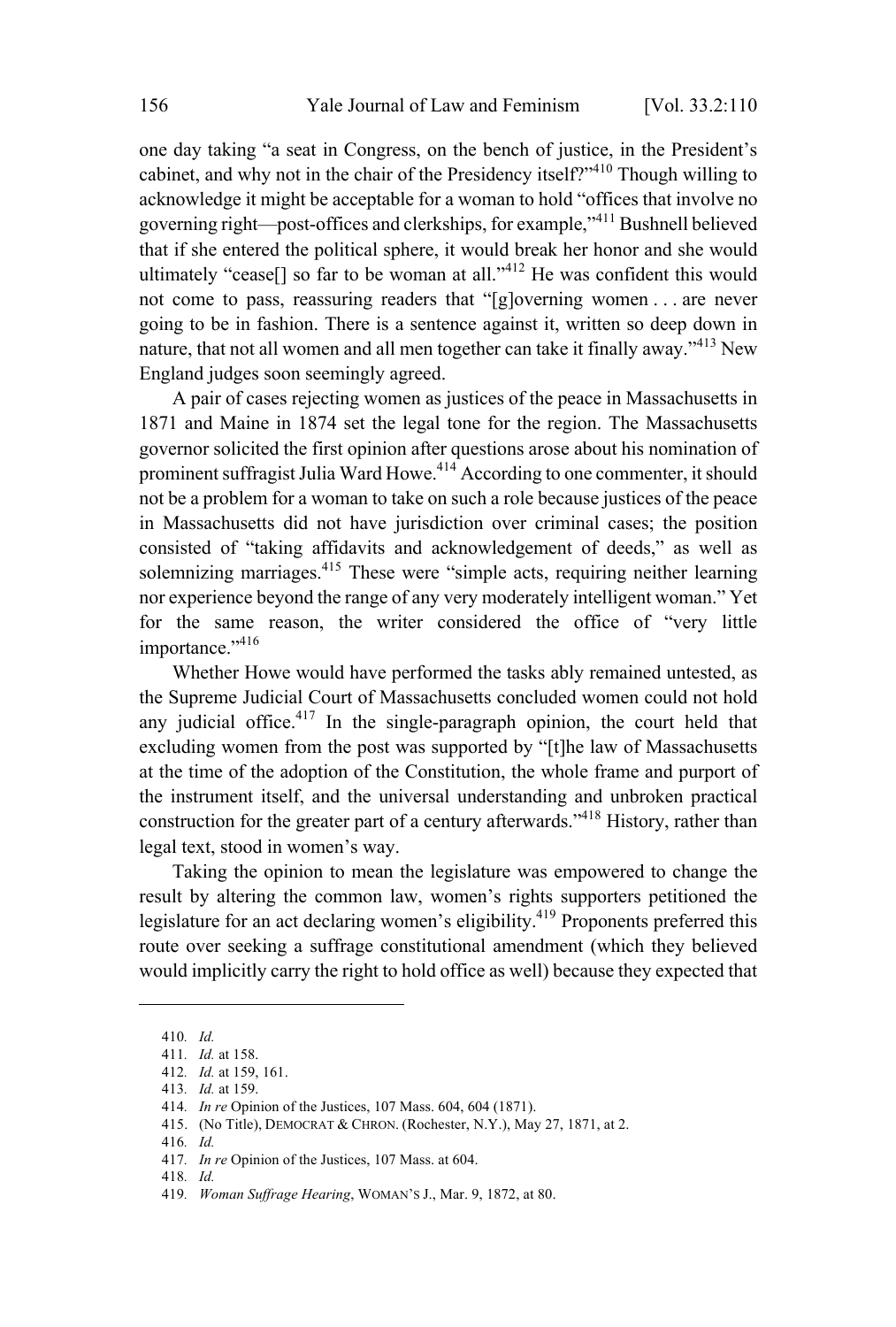path would "occupy two or three years, and perhaps longer."<sup>420</sup> Several speakers at a legislative hearing argued women should be permitted to hold offices related to schools and charity work, to which they were uniquely suited. <sup>421</sup> Others had broader ambitions, pointing to the able service of Esther Morris and other women in Western states and territories for evidence of women's capacity.<sup>422</sup> Opponents countered with a slippery slope of the alleged horrors that would befall families if women became officeholders, and they also argued that the matter should be left to constitutional amendment.<sup> $423$ </sup> No legislation was passed at that time.

The Supreme Court of Maine received a similar request from its governor to determine a woman's eligibility to serve as a justice of the peace in  $1874.<sup>424</sup>$  This time the question was prompted by the application of a woman who wished to solemnize marriages. $425$  Though the Maine governor previously appointed women to the post without controversy, commenters questioned the validity of the new nomination, perhaps because of the Massachusetts case. $426$ 

The Maine Supreme Court followed Massachusetts in prohibiting women justices, though with far more detailed analysis. $427$  The majority observed that the state constitution (partially adopted from Massachusetts) had been "the work of its male citizens" and that "it was never in the contemplation or intention of those forming" the document that there could be women officers.<sup>428</sup> Therefore, women were not eligible. To hold otherwise would allow women to obtain "executive power by making them sheriffs and major generals."<sup>429</sup> Potentially softening this result, the court continued that it had "no doubt that the legislature may create new ministerial offices," which would not fall under constitutional constraints.<sup>430</sup> It was also "competent" for the legislature to appoint women "to administer oaths, take acknowledgement of deeds, or solemnize marriages,"431 so in other words to perform essential justice tasks without the title.

Three justices dissented. The first two dissenters observed that in examining the state's constitution, "[w]e fail to find a single word, or sentence, or clause of a sentence, which, fairly construed, either expressly or impliedly, forbids the passage of such a law. So far as the office of justice of the peace is concerned, there is not so much as a masculine pronoun to hang an objection on."432 Acknowledging that only men could vote, they continued: "But the right to vote

426*. Id.*

<sup>420</sup>*. Id.*

<sup>421</sup>*. Id.*

<sup>422</sup>*. Id.*

<sup>423</sup>*. Id.*

<sup>424.</sup> Opinions of the Justices of the Supreme Judicial Court, 62 Me. 596 (1874).

<sup>425.</sup> (No title), PORTSMOUTH DAILY TIMES (Ohio), Feb. 28, 1874, at 4.

<sup>427.</sup> Opinions of the Justices of the Supreme Judicial Court, 62 Me. at 597-98.

<sup>428</sup>*. Id.* at 597-98.

<sup>429</sup>*. Id.* at 598.

<sup>430.</sup> *Id*.

<sup>431</sup>*. Id.*

<sup>432</sup>*. Id.* at 599.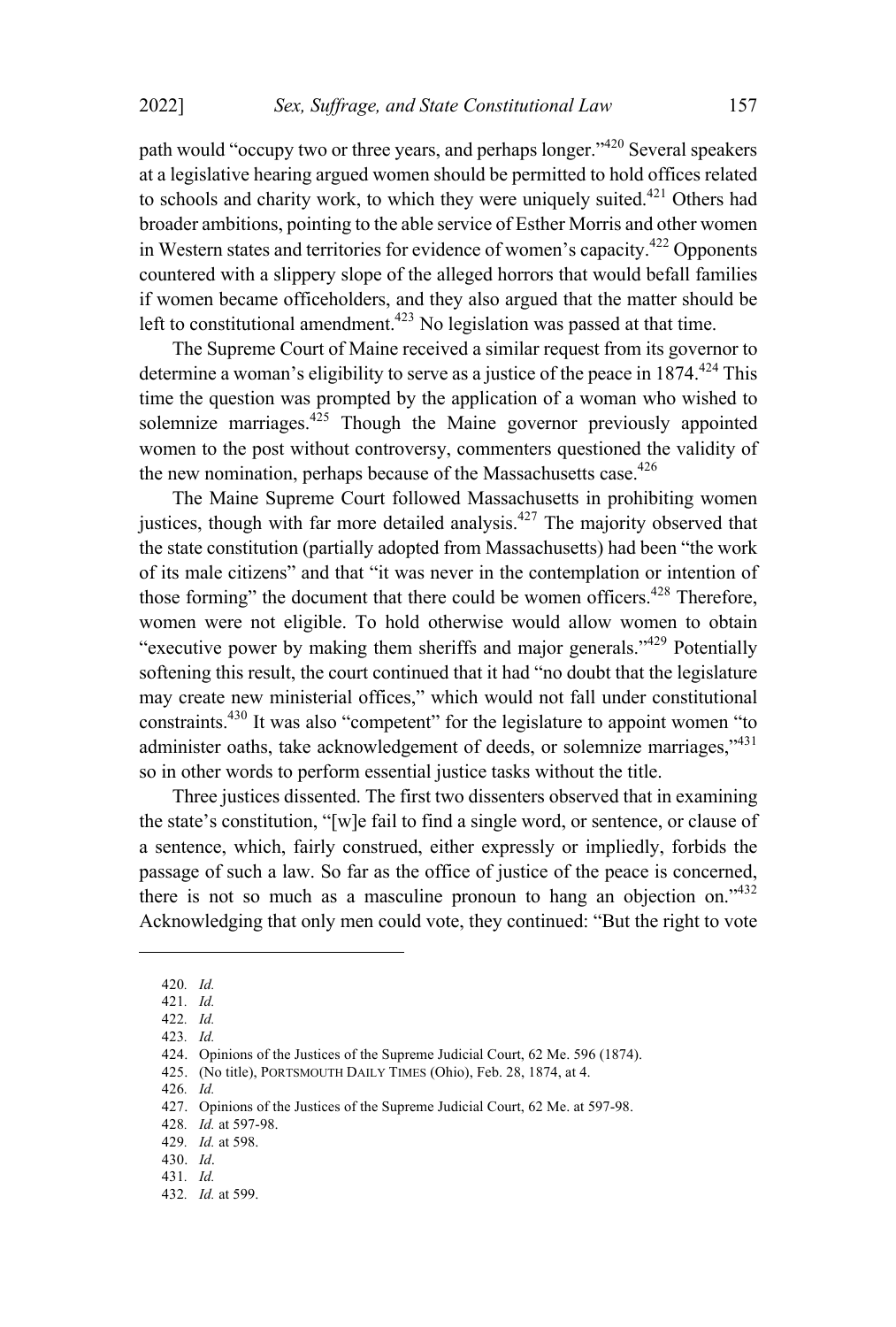and the right to hold office are distinct matters. Either may exist without the other."<sup>433</sup> Pushing back against original intent arguments, the dissenters offered that "[t]he truth probably is that [the framers of the constitution] had no intention one way or the other; that matter was not even thought of."<sup>434</sup> Finally, they condemned the majority's approach as a "dangerous doctrine."<sup>435</sup> If the court limited the legislature to enacting only those laws that the constitution's framers affirmatively intended, that "would put a stop to all progress."<sup>436</sup>

The other dissenter produced the longest of the opinions, overlapping and then extending beyond the previous dissent—including with analogies to race.<sup>437</sup> The jurist began with the observation that the office was "clearly within the sphere of woman's capacity," as shown by women's recent advances in industry, the learned professions, and other "spheres of usefulness."<sup>438</sup> Moreover, "[w]ise statesmanship and enlightened jurisprudence alike seek to enlarge the scope of such instrumentalities, without regard to race, color, sex, or previous condition of servitude, of either race or sex."<sup>439</sup> Though women had long been treated as "inferior beings" under a wide array of laws, "thanks to an advancing civilization, by usage or law, some of these relics of a less enlightened age have been swept away," leading to women being treated more as "peers of men in both capacity and right."<sup>440</sup> Therefore, "[t]o deny women the right to hold office upon the ground of usage would be to set back the clock of time and substitute reaction for progress."<sup>441</sup> For further support, the judge turned to the recent enactment of the Fourteenth Amendment. Explaining how it had overturned *Dred Scott* and made all persons born or naturalized in the United States citizens, the judge concluded that "[w]omen are thus made citizens by the supreme law of the land, and as such, are entitled to all the rights, privileges and immunities predicated of citizens."<sup>442</sup>

Finally, the dissent found the majority's holding both "arbitrary" and troubling.<sup>443</sup> Since women were admitted to the state's bar the previous year and permitted to be school superintendents, registers of deeds, and members of boards of health, what logical distinction existed to exclude them from judicial posts? If "satisfactory answers" existed to this question, the jurist suggested, "they must be found outside of the constitution."<sup>444</sup> Under the majority's

433*. Id.* at 600. 434*. Id.* 435*. Id.* at 599. 436*. Id.* 437*. Id*. at 600. 438*. Id*. 439*. Id*. 440*. Id.* at 601. 441*. Id*. 442*. Id*. at 602. 443*. Id.* at 604. 444*. Id.* at 605.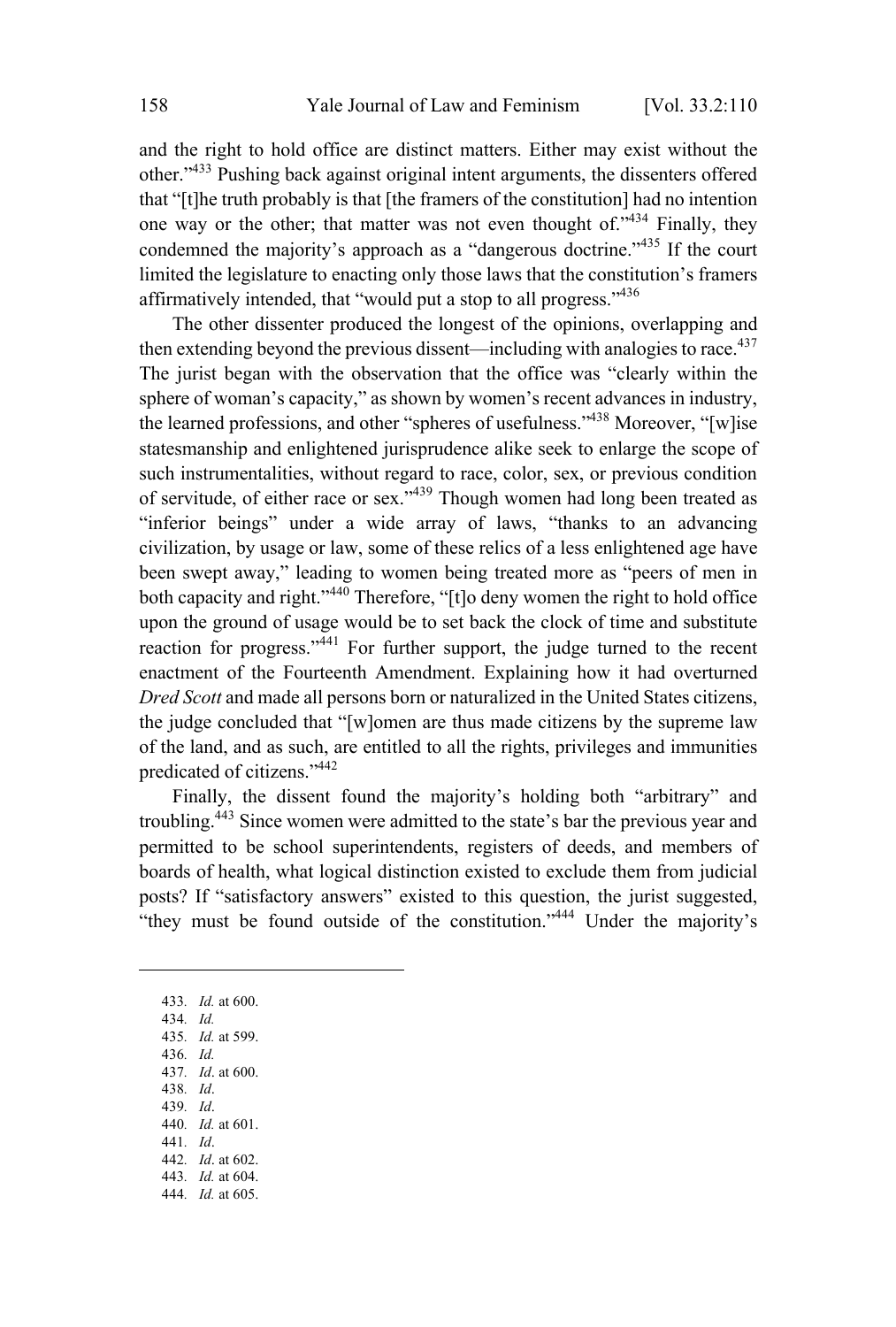approach, it was hard to see how other changes to the common law could remain secure; a consistent approach might invalidate married women's property laws and continue to outlaw freedmen, which was "repugnant."<sup>445</sup> More broadly, if the majority's "principle of construction" were followed, "there is great reason to fear that written constitutions will soon come to be of little value."<sup>446</sup>

The following year, the Maine legislature accepted its court's invitation to create a workaround law that would permit women to perform the actions of a justice of the peace. The legislature authorized the governor to appoint women to solemnize marriages and acknowledge deeds but without the justice title.<sup>447</sup>

The next major New England officeholding case arose in 1881, when Lelia Robinson sought admission to the Massachusetts bar.<sup>448</sup> The Massachusetts Supreme Court determined women could not become lawyers, even though the statute merely specified that lawyers had to be "citizens" and did not contain the word "male."<sup>449</sup> The court began by acknowledging that women were "citizens" but denied that citizenship entitled them to "any absolute right, independent of legislation, to take part in the government, either as a voter or as an officer, or to be admitted to practice as an attorney."<sup>450</sup> Tracing the common law, the jurists observed that the only offices that women could hold in England were queen and overseer of the poor.<sup>451</sup> Turning to the issue at hand, the court acknowledged that an attorney was not a public officer "in the strict sense . . . [b]ut he comes very near it."<sup>452</sup> After quoting its entire opinion on the justice of the peace question, the court continued that the legislature had always used clear language and proceeded "one step at a time" when altering women's legal rights yet had made no such change with regard to women's eligibility to join the bar.<sup>453</sup> Citing the opinions that excluded Bradwell in Illinois and Goodell in Wisconsin, the court concluded that "[i]t is hardly necessary to add that our duty is limited to declaring the law as it is," and any changes were the domain of another branch of government. 454

The Massachusetts legislature responded by authorizing women to become attorneys the following year. <sup>455</sup> The legislators seemingly recognized that newly

452*. Id.* at 379.

<sup>445</sup>*. Id.* at 606.

<sup>446</sup>*. Id.*

<sup>447.</sup> ACTS AND RESOLVES OF THE FIFTY-FOURTH LEGISLATURE OF THE STATE OF MAINE, 1875, at 44 (1875).

<sup>448</sup>*. In re* Robinson's Case, 131 Mass. 376 (1881).

<sup>449</sup>*. Id.* at 382.

<sup>450</sup>*. Id.* at 376-77 (citing *Minor v. Happersett* and *Bradwell v. Illinois*).

<sup>451</sup>*. Id.* at 377, 379. The court acknowledged a few other scenarios, such as hereditary offices that could be performed by deputies. *Id.* at 378-79.

<sup>453</sup>*. Id.* at 380-81. For instance, after an 1874 opinion in which the court indicated that the legislature was competent to authorize women to be members of school committees, the legislature enacted clear legislation to that effect. *Id.*

<sup>454</sup>*. Id.* at 383-84.

<sup>455</sup>*. Id.* at 384 n.1 (citing statute).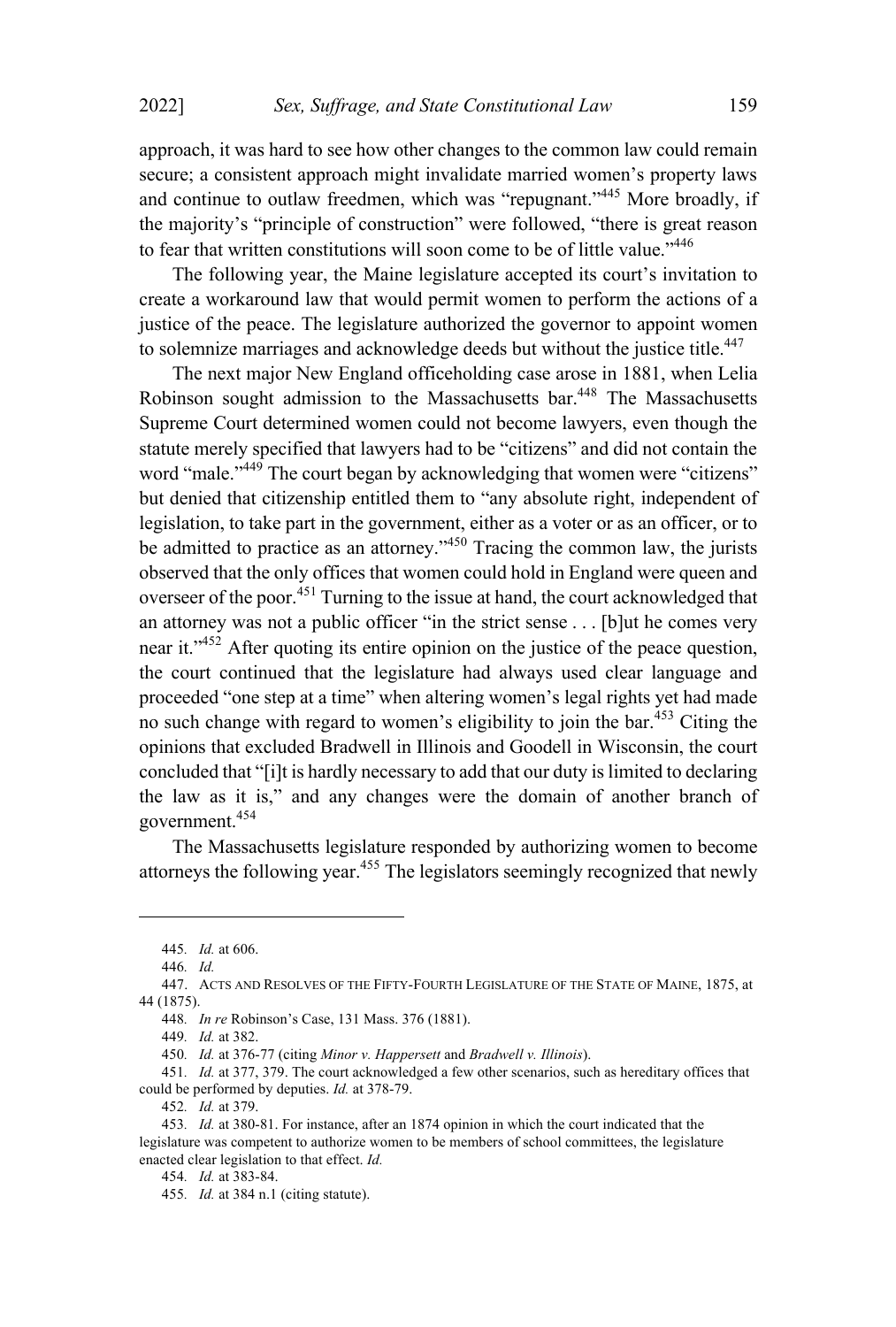minted women lawyers would also wish to become notaries, yet they realized the constitution might interfere with extending them this opportunity. Thus, they borrowed Maine's approach. In 1883, they authorized the governor to appoint women lawyers as "special commissioners," to perform tasks typically completed by notaries. $456$  As with Maine's justice of the peace statute, this law gave women powers without the traditional title.

Yet the fact that women lawyers were authorized to perform notary-type tasks did not avert two rounds of state supreme court opinions on the notary issue. In 1890, the Massachusetts Supreme Court responded to a request from the governor to analyze whether he could appoint women notaries. The court said no.<sup>457</sup> The court proceeded from the premise that the "office is of ancient origin," tracing its heritage from Roman law, to most of the Christian nations, to England, and finally to Massachusetts.<sup>458</sup> In this long history, the court could find no evidence a woman had ever held the office of notary in England or the state.<sup>459</sup> Moreover, the fact that the legislature had authorized women *lawyers* to perform duties nearly overlapping with the notary role in 1883, and expanded in 1889, indicated the legislature had not intended to open performance of these actions to all women. $460$  The court implied, without fully committing, that the legislature could authorize the governor to appoint women notaries in the future. <sup>461</sup> But when the legislature passed such <sup>a</sup> law, the court determined it lacked this power.<sup>462</sup> According to the judges, "the nature of the office" of notary public, just like justice of the peace, implicitly posed a constitutional bar to women. 463

Women pressed for a constitutional amendment to permit them to become notaries into the 1910s, but they encountered difficulties because of perceived links to women's suffrage. For example, when the Massachusetts legislature offered male voters the opportunity to approve a narrow women notaries constitutional amendment in 1913, the *Boston Globe* reported that many viewed the vote as "a straw indicating the sentiment of the Commonwealth on the question of equal suffrage."<sup>464</sup> The men rejected the amendment, a development another newspaper cast as "a mystery."<sup>465</sup> Mystery or not, women's suffrage leaders attempted damage control. Prominent suffragist Alice Stone Blackwell suggested that if the notary vote indicated the state's sentiment on women's

<sup>456.</sup> ACTS AND RESOLVES PASSED BY THE GENERAL COURT OF MASSACHUSETTS IN THE YEAR 1883, at 555 (1883).

<sup>457</sup>*. In re* Appointment of Women to Be Notaries Public, 23 N.E. 850 (Mass. 1890).

<sup>458</sup>*. Id.* at 851.

<sup>459</sup>*. Id.* at 852.

<sup>460</sup>*. Id.*

<sup>461</sup>*. Id.* at 852-53.

<sup>462</sup>*. In re* Opinion of the Justices, 43 N.E. 927 (Mass. 1896).

<sup>463</sup>*. Id.* at 928.

<sup>464</sup>*. City Vote Against Women Notaries*, BOS. GLOBE, Nov. 17, 1913, at 5.

<sup>465.</sup> (No title), BERKSHIRE EAGLE (Pitsfield, Ma.), Nov. 28, 1913, at 4.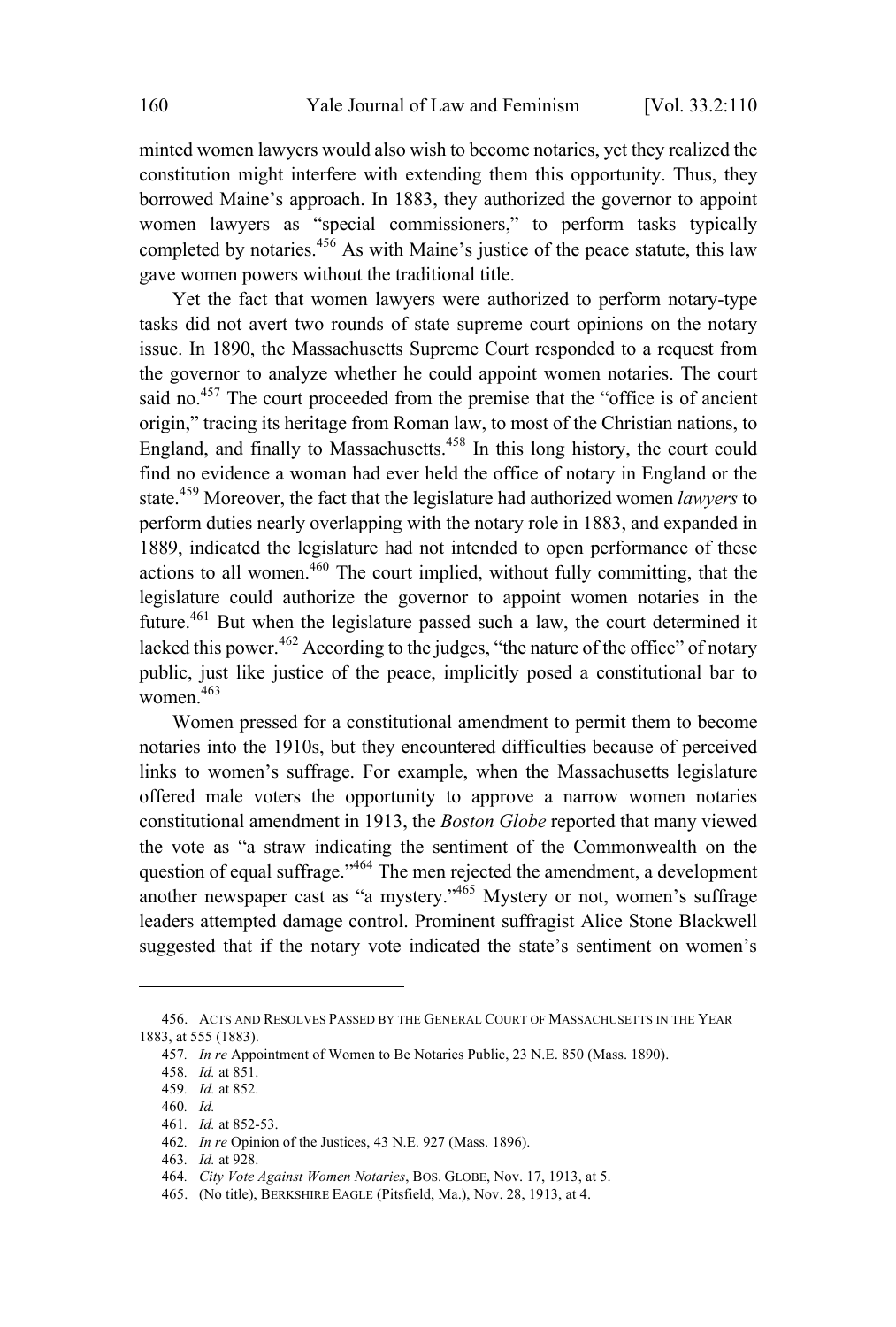suffrage, as antisuffragists suggested, "it reflects a great increase in the popularity of votes for women," as compared to the last time there had been a suffrage referendum.<sup>466</sup> Women in Massachusetts were finally permitted to become notaries pursuant to an amendment passed in 1918.<sup>467</sup>

Not all New England states were so restrictive. For instance, in 1882, the Supreme Court of Connecticut allowed women to become lawyers, in large part because of developments it observed in other parts of the country.<sup>468</sup> (By that point, fifteen jurisdictions, including the U.S. Supreme Court, admitted women lawyers.<sup>469</sup>) The statute under consideration did not explicitly mention men, but it was originally passed in 1750 and had not been significantly revised since  $1821<sup>470</sup>$  The court explained that it was reluctant to construe the statute to conform to the drafters' likely intent because, if it took that approach, "where shall we draw the line? All progress in social matters is gradual."<sup>471</sup> The drafters almost certainly did not consider the possibility that black men would become lawyers; "[s]hall we now hold that it cannot apply to black men?"<sup>472</sup> Broadening from that question, the court observed that when the state's constitution had been adopted in 1818, it limited most offices to electors, who in turn were limited to white men.<sup>473</sup> "But now that black men are made electors, will it do to say that they are not entitled to the full rights of electors in respect to holding office, because an application of the provision to them was never thought of when it was adopted?"<sup>474</sup> After examining the history of the statute, the court offered that "all statutes are to be construed, as far as possible, in favor of equality of rights."<sup>475</sup> Thus, the court permitted women to join the bar.<sup>476</sup> The victorious plaintiff soon became the state's first woman notary.<sup>477</sup>

The Supreme Court of New Hampshire was also influenced by the growing trend to permit women lawyers, yet it shared some courts' concern that permitting women to be "officers" of the court was a slippery slope. The court thus charted a new path when evaluating Marilla Ricker's 1890 suit for admission to the bar, in which she was represented by Lelia Robinson.<sup>478</sup> The court found itself in a difficult position because the state's statute was similar to

<sup>466.</sup> Alice Stone Blackwell, *Suffrage More Popular*, BOS. GLOBE, Dec. 1, 1913, at 10.

<sup>467</sup>*. First Woman Notary Public Sworn In*, BOS. GLOBE, Jan. 2, 1919, at 3.

<sup>468.</sup> In the matter of Mary Hall, 50 Conn. 131 (1882).

<sup>469.</sup> DRACHMAN, *supra* note 34, at 251-52.

<sup>470.</sup> In the matter of Mary Hall, 50 Conn. at 131.

<sup>471</sup>*. Id.* at 132.

<sup>472</sup>*. Id.* at 133.

<sup>473</sup>*. Id.*

<sup>474</sup>*. Id.*

<sup>475</sup>*. Id.* at 137.

<sup>476</sup>*. Id.* at 138.

<sup>477.</sup> JILL NORGREN, REBELS AT THE BAR: THE FASCINATING, FORGOTTEN STORIES OF AMERICA'S FIRST WOMEN LAWYERS 141 (2013). In the coming years, the Connecticut legislature authorized women to be school trustees (1886) and assistant town clerks (1889) and granted them school suffrage in 1893. *Id.* at 142.

<sup>478</sup>*. In re* Ricker, 29 A. 559 (N.H. 1890).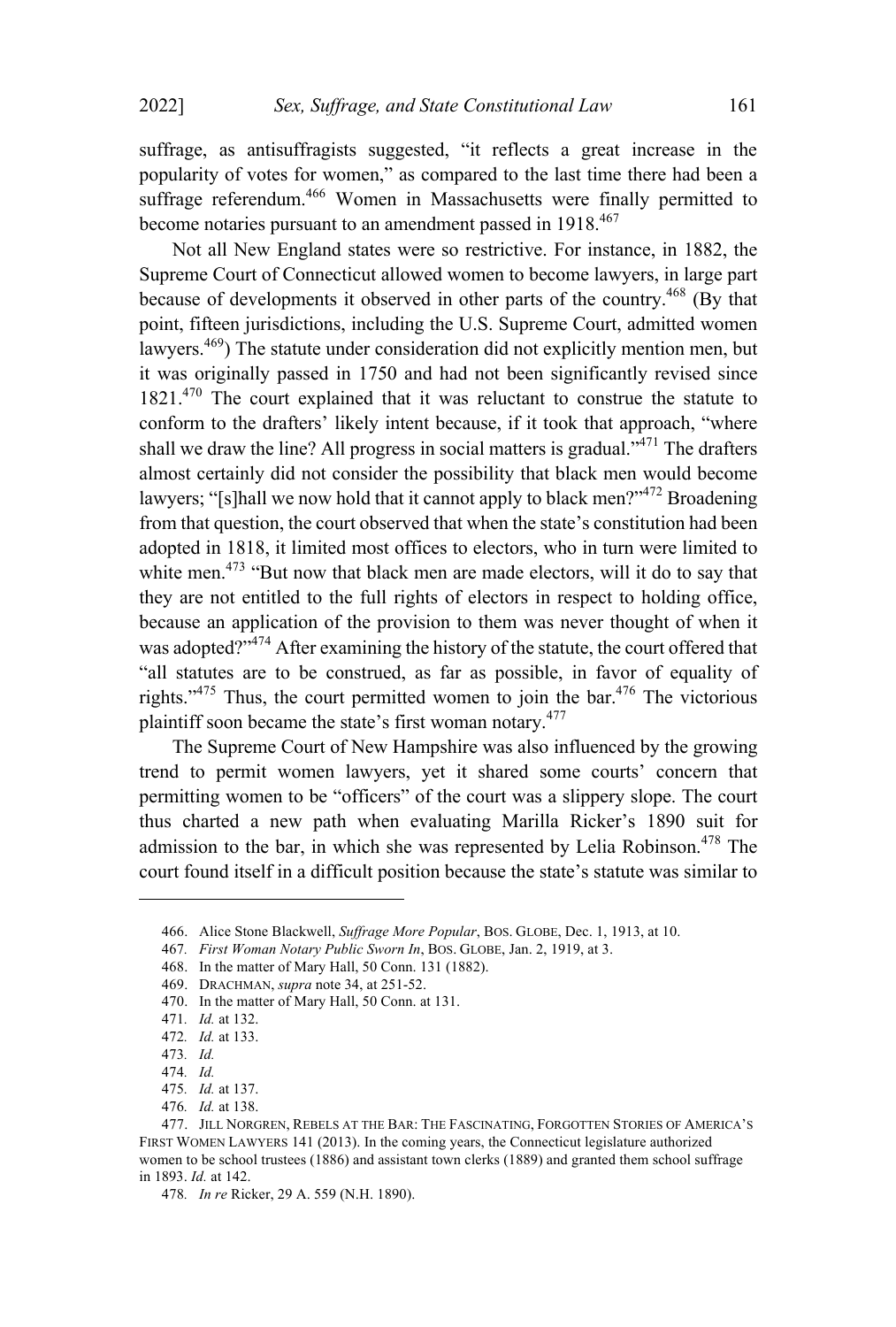the one Massachusetts jurists determined did not authorize women lawyers.<sup>479</sup> To get around this result without authorizing broad officeholding, the court produced the longest of all cases on this issue, exceeding 25,000 words. After an exhaustive examination of the meaning of the word "officer," the court concluded that though attorneys were "officers of the court," they were not "public officers."<sup>480</sup> Thus, New Hampshire was able to permit women to become lawyers without inadvertently opening all public offices.

Because New Hampshire allowed women lawyers by distinguishing them from public officers, the case provided no help for women who wanted to be notaries—a post that was undeniably a public office.<sup>481</sup> In 1905, the issue of whether the governor was authorized to appoint women notaries reached the state's highest court.<sup>482</sup> Though the statute in place since 1901 did not exclude women, the court deemed the statute insufficient to authorize them.<sup>483</sup> Women were ineligible to hold public office "in the absence of enabling legislation" (such as the statutes passed to permit women to hold school offices), so a genderneutral notary statute did not permit women appointees.<sup>484</sup>

Although New England courts and legislatures were not uniform in their approach, the overall message was that women's progress as officeholders should be gradual and explicitly authorized by legislatures. But legislatures did not have full discretion to expand women's officeholding domain. Courts read constitutional silences as excluding women, based on their understandings of what framers intended.<sup>485</sup>

### *D. The Moderate Mid-Atlantic*

Spanning from New York to Virginia, Mid-Atlantic states took a gradual and moderate approach to the question of women's officeholding. Officeholding cases arose relatively late in these jurisdictions. This timing indicates a certain amount of conservatism, but it nevertheless eased the expansion of women's domain because officials were reassured by how officeholding in other locations had not caused radical disruptions.

<sup>479</sup>*. Id.* at 559 (citing *In re* Robinson's Case, 131 Mass. 376, 377, 382 (1881)).

<sup>480</sup>*. Id.* at 584.

<sup>481.</sup> In 1893, the governor denied a woman's application to be a notary because he expected the court would not permit this, based on recent opinions in other states. *Won't Have Woman Notary Public*, BOS. GLOBE, Nov. 5, 1893, at 5.

<sup>482</sup>*. In re* Opinion of the Justices, 62 A. 969 (N.H. 1906) (quoting statute). In 1917, the legislature asked for clarification as to whether it had the authority to authorize women notaries by statute, and the court said yes. *In re* Opinion of the Justices, 99 A. 999 (N.H. 1917).

<sup>483</sup>*. In re* Opinion of the Justices, 62 A. at 970-71.

<sup>484</sup>*. Id.* For an example of how this case influenced courts in other regions, *see* State *ex rel*. Gray v. Hodges, 154 S.W. 506 (Ark. 1913).

<sup>485.</sup> Other New England states were also late in extending women's rights. As one measure, women were not admitted to the bar in Vermont until 1914 and Rhode Island in 1920. DRACHMAN, *supra* note 34, at 252-53.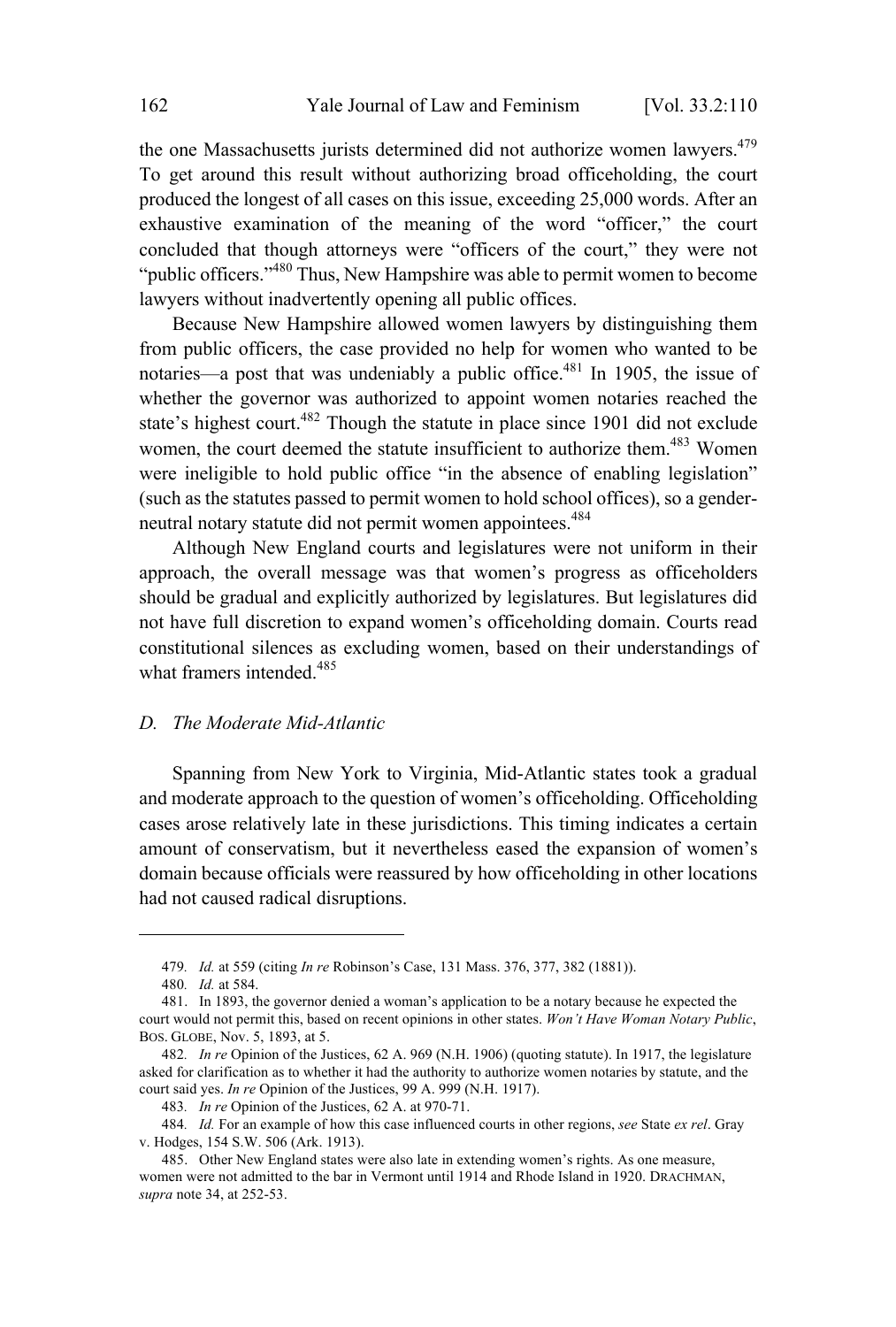As in New England, prominent male authors opposed women's political rights from the start. For instance, in 1869, Orestes Brownson, a prodigious writer best remembered for his vocal support of Catholicism,<sup>486</sup> published an article on the topic in New York's *Catholic World*. <sup>487</sup> Brownson did not doubt women's abilities, but rather argued that suffrage and officeholding were not natural rights and to grant them to women would harm the country.<sup>488</sup> Acknowledging the great executive ability some queens had demonstrated, he attributed the successes of Queen Victoria to "the wise counsels of her husband, Prince Albert, and her domestic virtues as a wife and a mother, by which she has won the affections of the English people."<sup>489</sup> Though women were untested as legislators, he expected "they would prove themselves not much inferior to the average of the men."<sup>490</sup> His objection to this scheme was that "the political enfranchisement of women . . . would awaken and finally break up and destroy the Christian family," which was already under assault by the liberalization of divorce laws.<sup>491</sup> If women secured "the political right to vote and to be voted for . . . what remains of famil[y] union will soon be dissolved," he feared. Becoming increasingly dramatic, he imagined how spouses might join opposing political parties and even become "rival candidates for the same office, and one or the other doomed to the mortification of defeat."<sup>492</sup> Furthermore, while women ran for and even held office, children would be neglected and infanticide would become more prevalent until "the human race be threatened with extinction."<sup>493</sup> These harms would not be outweighed by any arguable contribution women could make in political posts. "Women are not needed as men; they are needed as women," he argued.<sup>494</sup>

The first major legal disagreement over officeholding in this region questioned women's right to become notaries in New York. In 1871, the governor asked the state's attorney general to advise him on whether he could appoint women. Just one month before Massachusetts's justice of the peace decision, the New York attorney general responded that women were ineligible to become notaries or for "election or appointment to any civil office within this State."<sup>495</sup> Under the state's constitution, only men could be electors and, he

- 491*. Id.*
- 492*. Id.*

494*. Id.*

<sup>486.</sup> Though Brownson was raised in New England and lived in several states, during the relevant time period he lived in New Jersey. *Orestes August Brownson*, NEW ADVENT,

https://www.newadvent.org/cathen/03001a.htm [https://perma.cc/P9VS-52BS].

<sup>487.</sup> Orestes Brownson, *The Woman Question, Part 1*, CATH. WORLD (1869), http://orestesbrownson.org/80.html [https://perma.cc/VQK6-RHCH].

<sup>488</sup>*. Id.*

<sup>489</sup>*. Id.*

<sup>490</sup>*. Id.*

<sup>493</sup>*. Id.*

<sup>495.</sup> Marshall Champlain, Op. Att'y Gen. (May 17, 1871), in OPINIONS OF THE ATTORNEY-GENERAL OF THE STATE OF NEW YORK, 554-55 (Hiram E. Sickels comp., 1872).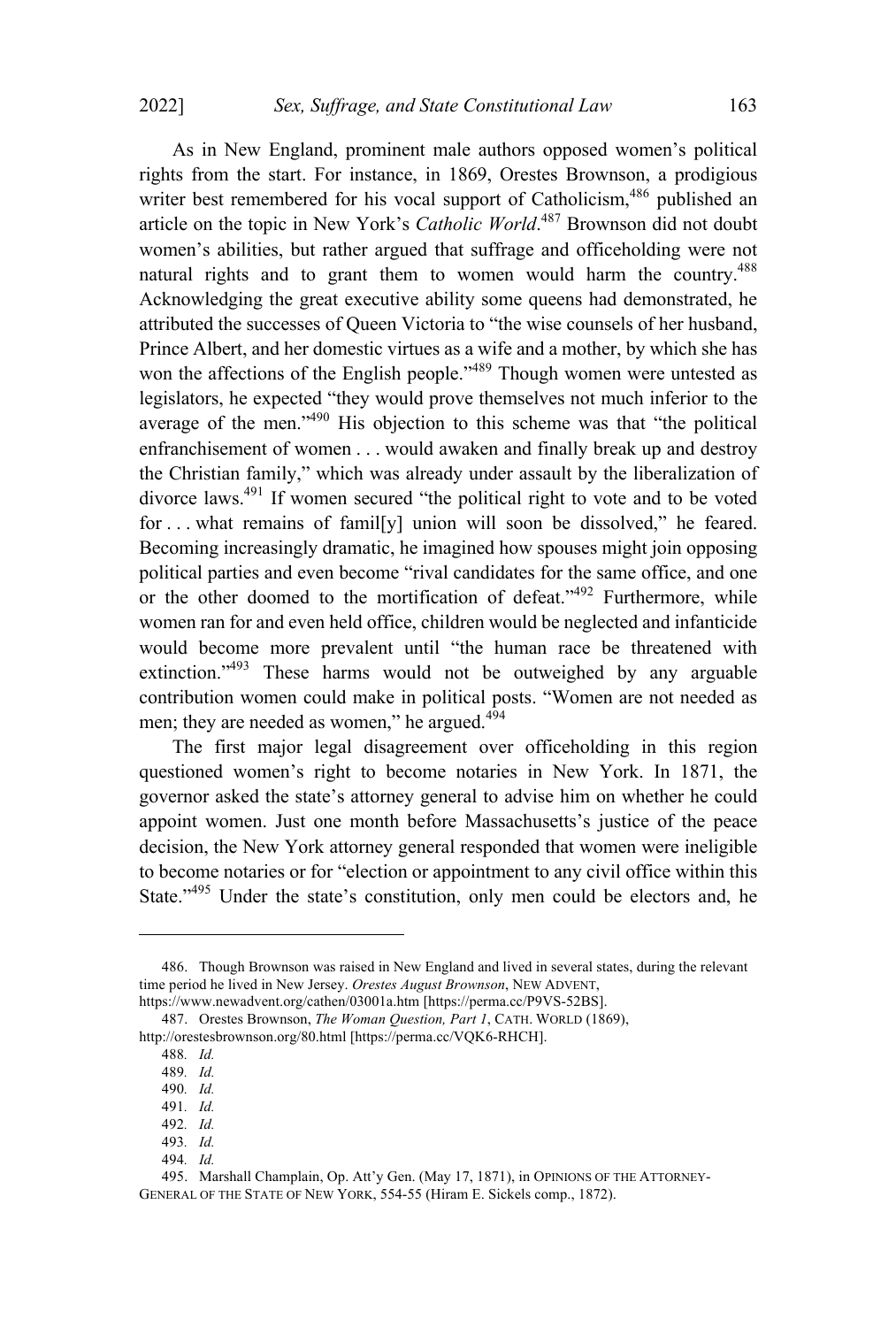reasoned, "[it] seems to be the theory of our Constitution and laws, that all officers to be elected or appointed should be selected from the body of electors."<sup>496</sup>

The notary issue reappeared in 1884, when it was already commonplace for women to be notaries in the Midwest. That year, when a new N.Y. attorney general advised the State Civil Service Commission that women were eligible to compete with men under the Civil Service rules, he cast doubt on the earlier notary opinion but was not in a position to reverse it.<sup>497</sup> Apparently relying on this response, the governor appointed at least one woman, Jennie Turner, as a notary, a designation that aided her work as a stenographer.<sup>498</sup>

In January 1885, Turner's notary authority was subject to a collateral challenge. <sup>499</sup> The defendants in <sup>a</sup> lawsuit charged that the pleading they received was not legally verified because Turner had signed it.<sup>500</sup> The trial judge recognized that "[w]hether a female is capable of holding public office has never been decided by the courts of this State, and is a question about which legal minds may well differ."<sup>501</sup> While the constitution clearly limited electors to men, it could reasonably be "contended" that the governor and electors had the power to determine whether to select women for office. <sup>502</sup> Moreover, if women could not hold office, that would invalidate the statute the legislature had passed to permit women to serve as school officers.<sup>503</sup> However, the judge maintained that the question of women's eligibility for public offices was not squarely raised.<sup>504</sup> Turner had been appointed by the governor and confirmed by the senate, and she had taken the oath of office. Thus, only the attorney general was in the appropriate position to challenge her right to the post.<sup>505</sup> A law review commenter observed that though the judge had not decided the status of women's eligibility, "the current of the opinion would seem to be in favor of the right of a woman to hold office." 506

The following year, the governor took advantage of this ambiguity by appointing five women as notaries.<sup>507</sup> According to one journalist, this move "solved one branch at least of the women's rights question" and was "regarded as a great victory for the women who have been urging their claims, and it excites

<sup>496</sup>*. Id.*

<sup>497.</sup> Denis O'Brien, Op. Att'y Gen. (Mar. 19, 1884), in 4 DOCUMENTS OF THE ASSEMBLY OF THE STATE OF NEW YORK, 98-99 (Weed, Parsons, & Co. ed., 1885).

<sup>498</sup>*. A Woman as Notary Public*, N.Y. TIMES, Jan. 6, 1885, at 8.

<sup>499</sup>*. Id.*

<sup>500</sup>*. Id.*

<sup>501</sup>*. Id.*

<sup>502</sup>*. Id.*

<sup>503</sup>*. Id.*

<sup>504.</sup> Findlay v. Thorn, 27 DAILY REG. 33 (Jan. 5, 1885), printed in 31 ALB. L.J. 43 (1885).

<sup>505</sup>*. Id.*

<sup>506.</sup> Nathaniel Moak, *Are Women Legally Eligible in New York as Notaries Public?*, 41 ALBANY L.J. 244 (1890) (describing cases from several jurisdictions).

<sup>507</sup>*. The Sly Old Bachelor*, BUFFALO TIMES, Mar. 24, 1886, at 1.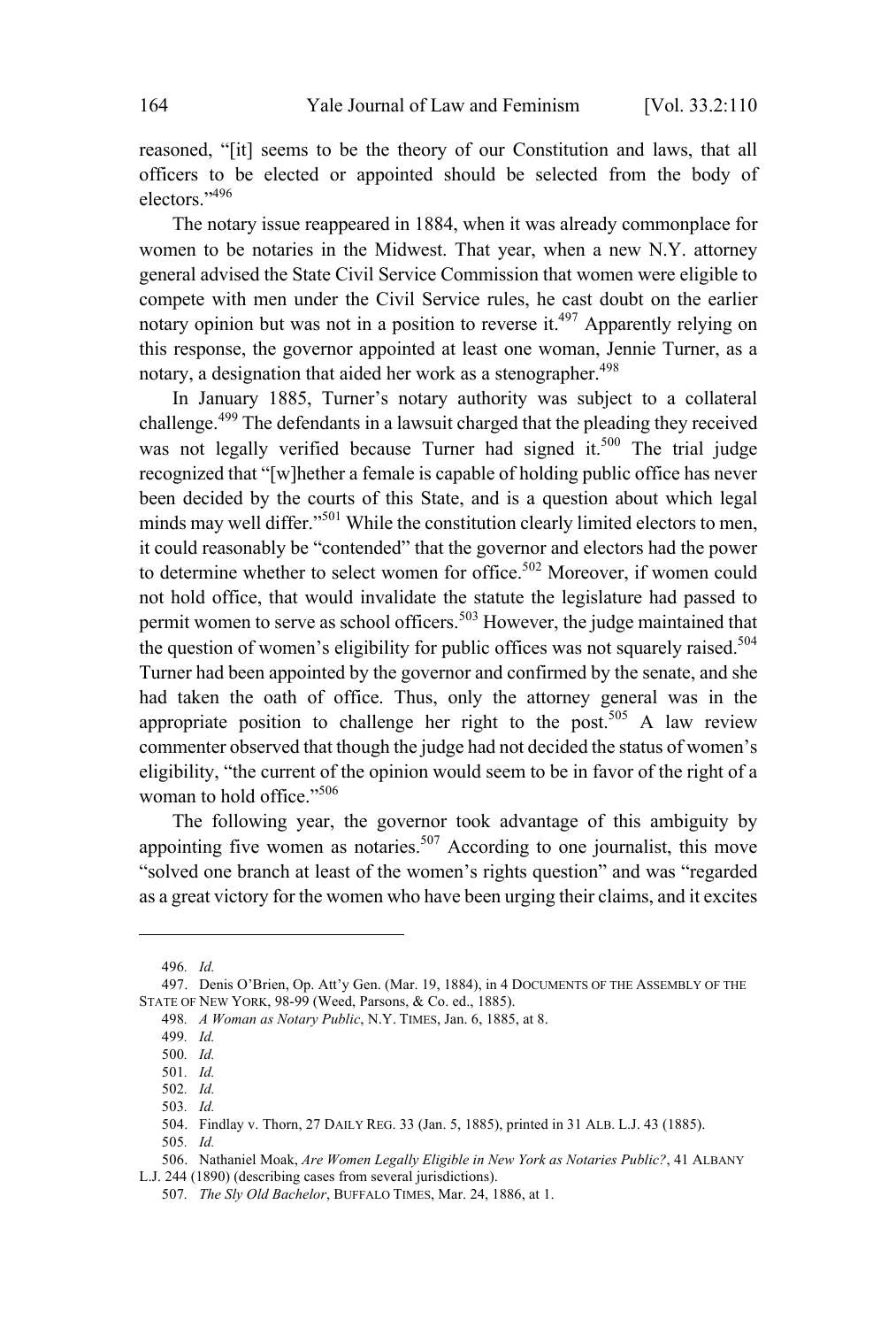considerable interest."<sup>508</sup> <sup>A</sup> few years later, an article reported that suffragists sent letters of thanks to the governor as he continued to appoint women notaries. <sup>509</sup> In 1886, New York suffragists successfully lobbied the legislature to authorize women lawyers. 510

Women's officeholding progress was gradual in Mid-Atlantic states adjoining New York. In 1875, the New Jersey attorney general determined a woman could not serve as the keeper of a jail.<sup>511</sup> The decision attracted criticism from a New York suffrage organization, which argued that the matter "furnishes an additional reason why women should be entitled to vote in order to secure the repeal of such unjust laws."<sup>512</sup> New Jersey women made few advances for two decades, with a woman first becoming a notary in  $1894<sup>513</sup>$  and a lawyer  $1895<sup>514</sup>$ In Pennsylvania, it took a sixteen-year fight for a woman to finally become a lawyer in  $1883$ <sup>515</sup>. The same woman was successfully appointed as a master in chancery in  $1887^{516}$  but denied a notary commission the same year.<sup>517</sup> The Pennsylvania legislature authorized women notaries in 1893.<sup>518</sup>

East Coast states further south reached women's officeholding even later, which permitted their staunch gender conservatism to be slightly tempered by the fact that some types of women's officeholding had become normalized. Throughout these years, Virginia newspapers closely tracked which jurisdictions permitted women to become notaries.  $519$  In 1898, the Virginia legislature joined the growing trend. A sarcastic recounting was reprinted beyond the state's borders: "The Virginia senate broke its record for opposing every law allowing privileges to women, and without a dissenting vote authorized the governor to appoint women notaries public."<sup>520</sup> It had only been in the last session, the article noted, that the same legislature refused to authorize women lawyers.<sup>521</sup> But women in Virginia could not yet celebrate this milestone, asthe governor quickly vetoed the bill as unconstitutional.<sup>522</sup>

519*. E.g.*, *Woman as Notaries Public*, NORFOLK VIRGINIAN, Mar. 26, 1886, at 2 (discussing New

<sup>508</sup>*. Id.*

<sup>509.</sup> (No Title), DEMOCRAT & CHRON., Apr. 14, 1888, at 2.

<sup>510</sup>*. New York's Lady Lawyer*, CHI. TRIB., May 23, 1886, at 7.

<sup>511</sup>*. Can Women Legally Hold Office?*, EVENING STAR (D.C.), Oct. 16, 1875, at 1.

<sup>512</sup>*. Id.*

<sup>513</sup>*. First Woman Notary in Jersey*, MUSCATINE NEWS-TRIB. (Iowa), Apr. 5, 1894, at 8.

<sup>514.</sup> DRACHMAN, *supra* note 34, at 252.

<sup>515.</sup> Elizabeth K. Maurer, *The Sphere of Carrie Burnham Kilgore*, 65 TEMPLE L. REV. 827, 827 (1992).

<sup>516</sup>*. A Woman Master in Chancery*, SENTINEL (Carlisle, Pa.), Jan. 27, 1887, at 4.

<sup>517</sup>*. Brief Mention*, NEWS (Frederick, Md.), Nov. 29, 1887, at 4.

<sup>518</sup>*. Women as Notaries*, SUN & ERIE CNTY. INDEP. (Hamburg, N.Y.), Dec. 8, 1893, at 6.

York); *Women Cannot Be Notaries*, NORFOLK LANDMARK, Mar. 21, 1895, at 2 (discussing North Carolina).

<sup>520</sup>*. Permit Women to Be Notaries*, BUFFALO EVENING NEWS, Feb. 16, 1898, at 3.

<sup>521</sup>*. Id.*

<sup>522</sup>*. A Very Wise Veto*, RICHMOND DISPATCH, Feb. 27, 1898, at 3.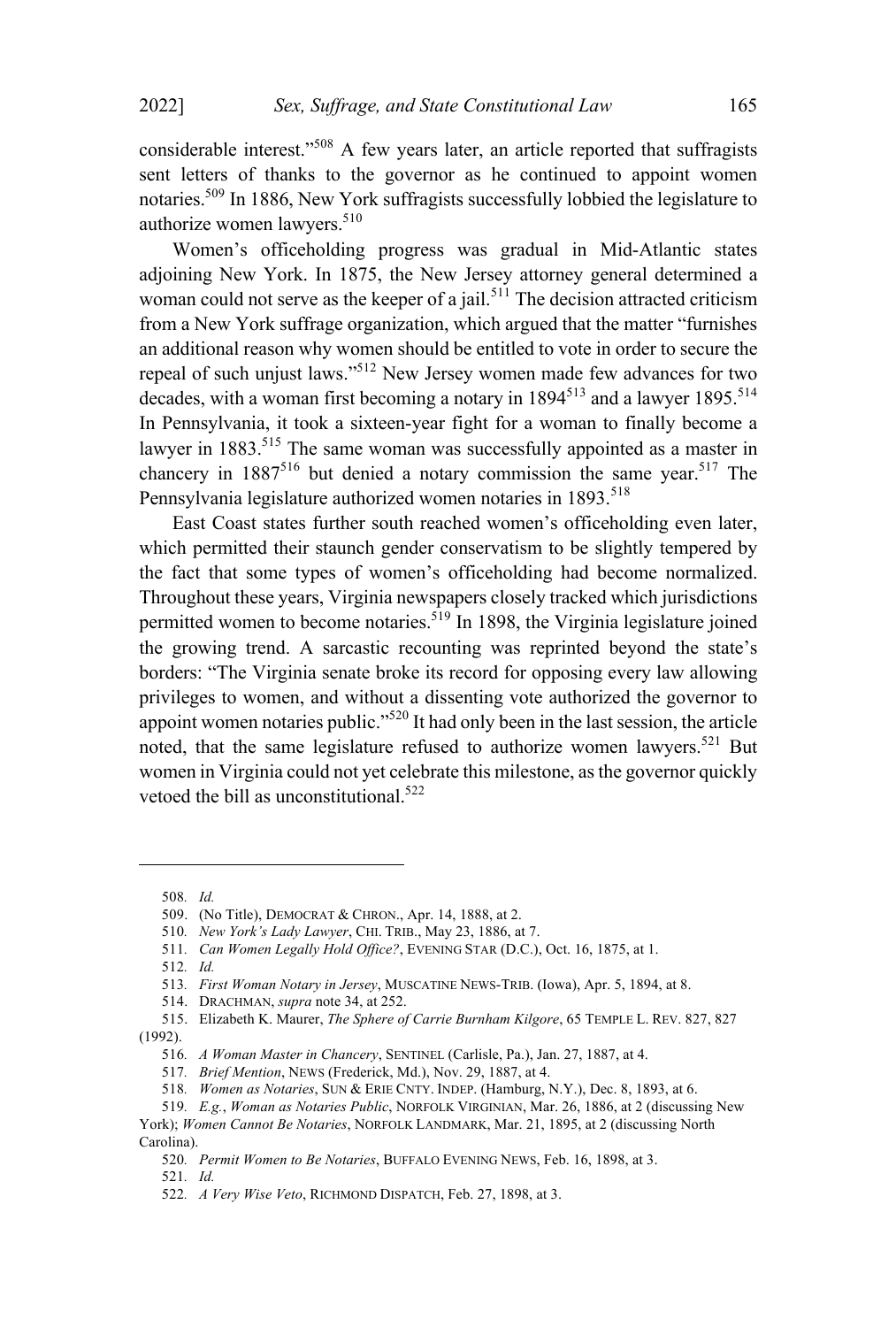Virginia's politicians did not forget their support of women notaries; they waited for the right opportunity to try again. During the constitutional convention of 1902, they included language to authorize this.<sup>523</sup> Once the new constitution came into force, newspapers trumpeted that the governor's first official act after taking his own oath was to swear in Carrie A. Gregory as a notary, making her the first woman ever appointed to office in the state.<sup>524</sup> Gregory, a well-respected stenographer, received this honor because she had been the driving force behind the law.<sup>525</sup> Over the coming years, she was reappointed as a notary numerous times,<sup>526</sup> until finally—after the passage of the Nineteenth Amendment—she became one of the first two women to be sworn into the Virginia bar.<sup>527</sup>

In neighboring Maryland, questions arose about women's eligibility to become notaries in 1901, after the state's highest court held that women could not become lawyers absent express statutory authority.<sup>528</sup> In the lawyer case, the court took a page from New England and observed that the constitution had guaranteed Marylanders the common law, under which no woman could "take an official part in the government of the state, except as queen or overseer of the poor, without express authority of statute."<sup>529</sup> Though a recent change to the statute on admission of lawyers had deleted the words "male citizen," the court concluded that the change adjusted procedure rather than qualifications.<sup>530</sup> Perhaps not wishing to be perceived as behind the times, the court offered: "We are not to be understood as disparaging the laudable ambition of females to become lawyers.  $\dots$  We have no power to enact legislation."<sup>531</sup>

Commenters soon recognized that the court's requirement that there be express statutory language to authorize women lawyers might mean that the several women who had been acting as notaries over the last several years<sup>532</sup> were ineligible for their posts.<sup>533</sup> This unsettled the legitimacy of the oaths, contracts, and other matters they had overseen, leading residents to demand that the legislature clarify women's eligibility.<sup>534</sup> Rectifying the situation was also

531*. Id.* at 490.

<sup>523</sup>*. Governor Sworn by Judge S.B. Witt*, RICHMOND TIMES, July 11, 1902, at 6.

<sup>524</sup>*. Id.*

<sup>525</sup>*. First Lady Notary a Business Woman*, RICHMOND TIMES, July 12, 1902, at 8.

<sup>526</sup>*. E.g.*, *Miss Gregory Again Notary*, TIMES DISPATCH (Richmond), June 17, 1906, at 4.

<sup>527</sup>*. Virginia News*, ALEXANDRIA GAZETTE, June 28, 1920, at 5. Peter Wallenstein identifies Gregory as being one of the first two Virginia women lawyers, persuasively explaining why Belva Lockwood did not secure this distinction in a meaningful sense. Peter Wallenstein, *"These New and Strange Beings": Women in the Legal Profession in Virginia, 1890-1990*, 101 VA. MAG. HIST. & BIOGRAPHY 205 (1993).

<sup>528.</sup> In re Maddox, 50 A. 487 (Md. 1901).

<sup>529</sup>*. Id.* at 488.

<sup>530</sup>*. Id.*

<sup>532.</sup> Maryland's first woman notary was appointed in 1896. The next two were appointed in 1899 by a governor who also appointed the state's first woman librarian. *Women in Office*, BALT. SUN, June 3, 1899, at 9; *Women as Notaries Public*, BALT. SUN, June 5, 1899, at 6.

<sup>533.</sup> William Hoffman, *Women Notaries Public*, SUN (Balt.), Feb. 20, 1902, at 3.

<sup>534</sup>*. Id.*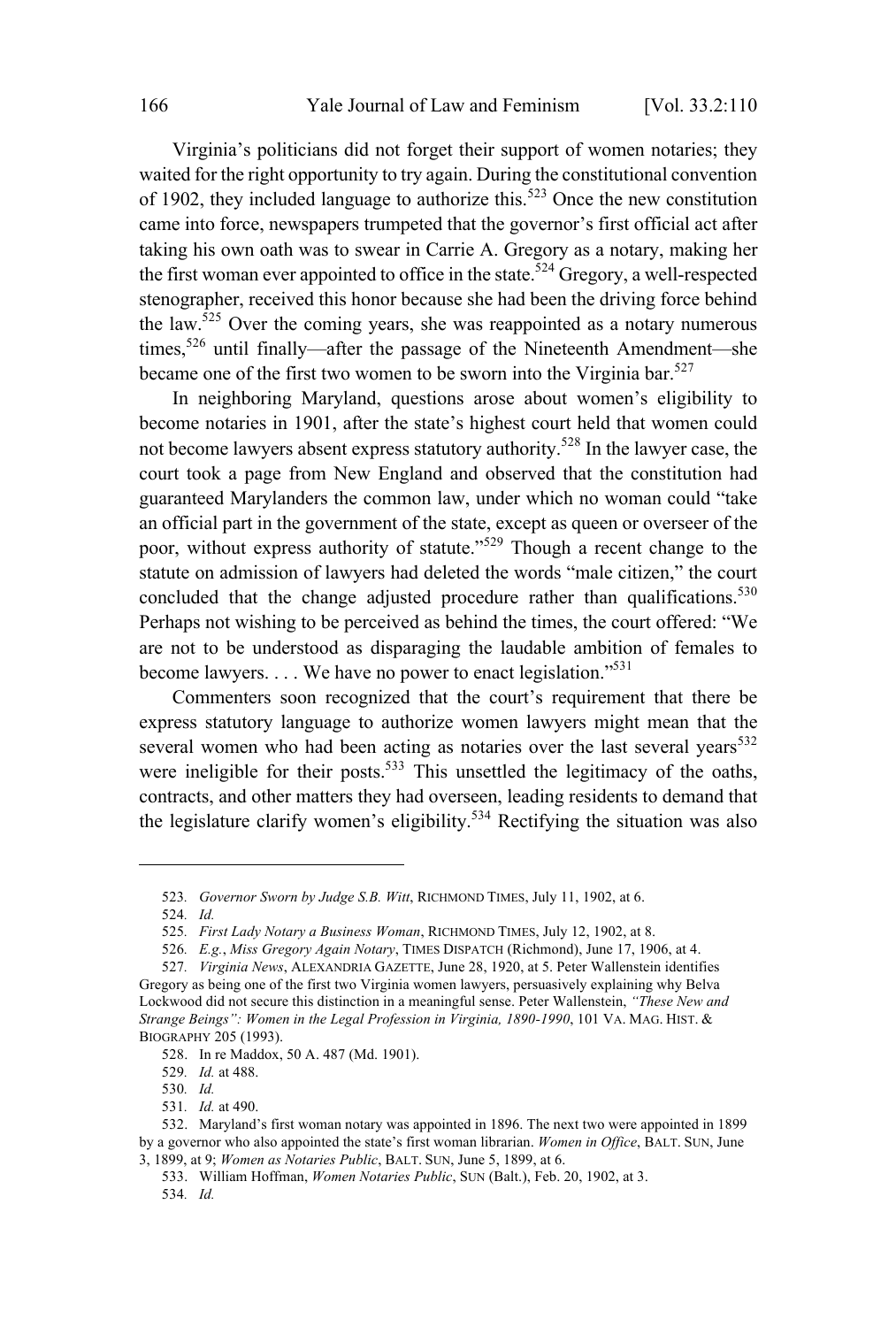high on the agenda of some suffragists. At a national suffrage meeting the next month, the Maryland woman who had been denied a law license opened a session with congregational singing, after which the Maryland branch president reported on pending legislation to allow women to serve as lawyers and notaries.<sup>535</sup> The legislature soon obliged by passing statutes to authorize women in both roles.<sup>536</sup>

The restrictions implied by the woman lawyer case resurfaced in 1909 when Ada Smith Lang sought to be listed as a Socialist Party candidate for the Maryland House of Representatives. <sup>537</sup> The lawyer for the Board of Election Supervisors rejected Lang's request by pointing to male pronouns in the state's constitution, in combination with the court's holding on women lawyers. 538 Newspaper coverage suggested that finding Lang ineligible was inconsistent with the fact that a woman had been permitted to hold the office of state librarian. <sup>539</sup> Still, the writer concluded it would be "absurd . . . to elect <sup>a</sup> person to the Legislature who does not possess the right to vote, and it can be safely assumed that the question of the eligibility of females for office did not once present itself to the minds of the members of the convention of  $1867.^{540}$  A city court judge disagreed and ordered the Board of Elections to list her.<sup>541</sup> The judge reasoned that the constitution did not limit legislators to men, and it empowered each house to "judge the qualifications and election of its members."<sup>542</sup> Though Lang did not win, she remained engaged in politics and, in 1920, became the first Maryland woman to run for Congress. 543

Though the Mid-Atlantic states were actively engaged in the legal and political debates surrounding women's officeholding, they were not particularly notable for novelty or timing. Less tied to historical reasoning than New England yet more reluctant to innovate than the Midwest, these East Coast jurisdictions typically followed the general trend of gradually permitting women to be lawyers, notaries, and gender-appropriate officers like state librarians, but they were reluctant to go further.

### *E. Deep Southern Selectiveness*

Southern states were the slowest to extend officeholding rights to women, doing so late and sparingly. When they did, they were careful to avoid indicating broader support for women's political equality or providing a platform to pursue

<sup>535</sup>*. Woman Suffragists*, SUN (Balt.), Feb. 14, 1902, at 2.

<sup>536.</sup> On notaries, see *Acts of Assembly*, SUN (Balt.), Mar. 28, 1902, at 9. On lawyers, see DRACHMAN, *supra* note 34, at 252.

<sup>537</sup>*. Women's Eligibility as Candidates for the Legislature*, SUN (Balt.), Oct. 11, 1909, at 4.

<sup>538</sup>*. Id.*

<sup>539</sup>*. Id.*

<sup>540</sup>*. Id.*

<sup>541</sup>*. Mrs. Lang Victorious*, BALT. SUN, Oct. 23, 1909, at 9.

<sup>542</sup>*. Id.*

<sup>543</sup>*. Defeat Hasn't Worried This Woman Candidate*, EVENING SUN (Balt.), Nov. 5, 1920, at 40.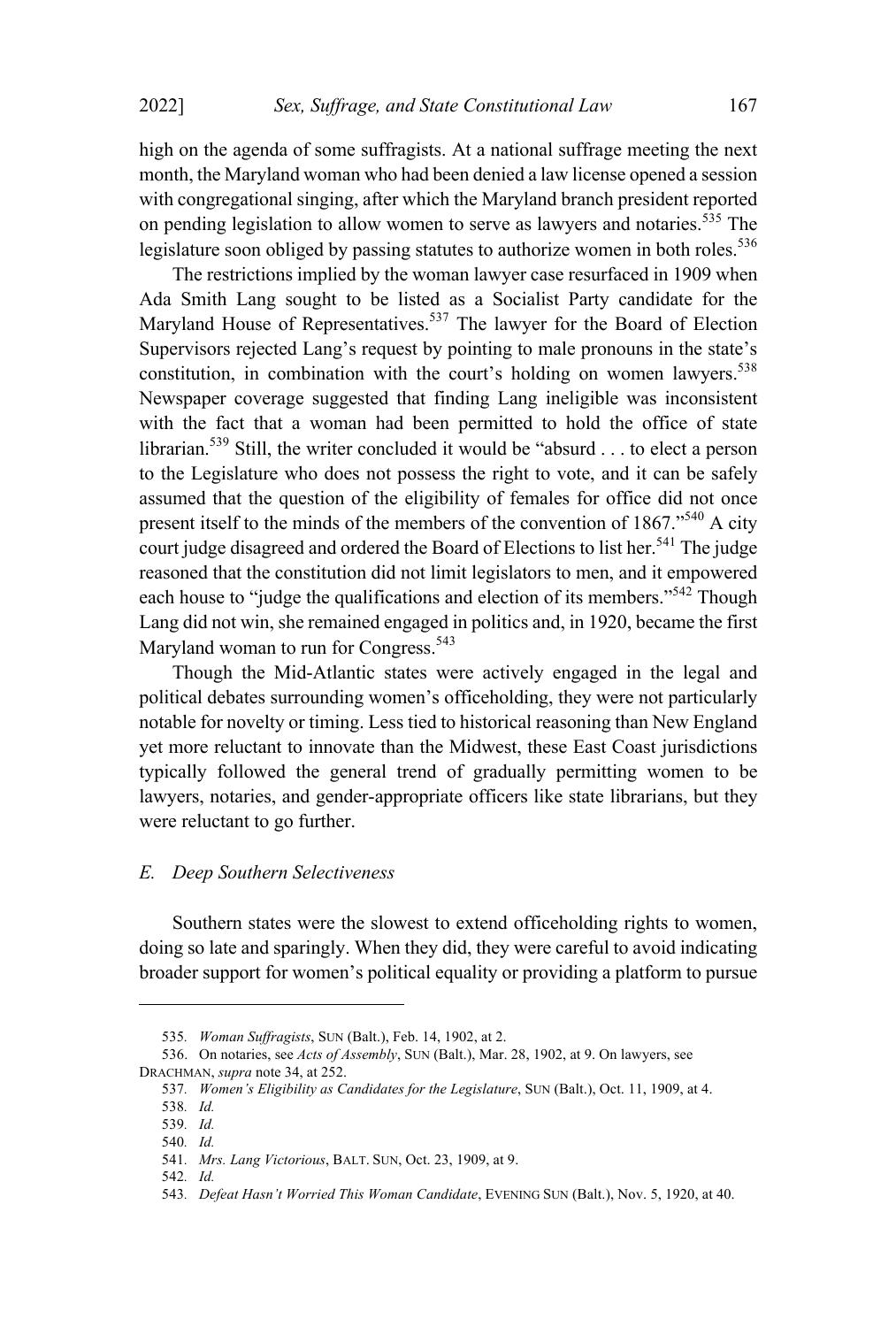it. While opposed to women's political rights in principle, Southern legislators slowly determined that it was reasonable to allow women to hold certain genderappropriate offices as a professional, rather than political, matter. Commenters also recognized that permitting women to hold some offices might reduce demands for suffrage. That the region had few women lawyers<sup>544</sup> both reflected and likely contributed to the South's stubbornly enforced gender norms.

One of the first offices women in the South were able to obtain was state librarian. This was seemingly uncontroversial in Tennessee  $(1871)^{545}$  and Kentucky  $(1876)$ ,<sup>546</sup> perhaps indicating the idea spread down from adjoining Midwestern states.<sup>547</sup> In the late nineteenth century, librarianship was becoming increasingly feminized, <sup>548</sup> yet state librarian remained <sup>a</sup> desirable post sought by men.<sup>549</sup>

When the idea reached Mississippi in 1876, legislators concocted an odd workaround to join the trend without risking a real expansion of women's rights. At the time, the state librarian was elected by a joint session of the legislature.<sup>550</sup> Though no constitutional provision limited the office to men or to electors,<sup>551</sup> the legislators either perceived that women could not hold office or did not want to set the precedent that they could. The legislators therefore voted for a man as the "representative" of the woman they wished to select.<sup>552</sup> They proceeded to reelect the same woman twice, each time with a different male representative.<sup>553</sup> The female candidate understood the ploy. When she first sought reelection, she explained that "Mr. Thos. McWillie kindly consents to represent me as a candidate so as to save all questions of eligibility . . . ."<sup>554</sup> The next two people to serve as state librarian were also women who were represented by men.<sup>555</sup>

At the state's constitutional convention in 1890, delegates showed a similar desire to expand the scope of women's activity for pragmatic reasons rather than to embrace women's equality. Discussants considered the possibility of granting

<sup>544</sup>*. See* DRACHMAN, *supra* note 34, at 36, 251-53.

<sup>545</sup>*. The State Library*, PUB. LEDGER (Memphis), Nov. 1, 1871, at 3 (noting that Tennessee followed Minnesota and Michigan).

<sup>546</sup>*. Various Topics*, DETROIT FREE PRESS, Jan. 28, 1876, at 2 ("Kentucky is coming to the front in the enfranchisement of woman. Emulating the example of Michigan the Legislature has chosen a woman for State Librarian….").

<sup>547</sup>*. Supra* notes 284-87.

<sup>548.</sup> Mary Biggs, *Librarians and the "Woman Question": An Inquiry into Conservatism*, 17 J. LIBRARY HIST. 409, 413 (1982).

<sup>549.</sup> This is apparent from newspaper articles that describe men campaigning against the women discussed herein.

<sup>550</sup>*. From the State Capital*, VICKSBURG HERALD (Miss.), Jan. 22, 1878.

<sup>551.</sup> MISS. CONST.

<sup>552.</sup> THE OFFICIAL AND STATISTICAL REGISTER OF THE STATES OF MISSISSIPPI 142 (1904) (listing state librarians).

<sup>553</sup>*. Id.*

<sup>554.</sup> Mary Morancy, *To the Members of the Legislature*, CLARION-LEDGER (Jackson), Jan. 16, 1878, at 4. It is not clear from the records how the men were chosen.

<sup>555.</sup> *See* THE OFFICIAL AND STATISTICAL REGISTER OF THE STATES OF MISSISSIPPI, *supra* note 552, at 142.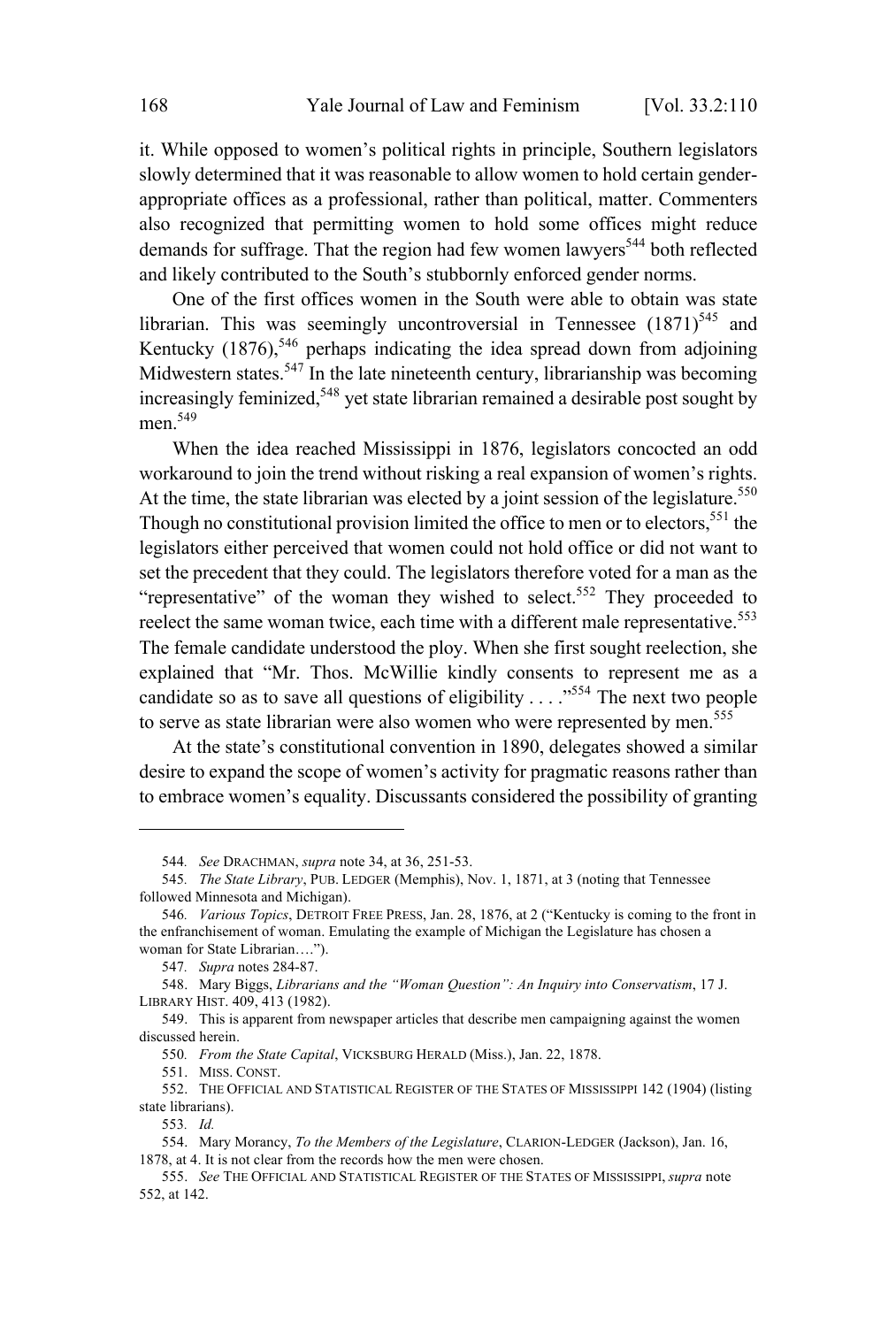suffrage to women who owned extensive lands within the state, or whose husbands did, in order to increase the white vote.<sup>556</sup> Because the delegates were concerned about the potential implications of this limited grant of women's suffrage, they developed two protections. First, each woman would select a man to cast her ballot.<sup>557</sup> And second, the provision would "not be framed so as to grant to women the right to hold office."<sup>558</sup> Yet these protections were not enough to counter opposition; the measure was not included in the new constitution. 559

Another convention proposal addressed women's service as the state librarian. It read that "any white woman" meeting certain age and residency requirements "who is of good moral character, shall be qualified to hold the office of Keeper of the Capitol and State Librarian."<sup>560</sup> The new constitution adopted a streamlined version of this provision, omitting the requirements of whiteness and moral character.<sup>561</sup> Presumably those restrictions were unnecessary, as the legislature could consider those factors without the text so requiring. The legislature then continued to elect women as state librarians, no longer needing male stand-ins.<sup>562</sup>

Over the course of the same years, Georgia likewise showed interest in selecting a woman as the state librarian but was reticent to expand women's officeholding rights. In 1877, a woman regarded as well-qualified applied for the position.<sup>563</sup> Because women were excluded from all civil offices under the state code (though not by the constitution), legislators in both houses introduced bills to make her eligible. <sup>564</sup> <sup>A</sup> contributor to the *Atlanta Constitution* wrote <sup>a</sup> supportive account, explaining that the office "of state librarian is one wholly suited to female incumbency."<sup>565</sup> The writer assured readers, "[i]t involves no participation, however remote, in politics, or in political office-holding."<sup>566</sup> Moreover, Tennessee had passed a similar law and employed a woman as state librarian "to the entire satisfaction of the people and government of that state."<sup>567</sup> Yet despite news coverage suggesting Georgia would "presently relent and follow the example of Tennessee,"<sup>568</sup> the legislators did not pass the law.

<sup>556.</sup> A. Elizabeth Taylor, *The Woman Suffrage Movement in Mississippi, 1890-1920*, 30 J. MISS. HIST. 1 (1968).

<sup>557.</sup> THE PROCEEDINGS OF THE CONSTITUTIONAL CONVENTION OF THE STATES OF MISSISSIPPI 79 (1890) [hereinafter PROCEEDINGS].

<sup>558</sup>*. Id.*

<sup>559.</sup> MISS. CONST.

<sup>560.</sup> PROCEEDINGS, *supra* note 557, at 113.

<sup>561</sup>*.* MISS. CONST. art. IV, § 106.

<sup>562</sup>*. Mississippi Legislature*, TIMES PICAYUNE, Jan. 19, 1892, at 1.

<sup>563</sup>*. The State Librarian*, ATLANTA CONST., Jan. 19, 1877, at 2.

<sup>564</sup>*. Id.*

<sup>565</sup>*. Id.*

<sup>566</sup>*. Id.*

<sup>567</sup>*. Id.*

<sup>568.</sup> (No title), ATLANTA CONST., Sept. 4, 1877, at 3.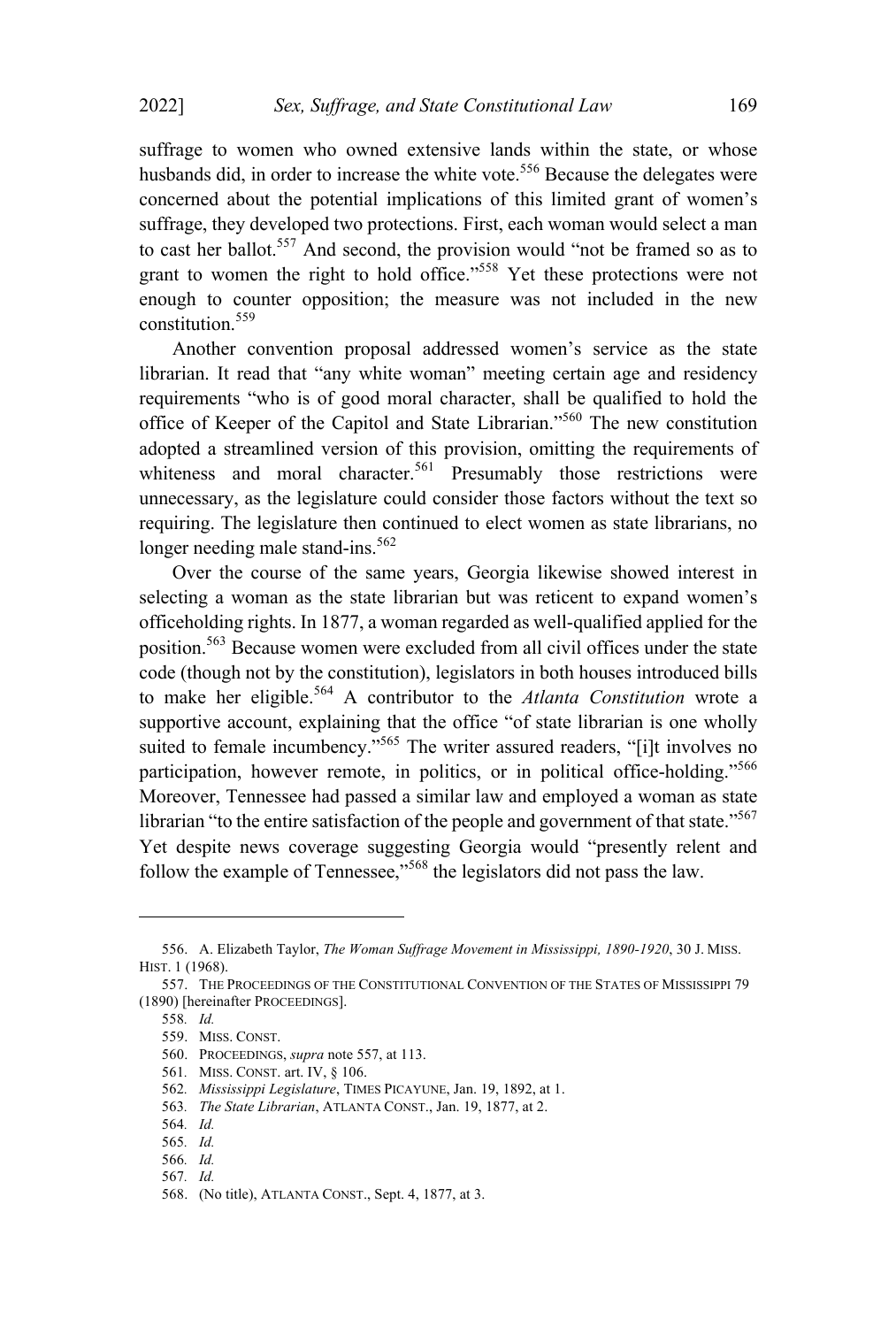When another woman sought the position two decades later,<sup>569</sup> discussants weighed the seeming propriety of a woman serving as state librarian with the risk that even one woman officer might fan the flames of the suffrage movement. <sup>570</sup> Some state legislators reacted favorably, proposing <sup>a</sup> bill that would have allowed women to hold all civil offices appointed by the governor or other state officer.<sup>571</sup> As one official acknowledged, men's "complete monopoly of all the offices seems not to be quite just."<sup>572</sup> Another supported the idea that women could hold offices that chiefly involved "clerical duties."<sup>573</sup> Still, the legislature declined to move forward on the bill.<sup>574</sup> Two years later, the same woman tried again, submitting a letter that listed thirteen states where women were serving in the role.<sup>575</sup> Moreover, she explained, it had "not proven true" that earning a living from the state converted women into suffragists. "On the contrary, in the states where the laws are fairest toward women, where the men are most generous to them in the hard struggle of their working lives, we hear little or no talk of 'woman's rights."<sup>576</sup>

Legislators responded with a bill to allow women to hold offices that were not filled by elections by the people or the legislature, <sup>577</sup> with connections to suffrage again infusing the discussion. The bill's sponsor explained he was completely opposed to women's suffrage and simply sought to permit women to hold a limited range of gender-appropriate offices.<sup>578</sup> "My object in introducing the bill has clearly one purpose—to preserve intact the purity of woman but to allow them while they toil to share in some of the honors and emoluments of public office. Is not this fair and right?"<sup>579</sup> Women's presence would elevate men, rather than degrade women, he continued. "Without invading the sacred, womanly sphere, my bill protects her from the evils of politics and gives the women of our state new avenues of livelihood." <sup>580</sup> After "spirited debate," <sup>a</sup> revised version of the bill, which only permitted women to serve as the state librarian, passed both houses.<sup>581</sup> While some legislators emphasized that it was time for women to have "equal rights and privileges" and "selfish" for men to keep all the positions, others reassured themselves that permitting a woman to

<sup>569</sup>*. Loaves and Fishes*, ATLANTA CONST., Oct. 31, 1894, at 9.

<sup>570</sup>*. Woman Wants It*, ATLANTA CONST., Oct. 7, 1896, at 6.

<sup>571</sup>*. To Open the Gates*, ATLANTA CONST., Nov. 24, 1894, at 7.

<sup>572.</sup> *Id*.

<sup>573</sup>*. Id.*

<sup>574</sup>*. In Georgia Sanctums*, ATLANTA CONST., Dec. 11, 1894, at 4.

<sup>575</sup>*. Woman Wants It*, *supra* note 570.

<sup>576</sup>*. Id.*

<sup>577</sup>*. Office for Women*, ATLANTA CONST., Nov. 22, 1896, at 6.

<sup>578</sup>*. Victory for Women*, ATLANTA CONST., Nov. 28, 1896, at 9.

<sup>579</sup>*. Id.*

<sup>580</sup>*. Id.*

<sup>581</sup>*. Woman's Bill Passes*, ATLANTA CONST., Dec. 5, 1896, at 7; *Dortch Bill Passes Senate*, ATLANTA CONST., Dec. 11, 1896, at 7.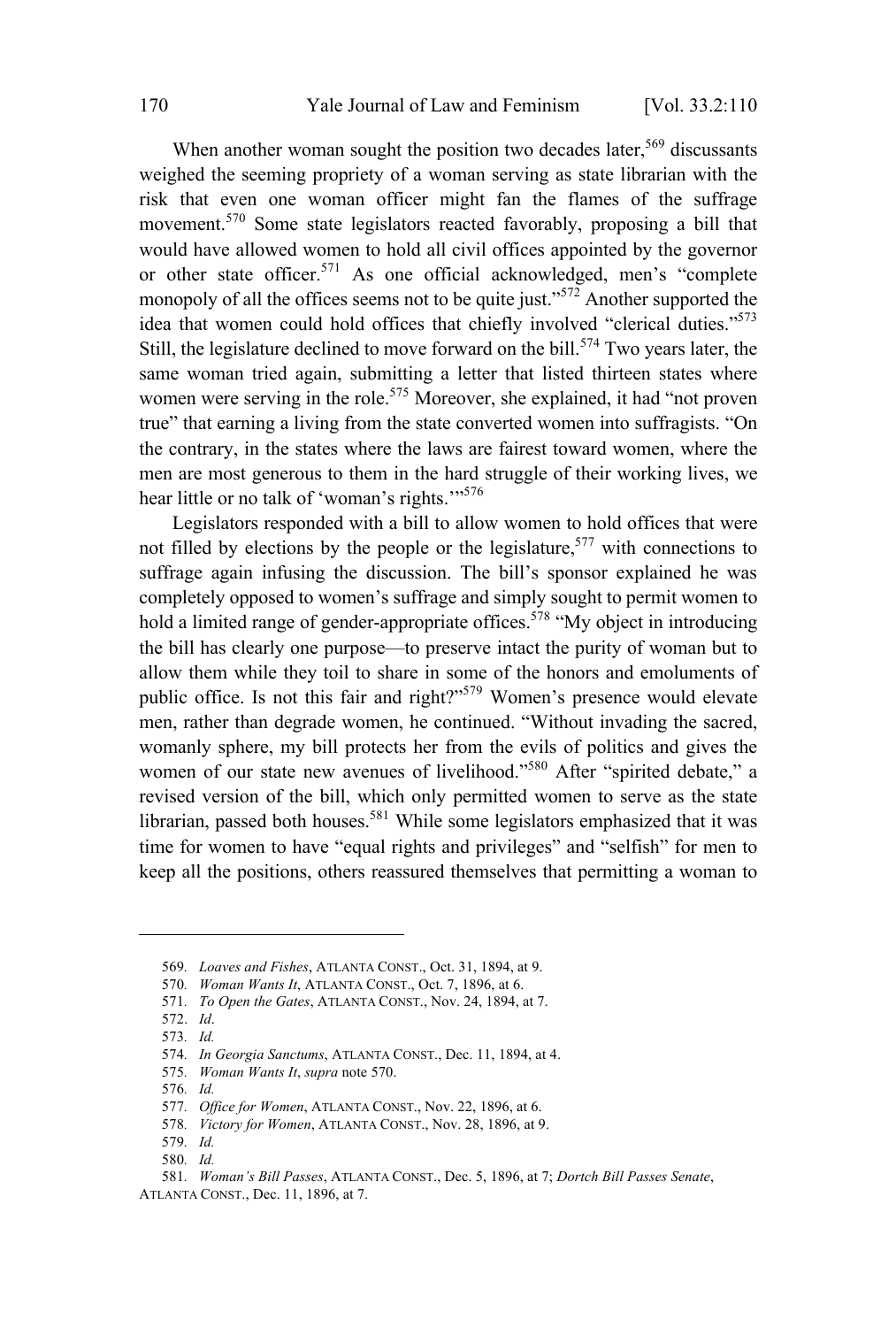be the state librarian was nonthreatening because "the duties are akin to housekeeping work."<sup>582</sup>

Whether women could hold office in Southern states also appeared before appellate courts in notary cases. The Tennessee Supreme Court first heard a notary case in 1892, after a woman was already commissioned by the governor.<sup>583</sup> The court recognized that women were deemed eligible to serve as notaries in fourteen states,<sup>584</sup> yet in twenty-one, women were ineligible or the issue hadn't been decided.<sup>585</sup> Citing cases on women's officeholding and citizenship rights under the Fourteenth Amendment, the court reasoned that "unless there is some constitutional or legislative provision enabling her to hold office, she is not eligible to the same."<sup>586</sup> The state's constitution was silent on the matter. "It is true that a woman fills the office of state librarian, and there is no act providing therefor," the court acknowledged, "but she is elected directly by the legislature, which is equivalent to conferring upon her the power to hold the office."<sup>587</sup> In sum, without <sup>a</sup> statute, women in Tennessee could not serve as notaries.

When Tennessee legislators considered the issue in 1911, their votes were influenced by the extent to which they understood authorizing women notaries as related to suffrage. Legislators who favored permitting women to become notaries saw this as a matter of their own convenience, rather than as a step toward women's legal equality.<sup>588</sup> During a committee meeting, one explained it would be convenient for him in his law practice if his "girl stenographer" could complete notary tasks. "I believe that every lawyer in the state will favor such a measure," he suggested.<sup>589</sup> He also reminded his colleagues that they had permitted women to become lawyers the previous year.<sup>590</sup> The leading opponent retorted that he objected to women lawyers and would have voted against that measure if he had been in the legislature at the time.<sup>591</sup> Turning to the issue at hand, he "took a strong stand relative to so-called women's rights, stating emphatically that he was unalterably opposed to anything that puts women in competition with men along the lines contemplated by woman's suffrage," as it would cause women to "lose their finer instincts."<sup>592</sup> When the bill was debated before the full senate, he "pleaded against woman suffrage and against the

<sup>582</sup>*. Woman's Bill Passes*, *supra* note 581.

<sup>583.</sup> State *ex rel.* Peters v. Davidson, 22 S.W. 203, 203 (Tenn. 1892).

<sup>584</sup>*. Id.* (listing Alabama, California, Connecticut, Florida, Illinois, Iowa, Kansas, Missouri,

Michigan, New Hampshire, Nebraska, New York, South Dakota, and Wisconsin).

<sup>585</sup>*. Id.*

<sup>586</sup>*. Id.* at 204 (citing *Robinson's Case*, *Schuchardt v. People*, *Minor v. Happersett*, and *Bradwell v. Illinois*).

<sup>587</sup>*. Id.*

<sup>588</sup>*. Declares Against Woman Suffrage*, NASHVILLE TENNESSEAN, Feb. 1, 1911, at 9.

<sup>589</sup>*. Id.*

<sup>590</sup>*. Id.*

<sup>591</sup>*. Id.*

<sup>592</sup>*. Id.*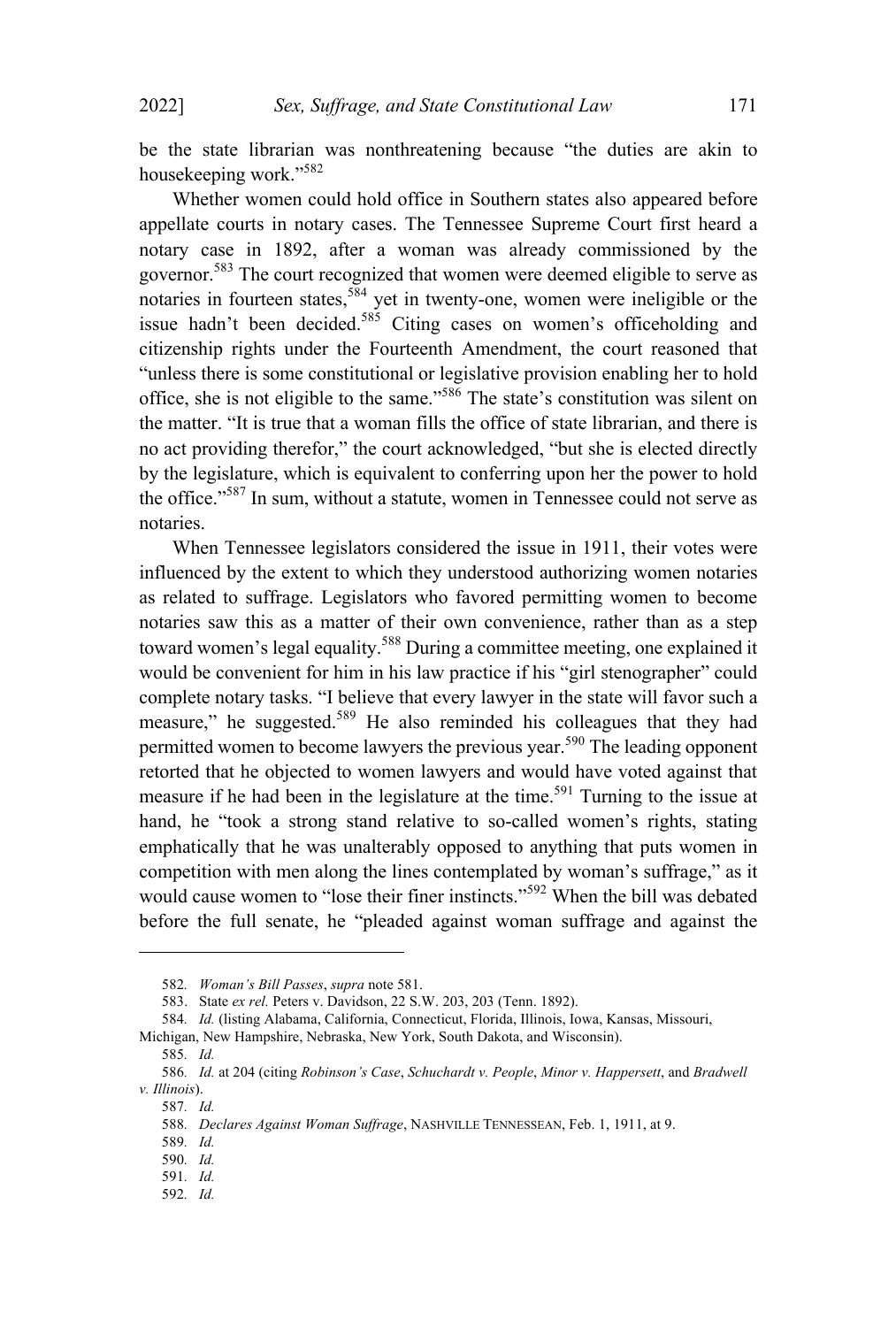notaries public bill, in the name of the womankind of the south and of the manhood of the south" and warned of an imminent "woman suffrage problem."<sup>593</sup> The bill was defeated, seventeen to twelve.<sup>594</sup>

Discussants in North Carolina also drew direct connections between the notary issue and women's suffrage, especially by the 1910s. <sup>595</sup> After decades of advocacy,<sup>596</sup> the state legislature approved <sup>a</sup> bill allowing women to become notaries in 1915, despite their concern that it might run afoul of constitutional language limiting officeholding to men.<sup>597</sup> They reasoned that notary might not be encompassed within the constitutional restrictions on officers,<sup>598</sup> and they passed the law with the understanding that the governor would appoint only one woman for a test case. <sup>599</sup> Even still, there was opposition, with one member "asserting that to enact the bill would be to open a veritable Pandora's Box."<sup>600</sup> As many anticipated, the Supreme Court of North Carolina soon held that only voters could be officers under the state's constitution, and the legislature could not override this limit or reclassify notary public as a non-officer.<sup>601</sup>

Reaction to the case showed support for extending women's officeholding rights and clear recognition of connections to women's suffrage.<sup>602</sup> According to one editorial, "[t]he decision will hasten the coming of equal suffrage, it now being evident that a change in the constitution i[s] necessary to give women a decent showing for their rights."<sup>603</sup> And, indeed, after women in the state were enfranchised by the Nineteenth Amendment, their "first entrance" into politics was appointment as notaries public. $604$ 

In the Southern states, progress on women's officeholding was slow. Traditional gender norms and, relatedly, the presence of few women lawyers, meant there was little appetite or initiative for expanding women's political rights. To the extent women's officeholding could be cast as apolitical, not threatening to traditional gender norms, and for women's economic benefit, there was some support for change. But the closer the nation came to the Nineteenth

<sup>593</sup>*. Senate Sits Down on Women Notaries Bill*, NASHVILLE TENNESSEAN, Feb. 8, 1911, at 1. 594*. Id.*

<sup>595.</sup> Women were able to become lawyers in the state in 1878. DRACHMAN, *supra* note 34, at 251.

<sup>596.</sup> State legislators authorized women notaries in 1895, but the governor refused to sign the law because he believed it was unconstitutional. *Cannot Hold Office*, ATLANTA CONST., Mar. 20, 1895, at 1. Women continued to press for this office in the following years. *See, e.g.*, *Woman Notaries*, ASHEVILLE SEMI-WKLY. CITIZEN (N.C.), Feb. 2, 1897, at 1; *Committee Votes Against Measure*, TIMES DISPATCH (Richmond), Feb. 12, 1913, at 9.

<sup>597</sup>*. Fighting Day for Senators*, NEWS & OBSERVER (Raleigh, N.C.), Jan. 29, 1915, at 1.

<sup>598</sup>*. Id.*

<sup>599</sup>*. Assembly Will Send Its Felicitations*, TIMES DISPATCH (Richmond), Jan. 17, 1915, at 9. 600*. Id.*

<sup>601.</sup> Bickett v. Knight, 85 S.E. 418, 420-21 (N.C. 1915). *Cf.* Harbour-Pitt Shoe Co. v. Dixon, 60 S.W. 186, 188 (Ct. App. Ky. 1901) (casting the office of notary as being of "legislative creation" and therefore not constrained by the constitution).

<sup>602</sup>*. Press on Notary Public Decision*, FARMER & MECHANIC (Raleigh, N.C.), June 1, 1915, at 7 (collecting editorials).

<sup>603</sup>*. Id.* (printing editorial from the *Sand Hill Citizen*).

<sup>604</sup>*. Four Women Notaries*, DAILY FREE PRESS (Kinston, N.C.), Aug. 28, 1920, at 1.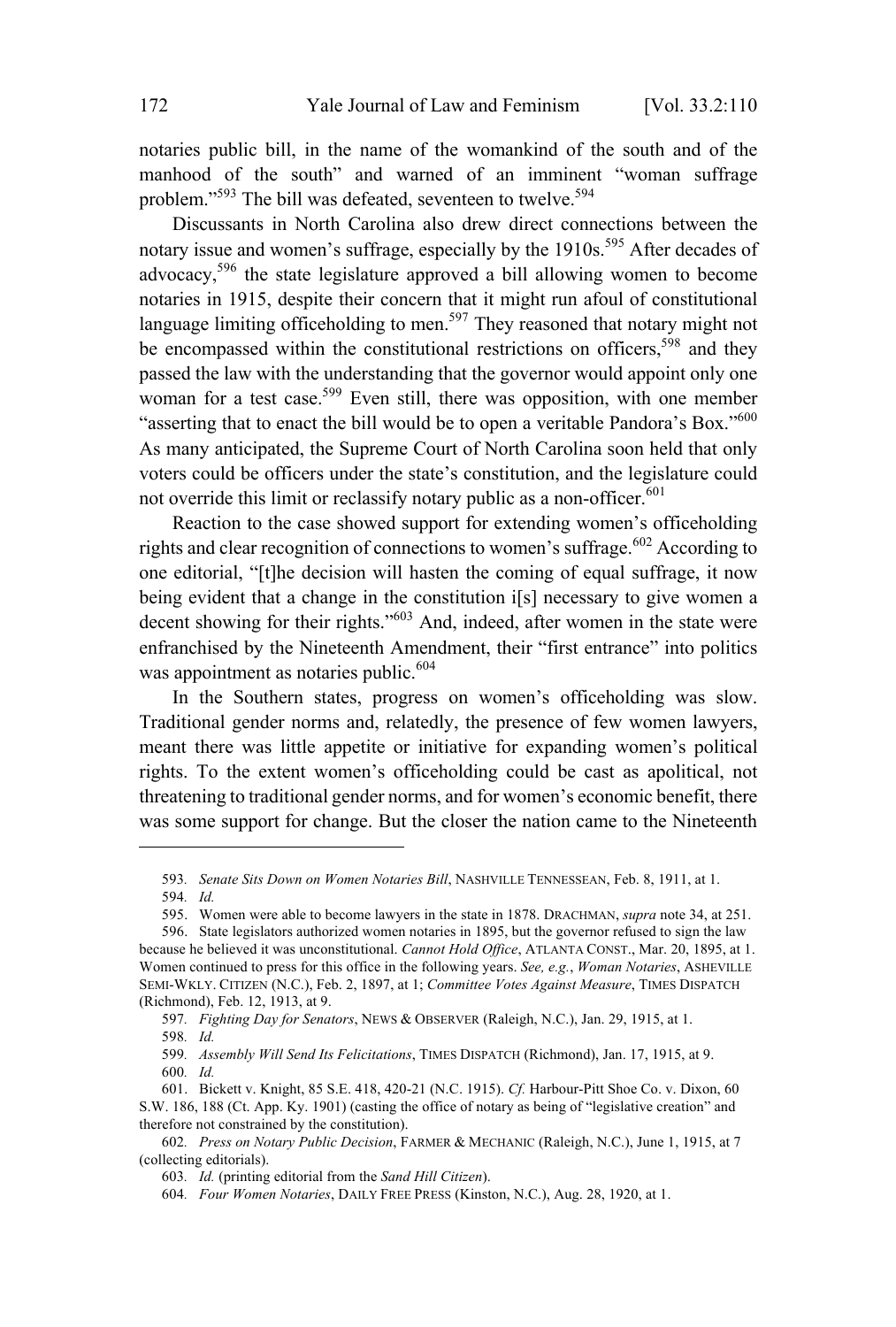Amendment, the more reluctant Southern lawmakers were to alter laws that might inadvertently fuel women's political equality.

\*\*\*

For the half century following the Civil War, women across the nation demanded political rights. To secure suffrage, they would need to revise their state constitutions—a difficult proposition. Yet to obtain offices, they had several viable paths independent of the ballot. Depending on the wording of the office-related provisions in their state constitutions, as well as local legal and political cultures, women could seek offices by simply putting themselves forward as candidates, suing, lobbying state legislatures for statutes, or developing office-specific constitutional amendments. In some places it was savvy for women to try several of these options, while in others a single approach seemed wisest.

Though women's successes varied significantly by region, the overall message was clear: women were committed and competent officeholders. While this lesson was important in its own right, it also added pressure to the question of why states continued to deny women the franchise.

#### III. OFFICEHOLDING EXPANSION AFTER FULL STATE SUFFRAGE (1890-1919)

Women obtained the highest offices after they secured full state suffrage. Achieving suffrage typically opened the range and number of offices for one of four reasons: constitutional amendments expressly granted officeholding alongside suffrage, state constitutions specified that "electors" were eligible to hold office, legislators found it prudent to enact statutes to authorize women officeholders after enfranchisement, or legal decisionmakers determined that suffrage amendments encompassed officeholding.

Women's officeholding successes were a double-edged sword. While commenters lauded women officials' contributions as demonstrating competence in the political arena, these gains also provided fodder for antisuffragists to dramatize the potentially revolutionary consequences that would follow from women's enfranchisement. Moreover, even as women obtained new posts, such as legislator, they were careful to emphasize their unthreatening femininity.

# *A. Early Enfranchisement in the Western Mountain States and the First Women Legislators*

In the 1890s, two of the former Western Territories were joined by two nearby states in becoming the only four states that fully enfranchised women by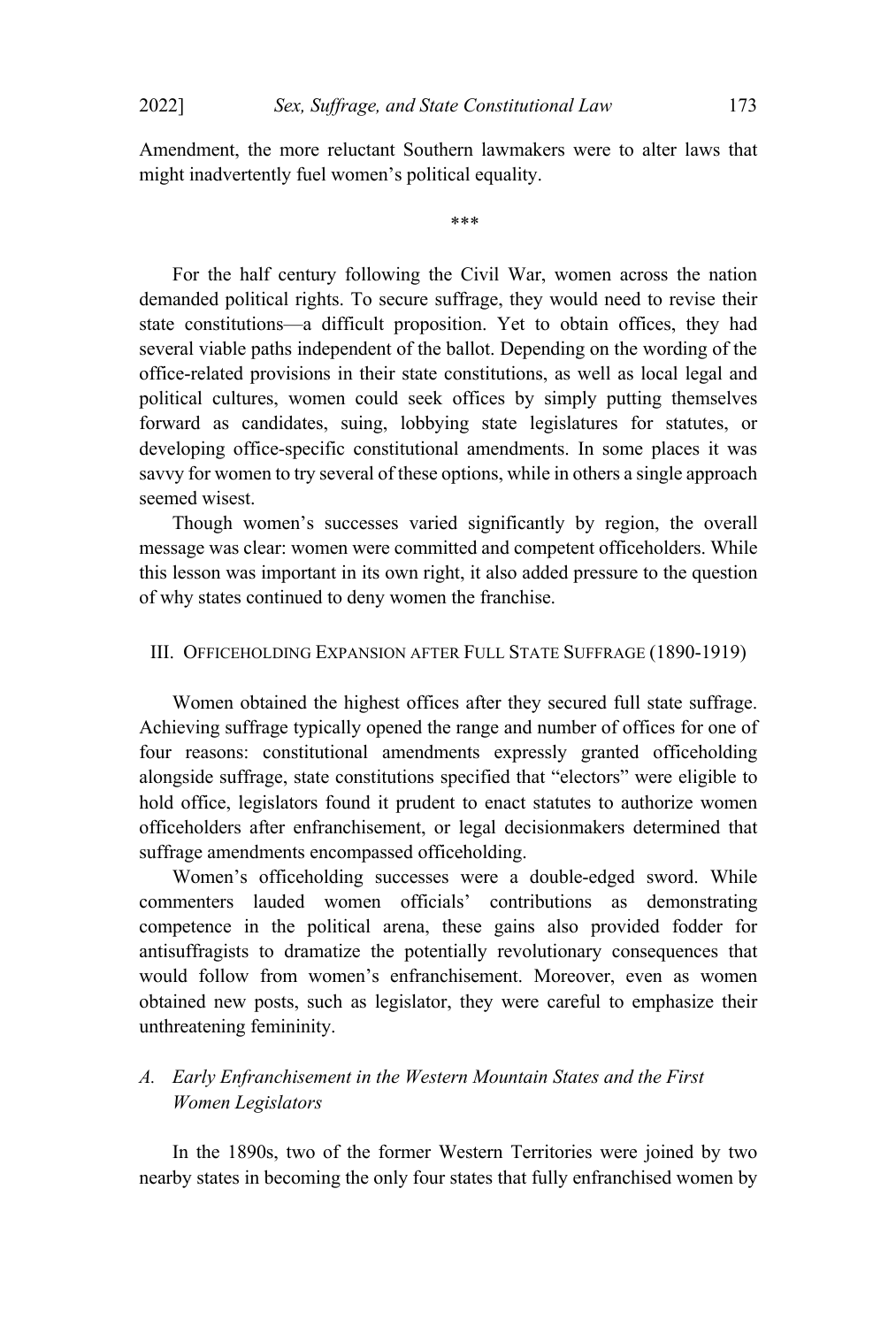the end of the century: Wyoming (1890), Colorado (1893), Utah (1896), and Idaho (1896).<sup>605</sup> Full suffrage opened officeholding opportunities, in part because the suffrage law in each state clearly carried with it the right to hold office. <sup>606</sup> The most notable office women obtained was legislator.

The decade opened with impassioned congressional debate over whether to admit Wyoming as a state with a constitution guaranteeing women the same voting and officeholding rights as men.<sup>607</sup> Some House members expressed concern that this provision would permit Wyoming to send women to sit in Congress, <sup>a</sup> "dangerous innovation."<sup>608</sup> Pro-suffrage members countered that if the strongest claim against women's political rights was "apprehension of danger that some lady might occupy a seat on this floor dressed in a particular fashion," then the "case must be devoid of argument."<sup>609</sup> Supporters further charged that what truly motivated opponents was the fear that they "may some day see sitting in the Presidential chair of the nation a woman with a black skin."<sup>610</sup> Expressing "no sympathy" with such views,  $611$  House members favoring the women's rights language predicted women would sit in the House "with credit to themselves and their constituents" during the lifetime of present members. <sup>612</sup> For support, <sup>a</sup> Kansas representative described how women across the country, including in his home state, had held a wide range of offices "for years" and were "the best officers we have."<sup>613</sup> Responding to a question about whether such officeholding had "unsexed" women, he responded in the negative. "It does not hurt their looks," he insisted, "if such a thing were possible, I think it makes them better looking."<sup>614</sup>

Senators raised similar claims for and against Wyoming's sex-equality constitution, as well as debating the significance of male pronouns in the U.S. Constitution's rules on congressional qualifications.<sup>615</sup> Ultimately, Wyoming

<sup>605.</sup> KEYSSAR, *supra* note 13, at Appendix Table A.20. Indeed, they were the only states in this category by 1910, despite 480 campaigns in 38 states between 1870 and 1910. FLEXNER & FITZPATRICK, *supra* note 12, at 214.

<sup>606.</sup> The constitutional provisions in Wyoming and Utah expressly included officeholding, the Colorado constitution directly connected suffrage and officeholding, and the Idaho constitution specified that certain officers had to be "electors." *See supra* and *infra*.

<sup>607.</sup> MEAD, *supra* note 13, at 43.

<sup>608.</sup> 21 CONG. REC. 2685, 2690 (1890).

<sup>609</sup>*. Id.* at 2690.

<sup>610</sup>*. Id.* at 2694. This allegation was based on a line from the Committee on the Territories minority report. The report included an appendix of supporting documents, the first of which was a magazine article by British antisuffragist Goldwin Smith that stated: "Some are sanguine enough to think that America will have rest when a black woman has been elected President of the United States." H.R. REP. NO. 39, pt. 2, at 3, Appendix (1890).

<sup>611</sup>*.* 21 CONG. REC. 2694 (1890).

<sup>612</sup>*. Id.* at 2691.

<sup>613</sup>*. Id.*

<sup>614</sup>*. Id.*

<sup>615.</sup> 21 CONG. REC. 6569, 6581-82, 6584-85 (1890).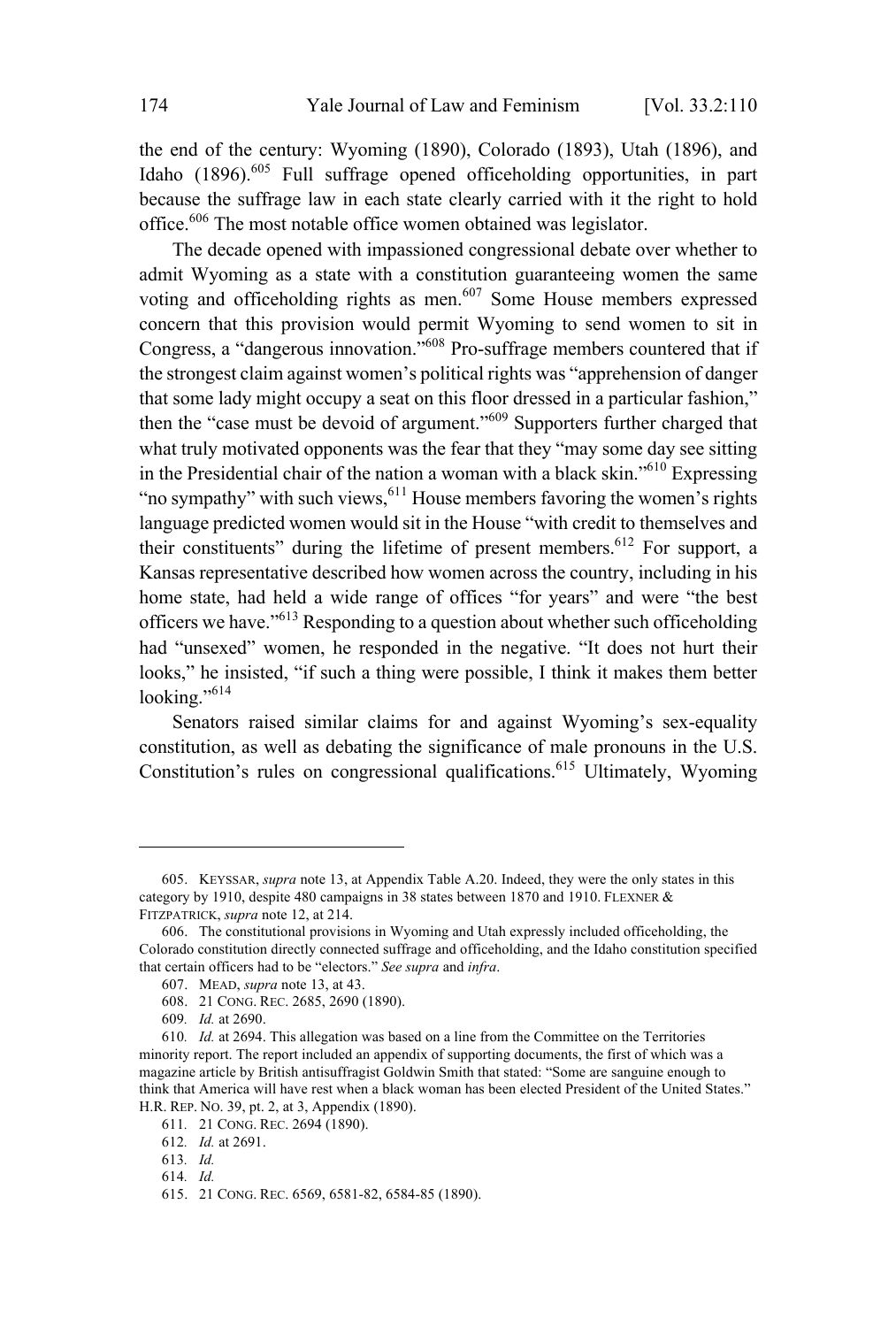was admitted as a state with language mandating sex equality in suffrage and officeholding. 616

In 1893, Colorado became the first jurisdiction to fully enfranchise women through a statewide referendum. <sup>617</sup> One motivator may have been Colorado's then-outlier position on women's officeholding. In 1886, the Supreme Court of Colorado had held that because the state's constitution limited all civil offices to electors,  $618$  a recent statute authorizing women notaries was unconstitutional.  $619$ After the suffrage campaign was victorious, commenters expected a "flood of applications" by women to become notaries, $620$  and the governor soon obliged women with appointments.<sup>621</sup> Though some commentary discouraged Colorado's women from seeking office, all parties ran and elected women.<sup>622</sup>

In 1894, Coloradans made officeholding history by electing three women to the state's house of representatives. $623$  Press profiles indicated that the trio, one of whom was a lawyer, did not challenge gender norms in their appearance or family life and deemed them "essentially womanly women."<sup>624</sup> One journalist speculated they would propose bills "for the amelioration of conditions affecting women and children." <sup>625</sup> Later reports confirmed this expectation, crediting the women with securing a law to raise the age of consent and appropriations to fund a home for wayward girls.<sup>626</sup>

The legislative trio recognized that their high-profile role could be significant for suffragists' aspirations across the nation. As one explained, "We know that the suffrage movement may be injured by indiscreet action on our part, and we have to be very careful." <sup>627</sup> In December 1895, <sup>a</sup> pro-suffrage journalist observed that "[t]hese women feel that they have a duty to perform in demonstrating to the entire nation that suffrage will be of value to them by being earnest, conservative, yet courageous."<sup>628</sup> The writer deemed the "legislatresses" to be "shrewd and capable."<sup>629</sup> Further reassuring skeptics, the author insisted

<sup>616.</sup> MEAD, *supra* note 13, at 43.

<sup>617.</sup> FLEXNER & FITZPATRICK, *supra* note 12, at 214. Coloradans had considered women's suffrage as early as 1870, when legislators debated following Wyoming Territory's lead. BEETON, *supra* note 211, at 119, 105.

<sup>618.</sup> COLO. CONST. art. VII § 408 (amended 1893); *id.* art. XIV § 485 (amended 1893).

<sup>619</sup>*. In re* House Bill No. 166, 21 P. 473, 473 (1886). This issue was soon linked to women's suffrage, at least in the eyes of antisuffragists. *See Do Women Really Want to Vote*, FORT COLLINS EXPRESS (Colo.), Feb. 19, 1887, at 2. The Supreme Court of Colorado allowed women to become deputy clerks two years later, on the basis that the position was not a constitutional office. Jeffries v. Harrington, 17 P. 505, 506 (Colo. 1888).

<sup>620</sup>*. Women as Notaries*, DELTA INDEP. (Colo.), Nov. 29, 1893, at 2.

<sup>621</sup>*. Woman Notaries*, DAILY SENTINEL (Grand Junction, Colo.), Dec. 5, 1893, at 1.

<sup>622.</sup> MEAD, *supra* note 13, at 70.

<sup>623</sup>*. Women in Politics*, CALDWELL TRIBUNE (Idaho), Dec. 29, 1894, at 7.

<sup>624</sup>*. Lady Law-Makers*, ST. LOUIS POST-DISPATCH, Feb. 3, 1895, at 5.

<sup>625</sup>*. Three Lady Solons,* SAINT PAUL GLOBE, Jan. 21, 1895, at 6.

<sup>626</sup>*. Women of Colorado*, INDEP. (Hutchinson, Kan.), Dec. 14, 1895, at 3.

<sup>627</sup>*. Lady Law-Makers*, *supra* note 624.

<sup>628</sup>*. Women of Colorado, supra* note 626.

<sup>629</sup>*. Id.*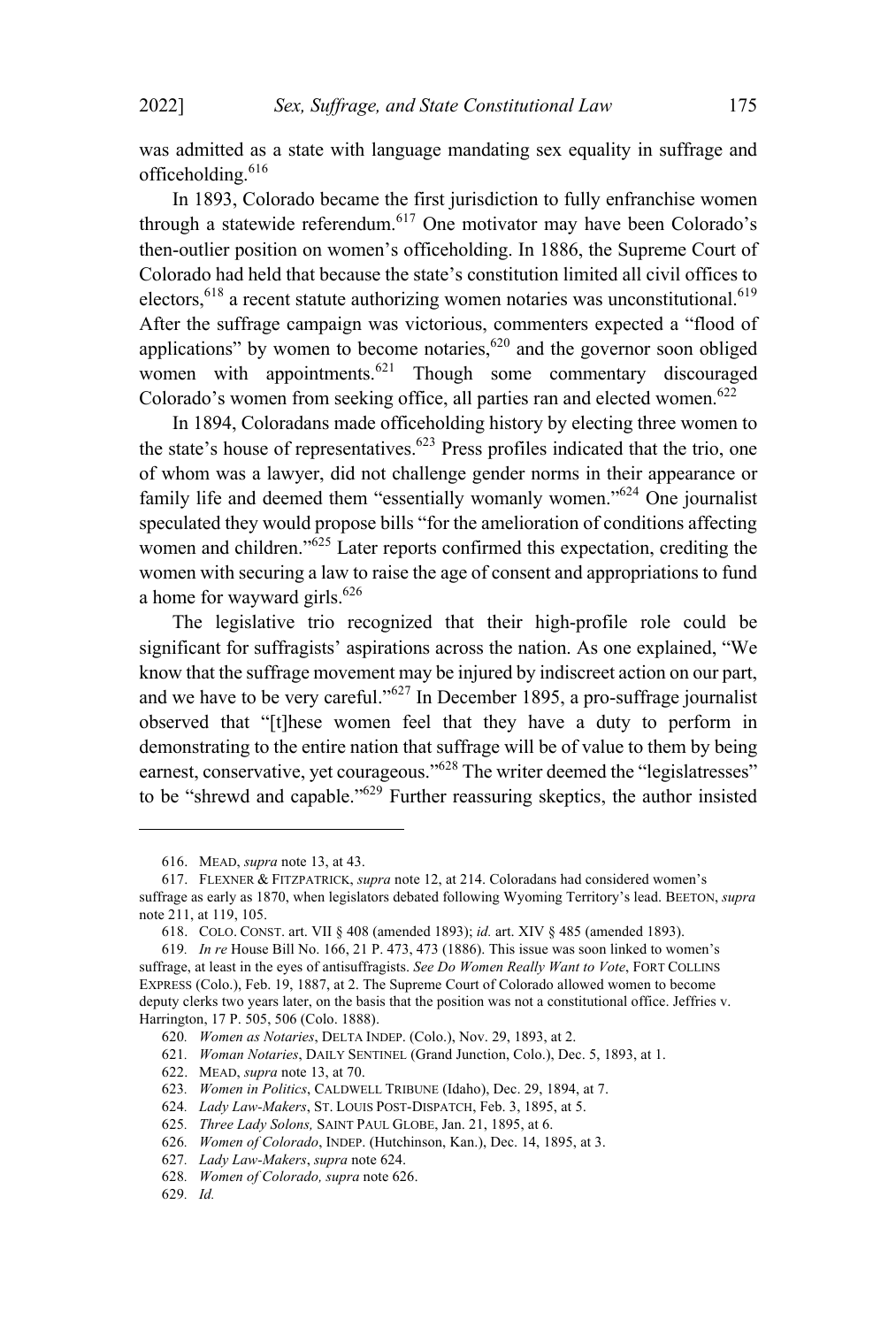that becoming lawmakers "did not make them less womanly or bring disastrous results upon the state."<sup>630</sup> <sup>A</sup> national survey of women's officeholding published in 1896 crowned Colorado, along with Kansas, as the "banner states," even in comparison to the overall "startling" progress throughout the West.<sup>631</sup> Colorado women continued to make officeholding gains into the  $1910s$ .<sup>632</sup>

Utah's women also built on their 1896 constitution's express grant of suffrage and officeholding rights.<sup>633</sup> That year Martha Hughes Cannon became the first woman elected to a state senate. $634$  Some press reported that she ran against her husband, with whom she was in a polygamous (unlawful) marriage as his fourth wife.<sup>635</sup> As one humorous commenter observed: "Mrs. Cannon believes in polygamy, and is a victim of it, if victim she can be called, when she can whip her lord and master at the polls." <sup>636</sup> <sup>A</sup> medical doctor, Cannon explained she would "take great interest in all the sanitary bills, of course, and all bills pertaining to educational matters."<sup>637</sup> Generalizing from her own experience, she offered that "[w]omen are good ones for those things. We know how to keep house and we know how to keep a city."<sup>638</sup> Along the same lines, she thought there were some offices that would be "unseemly" for women.<sup>639</sup> For instance, one account noted, "she thinks the gubernatorial chair too mannish altogether for <sup>a</sup> woman to occupy."<sup>640</sup> Over the following years, Utah women continued to obtain offices. A 1919 report found that all but one county in the state had elected a woman to a county office or the state legislature, "and this is believed to be the largest number of women officials in any state in the union."<sup>641</sup>

In large part due to the influence of Mormons who migrated from Utah, Idaho also enfranchised women in  $1896.642$  Prior to the suffrage referendum, the constitution there had excluded women from several offices (including legislator) by specifying that only "electors" were eligible. <sup>643</sup> In 1897, two Idaho women held office for the first time, as notaries public.<sup>644</sup> The following year,

<sup>630</sup>*. Id.*

<sup>631.</sup> Joseph Dana Miller, *The New Woman in Office*, 132 GODEY'<sup>S</sup> MAG. 59, 60 (1896).

<sup>632</sup>*. E.g.*, *Many Women Hold Office*, CHIPPEWA HERALD-TELEGRAM (Wis.), Apr. 7, 1911, at 1 (reporting on Colorado).

<sup>633.</sup> On the 1896 Utah constitution, see *supra* Part II.A.

<sup>634</sup>*. First Senator Among Women*, S.F. EXAMINER, Nov. 9, 1896, at 1. For more on Cannon, see Jennifer Baker, *Martha Hughes Cannon*, NAT'<sup>L</sup> WOMEN'<sup>S</sup> HIST. MUSEUM, https://www.womenshistory.org/education-resources/biographies/martha-hughes-cannon

<sup>[</sup>https://perma.cc/RJZ7-57Y9].

<sup>635</sup>*. First Senator Among Women, supra* note 634.

<sup>636</sup>*. Woman State Senator*, COFFEYVILLE DAILY J. (Kan.), Dec. 17, 1896, at 7.

<sup>637</sup>*. First Senator Among Women, supra* note 634.

<sup>638</sup>*. Id.*

<sup>639</sup>*. First Woman Senator*, KNOXVILLE J., Dec. 23, 1896, at 10.

<sup>640</sup>*. Id.*

<sup>641</sup>*. Utah Women Hold Many Offices*, RENO GAZETTE-J., Apr. 7, 1919, at 7.

<sup>642.</sup> BEETON, *supra* note 211, at 130-33.

<sup>643.</sup> IDAHO CONST. art. III, § 6, *amended by* IDAHO CONST. art. VI, § 2; IDAHO CONST. art. V §§

<sup>18,</sup> 23, *amended by* IDAHO CONST. art. VI, § 2.

<sup>644</sup>*. First Idaho Women to Hold Office*, WOMAN'<sup>S</sup> STANDARD, Nov. 9, 1897, at 3.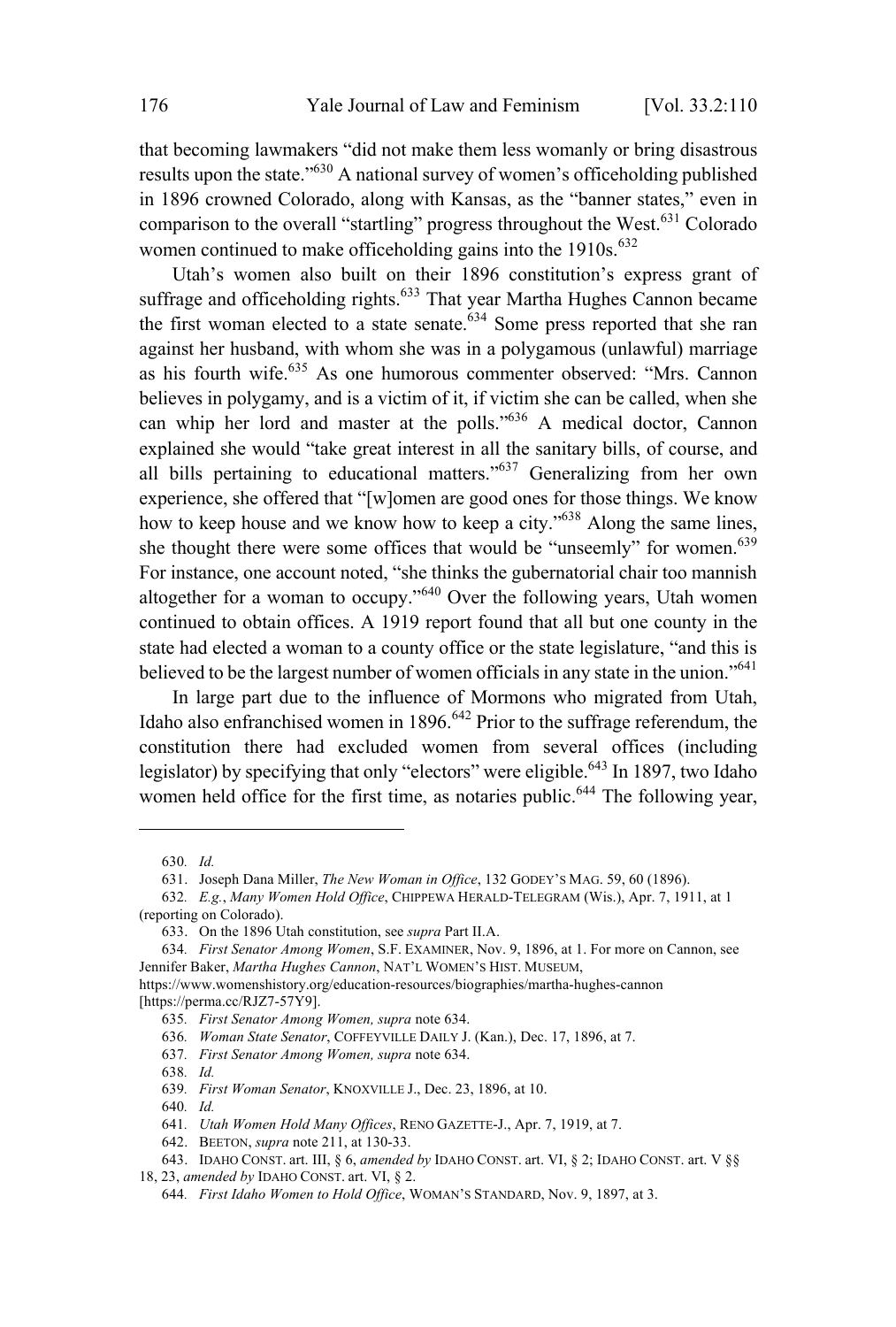voters elected a trio of women legislators, one of whom soon was selected by her peers to preside over the chamber—making her the first woman to hold that honor in the country.<sup>645</sup> In 1901, more than a half dozen women were serving in the Idaho legislature. 646

By the turn of the century, women's officeholding in the four full-suffrage states was a regular talking point on both sides of the debate. In 1903, syndicated columnist Ida Husted Harper observed that women's officeholding status could be used against the suffrage cause no matter what women did.<sup>647</sup> One "stock objection" made by antisuffragists was that women "would join in the general scramble for office to the neglect of the truly feminine duties and with all sorts of demoralizing consequences."<sup>648</sup> At the same time, suffrage opponents pointed to the small number of women holding offices in suffrage states as evidence that giving women the franchise was inconsequential and, therefore, unnecessary.<sup>649</sup> Husted's own view—based on her review of able women officeholders in the four full-suffrage states—was that most women would not "desert their households to run for office," and so men could rest easy they would keep "the lion's share . . . for all time to come."<sup>650</sup>

The first four states to fully enfranchise women maintained the West's reputation as being especially supportive of women's rights.<sup>651</sup> After ratifying constitutional text that clearly opened officeholding to women, these jurisdictions became the first to elect women to state legislatures. Women legislators, in turn, drew attention to women's demands for equality and demonstrated the possibility that women could hold office capably and without radical consequences.

### *B. State Suffrage and Connections to Officeholding in the 1910s*

Between 1896 and 1910, no additional states enfranchised women—a period known as "the doldrums" of the suffrage movement<sup>652</sup>—but a new burst of wins

<sup>645.</sup> Rick Just, *A Little Slice of History: First Women*, IDAHO PRESS, Oct. 3, 2021, https://www.idahopress.com/community/life/a-little-slice-of-history-%c3%aarst-

women/article\_b4ca22e0-2384-5037-b7c3-fc1fb26f374e.html [https://perma.cc/D5P8-UWXS].

<sup>646</sup>*. Women Who Hold Office*, CLARION-LEDGER (Miss.), Oct. 21, 1901, at 6.

<sup>647.</sup> Ida Husted Harper, *The Advance of Woman: Women as Officeholders*, CHI. DAILY TRIB., May 10, 1903, at 48.

<sup>648</sup>*. Id.*

<sup>649</sup>*. Id.*

<sup>650</sup>*. Id.*

<sup>651.</sup> Press commonly noted regional patterns. For example, an 1893 article that included discussion of women's officeholding concluded that "the tendency in the East and South is to keep women in a restricted sphere while in the West it is just the opposite, the idea appearing to be to give her all the rope she wants and let her swing." *In the Eye of the Law*, DELTA INDEP. (Colo.), Dec. 6, 1893, at 6.

<sup>652.</sup> The only suffrage referenda in these years were held in Oregon, Washington, South Dakota, and New Hampshire, and all failed. FLEXNER & FITZPATRICK, *supra* note 12, at 241.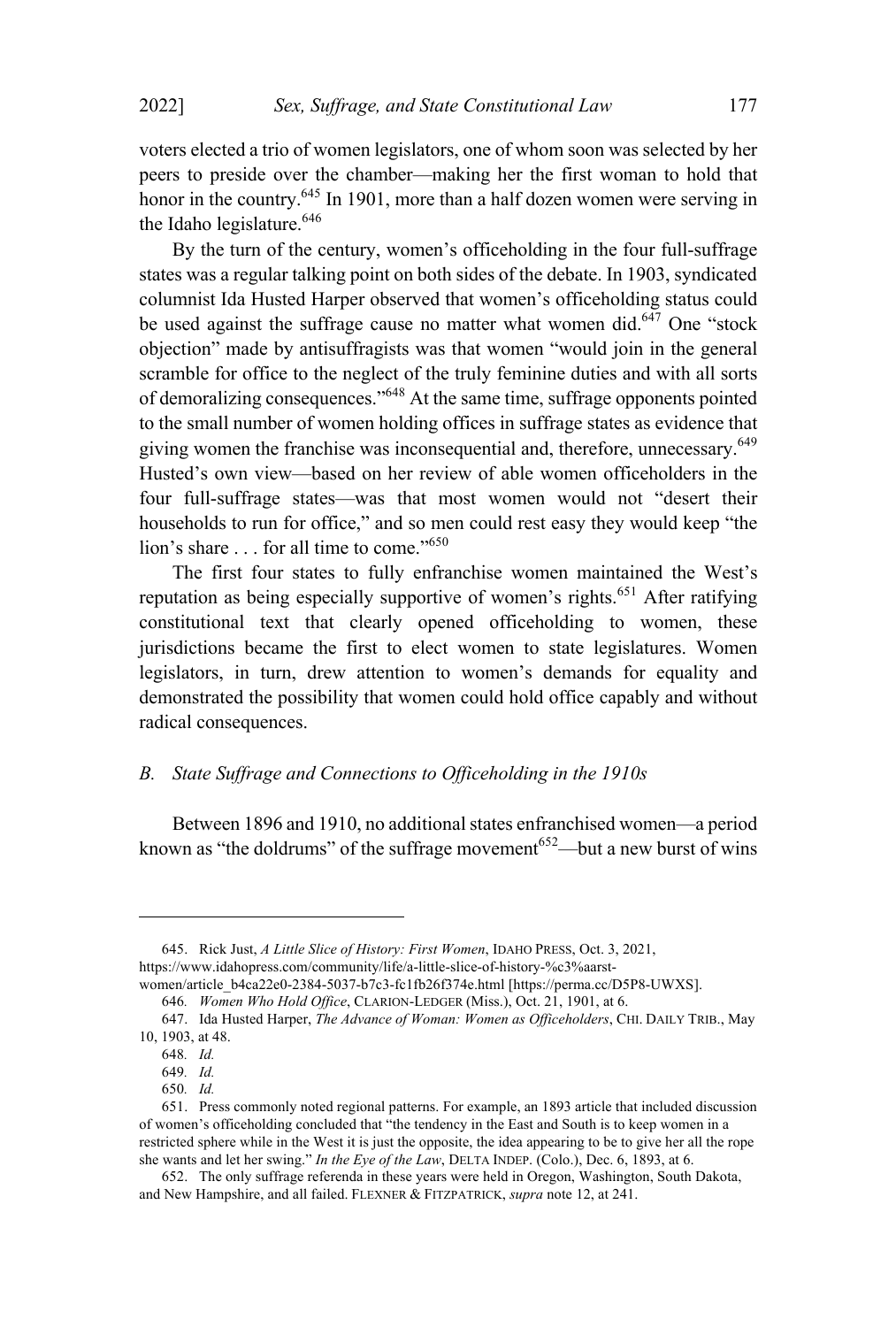in the 1910s reinvigorated the campaign.<sup>653</sup> The West again led the nation, enfranchising women in legal provisions that often clearly extended officeholding rights as well. As states from other regions belatedly joined this cluster, their more conservative orientations, in combination with ambiguous language in suffrage referenda and amendments, prompted disputes over the scope of women's political rights.

In the first half of the decade, seven states amended their constitutions to fully enfranchise women citizens and thereby expanded or clarified officeholding rights: Washington (1910), Arizona (1910), California (1911), Kansas (1912), Oregon (1912), Montana (1914), and Nevada (1914).<sup>654</sup> The constitutional amendments ratified in Arizona,  $655$  Kansas,  $656$  Montana,  $657$  and Nevada<sup>658</sup> expressly guaranteed women's right to hold office. In the other three states, reasonable interpretations led to the conclusion that women had full officeholding rights. In Washington, women held many offices before enfranchisement;<sup>659</sup> the only constitutional restraint limited service in the legislature to qualified voters, so it followed that suffrage automatically rendered women eligible.<sup>660</sup> In Oregon, no clause in the constitution stated that women were ineligible for offices, so enfranchisement seemed sufficient to award officeholding. <sup>661</sup> In California, the legislature determined that amending the statutory political code was all that was necessary to authorize women officeholders after enfranchisement, and they did so promptly.<sup>662</sup> Notably, in three states that did not enfranchise women in these years but bordered those that did, state supreme courts upheld women's officeholding rights.<sup>663</sup>

<sup>653.</sup> KEYSSAR, *supra* note 13, at Appendix Table A.20. More than a dozen other states (mostly in the Midwest) authorized women to vote in presidential elections between 1913 and 1919. *Id.* at Appendix Table A.19.

<sup>654</sup>*. Id.* at Appendix Table A.20.

<sup>655</sup>*. See Arizona State Constitution,* CONSTITUTION.COM, https://constitution.com/arizona-stateconstitution-1912/ [https://perma.cc/HU5B-PWTX].

<sup>656.</sup> R.E. MCINTOSH, GENERAL STATUTES OF KANSAS 1915, at 52 (1917).

<sup>657</sup>*. Notice of Election*, GREAT FALLS TRIB. (Mont.), Oct. 5, 1914, at 9.

<sup>658</sup>*. See Resolutions and Memorials*, NEVADA GOV.,

https://www.leg.state.nv.us/Statutes/26th1913/Stats1913R01.html#Stats1913R01page581 [https://perma.cc/H3AW-AS9J].

<sup>659.</sup> (No title), COLFAX GAZETTE (Wash.), Sept. 3, 1909, at 4 (explaining that a woman could likely hold the position of deputy county auditor, given that women held many other types of offices).

<sup>660.</sup> WASH. CONST., art. II, § 39 (amended 1910).

<sup>661.</sup> OR. CONST., art. II, § 2 (amended 1912) (providing qualifications for electors without reference to officeholding). It is more difficult to determine the legal understanding of women's officeholding eligibility in Oregon, as sources do not indicate public discussions or legal proceedings.

<sup>662.</sup> See *Bill to Make Women Eligible to All Offices*, L.A. EXPRESS, Dec. 7, 1911, at 19; STATUTES OF CALIFORNIA AND AMENDMENTS TO THE CONSTITUTION PASSED AT THE EXTRA SESSION OF THE THIRTY-NINTH LEGISLATURE, 1911, at 15 (1912).

<sup>663</sup>*. See* State *ex rel.* Jordan v. Quible, 125 N.W. 619, 620 (Neb. 1910) (holding that a woman could hold the elective office of county treasurer); Gilliland v. Whittle, 127 P. 698, 699 (Okla. 1912) (permitting a woman to serve as a clerk of court); Stone v. Riggs, 142 P. 298 (Okla. 1914) (holding that constitutional amendment allowing women to vote in school elections rendered them eligible for other categories of posts open to voters, such as county clerks); State v. De Armijo, 140 P. 1123, 1128-29 (N.M. 1914) (allowing a woman to retain position as state librarian).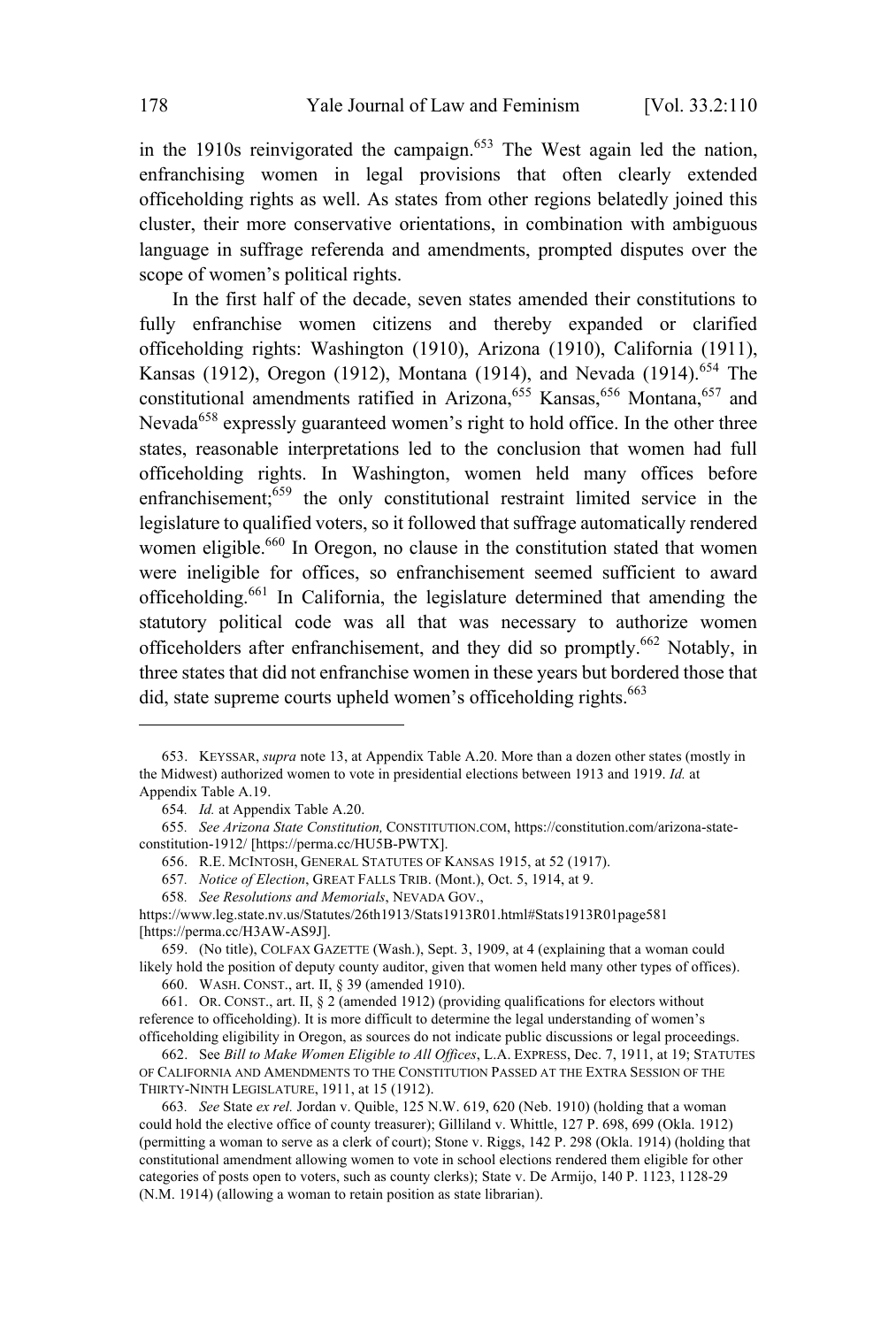After enfranchisement, women pursued a greater number and breadth of offices.<sup>664</sup> One of the first women elected in California, as a member of a city council, maintained that "suffrage without holding office [was] like apple pie with the apples left out."<sup>665</sup>

Women in full-suffrage states did not limit their ambitions to the city or state levels; they ran for Congress, despite lingering uncertainty about women's eligibility.<sup>666</sup> For instance, when <sup>a</sup> woman ran in Colorado in 1909, an editorial in the *Houston Post* observed that it would be necessary to reckon with the pronoun "he" in the congressional eligibility language, yet also emphasized that the House was empowered to judge the qualifications of its members.<sup>667</sup> "We believe if a Colorado district desire[s] to send an attractive young woman to congress, the house will not construe the pronoun 'he' strictly, especially if she be a democrat," the column offered.<sup>668</sup>

In 1916, Montana suffragist Jeannette Rankin became the first woman elected to the House,<sup>669</sup> a victory she attributed partly to geography.<sup>670</sup> According to Rankin, the West lacked the "conventions" that restricted women's opportunities in the East. <sup>671</sup> Soon there was speculation about whether House members would deny her admission, the strongest argument seeming to be the use of the pronoun "he" in the qualifications.<sup>672</sup> But because the decision was left to fellow members, politics made her disqualification unlikely. According to one commenter, the House would not find Rankin ineligible because "[s]uch a move would bring down on the head of the party ousting her the wrath of women voters of all suffrage states."<sup>673</sup>

<sup>664</sup>*. See, e.g., Kansas Women Office-Seekers Worry the Men*, ST. LOUIS POST-DISPATCH, May 28, 1916, at 7B; *Many Women Elected to Office*, 44 SUFFRAGIST 3 (1918) ("Reports from many Western states show that many women have been elected to state and local offices in the suffrage states.").

<sup>665.</sup> Katz, *Redefining "the Political," supra* note 37, at 23.

<sup>666.</sup> For an early example, see *Woman Named for Congress*, IDAHO STATESMAN, Apr. 6, 1900, at 6. In the 1910s, Colorado, Kansas, and California launched the greatest number of women candidates. *See, e.g.*, *First "Congresswoman" in the United States If!*, ARKANSAS DEMOCRAT (Little Rock), Sept. 18, 1912, at 7 (describing Colorado candidate); *Prohibitionist Candidate Talks*, SAN BERNARDINO COUNTY SUN, Oct. 11, 1912, at 2 (describing California candidate); *Our First Woman Member of Congress (Possibly)*, ST. LOUIS POST DISPATCH, Oct. 18, 1915, at 7 (describing three Kansas candidates).

<sup>667</sup>*. Are Women Eligible for Congress?*, HOUS. POST, Oct. 13, 1909, at 6.

<sup>668</sup>*. Id. But see* (No title), E<sup>L</sup> DORADO REPUBLICAN (Kan.), Oct. 15, 1909, at 4 (arguing that women were not eligible).

<sup>669.</sup> For more on Rankin, see *Rankin, Jeannette*, U.S. HOUSE OF REPRESENTATIVES, https://history.house.gov/People/Listing/R/RANKIN,-Jeannette-(R000055)/ [https://perma.cc/8DBS-356S].

<sup>670.</sup> In the same election, there were women candidates from California, Washington, and Kansas. *Woman Leads Montana Race for Congress*, ST. LOUIS POST-DISPATCH, Nov. 10, 1916, at 3.

<sup>671.</sup> Jeannette Rankin, *Why the West Leads the East in Recognition of Women*, S.F. CHRONICLE, Dec. 24, 1916, at 3.

<sup>672</sup>*. See, e.g.*, John Allison, *Letter, A Woman in Congress*, N.Y. TIMES, Nov. 18, 1916, at 10.

<sup>673</sup>*. Nothing to Rumor of Ousting Miss Rankin*, MISSOULIAN (Missoula, Mont.), Nov. 14, 1916, at

<sup>2.</sup>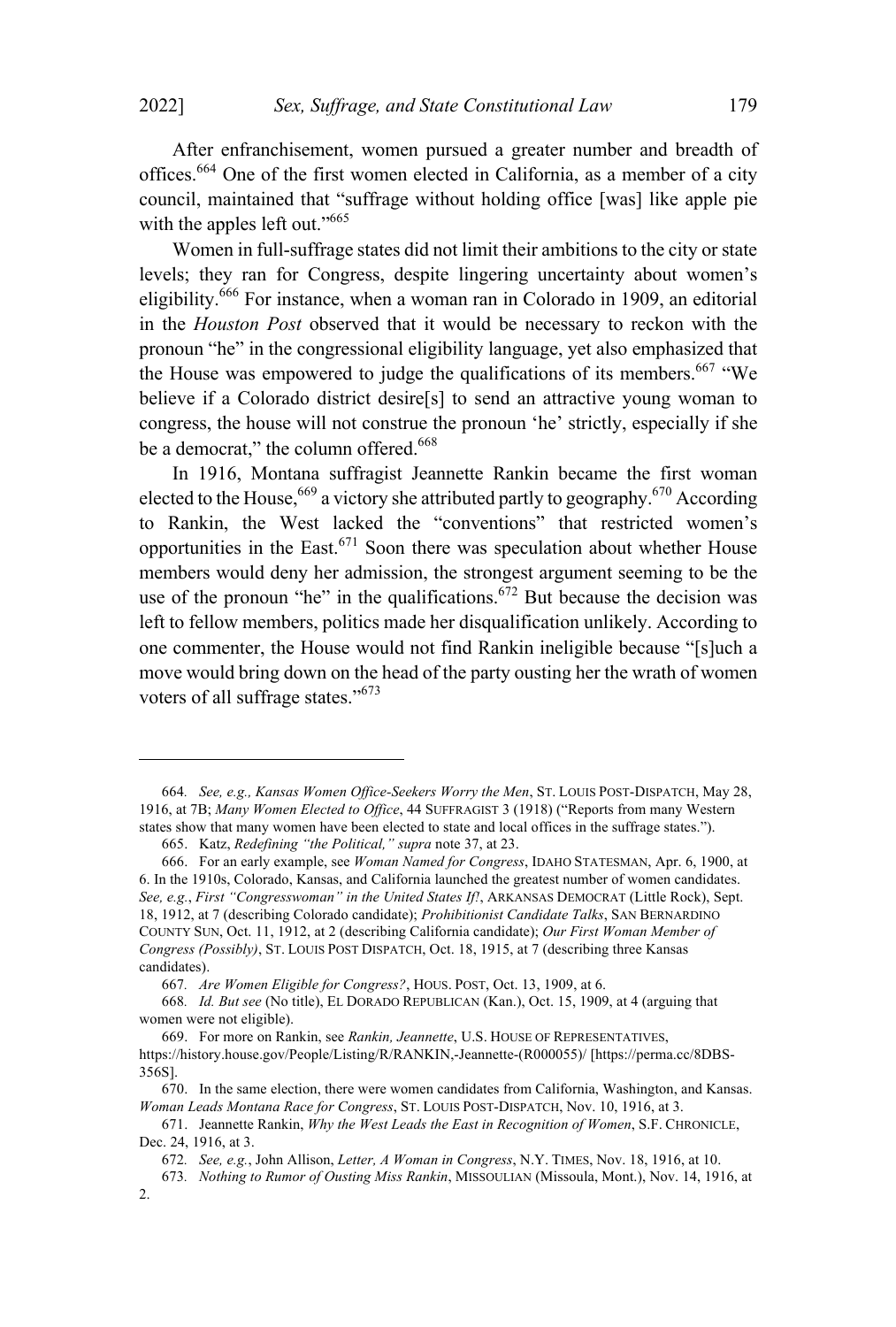States outside the West also considered women's suffrage and officeholding in the 1910s, often with less certainty and greater concern about how these rights fit together. Leading lawyers in Massachusetts, long the most prominent of the conservative states on women's political rights, $674$  continued to prefer an incremental approach. For instance, a couple of years after women's unsuccessful campaign for a constitutional amendment to authorize them to become notaries,  $675$  the secretary of state cautioned that a pending (and ultimately failed) suffrage amendment would be insufficient to reach officeholding rights.<sup>676</sup>

Suffrage wins in New York in 1917 and Michigan in 1918 broke the regional stalemate $677$  and prompted legal adjudications of women's officeholding rights that had been unnecessary in the Western states. After a suffrage-only referendum passed in New York, women immediately campaigned for and won an array of offices.<sup>678</sup> Though the winners assumed their posts, questions remained about women's eligibility.<sup>679</sup> The following year, the state's attorney general resolved the issue in women's favor, concluding that the removal of "male" from the state's voting provision also opened offices.<sup>680</sup>

In Michigan, a test case arose in 1920, after a litigant challenged the authority of a woman elected as a justice of the peace the previous year. $681$ Precedent in Michigan indicated that women's ineligibility for public office had been tied to their disenfranchisement.<sup>682</sup> Following <sup>a</sup> lower court decision in the woman's favor, newspaper coverage suggested the male challenger's "argument could scarcely create anything more serious than a chuckle," yet it would be best for the state's highest court to settle the matter.<sup>683</sup> The Supreme Court of Michigan obliged in 1921, confirming the woman's eligibility for the post in an extremely brief opinion.<sup>684</sup>

The final pair of states to fully enfranchise women before the Nineteenth Amendment further demonstrated how each state's unique constitutional provisions, suffrage amendments, and local culture determined the relationship between voting and officeholding. In Oklahoma, women had been successful in

<sup>674</sup>*. Supra* Part II.C.

<sup>675</sup>*. Id.*

<sup>676</sup>*. May Win Vote But Not Office*, BOS. GLOBE, Apr. 4, 1915, at 6.

<sup>677.</sup> KEYSSAR, *supra* note 13, at Appendix Table A.20.

<sup>678.</sup> Elizabeth D. Katz, *Women's "Chilly Path" to the New York Judiciary*, S.H.G.A.P.E. BLOG,

Sept. 8, 2021, https://www.shgape.org/womens-chilly-path-to-the-new-york-judiciary

<sup>[</sup>https://perma.cc/67RC-TF4R].

<sup>679</sup>*. Id.*

<sup>680.</sup> Opinion of the N.Y. Attorney General, Feb. 28, 1918.

<sup>681</sup>*. Test Suit to Settle Right of Women to Hold Office in Mich.*, OSHKOSH NORTHWESTERN (Wis.), Dec. 9, 1920, at 1.

<sup>682</sup>*. Supra* Part II.B.

<sup>683</sup>*. A Commonsense Decision*, DETROIT FREE PRESS, Dec. 18, 1920, at 6. *See also In Michigan Women Are People*, WOMAN'<sup>S</sup> J., Jan. 8, 1921, at 865.

<sup>684.</sup> People v. Patterson, 183. N.W. 28, 28 (Mich. 1921).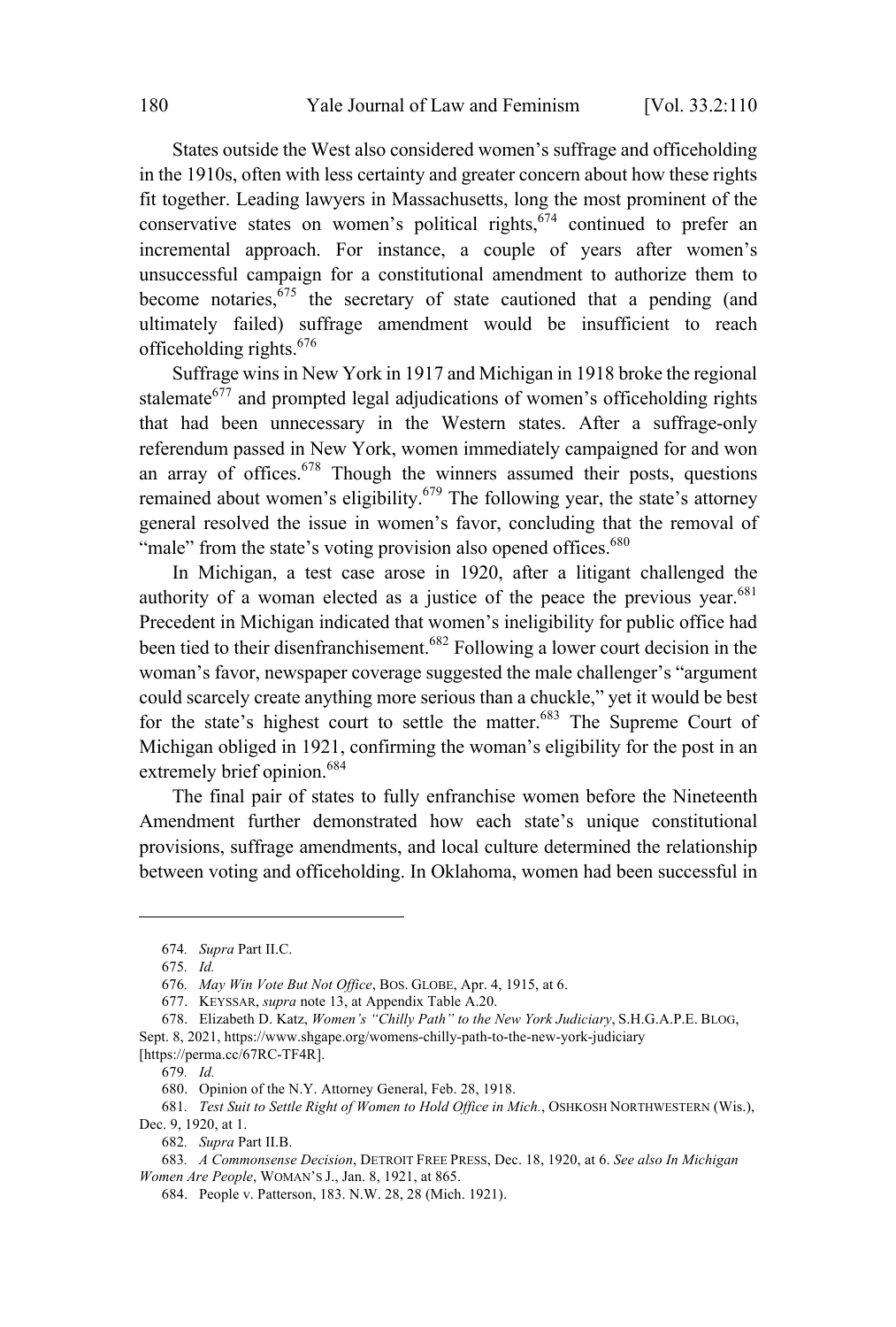obtaining constitutional provisions that specified certain positions were open to both sexes and that women could be notaries, while other positions were limited to men.<sup>685</sup> Consequently, enfranchisement had no legal relevance to women's officeholding.<sup>686</sup> In sharp contrast, in South Dakota, the constitution limited certain high-level offices to electors and stated that women could hold "any office in this state, except as otherwise provided in this constitution."<sup>687</sup> This meant suffrage automatically brought full officeholding.

As women's suffrage and officeholding spread, antisuffragists continued to proffer arguments that blurred the supposed harms of the two. Shortly after women in Illinois gained municipal suffrage and presidential suffrage, both in 1913,<sup>688</sup> <sup>a</sup> man who was <sup>a</sup> member of the Chicago Bar turned to officeholding as a reason to oppose any further enfranchisement.<sup>689</sup> "It is a matter of general knowledge that the right to elect implies the right to be elected," he began in a chapter about "The Meaning of Equal Suffrage." Pointing to the recent candidacies of several women in Cook County, he determined that "the aim of the ladies is not to select competent officers and competent or clean cut judges. They want to secure as many offices as they can for themselves."<sup>690</sup> The writer was particularly bothered by imagining how "the woman candidate will use all her charm and all her coquetry in her quest for votes," shaking hands, "kiss[ing]," and employing her "seductive power" over unsavory voters and "debased workers." <sup>691</sup> Meanwhile, he maintained, her home life would be destroyed, which in turn would become an embarrassing campaign tactic used against her.<sup>692</sup> Finally, because a woman "regardless of her intelligence, which is great, is, at times, incapable of controlling her feelings," a term in office "would endanger her government and her country."<sup>693</sup>

Many commenters were not persuaded by such concerns. One article that ran across the country mocked those who feared women officeholders. It ran under the lengthy and facetious headline: "How Would You Like: To Be Shot by a Woman Firing Squad? To Be Arrested by a Woman Policeman? To Be Tried by a Woman Judge? . . . Any of These Things COULD Happen [to] You in the Near Future."<sup>694</sup>

Though advocates recognized that suffrage and officeholding were independent rights, legal and political reasoning rendered officeholding

688. KEYSSAR, *supra* note 13, at Appendix Tables A.18 and A.19.

<sup>685.</sup> OKLA. CONST. art. VI, §§ 3, 28 (amended 1943); *id.* art. XXIV, § 6 (amended 1943).

<sup>686.</sup> Oklahoma women continued to fight for officeholding rights into the 1940s. *Infra* Part IV.B.

<sup>687</sup>*. Women Claim Right to Hold Offices in South Dakota*, OMAHA DAILY BEE, Feb. 7, 1911, at 1.

<sup>689.</sup> CAIROLI GIGLIOTTI, WOMAN SUFFRAGE: ITS CAUSES AND POSSIBLE CONSEQUENCES 20-24 (1914).

<sup>690</sup>*. Id.* at 20.

<sup>691</sup>*. Id.* at 22, 24.

<sup>692</sup>*. Id.* at 23-24, 55.

<sup>693</sup>*. Id.* at 75.

<sup>694.</sup> Nora Weston, *How Would You Like*, S.F. CHRON., Sept. 29, 1918, at SM4.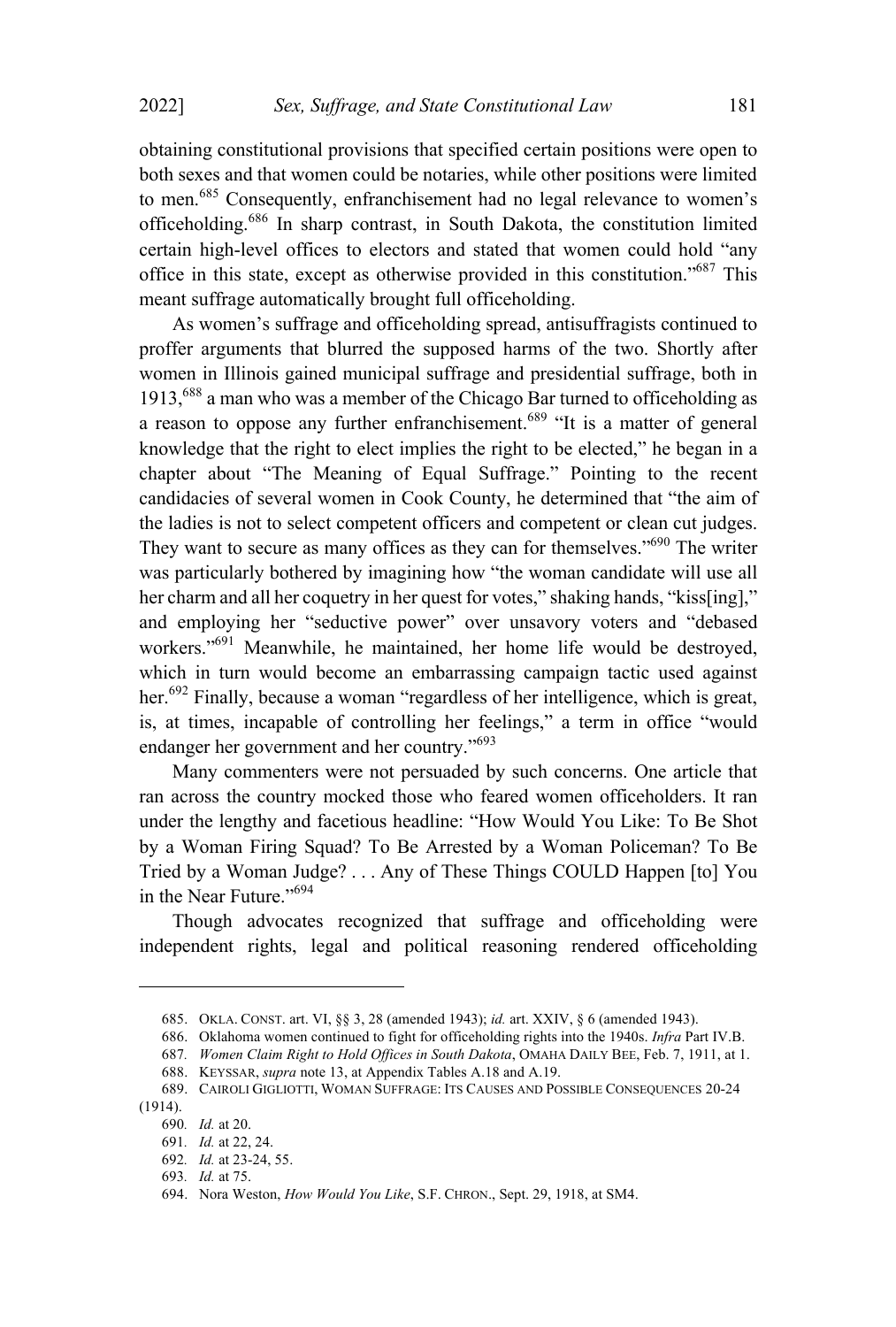important for suffragists and their opponents. The extent to which suffrage clearly and fully brought officeholding eligibility varied by state because of differences in wording, historical treatments, and decisionmakers' attitudes. Yet regardless of the precise relationship of these rights in specific states, the overall cumulative effect of women's state-level political advances was to inspire other states to follow and to build momentum toward a federal suffrage amendment.

## IV. THE NINETEENTH AMENDMENT AND WOMEN'S STATE OFFICEHOLDING (1869-1943)

As suffragists pressed for voting and officeholding rights at the state level, they continued to seek a federal suffrage amendment. <sup>695</sup> Congressmen's stances reflected home state politics, as well as their beliefs about women's proper sphere.<sup>696</sup> Advocates on both sides used officeholding as a talking point to exemplify the possible ramifications of enfranchising women, arguably implying that they understood officeholding as encompassed in the proposed amendment. Still, neither the congressional debates nor the text of what became the Nineteenth Amendment expressly stated whether officeholding was included. Modeled on the Fifteenth Amendment,  $697$  the Nineteenth forbade discrimination on the basis of sex only for *suffrage*.

After ratification of the federal suffrage amendment, uncertainty about its scope prompted continued legal advocacy in the states. While in some places women immediately secured offices that had previously been forbidden, in others, women were forced to embark on new campaigns for court opinions, legislation, and constitutional amendments before they were permitted to hold office on an equal basis with men.

## *A. Officeholding in the Susan B. Anthony Amendment Debates*

After women's exclusion from the Fifteenth Amendment, Congress considered enfranchising women across the nation numerous times over a period of approximately fifty years.<sup>698</sup> Congressmen on both sides of the issue turned to

<sup>695.</sup> FLEXNER & FITZPATRICK, *supra* note 12, at 167, 261-63.

<sup>696.</sup> On how politics surrounding the Fifteenth Amendment contributed to Southerners' opposition to the proposed Nineteenth, see Liette Gidlow, *The Sequel: The Fifteenth Amendment, the Nineteenth Amendment, and Southern Women's Struggle to Vote* 17 J. GILDED AGE & PROGRESSIVE ERA 433, 439- 40 (2018).

<sup>697.</sup> TETRAULT, *supra* note 74, at 103. The Eleventh Circuit determined that the Nineteenth Amendment's similarity to the Fifteenth constrained its analysis in the recent case Jones v. Governor of Florida, 15 F.4th 1062, 1067-68 (11th Cir. 2021).

<sup>698.</sup> For a recent helpful and concise history, see Tracy Thomas, *Reclaiming the Long History of the "Irrelevant" Nineteenth Amendment for Gender Equality*, 105 MINN. L. REV. 101 (2021). For more detail, see KIMBERLY A. HAMLIN: FREE THINKER: SEX, SUFFRAGE, AND THE EXTRAORDINARY LIFE OF HELEN HAMILTON GARDENER 253-56, 273 (2020).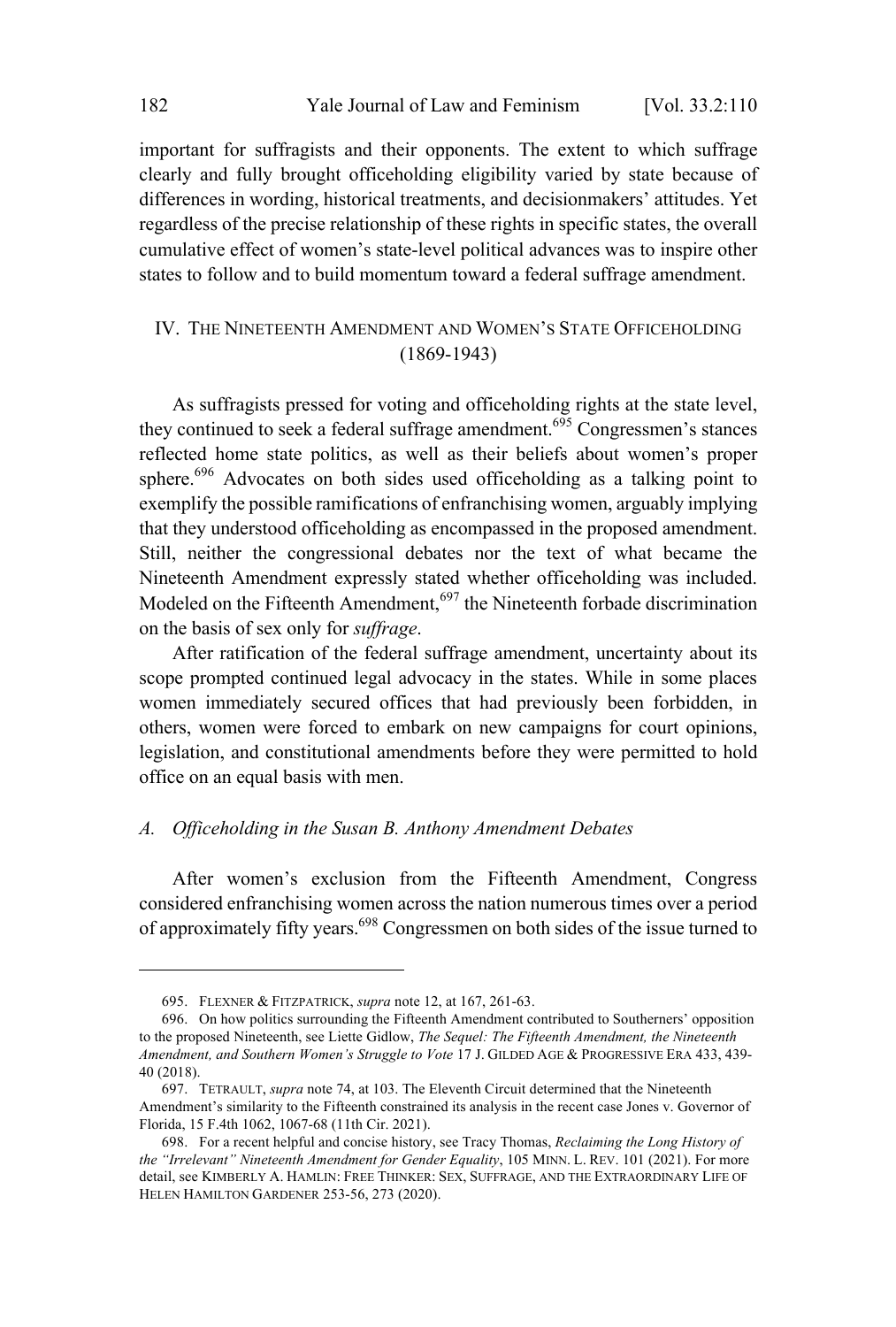officeholding for ammunition. While some viewed the links between suffrage and officeholding as a persuasive reason to oppose women's enfranchisement, others pointed to women's successful state-level officeholding as evidence of women's readiness for the ballot. Both stances recognized connections between voting and officeholding without clearly explaining or interrogating the relationship.

A federal women's suffrage amendment was first introduced to the House by an Indiana congressman on March 15,  $1869$ ,  $699$  the month after Congress sent the Fifteenth Amendment to the states for ratification. <sup>700</sup> That version, supported by leading suffragists, read: "The right of suffrage in the United States shall be based on citizenship . . . without any distinction or discrimination whatever founded on sex."<sup>701</sup>

The next time a congressman formally proposed a women's suffrage amendment, in 1878, the text tracked the Fifteenth Amendment. Introduced by California Senator Sargent, the provision simply replaced "on account of race, color, or previous condition of servitude" with "on account of sex."  $\frac{702}{10}$  To support his proposal, Sargent described signs of growing support for women's suffrage in Colorado, Kansas, Michigan, Minnesota, and the territories, and further observed that "[t]housands of women hold offices under the national and State governments, all innovators in American politics."<sup>703</sup> That Americans entrusted women with these positions, Sargent implied, demonstrates a belief in women's capacity to vote.

Over the following decades, Congressmen considered the same version of the women's suffrage amendment, <sup>704</sup> holding debates that often suggested that officeholding was directly connected. For example, in 1887, one of the most vocal opponents of women's suffrage detailed his "aversion" to women's officeholding by comparing the "gentle words and caressing hand" of a deceased mother to "the idea of a female justice of the peace or [a] township constable."<sup>705</sup>

703. 7 CONG. REC. 268 (1878).

<sup>699.</sup> Siegel, *She the People*, *supra* note 35, at 970 n. 61.

<sup>700</sup>*. Supra* Part I.B.2.

<sup>701.</sup> Siegel, *She the People*, *supra* note 35, at 970-71 n. 61.

<sup>702.</sup> TETRAULT, *supra* note 74, at 103. Scholars disagree about whether women's suffrage leaders supported this version. Tetrault claims that Elizabeth Cady Stanton wrote it, implying she supported it. *Id. See also* Ellen Carol DuBois, *Outgrowing the Compact of the Fathers: Equal Rights, Woman Suffrage, and the United States Constitution, 1820-1878*, 74 J. AM. HIST. 836, 861 (1987) (describing how the National Woman Suffrage Association (NWSA) promoted a women's suffrage amendment based on the Fifteenth). By contrast, Ann Gordon maintains that Stanton and NWSA preferred the 1869 version. Ann D. Gordon, *Many Pathways to Suffrage, Other than the 19th Amendment*, 11 CONLAWNOW 91, 95-96 (2019).

<sup>704.</sup> FLEXNER & FITZPATRICK, *supra* note 12, at 165. One slight variation considered in 1880 added that the right to vote could not be denied "for any reason not equally applicable to all citizens of the United States." TETRAULT, *supra* note 74, at 225 n.164. In 1914, some suffragists supported the proposed Shafroth-Palmer amendment, which would require states to hold a referendum on women's suffrage if 8 percent of voters signed a petition at the previous election. FLEXNER & FITZPATRICK, *supra* note 12, at 260-61.

<sup>705.</sup> 18 CONG. REC. 986 (1887).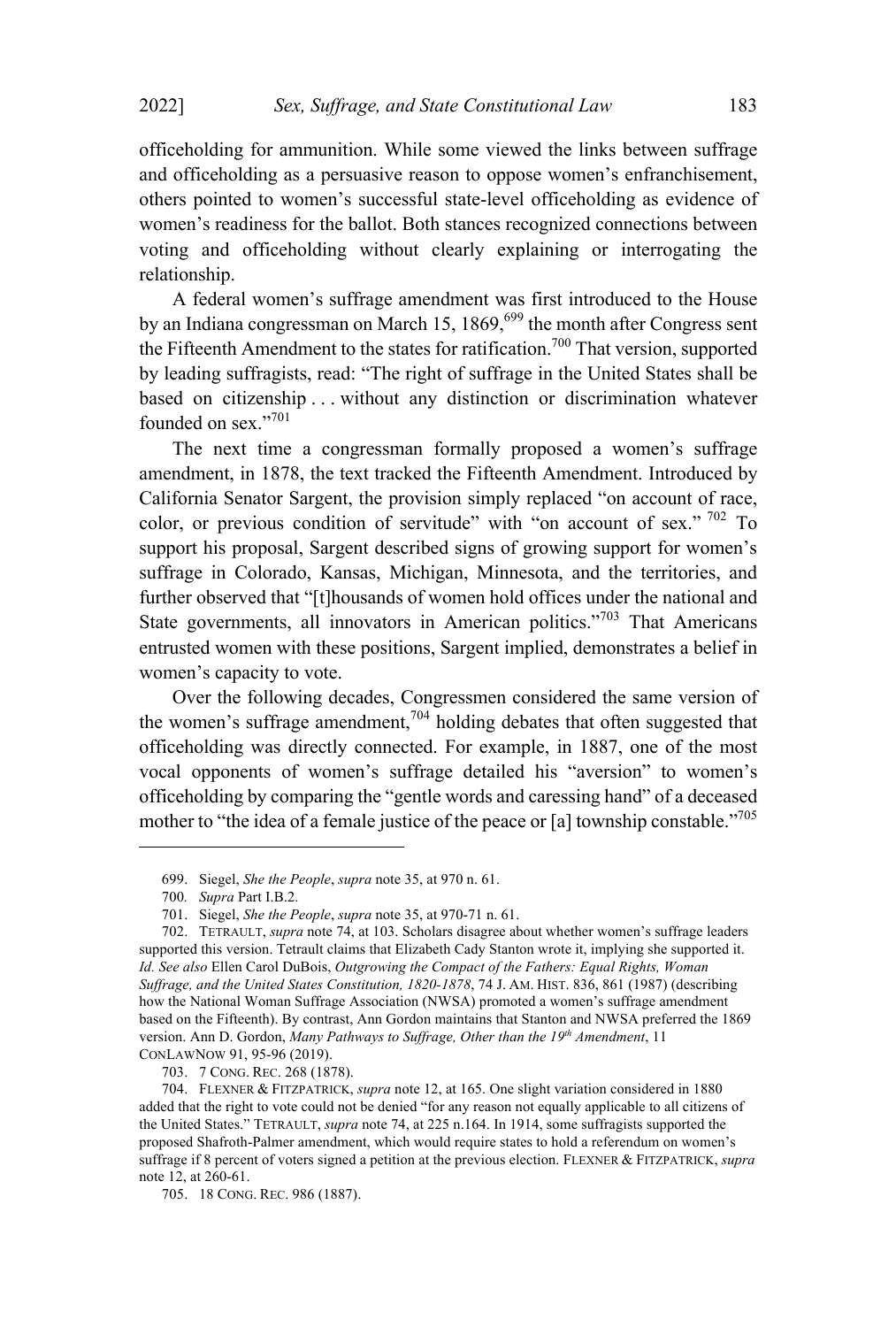He warned his colleagues that women "want to be Presidents, to be Senators, and Members of the House of Representatives, and, God save the mark, ministerial and executive officers, sheriffs, constables, and marshals."<sup>706</sup> Permitting women to do so, he continued, would "desolate our homes and firesides" and "unsex our mothers and wives and sisters."<sup>707</sup> (These remarks came only three years before Congressmen expressed concern about Wyoming electing a woman to be their colleague. <sup>708</sup>) Another member countered by emphasizing the rights of voters; if Americans wanted to elect a woman, even in a position as significant as president, their choice should be respected.<sup>709</sup>

From the 1890s through 1910s, treatment of the federal suffrage amendment largely mirrored developments in the states. Congressmen introduced the amendment repeatedly until  $1896$ ,<sup>710</sup> followed by a period of relative inactivity until the early 1910s.<sup>711</sup> At that point, the West's newly enfranchised women voters increased the pressure for a federal amendment.<sup>712</sup> As Congressmen returned to the possibility of enfranchising the nation's women, fault lines tracked home state politics. Western and Midwestern Congressmen were the most likely to support it, followed by those from the East, and with the most opposition coming from the South.<sup>713</sup>

Officeholding continued to feature in members' thinking through the final moments before passage.<sup>714</sup> For instance, in January 1918, a representative from Colorado reassured naysayers that experience in his state showed that although enfranchised women would hold some offices, and do so capably, they would not deprive men of the vast majority of positions.<sup>715</sup> During the House's next major debate on the amendment, in May 1919, another Colorado representative began by praising the women who had been elected to the Colorado legislature, promising his colleagues that "[t]hey are just exactly the same kind of women as your own mothers and sisters."<sup>716</sup> He concluded by asking the "gentlemen of Dixie . . . to help your own mothers reelect you. You may need their votes."<sup>717</sup>

709. 18 CONG. REC. at 1002.

<sup>706</sup>*. Id.* at 988.

<sup>707</sup>*. Id*.

<sup>708</sup>*. Supra* Part III.A.

<sup>710.</sup> FLEXNER & FITZPATRICK, *supra* note 12, at 167.

<sup>711</sup>*. Id.* at 255.

<sup>712.</sup> MEAD, *supra* note 13, at 151.

<sup>713.</sup> GRIMES, *supra* note 158, at 90, 92, 95. (Grimes groups all states west of Indiana as the "West," which includes much of what this Article terms the "Midwest.")

<sup>714.</sup> Similar points came through invited testimony. *E.g.*, H.R. DOC. NO. 754, at 64 (1913) (statement of Annie Bock opposing women's suffrage, in part because of women's ambitions for office); *id.* at 180 (statement of Alice Stone Blackwell supporting women's suffrage by arguing, in part, that people should be allowed to select their preferred candidates and that few women would secure offices).

<sup>715.</sup> 56 CONG. REC. 803 (1918). These remarks came on the first day the House voted to pass the Nineteenth Amendment. HAMLIN, *supra* note 698, at 283-85.

<sup>716.</sup> 58 CONG. REC. 87 (1919).

<sup>717</sup>*. Id.*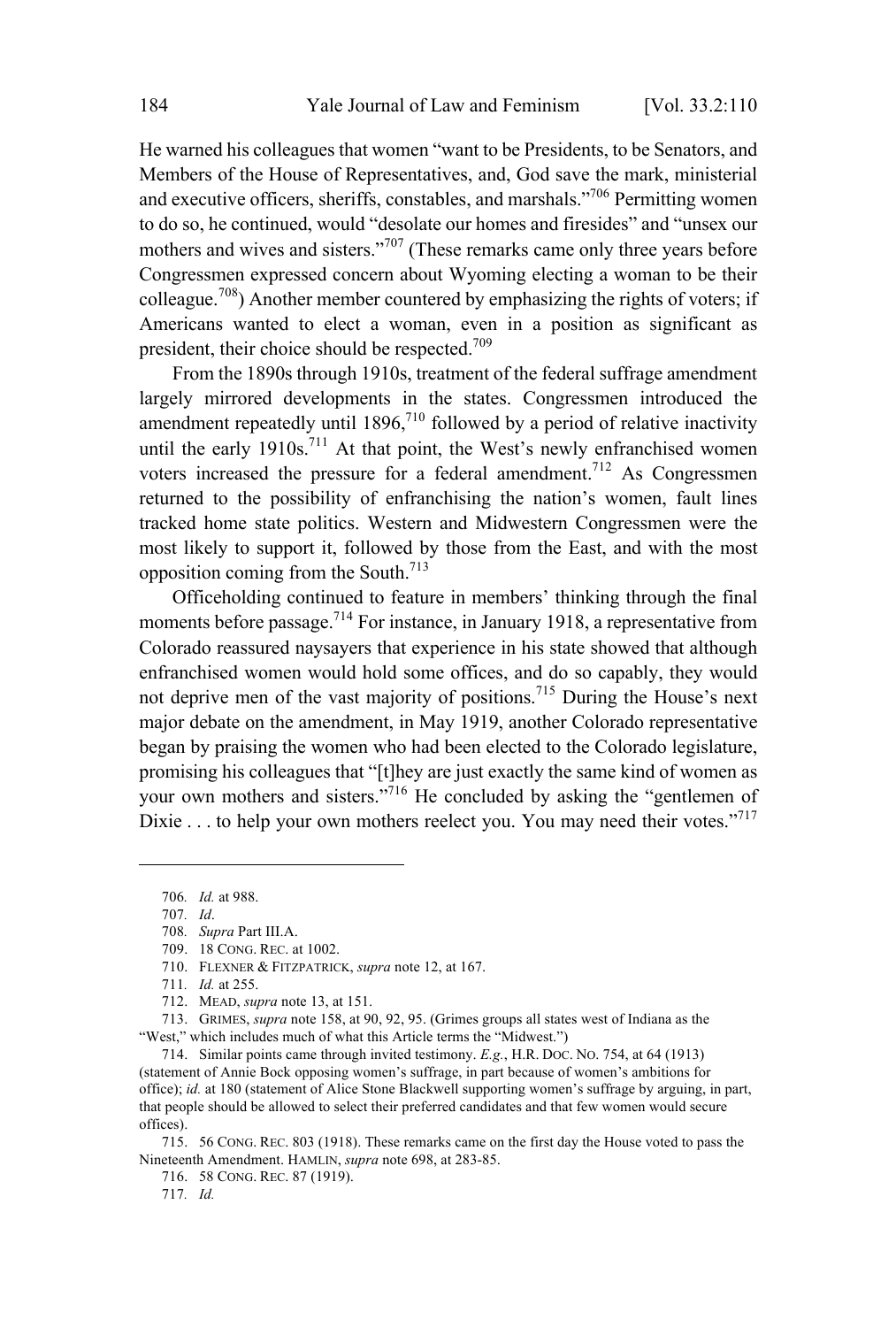Though Southerners remained opposed, the House passed the amendment that day.<sup>718</sup> On June 4, 1919, the amendment carried in the Senate by <sup>a</sup> narrow margin, and it was ratified by the states on August 18, 1920.<sup>719</sup>

Whether Congress intended the Nineteenth Amendment to encompass officeholding was noticeably absent from their discussion. The most likely reason seems to be a combination of path dependence and timing. When Senator Sargent proposed a women's suffrage amendment in 1878, the straightforward and least controversial option was to model it on the Fifteenth Amendment. By that point, state constitutional law protected black men's officeholding rights, which minimized awareness and concern about the Fifteenth's uncertain scope.<sup>720</sup> Though congressmembers had more reason to be alert to the need for clarity on the relationship between suffrage and officeholding by the 1910s, based on women's experiences in the states, suffragists may have reasoned that reworking the text at that point would unduly complicate and raise objections to their main objective of suffrage. Furthermore, women's rights supporters may have expected that enfranchised women could demand offices as a next step, if necessary, just as supporters of black men's rights accepted a Fifteenth Amendment with no mention of office.<sup>721</sup> At the same time, opponents of women's political rights may have embraced the possibility that the language would require a second step to expand to officeholding, slowing changes they viewed as undesirable. Whatever the reason, the omission of officeholding had meaningful consequences back in the states.

## *B. Post-Ratification Uncertainties in the 1920s through 1940s*

Though officeholding routinely featured in congressional discussions about the Nineteenth Amendment, whether the federal suffrage law altered state officeholding rules was a debatable proposition.<sup>722</sup> Even as states considered whether to ratify it, the *Harvard Law Review* published a Note that pointed to a "half-century" of cases to argue that the rights to vote and hold office did not necessarily depend on each other. 723

<sup>718.</sup> GRIMES, *supra* note 158, at 95-96.

<sup>719</sup>*. Id.* at 95.

<sup>720</sup>*. Supra* Part I.B.2.

<sup>721</sup>*. Id.*

<sup>722.</sup> Though most discussion and legal challenges focused on state offices, there were also immediate questions about women's eligibility for president. *Voters Split on Eligibility of Woman to Be President*, COURIER-J. (Louisville, Ky.), Aug. 23, 1920, at 10.

<sup>723</sup>*. Eligibility of Women for Public Office* (1919), *supra* note 6, at 295-96. Adding to the confusion, or in some instances the opposition, was the potential relationship between officeholding and jury service. This point warrants further research. For preliminary evidence, see *Women Can't Be Jurors, Missouri Judge Rules*, COURIER-J. (Louisville, Ky.), Oct. 1, 1921, at 2 (explaining that Missouri officeholding amendment did not extend to jury service); *Women's Right to Hold Office Is Not Affected*, KANE REPUBLICAN (Pa.), May 17, 1921, at 1 (explaining that judges and lawyers drew distinction between jury service and women's "status as public office holders").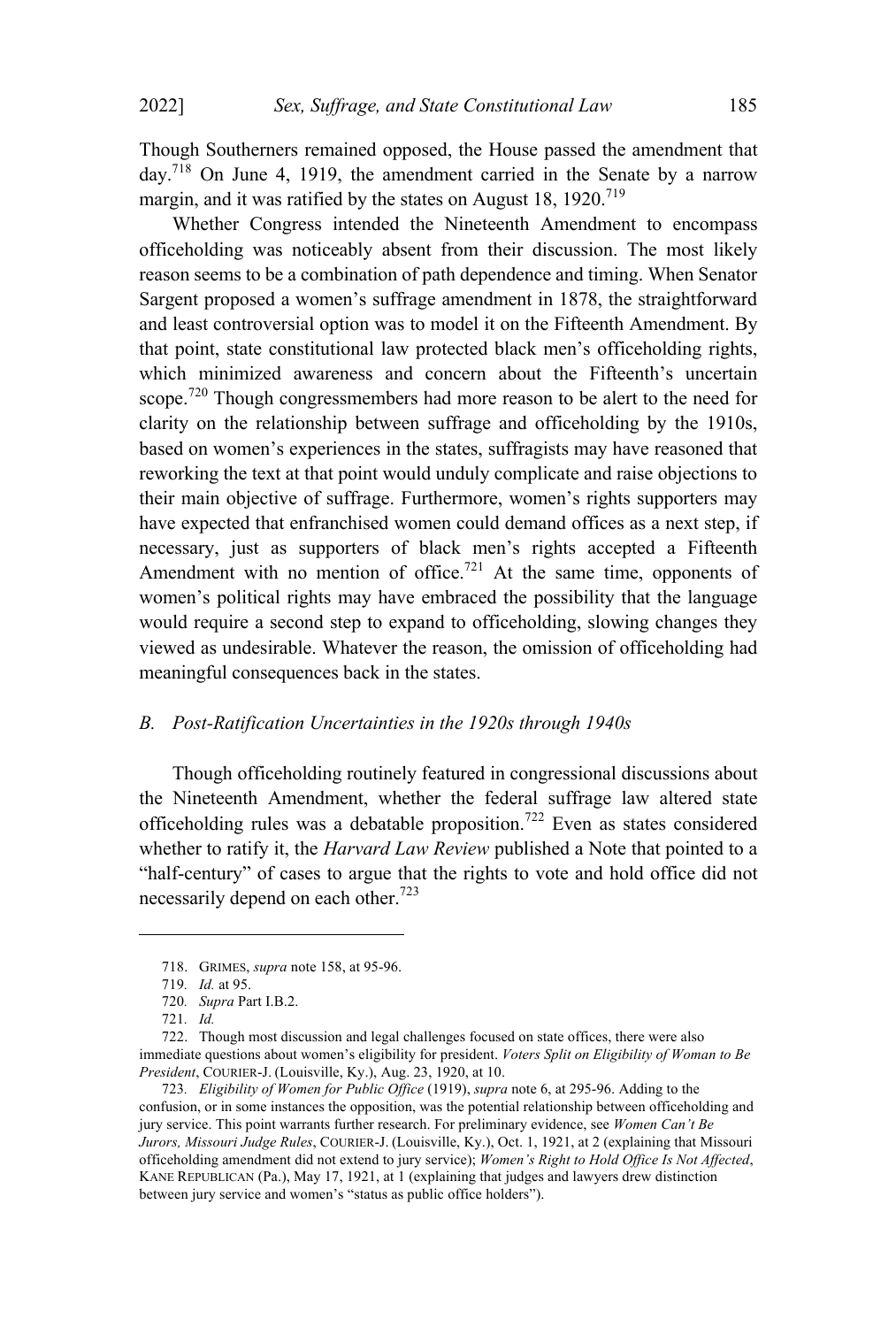After ratification of the Nineteenth, journalists, lawyers, legislators, and other officials expressed deep uncertainty about its scope. A representative headline read: "Women Hold Office? Lawyers Are Puzzled."<sup>724</sup> Preliminary answers were mixed. Women in some states immediately secured new offices. But in numerous others, women were forced to embark on campaigns for court opinions, legislation, and constitutional amendments—a situation a *New York Times* headline cast as "Slow Full Suffrage."<sup>725</sup> The law's ambiguity also prompted advocacy for a federal Equal Rights Amendment; the first version proposed in 1921 expressly covered the right to hold office.<sup>726</sup>

In the states where women obtained the quickest successes, a woman was elected or appointed without challenge or an attorney general preemptively clarified that women were eligible.<sup>727</sup> There were different lines of reasoning to reach this result. For example, Minnesota's attorney general determined that the Nineteenth Amendment "expunges" the word "male" from the state's constitution. <sup>728</sup> In Pennsylvania, the attorney general reasoned that though the amendment did not itself change state laws on officeholding, it would be "anomalous" to have suffrage without officeholding; being an elector "implied the further attribute of eligibility to participate therein as an officeholder in the absence of a disability specifically imposed."<sup>729</sup>

But in jurisdictions where statutes dictated that some or all offices were limited to "male citizens" or where textual silences had been construed as blocking women, a suffrage amendment did not necessarily alter this restriction.<sup>730</sup> For example, the Arkansas attorney general explained that "since the question of holding office and the question of suffrage are two entirely separate and distinct questions it seems to me to follow" that further legislation was needed to expand women's officeholding.<sup>731</sup> Accordingly, many legislatures, including in Arkansas, <sup>732</sup> sprang into action to pass officeholding statutes.<sup>733</sup>

<sup>724</sup>*. Women Hold Office? Lawyers Are Puzzled*, SUN (Balt.), Aug. 21, 1920, at 18.

<sup>725</sup>*. Slow Full Suffrage*, N.Y. TIMES, July 31, 1921, at 26.

<sup>726.</sup> REBECCA DEWOLF, GENDERED CITIZENSHIP: THE ORIGINAL CONFLICT OVER THE EQUAL RIGHTS AMENDMENT, 1920-1963, at 50, 53 (2021).

<sup>727.</sup> M.S.B., *Common Law Handicaps on Women's Citizenship* 34 WOMAN'<sup>S</sup> J. 909 (1921) (listing Connecticut, Indiana, Mississippi, New Jersey, Ohio, Virginia, Wisconsin, Vermont, and Minnesota). 728*. Id.*

<sup>729</sup>*. First Woman Public Office to Be Named Following Decision*, EVENING NEWS (Harrisburg, Pa.), Dec. 23, 1920, at 3.

<sup>730.</sup> M.S.B., *supra* note 727.

<sup>731</sup>*. Women Ineligible to Hold Offices*, DAILY ARK. GAZETTE (Little Rock), Oct. 10, 1920, at 8.

<sup>732</sup>*. Arkansas Permits Women Hold Office*, MUSKOGEE TIMES-DEMOCRAT (Okla.), Feb. 4, 1921, at 3.

<sup>733</sup>*. E.g.*, *Bill Giving Women Right of Holding Office Introduced*, NASHVILLE TENNESSEAN, Mar. 11, 1921, at 1 (discussing bill introduced by a woman legislator in Tennessee).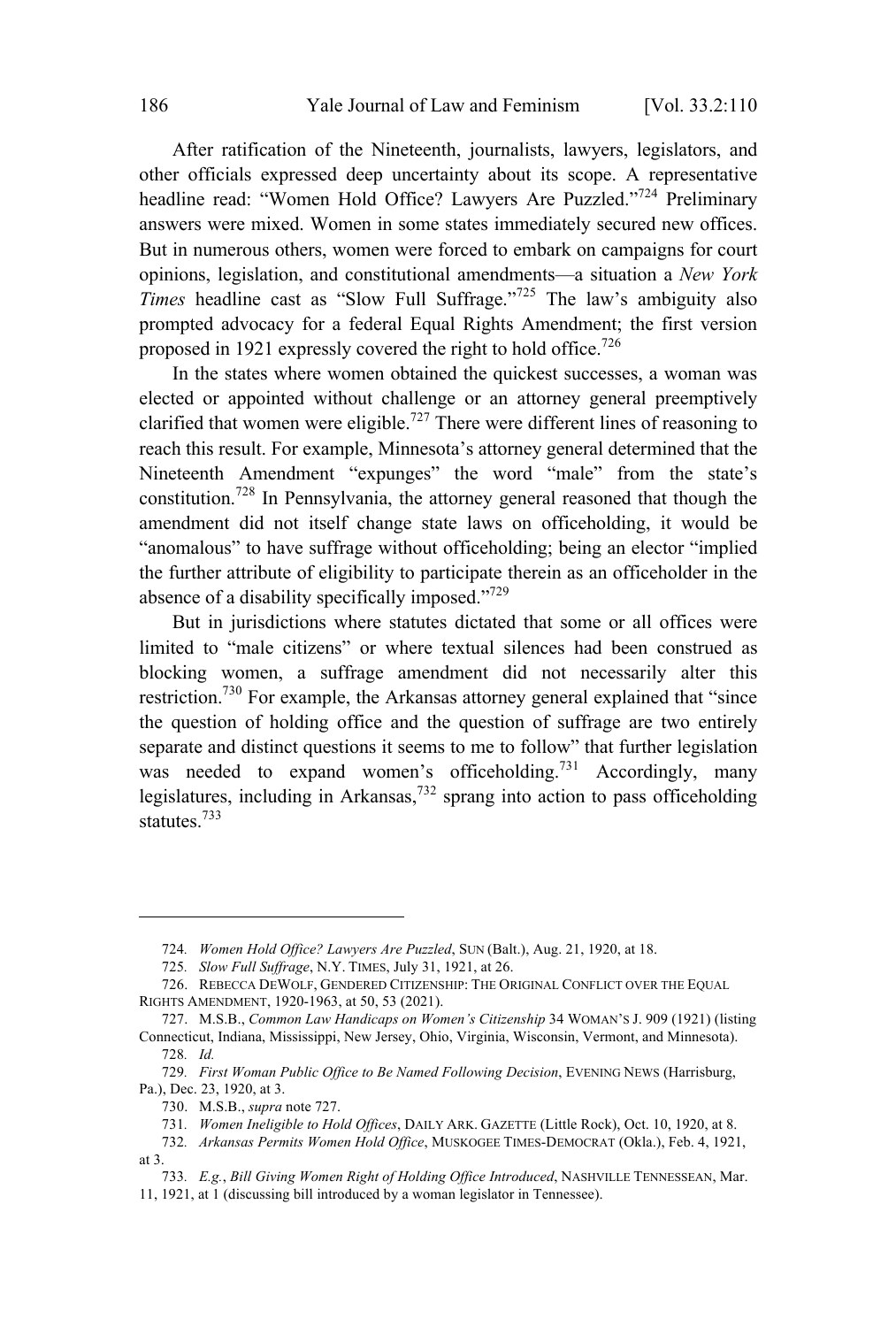Officials in other states determined that only a constitutional amendment would suffice to permit women officeholders.<sup>734</sup> In Maryland, the attorney general cited the 1901 case that excluded women lawyers to support his view that male pronouns barred women from holding office in the absence of explicit changes.<sup>735</sup> Maryland's suffragists immediately fought back, asking "What are 'votes for women' without 'offices for women'?"<sup>736</sup> The following year, the state passed a constitutional amendment to grant women's officeholding rights.<sup>737</sup>

In still other locations, state supreme courts were called upon to determine whether allowing women to hold office automatically followed the Nineteenth Amendment or something further was needed.<sup>738</sup> Several years into these contests, a Pennsylvania newspaper editorial blamed Congress's failure to include "officeholding" for causing the uncertainty. <sup>739</sup> Though acknowledging that most people assumed the Nineteenth was intended to grant women full political rights, the writer pointed to the history of the Fifteenth Amendment to explain why this result could not be taken for granted. He contended that officeholding had been deliberately omitted from the Fifteenth Amendment to allow states to exclude black men from posts, which "might well have warned the authors of the nineteenth amendment of the advisability of inserting the words 'or hold office."<sup>740</sup> Congress's "short-sightedness," he concluded, left women in many states at the mercy of court decisions.<sup>741</sup>

The Supreme Courts of Maine and Massachusetts, long the exemplars of conservative restraints on women's officeholding, seized opportunities to redeem themselves. The Maine Supreme Court issued one of the first opinions on the matter. Just a few weeks after the amendment's ratification, the state legislature passed a law to eliminate sex discrimination for all civil offices.<sup>742</sup> The following February, the governor asked the court to determine whether that statute was lawful and permitted him to appoint a woman as a justice of the peace—the position the court had determined was off-limits to women in 1874.<sup>743</sup> The justices began by embracing the dissenting opinion from that earlier case, which they now said had been "based upon the fundamental principle that

<sup>734</sup>*. E.g.*, *All Proposals at the Special Election Carried*, ST. LOUIS-POST DISPATCH, Aug. 12, 1921, at 11; *Women Eligible to Senate*, DES MOINES REG., Feb. 7, 1921, at 3.

<sup>735</sup>*. No "Offices for Women" in Maryland*, 8 WOMAN PATRIOT 12 (1921) (citing *Maddox*). 736*. Id.*

<sup>737</sup>*. New Bills Give Women Right to Hold Office*, BALT. SUN, Jan. 7, 1922, at 6; *Maryland Democrats Gain Added Power in Washington*, EVENING SUN (Balt.), Nov. 8, 1922, at 1.

<sup>738</sup>*. E.g.*, Preston v. Roberts, 110 S.E. 586, 586 (N.E. 1922); Dickson v. Strickland, 265 S.W. 1012, 1023 (Tex. 1924).

<sup>739</sup>*. Can Women Hold Office?*, EVENING NEWS (Wilkes-Barre, Pa.), Sept. 20, 1924, at 6. The controversy prompting the editorial was a woman's election as governor of Texas. *Id.*

<sup>740</sup>*. Id.*

<sup>741</sup>*. Id.*

<sup>742.</sup> Opinion of the Justices, 113 A. 614, 614 (Me. 1921).

<sup>743</sup>*. Id.*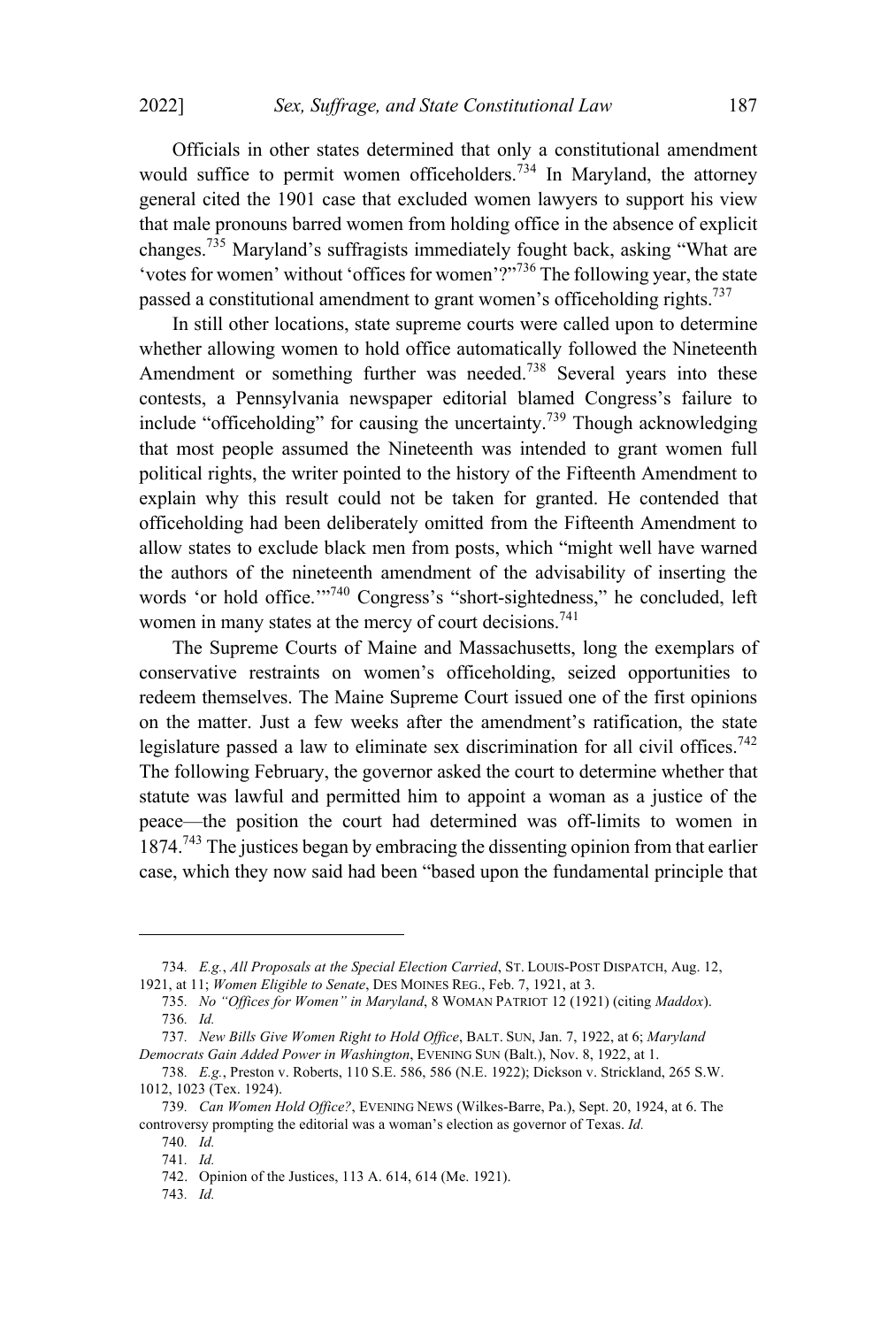the sovereign power is lodged in the people."<sup>744</sup> The jurists believed "[t]here was great logical force in this position," and noted that it was the dissent that "received the approval and concurrence of cases in other jurisdictions, one of the most enlightening of which" was the Kansas case decided by Justice Brewer. 745 Under that understanding, the legislature had the authority to enact a law permitting women officeholders.<sup>746</sup>

However, the court continued, "[c]onceding for the sake of argument that the majority view was the correct one at the time when rendered," there was a question about the Nineteenth Amendment's consequences.<sup>747</sup> The court first determined that the effect of the amendment "was to strike the word 'male'" from Maine's franchise law.<sup>748</sup> Then, casting the Nineteenth as parallel to the Fifteenth, the court relied on U.S. Supreme court cases connecting black men's suffrage to jury rights as evidence that the Nineteenth's suffrage grant extended to women's officeholding.<sup>749</sup> Though jurors and justices of the peace were not the same, the court offered "there can be no vital distinction."<sup>750</sup>

The Maine court further bolstered its opinion by reference to past practices in other states, about which it was somewhat mistaken. The court found it meaningful that though several states had previously granted women the vote, it could find no opinion that denied a woman the right to hold an office for which she could vote.<sup>751</sup> (Here, the court was not wrong but overlooked two relevant facts. First, several suffrage states expressly included officeholding in the constitutional amendments that enfranchised women.<sup>752</sup> And second, some states allowed women to vote for offices they could not hold; there simply had not been appellate opinions on this issue.<sup>753</sup>) The court also recognized that Midwestern and Western courts had upheld women's right to hold elective offices for which they could not vote. <sup>754</sup> (This fact could just as easily support the conclusion that suffrage and officeholding were not necessarily tied.) Turning again to the Fifteenth Amendment for guidance, the court observed that when black men were enfranchised, "it is common knowledge that it was followed by the election of persons of that race to office in various sections throughout the Southern States, and we are unable to find that their right to hold office was ever questioned."<sup>755</sup> (Here, the court seemingly failed to recall, or chose to overlook,

<sup>744</sup>*. Id.* at 615.

<sup>745</sup>*. Id.*

<sup>746</sup>*. Id.*

<sup>747</sup>*. Id.* 748*. Id.*

<sup>749</sup>*. Id.* at 615-16 (discussing *Neal v. Delaware*, 103 U.S. 370).

<sup>750</sup>*. Id.* at 616.

<sup>751</sup>*. Id.* at 617.

<sup>752</sup>*. Supra* Part III.

<sup>753.</sup> For example, see discussion of Oklahoma *infra*.

<sup>754.</sup> Opinion of the Justices, 113 A*.* at 617 (citing cases).

<sup>755</sup>*. Id.*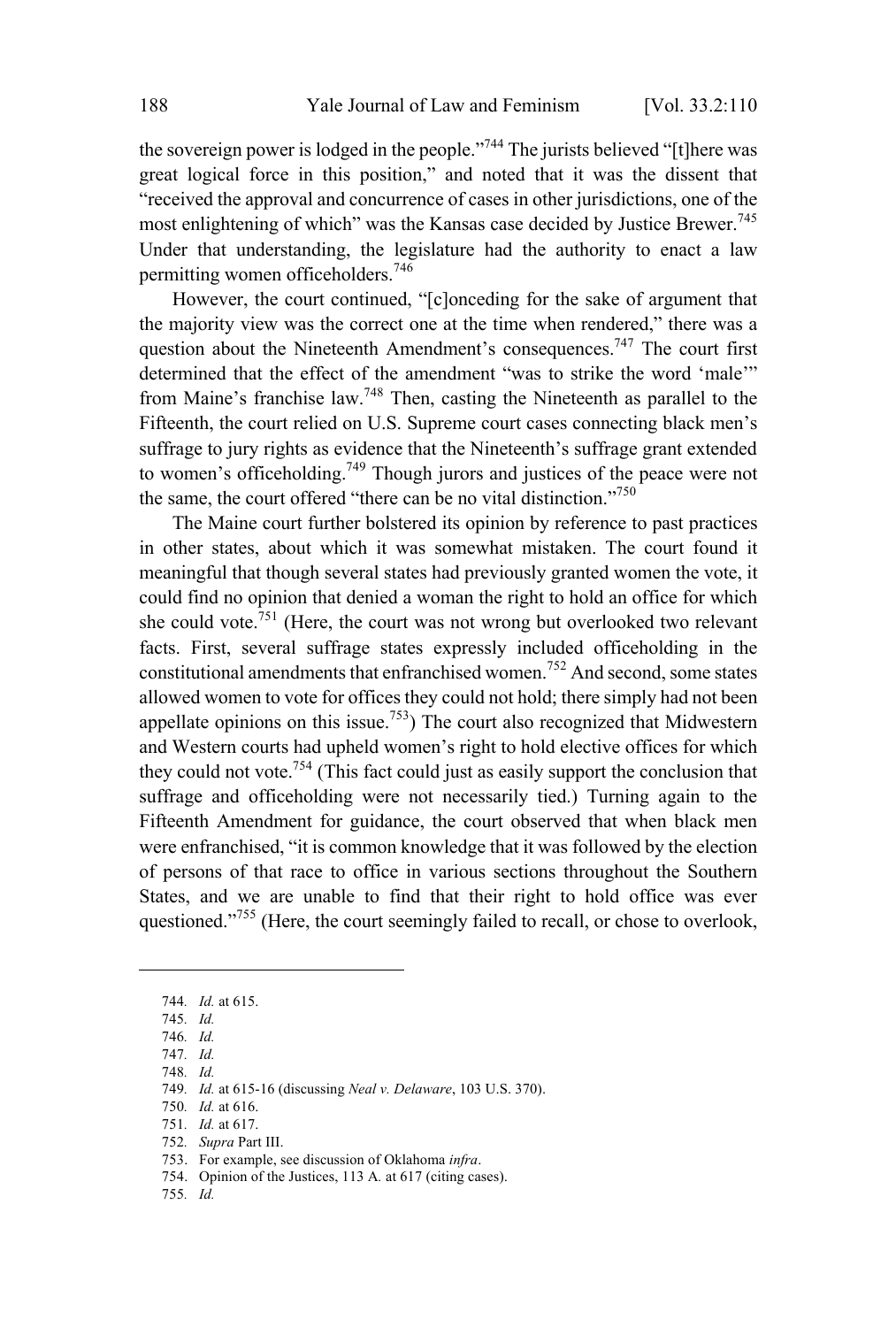that states amended their constitutions to expressly authorize officeholding for black men.<sup>756</sup>) Thus, the court concluded that the Nineteenth Amendment, in conjunction with the state's legislation, permitted a woman to become a justice of the peace. 757

Maine's decision was persuasive precedent in Massachusetts, but steps were necessary on the path to that outcome. In 1920, the Massachusetts attorney general opined that women were not rendered eligible to hold office by the Nineteenth, based on his reading of decades-old state supreme court cases.<sup>758</sup> Constrained by this interpretation, the legislature passed a statute to authorize women to hold offices "except those from which they may be excluded by the Constitution of the Commonwealth."<sup>759</sup> According to one legal commentator, "[t]he practical result of this statute was merely to emphasize the doubt."<sup>760</sup> Seeking clarity, the senate asked the supreme court to answer whether the Nineteenth automatically granted women equal officeholding rights or effectively empowered them to authorize this result and, if not, what steps were needed to render women eligible.<sup>761</sup> The court responded that the Nineteenth had not altered state control over the qualifications for officeholders, and the state's constitution did not make officeholding "incident to the right to vote."<sup>762</sup> However, the court also reasoned that if a state constitutional amendment had struck "male" from the franchise language, that change "would plainly make women eligible to office upon the same footing as men." The same result should follow, the court concluded, from a federal suffrage amendment.<sup>763</sup> Governor (and Vice-President Elect) Calvin Coolidge welcomed the decision, especially because the alternative path—amending the constitution—would have meant women could not hold constitutional offices until 1926.<sup>764</sup>

In other states it took far longer for women to achieve equal officeholding rights. For instance, a New Hampshire amendment to delete "male" from the state constitution failed to receive the necessary two-thirds vote in mid-1921, when a number of women were already serving in elected positions in the state.<sup>765</sup> According to press coverage, "Nobody would be idiot enough to dispute their title . . . but it does seem a little queer that the New Hampshire folks are so averse to squaring the State Constitution to the federal."<sup>766</sup> The issue first reached

<sup>756</sup>*.* Avins, *supra* note 47, at 296, 304.

<sup>757.</sup> Opinion of the Justices, 113 A. at 617.

<sup>758</sup>*. Women Eligible to All Offices in State*, BOS. DAILY GLOBE, Apr. 14, 1922, at 1 (explaining background).

<sup>759.</sup> John G. Palfrey, *The Eligibility of Women for Public Office under the Constitution of Massachusetts*, 7 MASS. L.Q. 147, 147 (1922) (quoting statute).

<sup>760</sup>*. Id.*

<sup>761</sup>*. Women Eligible to All Offices in State*, *supra* note 758.

<sup>762</sup>*. In re* Opinion of the Justices, 135 N.E. 173, 174-75 (Mass. 1922).

<sup>763</sup>*. Id.* at 176 (also noting the decision was in accord with the holding in Maine).

<sup>764</sup>*. Women Eligible to All Offices in State*, *supra* note 758.

<sup>765</sup>*. Slow Full Suffrage, supra* note 725.

<sup>766</sup>*. Id.*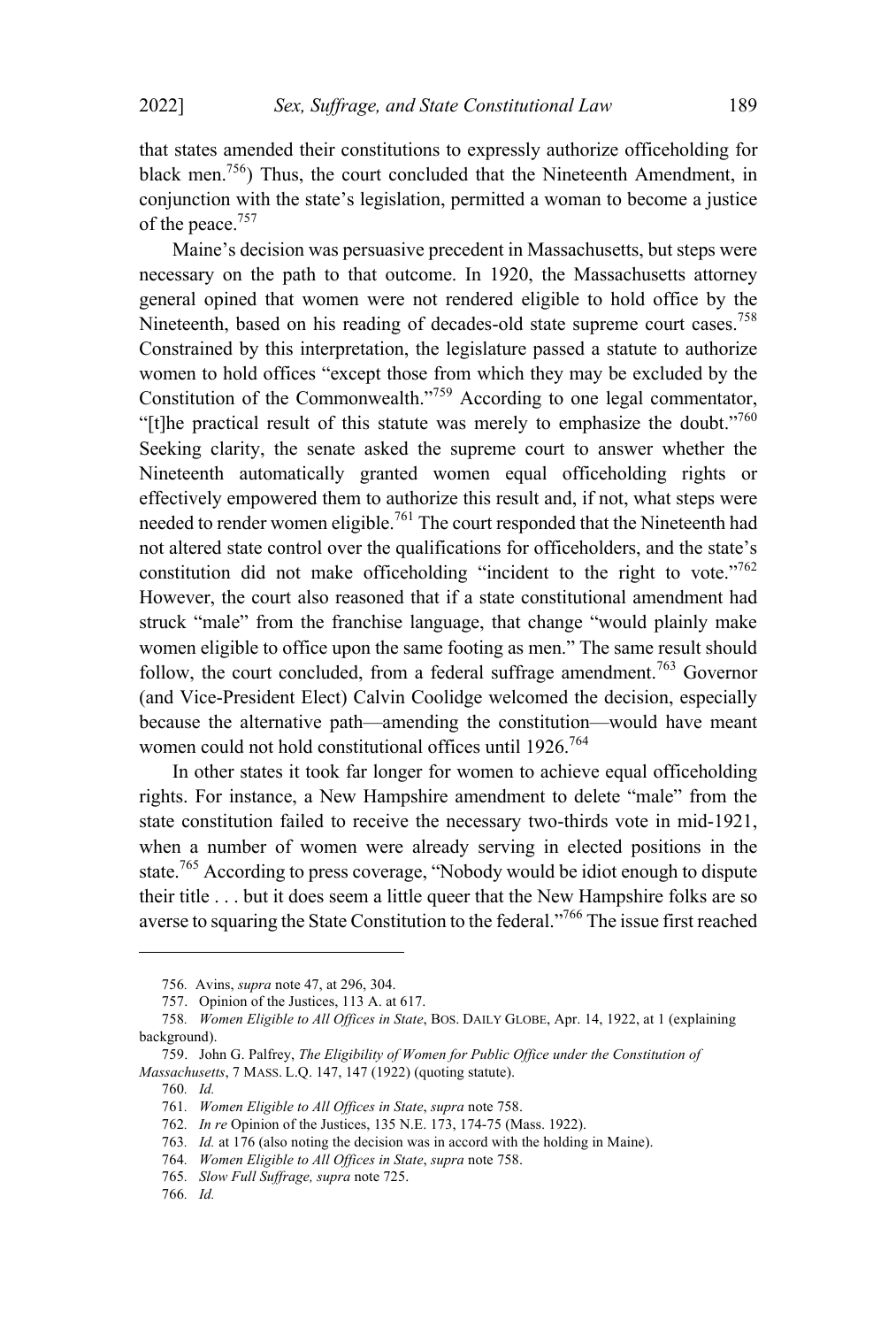the state's highest court in 1927, when the governor inquired about the legality of appointing a woman as a justice of the peace.<sup>767</sup> The court took a unique stance, determining that though women in the state were already eligible to elective office because of constitutional language authorizing electors to hold office, women could not hold appointive posts because common law constraints remained intact. Further legislation was needed to overcome the common law.<sup>768</sup>

The most intransigent state turned out to be Oklahoma, though this was partly for procedural reasons. Oklahoma was initially on par with other states, and arguably ahead. The state allowed women to hold some offices before suffrage and extended full suffrage before the Nineteenth Amendment.<sup>769</sup> In 1920, they elected the country's second woman congressmember, though this was seen by some as an unfortunate development because the candidate was outspoken on her previous stance as an antisuffragist and did not perceive herself as a representative of women.<sup>770</sup>

Despite these advances, it took more than twenty years to eliminate the state constitution's exclusion of women from select offices: governor, lieutenant governor, state treasurer, secretary of state, attorney general, and a few other categories that cumulatively totaled seventy offices.<sup>771</sup> In 1923, the legislature presented the voters with an amendment to equalize officeholding rights.<sup>772</sup> The voters approved, but the results were thrown out on a technicality.<sup>773</sup> The legislature returned to the issue in 1927, but voted 47 to 27 (with 36 absent) against resubmitting the amendment to the people.<sup>774</sup> While some members declared that the right to vote should include the right to hold all offices, opponents subscribed to traditional views that women belonged in the home and that the governor and attorney general roles should be filled by "a real heman."<sup>775</sup> One claimed that the few states that had elected women governors had "gone down in public estimation by at least 60 percent."<sup>776</sup> The only woman member of the House spoke in favor of the bill but then voted against it.<sup>777</sup> In 1930, a suit before the supreme court prompted that institution to issue a writ of mandamus to put the issue back on the ballot for the voters.<sup>778</sup> Though 242,439

<sup>767</sup>*. In re* Opinion of the Justices, 139 A. 180, 181 (1927).

<sup>768</sup>*. Id.* at 183-84.

<sup>769</sup>*. Supra* Part III.B.

<sup>770.</sup> For representative coverage, see *Woman in Congress Has Many Problems*, BOS. GLOBE, Apr. 2, 1922, at 14.

<sup>771</sup>*. Oklahoma Women*, HARLOW'<sup>S</sup> WKLY. (Okla. City), Sept. 15, 1923, at 10; *House Refuses to Open Way for Women to Hold Highest State Offices*, MIA. DAILY NEWS-REC. (Okla.), Jan. 16, 1927, at  $Q_{\text{}}$ 

<sup>772</sup>*. Call Oklahoma Special Session*, SPOKESMAN-REV. (Wash.), Oct. 7, 1923, at 2.

<sup>773</sup>*. Id.*

<sup>774</sup>*. House Refuses to Open Way for Women to Hold Highest State Offices*, MIA. DAILY NEWS-REC. (Okla.), June 16, 1927, at 9.

<sup>775</sup>*. Id.*

<sup>776</sup>*. Id.*

<sup>777</sup>*. Id.*

<sup>778</sup>*. Amendment Gains Place on Ballot*, DAILY OKLAHOMAN (Okla. City), Oct. 15, 1930, at 7.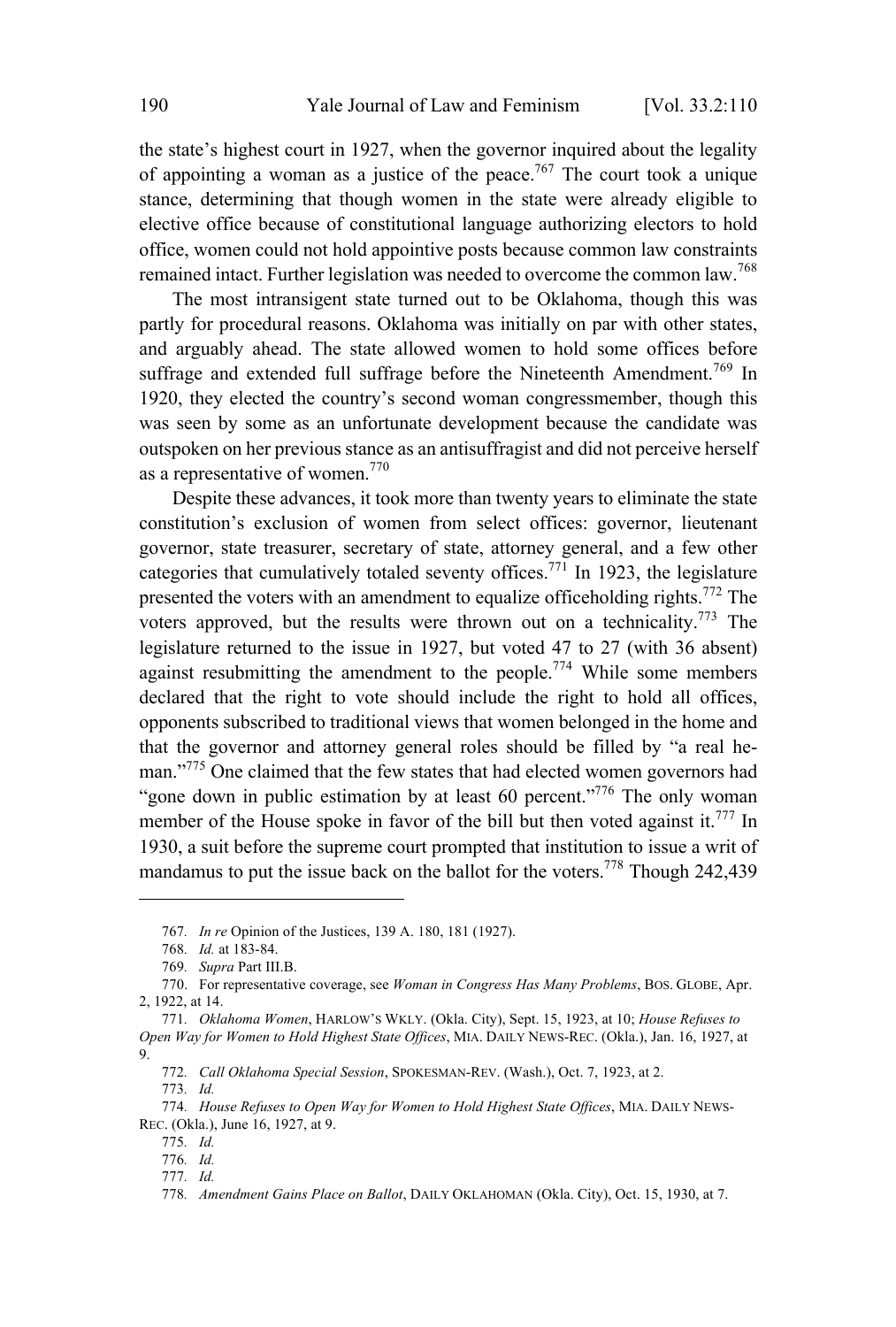cast ballots in favor, with just 119,766 opposed, the majority vote was insufficient because the pro votes did not meet the mandatory threshold of half the votes cast (more than 500,000 people had voted for governor).<sup>779</sup> When the voters had the opportunity vet again in 1935, they did not pass the amendment.<sup>780</sup> Finally, the necessary portion of voters approved the amendment in 1943, but again a technical snafu threatened the result because one county's vote was incorrectly recorded.<sup>781</sup> After the state supreme court refused to intervene.<sup>782</sup> the legislature passed a law to force the State Election Board to fix the count and certify the amendment.<sup>783</sup> News coverage suggested that Oklahoma thereby became the final state to permit women to hold high elective office.<sup>784</sup> Oklahoma elected its first woman governor in 2011. 785

Thus, far from clearly enshrining women's full political equality, the Nineteenth Amendment provided an ambiguous basis for claiming rights beyond suffrage itself. Once again it was state lawmakers and judges who considered women's demands for officeholding rights, with the federal suffrage amendment a new trigger rather than a straightforward basis for their decisions. State and federal legal advancements developed in concert, with states serving as the more longstanding, dynamic, and decisive forums to consider women's officeholding eligibility.

## **CONCLUSION**

American women remain underrepresented in public offices today. Despite significant and high-profile gains in recent decades, women comprise around one-quarter of each chamber of Congress. <sup>786</sup> Less than a third of state legislators are women.<sup>787</sup> Only eighteen percent of states' current governors are women, and twenty states have never had a woman in the top spot.<sup>788</sup> Around a third of

<sup>779</sup>*. State Election Returns Given*, CHEROKEE CNTY. DEMOCRAT (Tahlequah, Okla.), Nov. 14, 1930, at 1.

<sup>780</sup>*. Oklahoma Women Denied Right to Hold Public Office*, GAZETTE & DAILY (York, Pa.), Sept. 26, 1935, at 7.

<sup>781</sup>*. Right of Women to Hold Major Office to Vote*, OKEMAH DAILY LEADER (Okla.), Mar. 10, 1943, at 6.

<sup>782.</sup> Williams v. State Election Board, 135 P.2d 982 (Okla. 1943).

<sup>783</sup>*. Women Will Hold Offices After Kerr Signs Bill*, CUSHING DAILY CITIZEN (Okla.), Mar. 26, 1943, at 2.

<sup>784</sup>*. Id.*

<sup>785</sup>*. See Mary Fallin,* WIKIPEDIA, https://simple.wikipedia.org/wiki/Mary\_Fallin [https://perma.cc/D9G3-BMMG].

<sup>786.</sup> Ella Koeze et al, *More Women Are Holding Political Office—But Not Everywhere*, FIVE THIRTY EIGHT (Jan. 30, 2020), https://fivethirtyeight.com/features/more-women-are-holding-politicaloffice-but-not-everywhere/ [https://perma.cc/776W-E4P6].

<sup>787</sup>*. Id.*

<sup>788</sup>*. Id.* Only around a quarter of posts in city government are held by women. Molly Bangs, *Women's Underrepresentation in Politics: No, It's Not Just an Ambition Gap*, TCF (Sept. 21, 2017), https://tcf.org/content/commentary/womens-underrepresentation-politics-no-not-just-ambitiongap/?session=1 [https://perma.cc/6Y5U-H3NJ].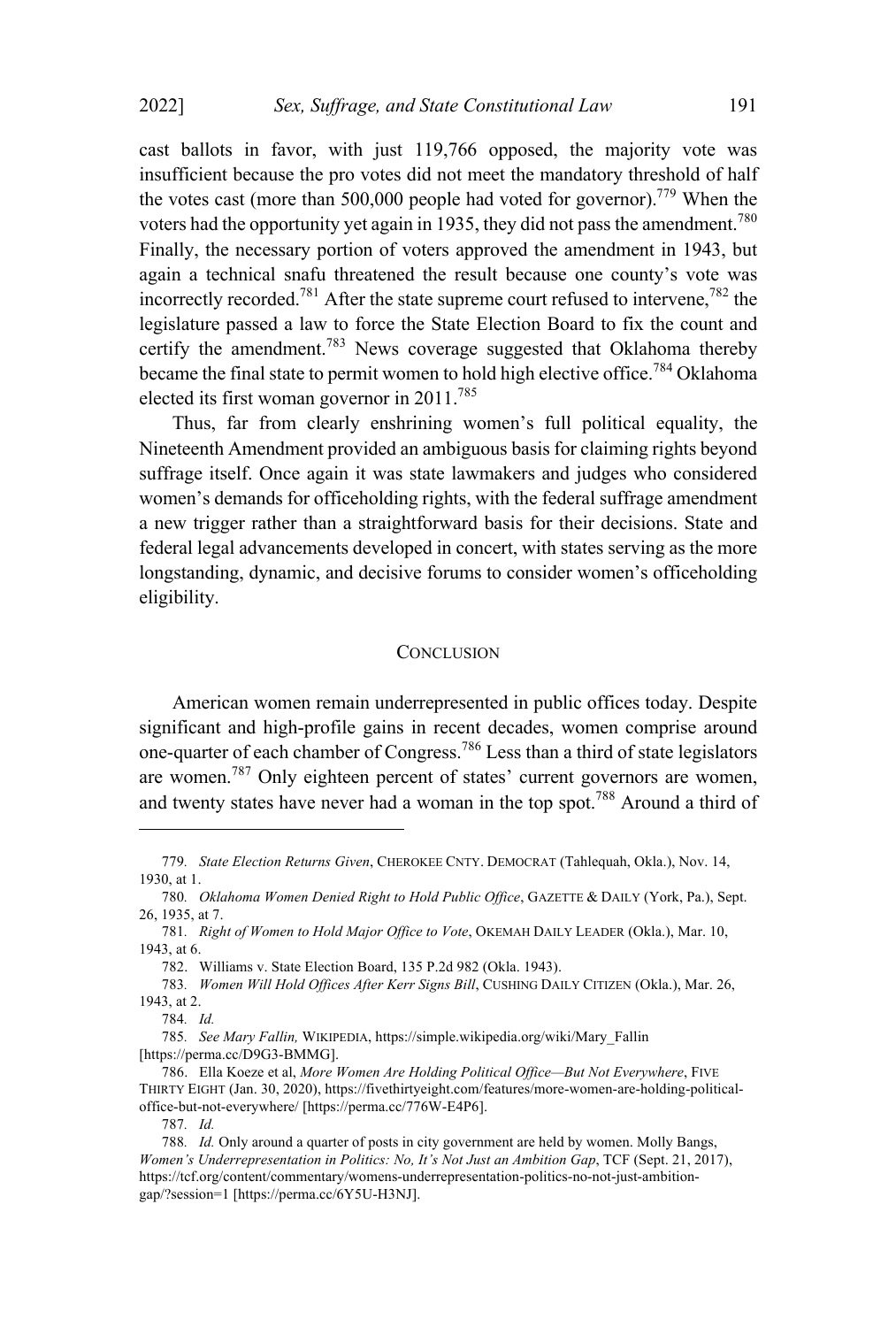state court judges are women,<sup>789</sup> and under a third of federal court judges are.<sup>790</sup> Although black women have made major advances in politics in recent years, they remain especially underrepresented in some positions.<sup>791</sup> No black woman has ever been a governor<sup>792</sup> or served on the U.S. Supreme Court.<sup>793</sup>

While there are complex structural, financial, racial, and other factors at play that contribute to women's underrepresentation, the continuities between the past and present in women's officeholding are provocative. The century of women's demands discussed in this Article—which have been almost entirely overlooked in previous scholarship—highlight the staying power of stereotypes that plague women candidates. Just as the first women legislators had to be reassuringly "womanly women"<sup>794</sup> and disclaimed any desire to progress to "mannish" positions,<sup>795</sup> today's candidates face <sup>a</sup> difficult balancing act in which their qualifications are judged through the prism of sex.<sup>796</sup> Thus, despite significant progress in the number and type of positions women hold, the conclusion to America's chapter on women's political equality remains unwritten.

More optimistically, this account provides numerous and varied examples of how individuals can directly contribute to the expansion of rights. Countless women pressed for access to offices, forcing change and inspiring people in other states to do the same. While many of the offices they obtained were relatively minor, their service in these roles drew attention to women's rights, built toward more prominent offices, and demonstrated women's capacity for full citizenship.

<sup>789.</sup> THE AMERICAN BENCH (2019), NAT'L ASSN. OF WOMEN JUDGES,

https://www.nawj.org/statistics/2019-us-state-court-women-judges [https://perma.cc/A3L8-CTNP]. 790. Danielle Root et al, *Building a More Inclusive Federal Judiciary*, CTR. FOR AM. PROGRESS

<sup>(</sup>Oct. 3, 2019), https://www.americanprogress.org/issues/courts/reports/2019/10/03/475359/buildinginclusive-federal-

judiciary/#:~:text=Today%2C%20more%20than%2073%20percent,sitting%20judges%20on%20the%2 0courts [https://perma.cc/82EX-F542].

<sup>791.</sup> Andre M. Perry, *Analysis of Black Women's Electoral Strength in an Era of Fractured Politics*, BROOKINGS (2018), https://www.brookings.edu/wp-

content/uploads/2018/09/2018.09.10\_metro\_black-women-office\_Perry\_Final-version-sep10.pdf [https://perma.cc/D6QM-NBQ3].

<sup>792.</sup> Allison Norlian, *In 244 Years, America Has Never Elected a Black, Female Governor*, FORBES (Mar. 23, 2021), https://www.forbes.com/sites/allisonnorlian/2021/03/23/in-244-years-americahas-never-elected-a-black-female-governor-virginias-jennifer-carroll-foy-could-changethat/?sh=14065aad1bc1 [https://perma.cc/98AP-E358].

<sup>793.</sup> This Article went to press the same week that the Senate Judiciary Committee began hearings on the nomination of Ketanji Brown Jackson, the first black woman nominated to the U.S. Supreme Court. Carl Hulse, *On Eve of Confirmation Hearings, G.O.P. Steps Up Attacks on Jackson*, N.Y. TIMES (Mar. 20, 2022), https://www.nytimes.com/2022/03/20/us/ketanji-brown-jackson-republicans.html [https://perma.cc/LQ8F-3KGD].

<sup>794</sup>*. Supra* Part III.A. (discussing Colorado legislators).

<sup>795</sup>*. Id.* (discussing Utah state senator).

<sup>796.</sup> For further discussion, see RENEE KNAKE JEFFERSON & HANNAH BRENNER JOHNSON, SHORTLISTED: WOMEN IN THE SHADOWS OF THE SUPREME COURT 117, 122-24 (2020); Paula Monopoli, *Gender and Constitutional Design*, 115 YALE L.J. 2643, 2648 (2006); Maggie Astor, *"A Woman, Just Not That Woman": How Sexism Plays Out on the Trail*, N.Y. TIMES (Feb. 11, 2019), https://www.nytimes.com/2019/02/11/us/politics/sexism-double-standard-2020.html [https://perma.cc/A9MC-FHBY].